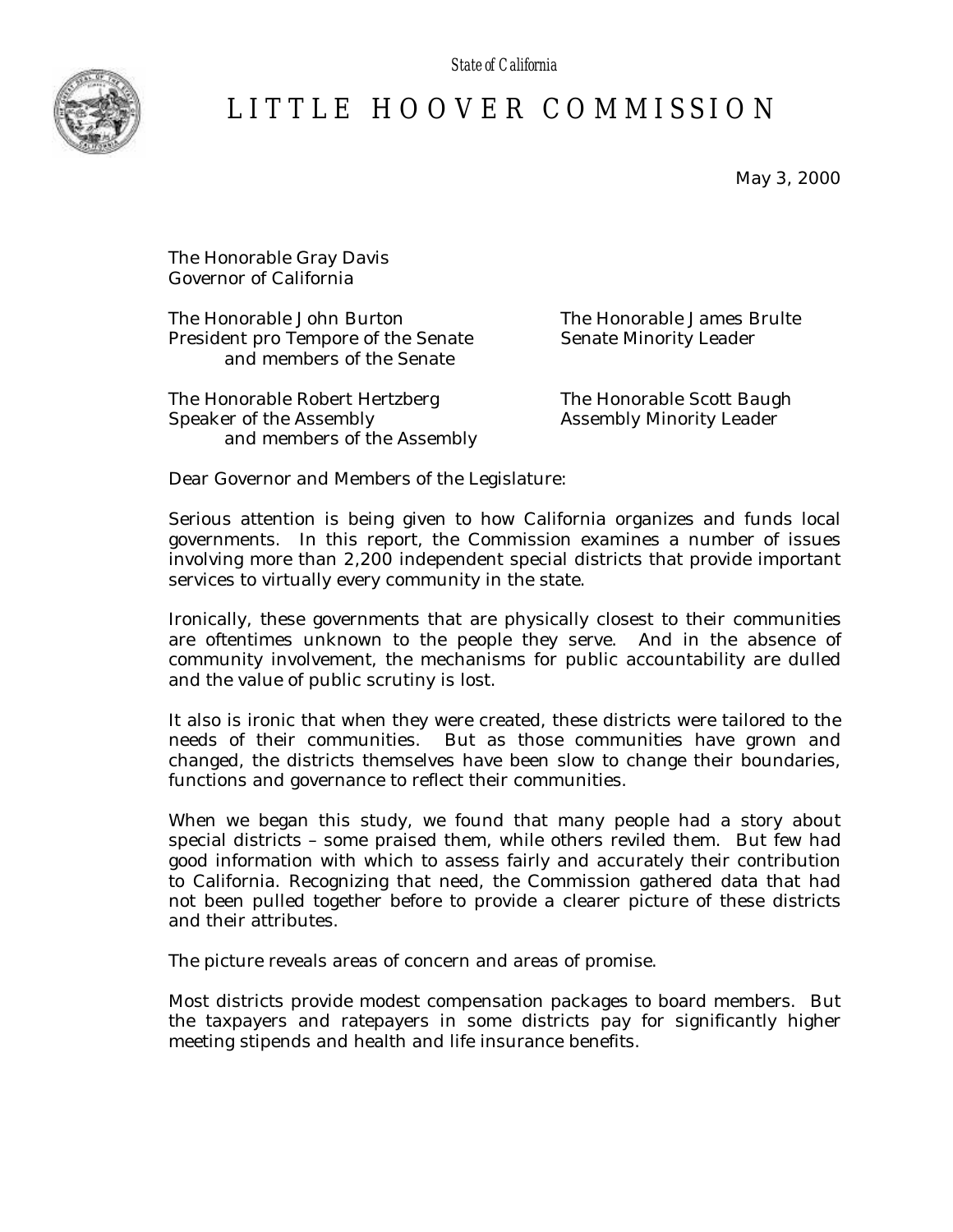The Commission found that many independent special districts have accumulated significant reserves. In addition, some of the well-heeled districts – and particularly those that charge customers fees for the services they provide – continue to receive property tax revenues. Because of the diversity of districts, it is difficult to generalize how these resources are being used. And based on the Commission's inquiry, much of these revenues are committed in the short term, either legally or by time-honored practice. But these funds are a public resource, that over the long term should be scrutinized like all public resources to determine if they are being put to the highest and best use.

Unlike the special districts they are supposed to scrutinize, many of the Local Agency Formation Commissions (LAFCOs) do not have the resources to be the catalysts for improvement that state policy-makers envisioned. LAFCOs are often unwilling or unable to challenge the status quo, even when it is clear that with a little pushing special districts could be reorganized in ways that lower costs or improve the quality of service.

In some cases, consolidating small districts that offer the same service or large districts offering similar services could be expected to yield efficiencies and other improvements. In other cases, communities might find that special districts have the resources and expertise to meet needs that were not identified when the districts were formed. In all cases, local officials need technical assistance, proven methodologies and the facilitation skills to overcome the barriers to change.

In this examination, the Commission did not judge the performance of individual special districts. One of the Commission's early discoveries was that the districts are very diverse – in what they do and how well they do it. Rather, the Commission hopes its examination of the overarching issues – along with the implementation of its recommendations – will encourage and enable community leaders, voters and customers to judge the performance of their districts for themselves.

With scrutiny, will come improvement. Where districts need more resources, let the community decide. Where districts have too many resources, let the community decide.

Sincerely, Zil Terzion

Chairman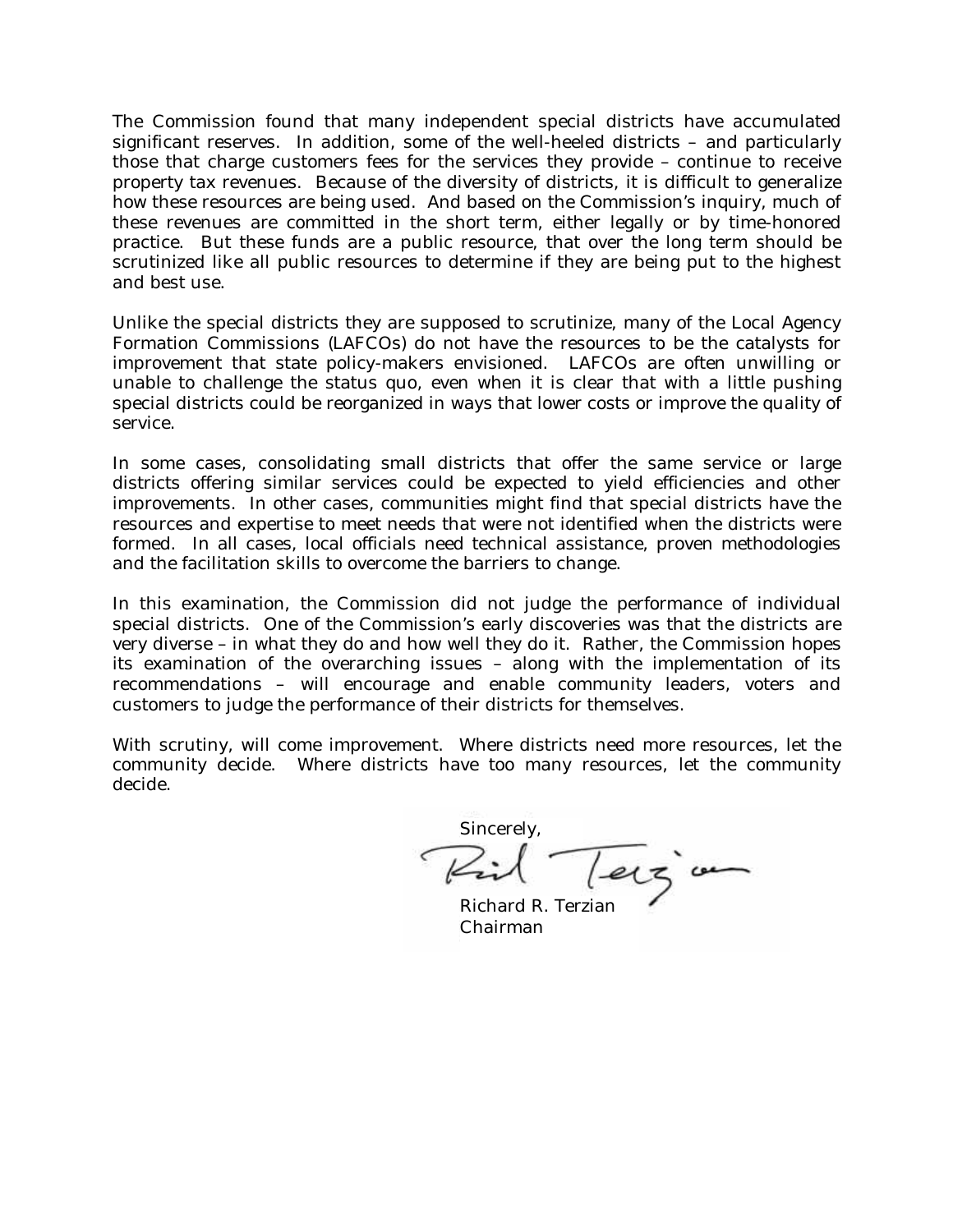# **Special Districts:**

## **Relics of the Past or Resources for the Future?**

**May 2000**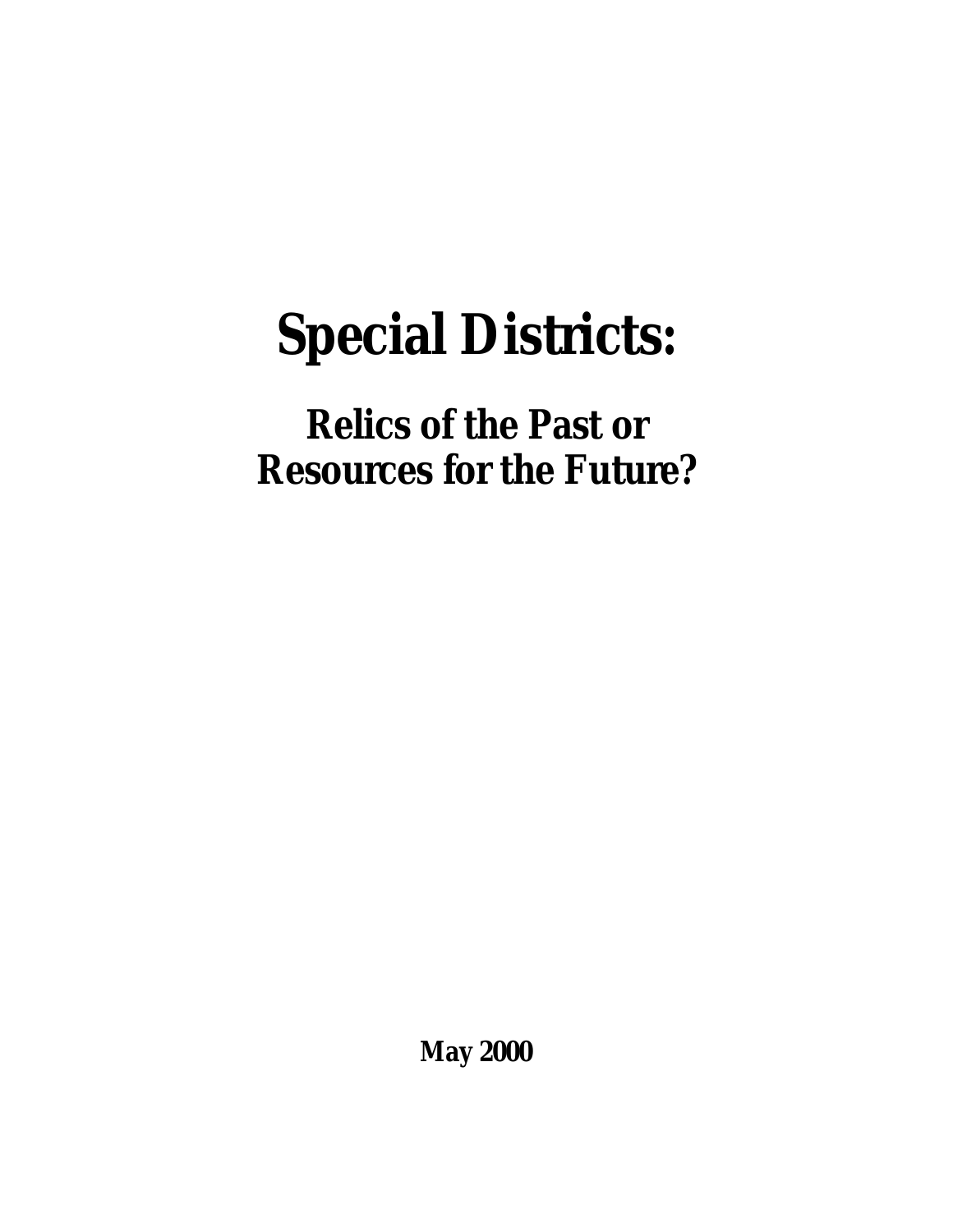## **Table of Contents**

| Toward Visibility and Accountability [11] Toward Visibility 17                                                                                     |  |
|----------------------------------------------------------------------------------------------------------------------------------------------------|--|
|                                                                                                                                                    |  |
|                                                                                                                                                    |  |
|                                                                                                                                                    |  |
|                                                                                                                                                    |  |
|                                                                                                                                                    |  |
|                                                                                                                                                    |  |
|                                                                                                                                                    |  |
|                                                                                                                                                    |  |
|                                                                                                                                                    |  |
| Appendix D: Enterprise Districts with the Largest Retained Earnings [11, 2016] Appendix D: Enterprise Districts with the Largest Retained Earnings |  |
|                                                                                                                                                    |  |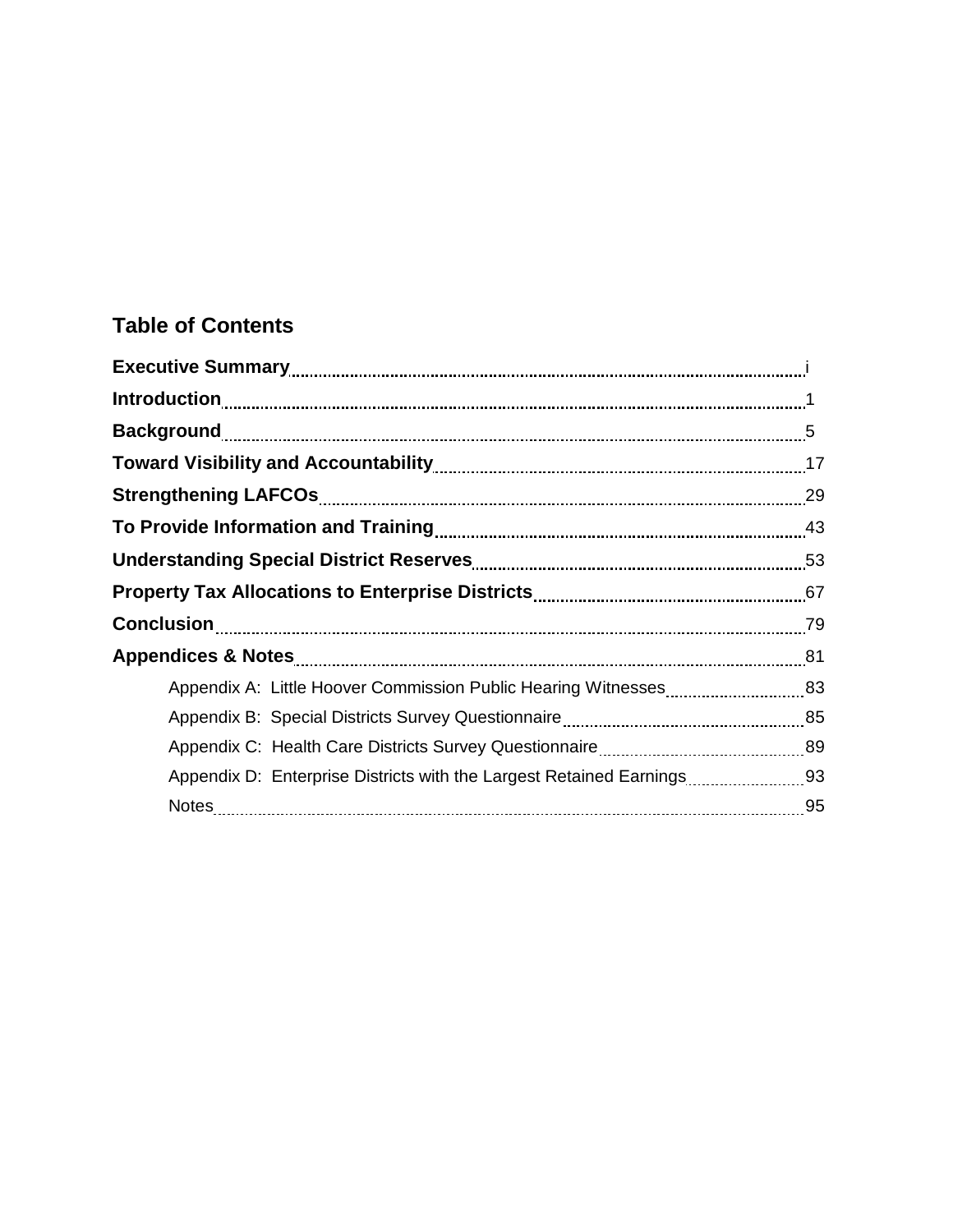## **Table of Sidebars**

| Independent Special Districts in Sacramento & Contra Costa Counties in 199819<br>Public Meetings on the Internet [11, 22] Public Meetings on the Internet Linux and Meetings on the Internet<br>San Diego Citizen's Budget <b>[19] Product of Automorphism</b> 25<br>Lake County 27 22 22 23 247<br>Coachella Valley County Water District [1111] [1201] Coachella Valley Coachella Valley County Water District [<br>International City Managers Assn. <b>Manual According to the Contract Office</b> 63 |  |
|-----------------------------------------------------------------------------------------------------------------------------------------------------------------------------------------------------------------------------------------------------------------------------------------------------------------------------------------------------------------------------------------------------------------------------------------------------------------------------------------------------------|--|
|                                                                                                                                                                                                                                                                                                                                                                                                                                                                                                           |  |
|                                                                                                                                                                                                                                                                                                                                                                                                                                                                                                           |  |
|                                                                                                                                                                                                                                                                                                                                                                                                                                                                                                           |  |
|                                                                                                                                                                                                                                                                                                                                                                                                                                                                                                           |  |
|                                                                                                                                                                                                                                                                                                                                                                                                                                                                                                           |  |
|                                                                                                                                                                                                                                                                                                                                                                                                                                                                                                           |  |
|                                                                                                                                                                                                                                                                                                                                                                                                                                                                                                           |  |
|                                                                                                                                                                                                                                                                                                                                                                                                                                                                                                           |  |
|                                                                                                                                                                                                                                                                                                                                                                                                                                                                                                           |  |
|                                                                                                                                                                                                                                                                                                                                                                                                                                                                                                           |  |
|                                                                                                                                                                                                                                                                                                                                                                                                                                                                                                           |  |
|                                                                                                                                                                                                                                                                                                                                                                                                                                                                                                           |  |
|                                                                                                                                                                                                                                                                                                                                                                                                                                                                                                           |  |
|                                                                                                                                                                                                                                                                                                                                                                                                                                                                                                           |  |
|                                                                                                                                                                                                                                                                                                                                                                                                                                                                                                           |  |
|                                                                                                                                                                                                                                                                                                                                                                                                                                                                                                           |  |
|                                                                                                                                                                                                                                                                                                                                                                                                                                                                                                           |  |
|                                                                                                                                                                                                                                                                                                                                                                                                                                                                                                           |  |
|                                                                                                                                                                                                                                                                                                                                                                                                                                                                                                           |  |
|                                                                                                                                                                                                                                                                                                                                                                                                                                                                                                           |  |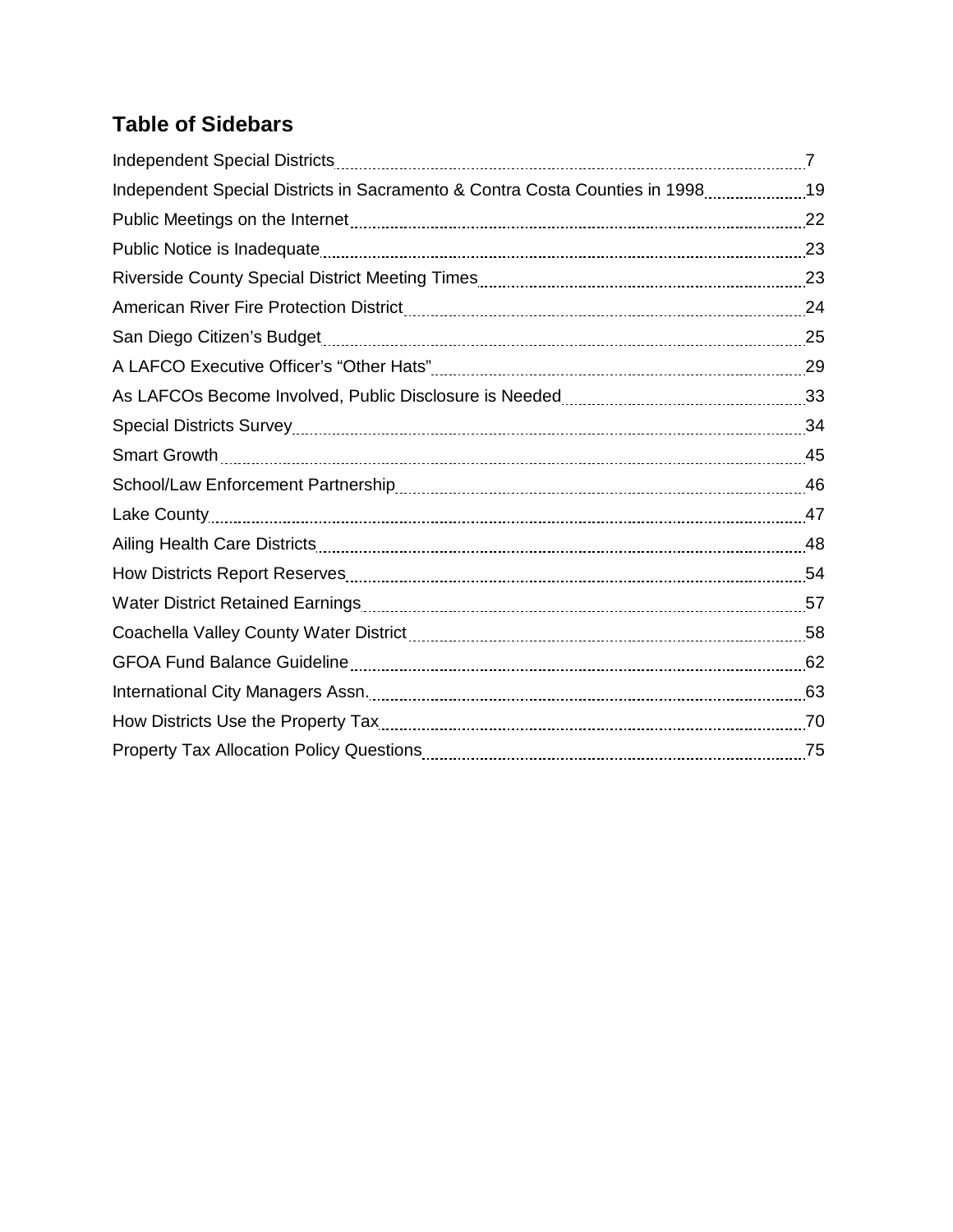## **Table of Charts & Graphs**

| Average Voter Participation [11] Average Voter Participation [12] Average Voter Participation [122] Average V |  |
|---------------------------------------------------------------------------------------------------------------|--|
|                                                                                                               |  |
|                                                                                                               |  |
|                                                                                                               |  |
|                                                                                                               |  |
|                                                                                                               |  |
| Annual Compensation Per Board Member: Community Services Districts36                                          |  |
|                                                                                                               |  |
|                                                                                                               |  |
|                                                                                                               |  |
|                                                                                                               |  |
| Annual Compensation Per Board Member: Community Services Districts36                                          |  |
|                                                                                                               |  |
|                                                                                                               |  |
|                                                                                                               |  |
|                                                                                                               |  |
| 15 Districts are in the "Top 25" for Both Retained Earnings & Property Tax Revenue ________71                 |  |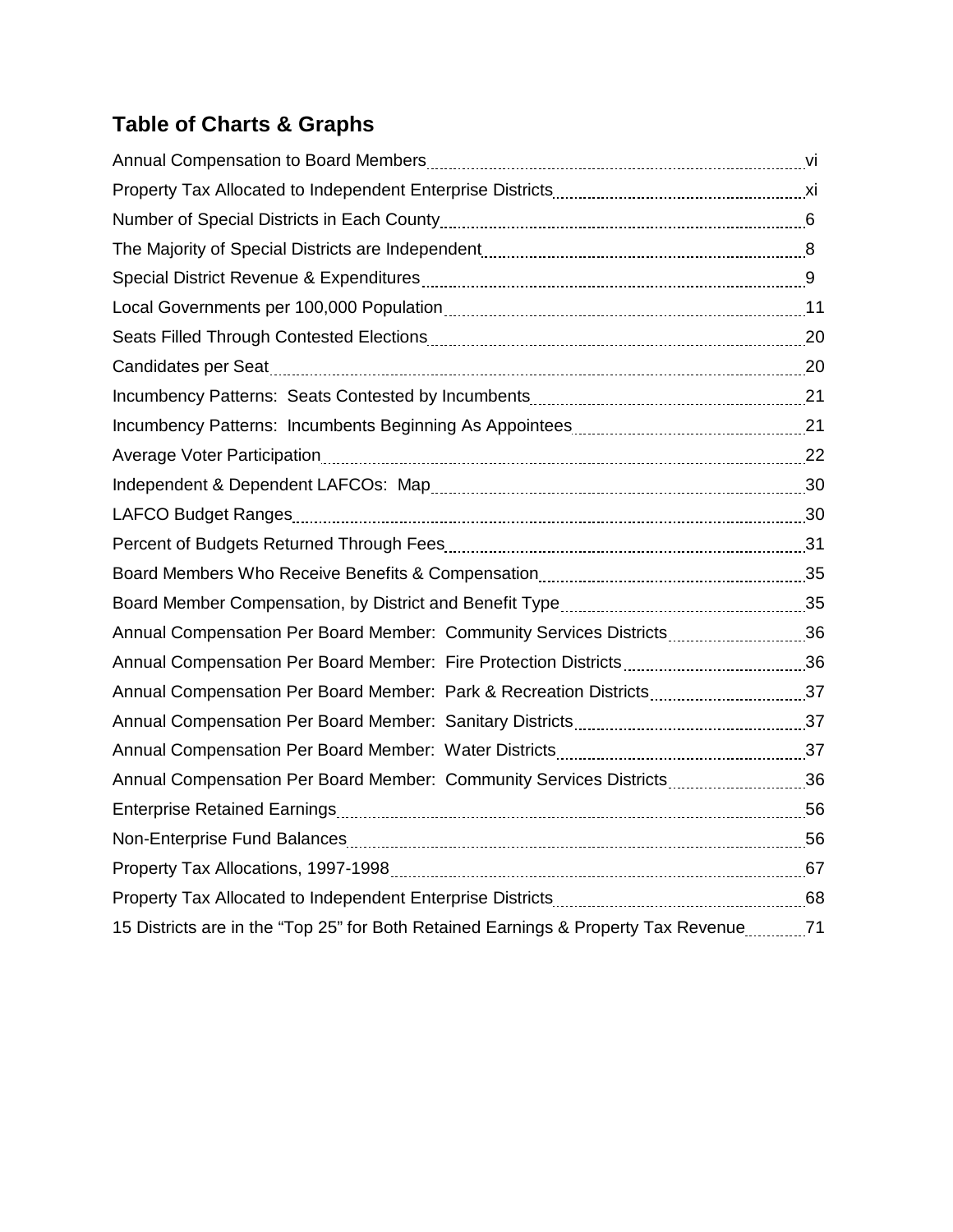## *Executive Summary*

Turn the tap and the water flows. On Thursdays the garbage gets collected. When it gets dark, the streetlights go on.

In many communities these are government services that are taken for granted. But democratic government is not designed to function in obscurity or anonymity. Absent citizen involvement, government agencies of all sizes are prone to inefficiencies and public resources are vulnerable to abuse.

The Little Hoover Commission found that independent special districts often lack the kind of oversight and citizen involvement necessary to promote their efficient operation and evolution. And without robust mechanisms of public accountability, inefficiency can become routine and the occasional scandal inevitable. Some examples:

- $\Box$  Independent special districts, according to the most recent information available, have \$19.4 billion in reserves – nearly 2½ times their annual gross revenues. Yet in many cases, community and state leaders do not know the size of these reserves and why they are being held – and as a result, these resources are often not integrated into regional and statewide plans for fortifying the State's infrastructure.<sup>i</sup>
- $\Box$  Twenty-four health care districts in California no longer operate hospitals. Most continue to receive property taxes, which might be better spent on other community needs. Some provide services that could be administered by other agencies. Most of the districts report that they have not considered dissolution.
- $\Box$  Consolidations, even when they make sense, are hard to accomplish. It took five years of intense pressure from the Orange County Local Agency Formation Commission to merge three small water purveyors into one. The reorganization, within three to five years, is expected to save more than \$1 million a year. Similar opportunities for savings can be found throughout the state, but are lost because the mechanisms for reform are thwarted by the power of the status quo.

California has 58 counties, 474 cities – and more than 3,800 special districts. About two-fifths of those districts are considered "dependent" because they are governed by a larger entity, such as a county board of supervisors. But more than 2,200 of these districts are "independent,"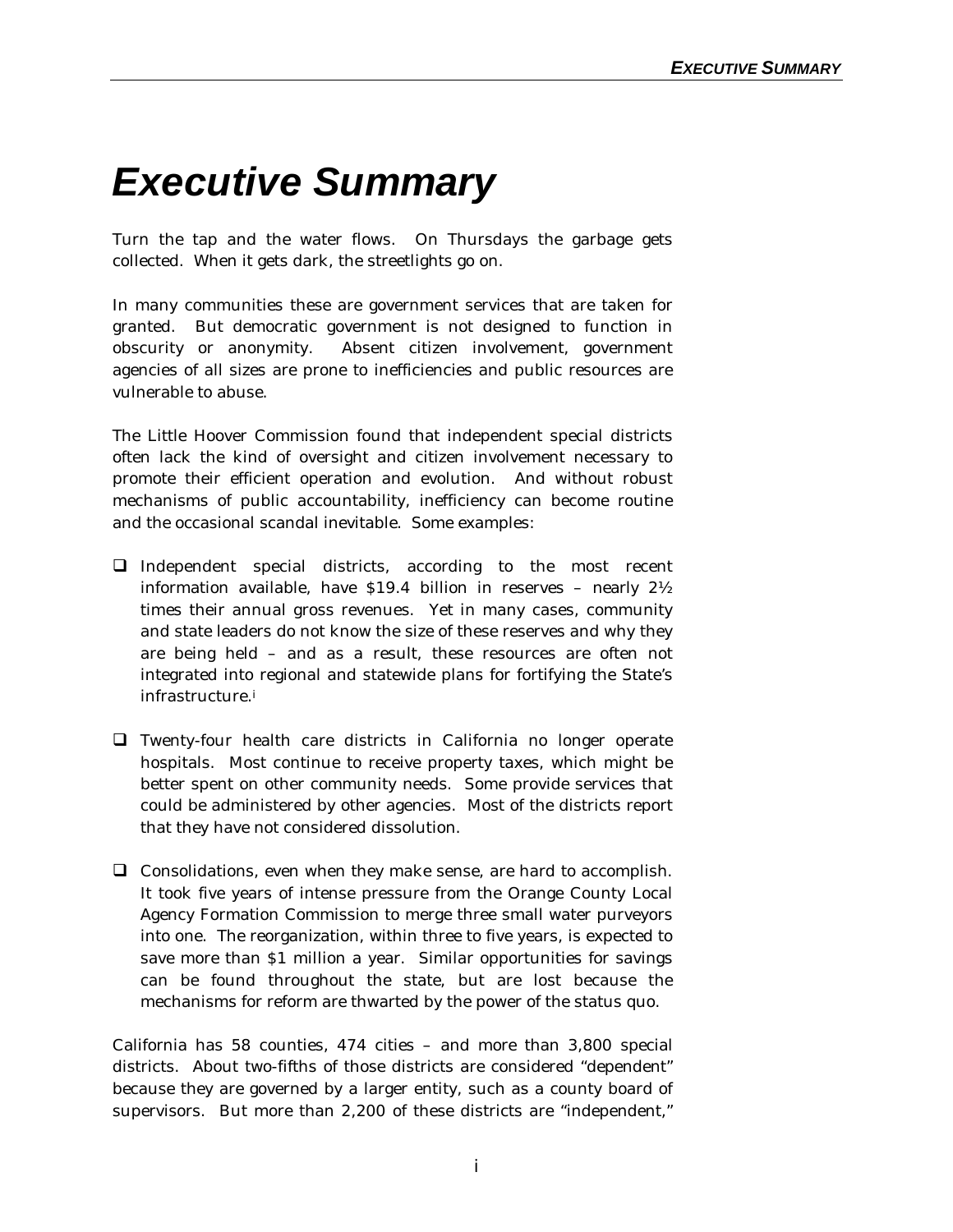governed by their own elected bodies, including park districts, water districts, hospital districts and sanitation districts.

Many independent districts also are "enterprise" districts, like water and sewer agencies, which directly charge customers fees for the services they provide. Others, such as library and park districts, are "nonenterprise" districts, which rely mostly on property tax revenues to serve their communities.

The Commission focused on independent districts – both fee-based enterprise districts and tax-dependent non-enterprise districts.

Many of these independent special districts were created to extend public services – such as drinking water or parks – to rural and slowly developing communities that were beyond the reach of incorporated cities. But many, such as the water districts in Orange County, survive as separate government agencies even after urbanization has paved over the economic or geographic reasons for their independence.

Some districts have evolved in ways that cities and counties cannot – to manage consolidated fire protection services and regional parklands. Others, such as the health care districts, were created to provide a unique service, but persist after that service is provided by another public or private organization. Very few districts close their doors on their own initiative.

If no news is good news, the vast majority of districts are successful, and clearly many are. But most Californians would be hard pressed to identify the providers of some of their most basic services or to assess whether the fees are appropriate and the quality is what it should be.

The essential lesson of the last decade is that successful enterprises – public or private – are those that understand the needs of their customers and continuously strive to improve the services they offer. Similarly, successful organizations evolve to capture efficiencies and to align their core competencies with customer needs. Bigger is not always better, and sometimes smaller is.

But most special districts were formed when California looked different than it does today. Nothing ensures that these districts evolve to whatever size, shape and governance structure makes the most sense – given contemporary technologies, economics and social considerations. Local Agency Formation Commissions (LAFCOs) were created to be the venue for these discussions and catalysts for change. If strengthened, LAFCOs hold the best promise for individual communities to shape their government.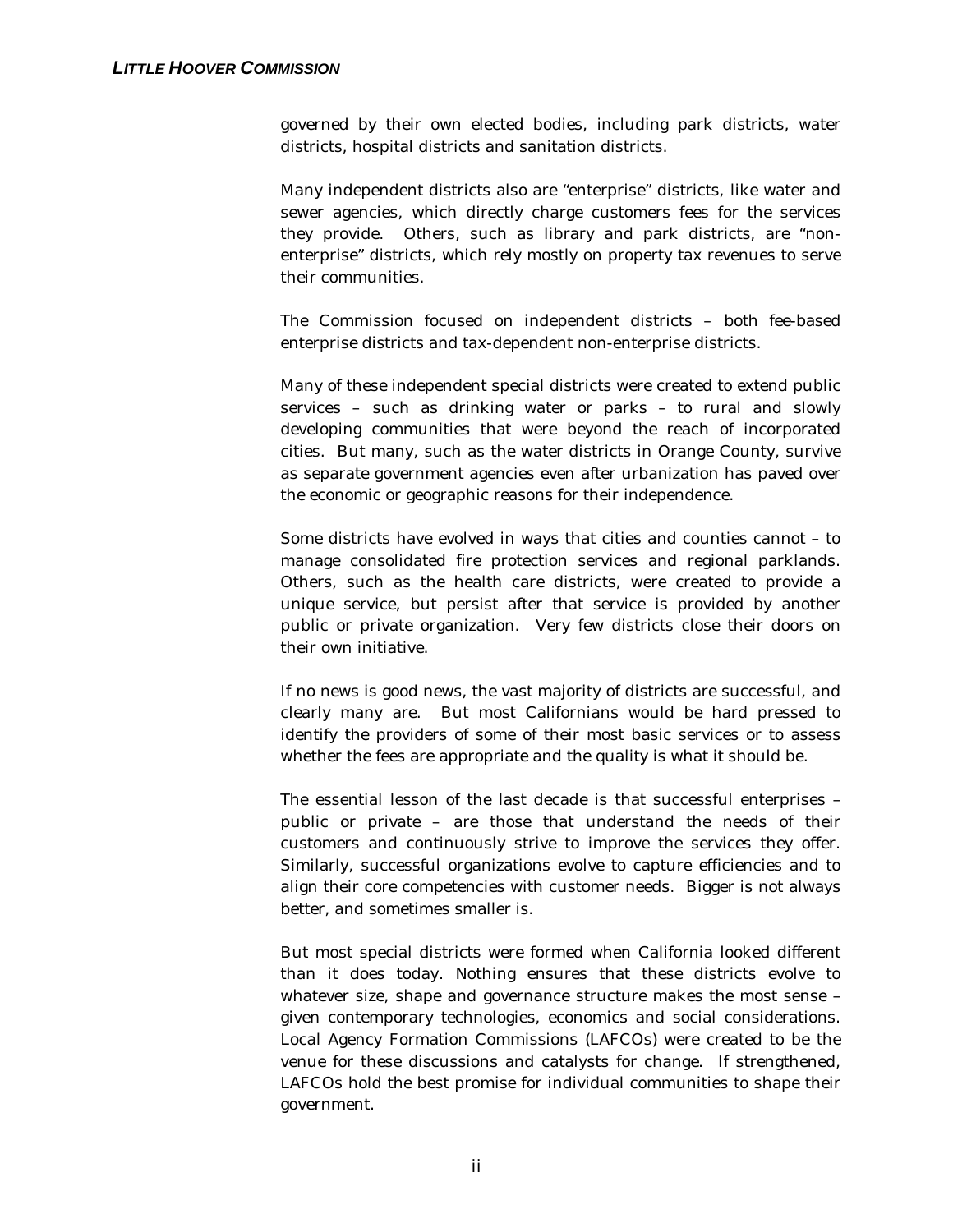The Commission believes its reforms would yield improvements in three areas:

- **Q** *Improved public involvement and scrutiny.* The complexity and pace of modern life has diminished the electoral process as a mechanism for ensuring that government – and special districts in particular – provide greater value with fewer resources. Special districts need to be more visible to the public they serve and to community and business leaders who can influence decisions.
- q *The efficient evolution of independent special districts.* Fiscal and political pressures have brought about some consolidations and reorganizations of small special districts that collectively serve large urban areas. But Local Agency Formation Commissions can be fortified to more effectively facilitate prudent changes.
- **Q More vigorous review of public resources.** Some 195 independent enterprise districts have reserves greater than five times their 1996-97 gross revenue. But these resources are often not incorporated into community and statewide discussions about how to improve infrastructure or reduce the cost of living and doing business in California. Similarly, nearly 600 enterprise districts continue to receive more than \$400 million in property tax revenue, while many other districts providing the same services rely solely on fees. State and community leaders need to openly reconsider how these resources are being used.

To accomplish these reforms, special districts need to be more visible and Local Agency Formation Commissions need to become advocates for improvement. To challenge the status quo, policy-makers need a better understanding of the potential benefits of reorganizing special districts. State and community leaders need to know more about the assets held by special districts, and they must reassess the lingering reliance of some enterprise districts on property taxes.

Many of the Commission's recommendations for special districts should become standards for all governments – making themselves more understood and relevant to their constituents. The recommendations in this report concern independent special districts because that was the focus of the Commission's study – not because other local governments and state agencies are immune to inefficiency.

These recommendations are offered to state policy-makers for formal consideration and some would require state direction and support. But many of these practices could be voluntarily adopted by independent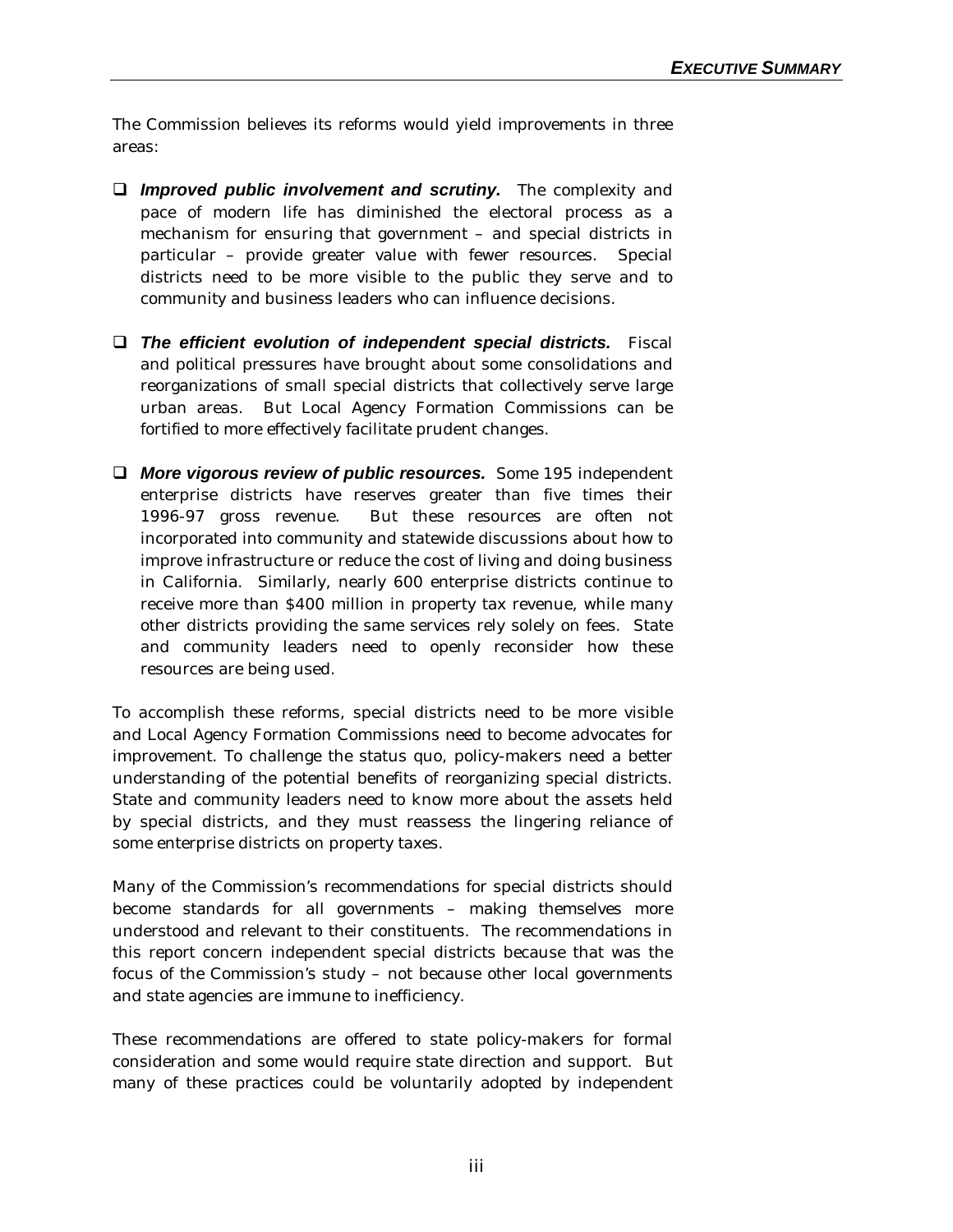special districts and Local Agency Formation Commissions working with civic and business leaders in their communities.

A fundamental question facing California is how it will be governed in the 21st Century. The government closest to the people is often times a special district. Sorting out the problems and the potential of these districts will help state and community leaders in what should be a continuous pursuit of improved services at lower costs. In that spirit the Commission finds and recommends the following:

#### **Finding 1: Special districts are often invisible to the public and policy-makers, compromising oversight and accountability.**

In contrast to general-purpose local governments, special districts often operate in relative obscurity, hidden from the scrutiny of the public they were created to serve. The accountability mechanisms that do exist – financial information filed with the State Controller and the electoral process – are often inadequate. Districts submit financial information to the State Controller that is not easily accessed or understood by the public or policy-makers.

Research conducted by the Commission found that in Sacramento and Contra Costa counties the electoral process for special districts is less vigorous than for city council elections. It found that fewer races were competitive, more seats were filled with appointments and fewer voters participated in special district elections than other local elections. Sacramento County did increase participation in special district elections when it consolidated those elections in even years – but not even that effort brought special district elections in line with city councils.

Equally important, the media, interest groups and active citizens who frequently observe the actions of city and county governments understandably do not participate at the same level in special district governance. The city manager of a small Southern California coastal city, speaking in support of a city takeover of a water district, compared an average turnout of 75 people at city council meetings to no citizen attendance at water district meetings.<sup>1</sup>

For this and other reasons, when problems or abuses do occur, they often do not come to the attention of the public or policy-makers until they are egregious and the remedies drastic. In the controversy involving the Water Replenishment District of Southern California, officials from the cities served by the district were shocked to learn the size of the district's reserve funds that took several years to amass. Relationships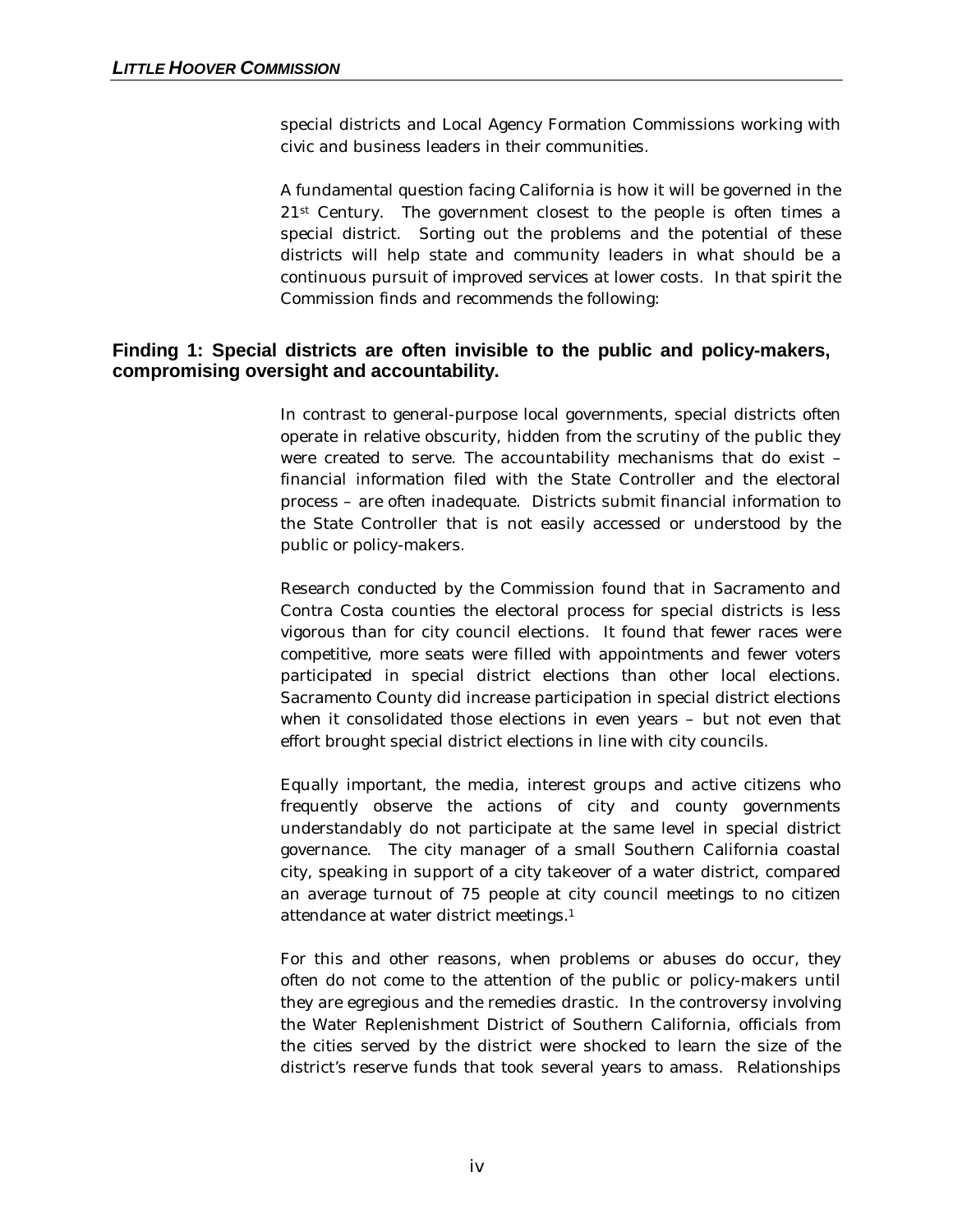with other local governments, as well as broad citizen participation, would enhance the visibility and accountability of special districts.

#### *Recommendation 1: The Governor and Legislature should enact legislation that would make special districts more visible and accountable. Specifically, the legislation should:*

- q *Require special districts to actively make their activities visible to the public.* To help the public – as citizens, consumers and voters – to participate effectively, independent special districts should annually develop and publicize the following information, stated in easily understood terms:
	- $\sqrt{\phantom{a}}$  District mission and purpose
	- 3 Summary financial information presented in a standard format and simple language, including reserve funds and their purpose
	- $J$  District policy on the accumulation and use of reserves
	- $\checkmark$  Plans for the future, including anticipated revenues, expenditures, reserves and trends in user rates
	- $\sqrt{ }$  Per capita tax contributions of property owners
	- $\checkmark$  Performance and quality of service indicators
	- $\checkmark$  Board member benefits and compensation

Financial information should be posted on Web sites, provided in property tax bills, customer billing statements, and be available from cities, counties and libraries. Districts should be required to publicly notice all meetings in local newspapers, invite coverage by local cable television and conduct annual mailings to district residents.

- q *Require special districts to submit information to other local governments.* Independent special districts also should annually and publicly present financial information to county boards of supervisors and city councils, which represent the broader community of interests. Districts also should submit budgets and financial audits to their Local Agency Formation Commission, which could then determine which districts warrant closer scrutiny.
- q *Encourage special district elections to be held as part of even year general elections.* To increase voter participation in special district elections, counties should be encouraged to consolidate special district elections in even-year general elections.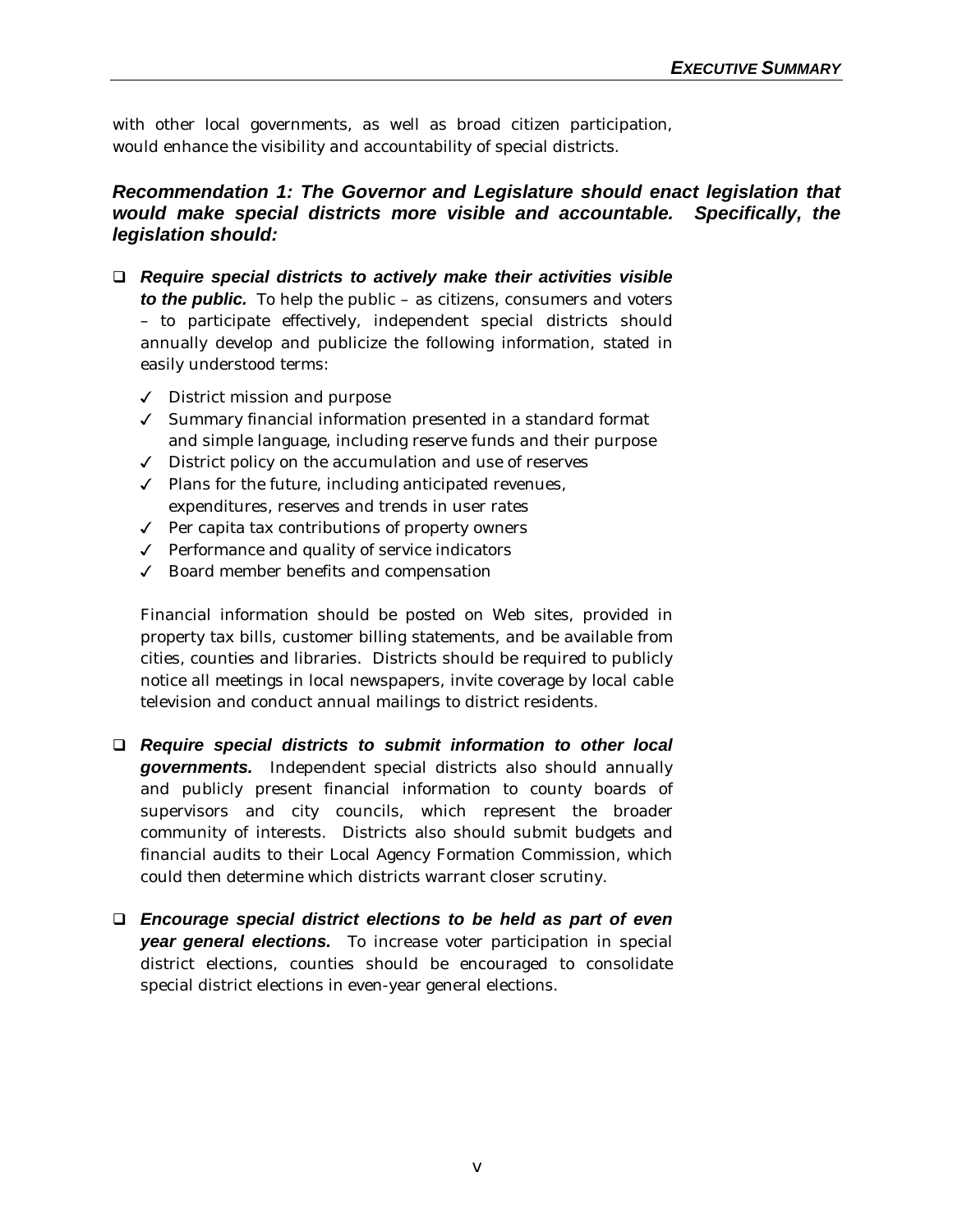#### **Finding 2: Local Agency Formation Commissions, by not aggressively scrutinizing the organization of special districts, have failed to promote the efficient and effective evolution of independent special districts.**

The State created LAFCOs in counties and charged them with fostering the rational and orderly evolution of local government. It subsequently gave them the authority to initiate special district consolidations. But LAFCOs often lack the technical skills or political will to make change. LAFCO officials report that the commissions are often ineffective because they lack independence, clear direction from the State and funds to conduct studies. Another longstanding concern is that compensation paid to board members discourages them from giving up their seats in the name of efficiency. The Commission found evidence that this could be the case in some districts.

These problems are exemplified by California's 24 health care districts that no longer operate hospitals. Having sold, leased or closed their

#### *Annual Compensation to Board Members*



hospitals, the districts endure. Nearly half of them pay meeting stipends or benefits to elected board members. But LAFCOs consistently fail to examine these districts to determine whether they should be eliminated.

Where consolidations have occurred, particularly in urbanizing communities, services have been improved and costs reduced. Water and sanitary districts in Orange County reduced administrative

overhead by eliminating two general managers, cut the number of board members from 17 to five, improved customer service and integrated infrastructure as a result of consolidation. Over time, they expect to save \$1 million annually.

Following a decades-long trend toward a regional fire service, districts in Sacramento County merged to create an agency that will cover nearly 400 square miles and serve 600,000 people. They will save money through lower overhead costs, a reduction in the number of management positions, economies of scale in purchasing equipment and supplies, and a reduction in the number of elected officials.

The Little Hoover Commission believes that decisions about the form and function of independent special districts in California are best made locally. But it finds that LAFCOs often do not have the capacity or will to make informed and economically sound decisions, particularly regarding independent special districts.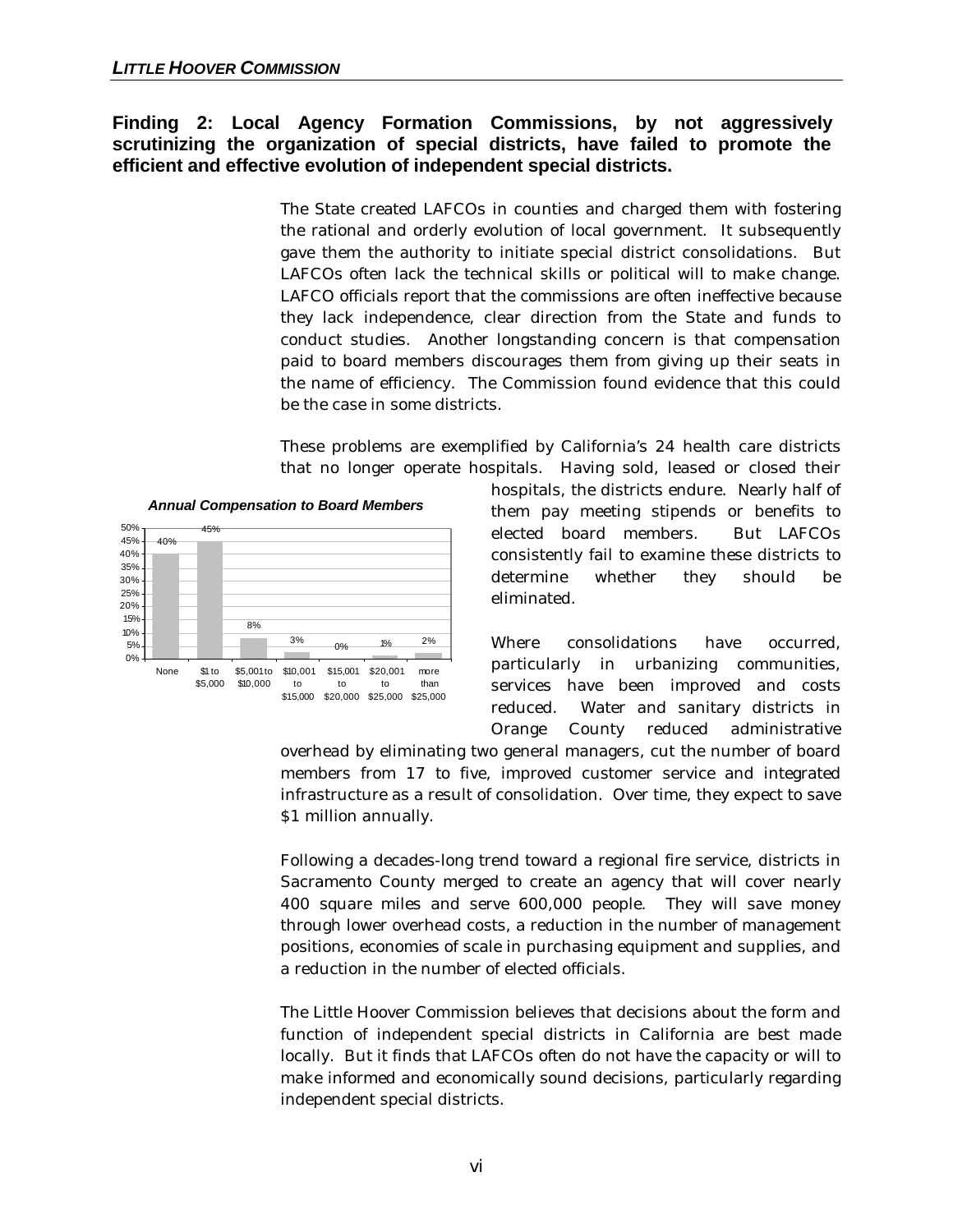*Recommendation 2: The State should provide LAFCOs with the direction and resources necessary to make them a catalyst for the effective and efficient evolution of independent special districts. Specifically, the Governor and Legislature should:*

- q *Require periodic and specific reviews of independent special* **districts.** The State should require LAFCOs in urbanizing counties, in cooperation with special districts and other local governments, to periodically review services provided by special districts. The reviews should identify areas of duplication and overlap and assess whether services are being provided in the most efficient and cost-effective manner. Where duplication, overlap and inefficiency are identified, LAFCOs should be required to initiate a study. Specific triggers could be established, such as when the fundamental mission of a district changes or reserves exceed defined limits.
- q *Enhance the independence of LAFCOs.* The State should encourage LAFCOs in urban counties to appoint their own executive officer and legal counsel, thereby establishing employment relationships free of the real and perceived conflicts that occur when county employees hold those positions.
- **Q** *Require shared funding of LAFCOs.* To increase the resources available to LAFCOs, enhance their independence and increase their effectiveness, the State should require counties, cities and special districts to jointly fund LAFCOs. Special districts should contribute whether or not they have opted to sit on a LAFCO.
- □ *Identify funds for studies.* The State should require special districts that are the subject of a required LAFCO study to fund the study. For financial hardship cases, the State should provide grants or loans, which could be repaid from savings accrued as a result of reorganizations.

#### **Finding 3: Policy-makers and community leaders lack the analytical tools necessary to assess the benefits of consolidation, impeding their ability to advocate effectively for change and overcome the tenacity of the status quo.**

Reliable information is needed to aggressively and assertively fuel the evolution and optimize the use of special districts. These tools are especially important as communities strive to efficiently provide housing and transportation in growing urban areas, concepts known as "smart growth." Research is needed that will help policy-makers and community leaders know when consolidations will achieve improved efficiency and service and identify strategies for facilitating those consolidations. Policy-makers also need guidelines, best practices and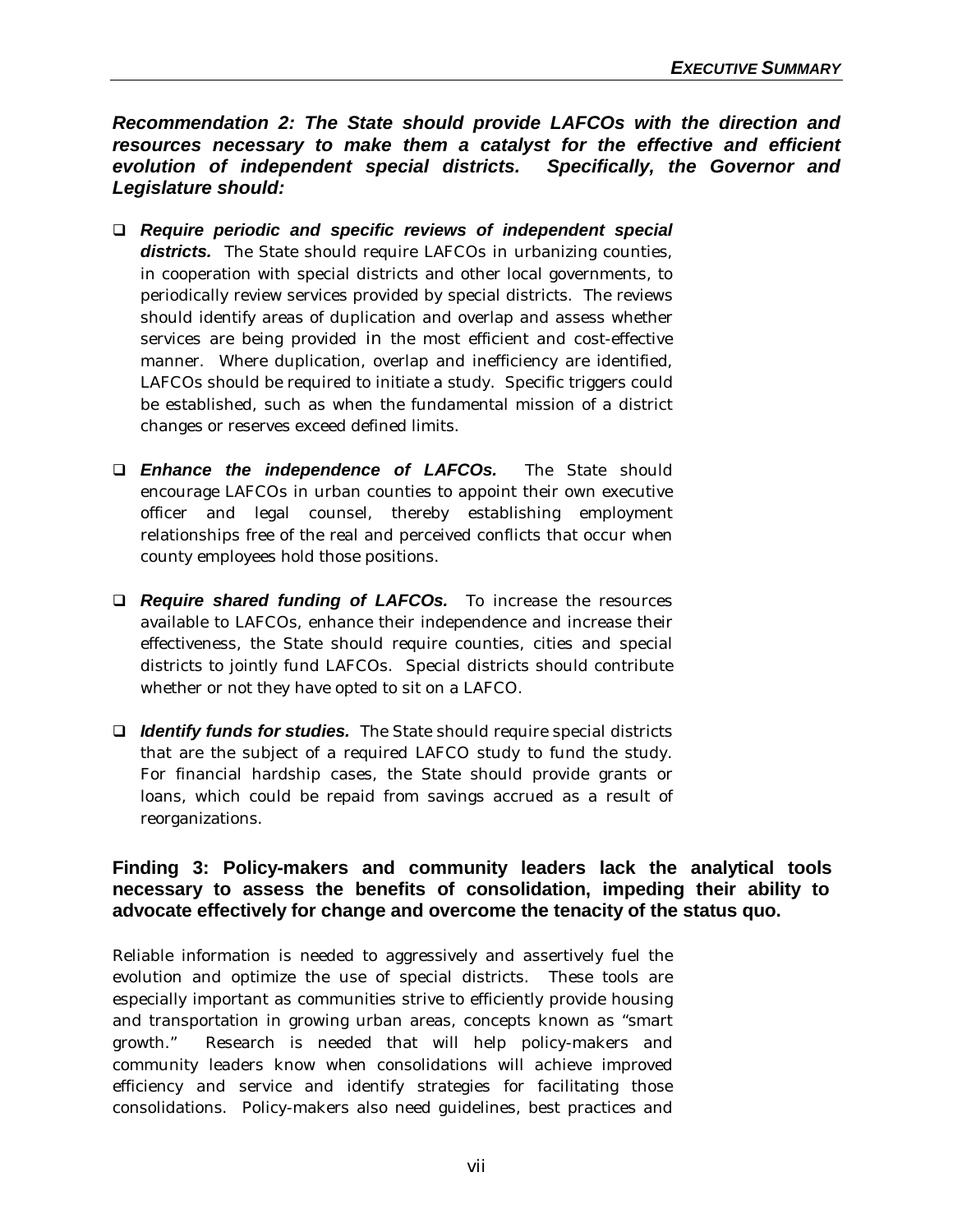access to a cadre of experts who can provide technical assistance and training. Absent these resources, even if LAFCOs are independent and have the political will, resistance from board members and the momentum of the status quo will prevent the evolution of independent special districts.

The State can play an important role in building the competence necessary for effective and informed local decision-making. The California Policy Research Center (formerly the California Policy Seminar) was created at the University of California to inform California's policymakers about the most pressing issues of the day. The resources of this center, or other private and public institutions like it, could fill the information void that in some communities works to prevent structural reforms.

#### *Recommendation 3: To equip policy-makers and the public with the tools necessary to assess and guide the organization of independent special districts, the Governor and Legislature should establish a program at the California Policy Research Center, or similar institute, to do the following:*

- q *Develop guidelines and protocols for special district consolidations.* The consulting research center should conduct research to identify conditions when consolidation or reorganization of special districts will result in cost-savings, improved service and other benefits.
- q *Study the long-term outcomes of consolidations and reorganizations.* The consulting research center should review and quantify the long-term outcomes of special district consolidations and reorganizations.
- q *Establish a cadre of trainers.* The consulting research center should establish a cadre of experts to provide training and technical assistance to LAFCOs, enabling them to perform periodic reviews and analyze and facilitate special district consolidations. They could also be called to advise in instances where conflicts arise between special districts and their customers.
- **Q** *Develop performance measures.* The consulting research center, in cooperation with the California Association of Local Agency Formation Commissions, California Special Districts Association and Special Districts Institute, should develop and encourage special districts to establish and report performance measures as a means of building public understanding and support.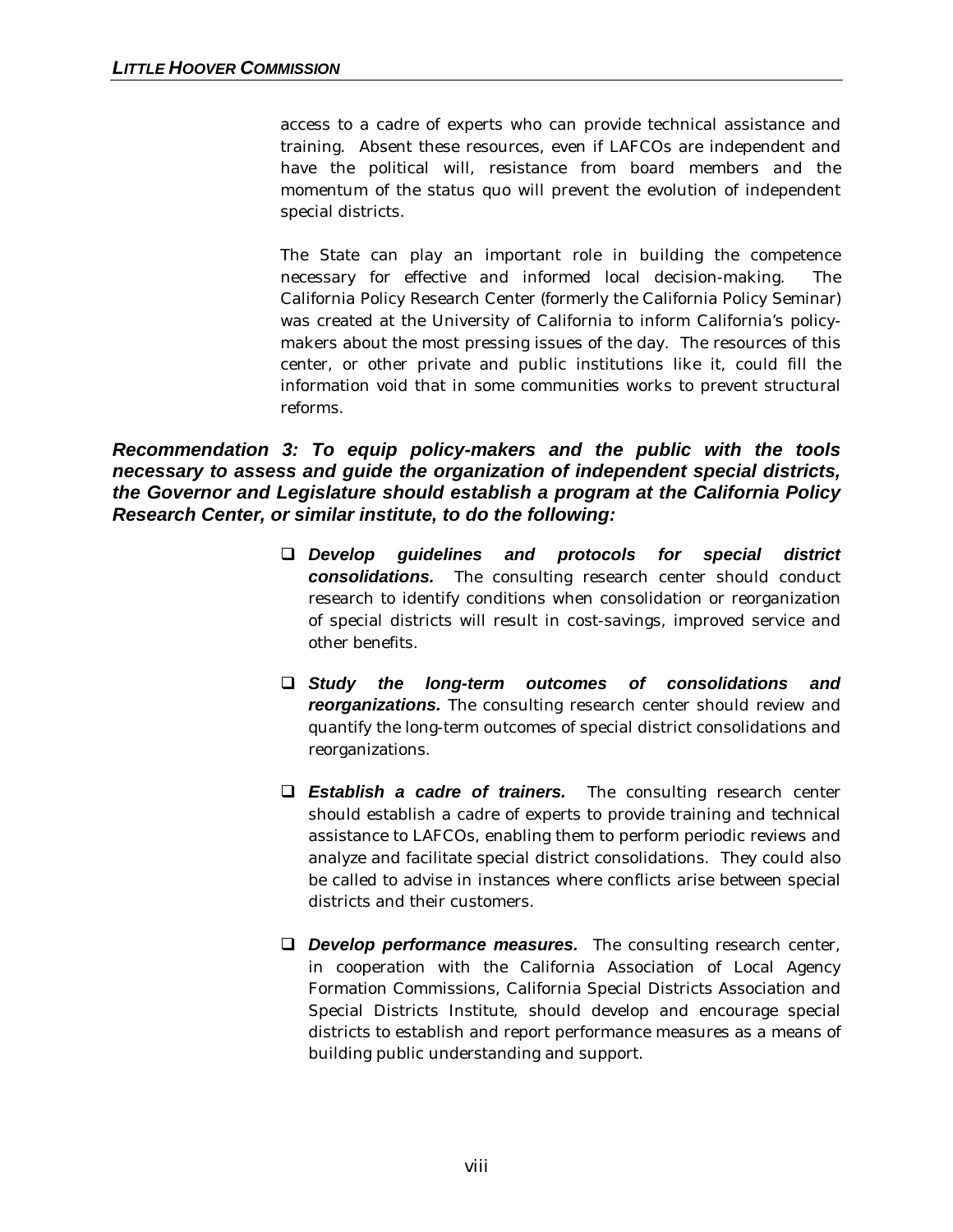#### **Finding 4: Hundreds of independent special districts have banked multi-million dollar reserves that are not well publicized and often not considered in regional or statewide infrastructure planning.**

In 1996-97, the most recent year for which data is available from the State Controller, independent special districts reported \$19.4 billion in retained earnings and fund balances. Enterprise districts, which charge fees for their services, reported \$18.2 billion in retained earnings. Nonenterprise districts, which rely on property taxes, reported \$1.2 billion in fund balances. More than 600 districts reported reserves of \$1 million or more. More than 1,300 districts have reserves in excess of their gross annual revenue.<sup>2</sup> From a state perspective little is known about these funds, including how they are invested or the purposes for which they are earmarked. State law specifies that local government agencies are to make relatively conservative investments. But there is virtually no oversight by the State or other local governments of the investment policies and practices of special districts. And there are no standards guiding the size and use of reserve funds. These issues are of concern, as evidenced by pending legislation that would require all local governments to submit their investment portfolios to the California Debt Advisory Commission in the State Treasurer's Office.

The size of special district reserves raises a number of important policy issues.

- $\checkmark$  Special district reserves represent significant public resources. Many districts have good rationales for maintaining reserves at certain levels, including providing a cushion during lean years and permitting investment in infrastructure. But the size of the reserves and how they are invested are often not understood by community leaders and district customers.
- $\checkmark$  The State and local communities are grappling with the need to fund infrastructure that will contribute to California's continued prosperity. But the resources of special districts frequently are not considered in plans to meet these needs. The resources and capacities of special districts could play a larger role in planning and financing regional and statewide infrastructure.
- $\checkmark$  There are no guidelines for accumulating or using reserves and no oversight of the investment practices of special districts. Reserve and investment policies and practices could be improved through the establishment of guidelines and enhanced scrutiny.

A number of steps should be taken to help communities understand and make the best use of special districts and their assets.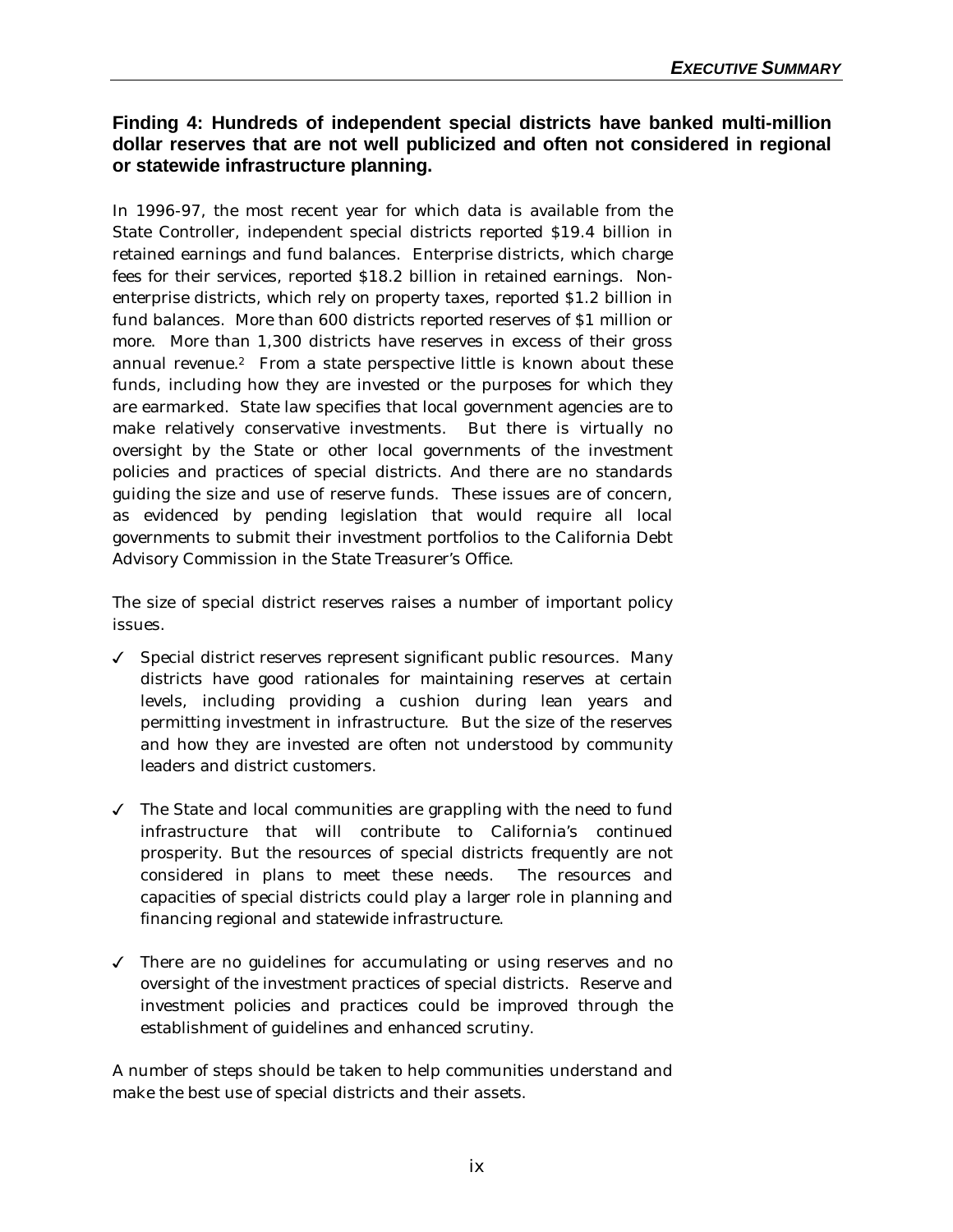*Recommendation 4: The Governor and Legislature should enact policies that will ensure prudent management of special district reserve funds and incorporate these resources into regional and statewide infrastructure planning. Specifically, the State should require:*

- q *Districts to publicize their reserves*. Districts should be required to clearly identify and publicly report, in terms understandable to the public, the size and purpose of reserves and how they are invested. The information should be included in budgets and audited financial statements, highlighted on district Web sites, reported to boards of supervisors and city councils and sent to customers, as described in Recommendation 1. Special districts also should be required to adopt and publicize policies for the accumulation and use of reserves by the district.
- q *Policy-makers to integrate enterprise district reserve information into infrastructure planning.* The services and assets of enterprise districts should be included in regional and statewide infrastructure planning. To this end, special districts should be required to coordinate their activities with other districts and general-purpose governments and to participate in the development of county general plans.
- **Q Guidelines for prudent reserves.** The Governor and Legislature should appoint a panel including experts in finance, management and government, and community representatives, to recommend guidelines for establishing and maintaining prudent reserves by special districts. The panel also should review the investment policies and practices of districts and determine if additional oversight is warranted.

### **Finding 5: Property tax allocations to some enterprise districts create inequities among districts and distort the true costs of services. A significant portion of the property tax allocated to all enterprise districts subsidizes districts with the highest reserves.**

Those enterprise districts that levied property taxes prior to the 1978 passage of Proposition 13 continue to receive property tax allocations. Those districts also charge customers fees for water, sewer and other services they provide. In 1996-97, independent enterprise districts received \$421 million in property tax allocations. Water districts, which generate the highest annual revenues and maintain the largest reserves of all special districts, received 38 percent of that amount, a total of \$161 million.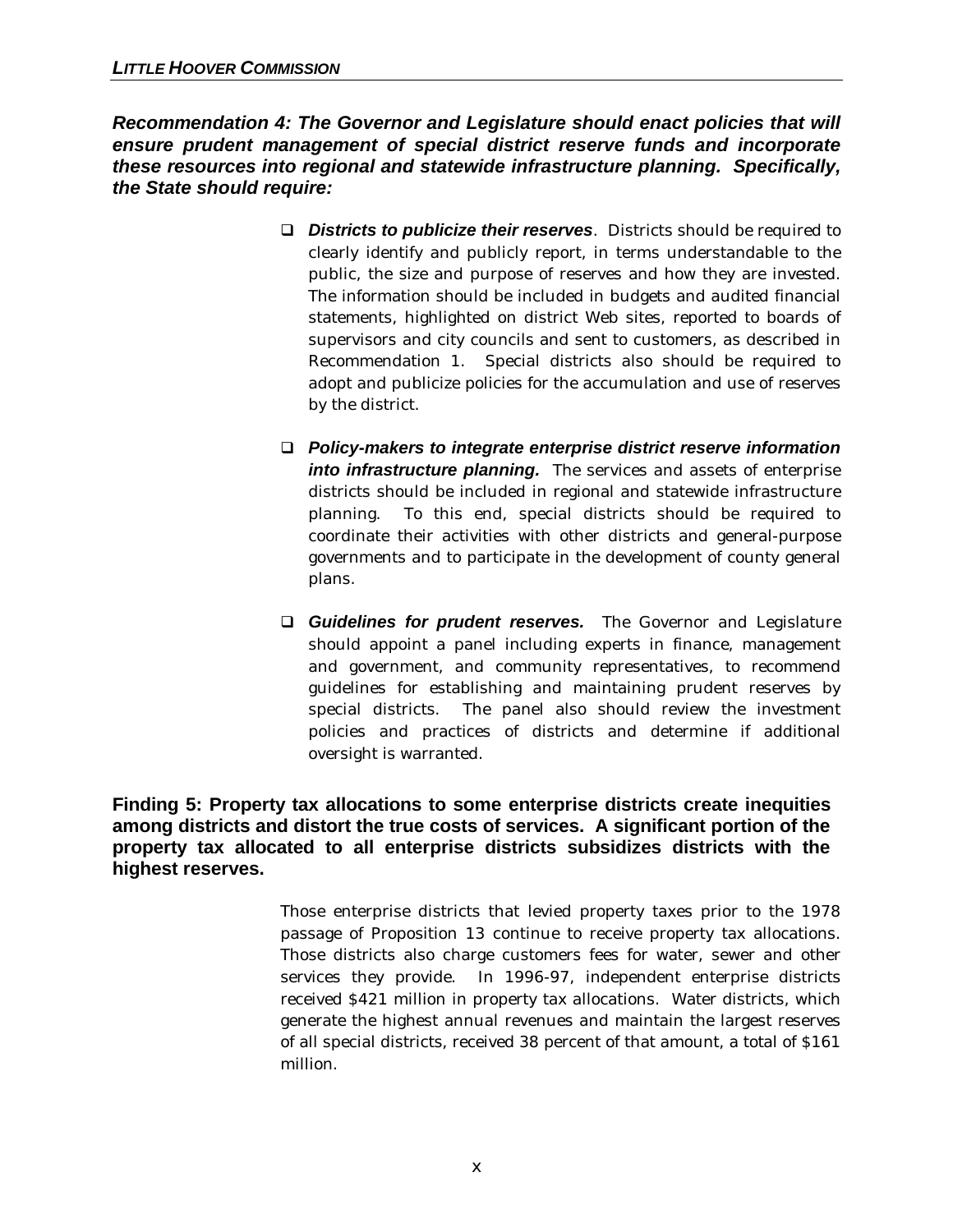The allocation formulas may have made sense when they were implemented more than two decades ago. But over time the logic has faded. Significant policy questions are raised by the continuing practice of allocating property taxes to enterprise districts.

 $\sqrt{\ }$  Property taxes subsidize the cost of providing services in some districts. This practice allows some districts to rely on these revenues to keep rates low or provide a higher quality of services. Other districts offering similar services must rely solely on fees to cover those costs. The property tax subsidy also can exaggerate inequities among classes of ratepayers within a district.



#### **Property Tax Allocated to Independent Enterprise Districts**

- $\checkmark$  Some districts that continue to receive property tax revenues are among those that have the highest reserves. Meanwhile, non-enterprise districts such as parks and recreation and library districts have seen their revenues dwindle and their ability to provide services diminished.
- $J$  Taxpayers do not understand how their property taxes are allocated among the special districts serving them. And they do not know how these allocations affect their rates or quality of services, preventing them from providing feedback to district officials.

These issues should be explored in any discussion of property tax allocations to enterprise districts. Beyond the dollars involved, policymakers and the public must understand the consequences of the current policy for taxpayers generally and for some customers specifically. They also need to understand consequences for districts that cannot charge fees and have seen their property tax revenues diminished.

#### *Recommendation 5: Policy-makers should scrutinize the appropriateness of maintaining property tax allocations to enterprise districts. Among the alternatives:*

**Q** *Annually review the level of property tax support.* **The Controller** could annually report the property tax revenue distributed among enterprise districts with the largest reserves. With the assistance of the Legislative Analyst, and as part of the budget process, the Legislature could decide whether to continue or modify this allocation of property taxes.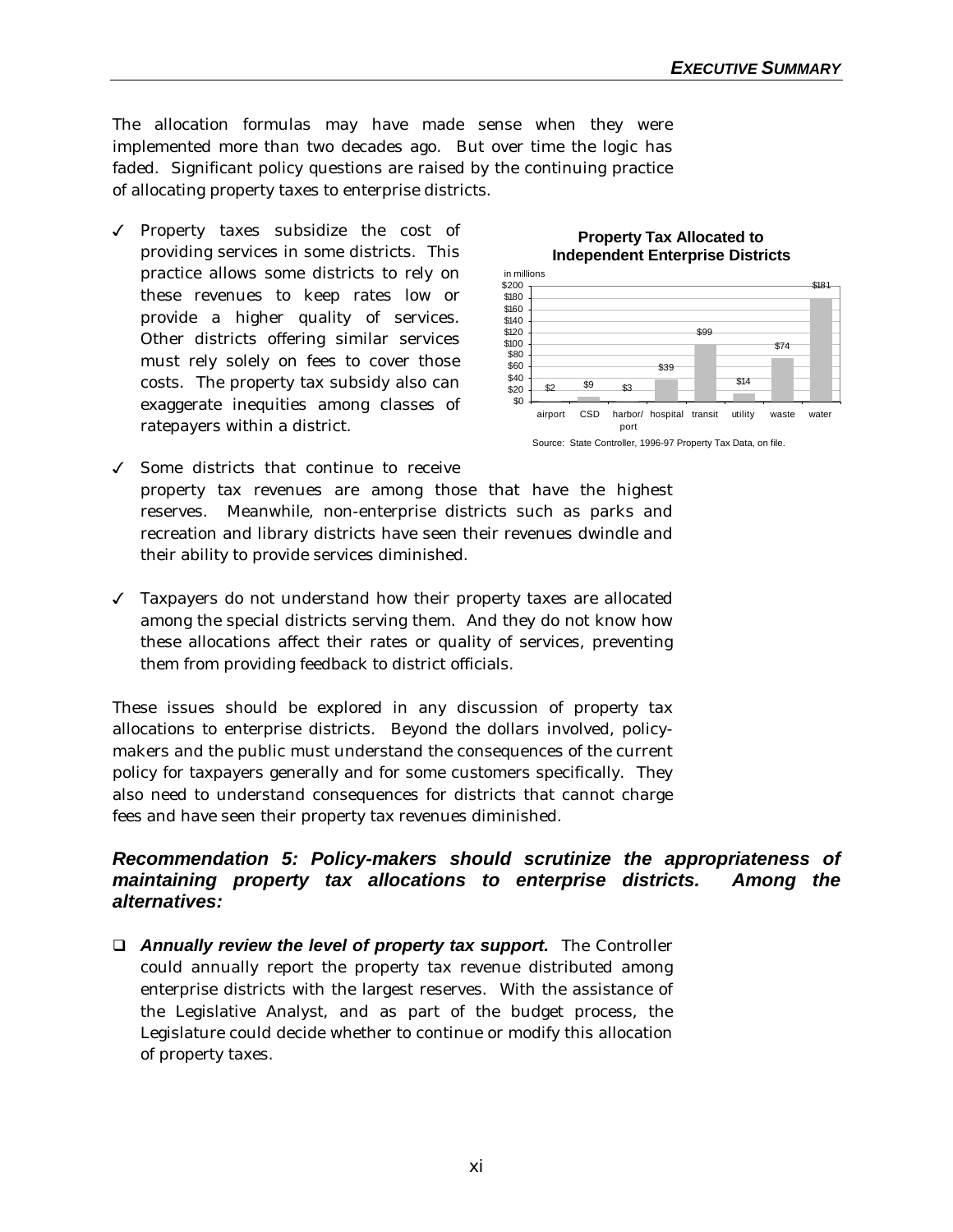- q *Examine all allocations to enterprise districts.* The Legislature could appoint a task force to examine how individual enterprise districts use property tax revenues. The task force could identify districts that should continue to receive the revenues, those that should receive smaller allocations, and those that should no longer receive property tax revenue.
- **Q** *Require a state audit of some districts.* The Legislature could require the State Auditor to examine enterprise districts that receive property taxes and also have the highest reserves. The Legislature could then take specific action to reduce or eliminate the allocations to those districts without a strong rationale for tax funding.
- q *Allow counties to reclaim and reallocate property tax revenues.* The Legislature could provide a mechanism for counties, following a public review process, to reclaim property tax revenues from enterprise districts and reallocate those funds to meet contemporary community needs and priorities.
- q *Enhance public understanding of property tax allocations.* Property tax bills should identify for taxpayers the independent special districts that provide services to them, along with the tax allocation, reserves and other financial information about those districts.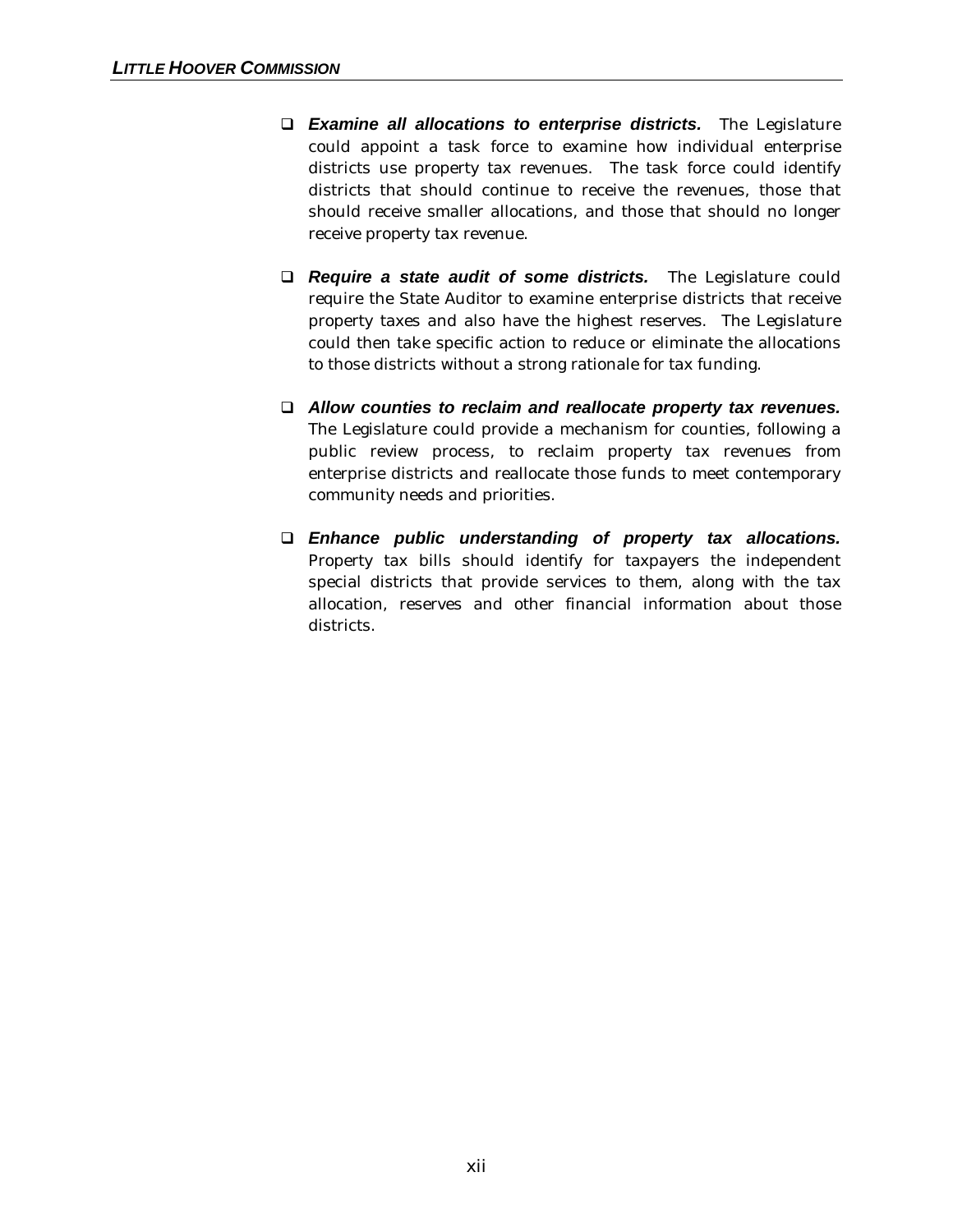## *Introduction*

Californians support and receive services from thousands of special districts. But many Californians do not know what a special district is – let alone which ones serve them.

Special districts provide the most essential of services – water and electricity, fire and flood protection. They also provide amenities that contribute to communities and culture, such as parks and libraries. But because of their sheer numbers, typically narrow focus and low public profiles many districts operate beyond the awareness and scrutiny of their customers and policy-makers. Four retail water districts serve the 80,000 residents of the city of Lake Forest in Orange County. Confused by different rate structures and unable to identify their provider, they contact the city with their complaints.

The Little Hoover Commission has a broad mandate to investigate the operations of state government and its instrumentalities, and to make recommendations for improving service and lowering costs. Special districts, the most numerous of the State's agencies, usually capture the spotlight when individual cases become controversial. The Commission undertook this study amid allegations of abuse and mismanagement in some special districts that caught the attention of state policy-makers and the public. Because controversies usually involve independent special districts – districts governed by their own elected board – those were the focus of the Commission's review.

In previous studies, the Commission has looked at state programs that are administered within California communities. In many of these instances a state agency is charged with ensuring that State goals are met. The relationship between the State and its thousands of special districts is far less clear.

On one hand, the State has given Local Agency Formation Commissions the authority to initiate special district reorganizations. But special districts can muster considerable energy to resist change, particularly when the goal is to consolidate or eliminate obsolete districts. In that regard, the State did not give LAFCOs the independence, the guidance, the analytical tools or the resources needed to get the job done. Without state assistance, and in the absence of local leadership, the goals of the LAFCOs are seldom met. And while the State has crafted and implemented laws intended to limit the proliferation of special districts in favor of cities and counties, other statutes thwart that intent.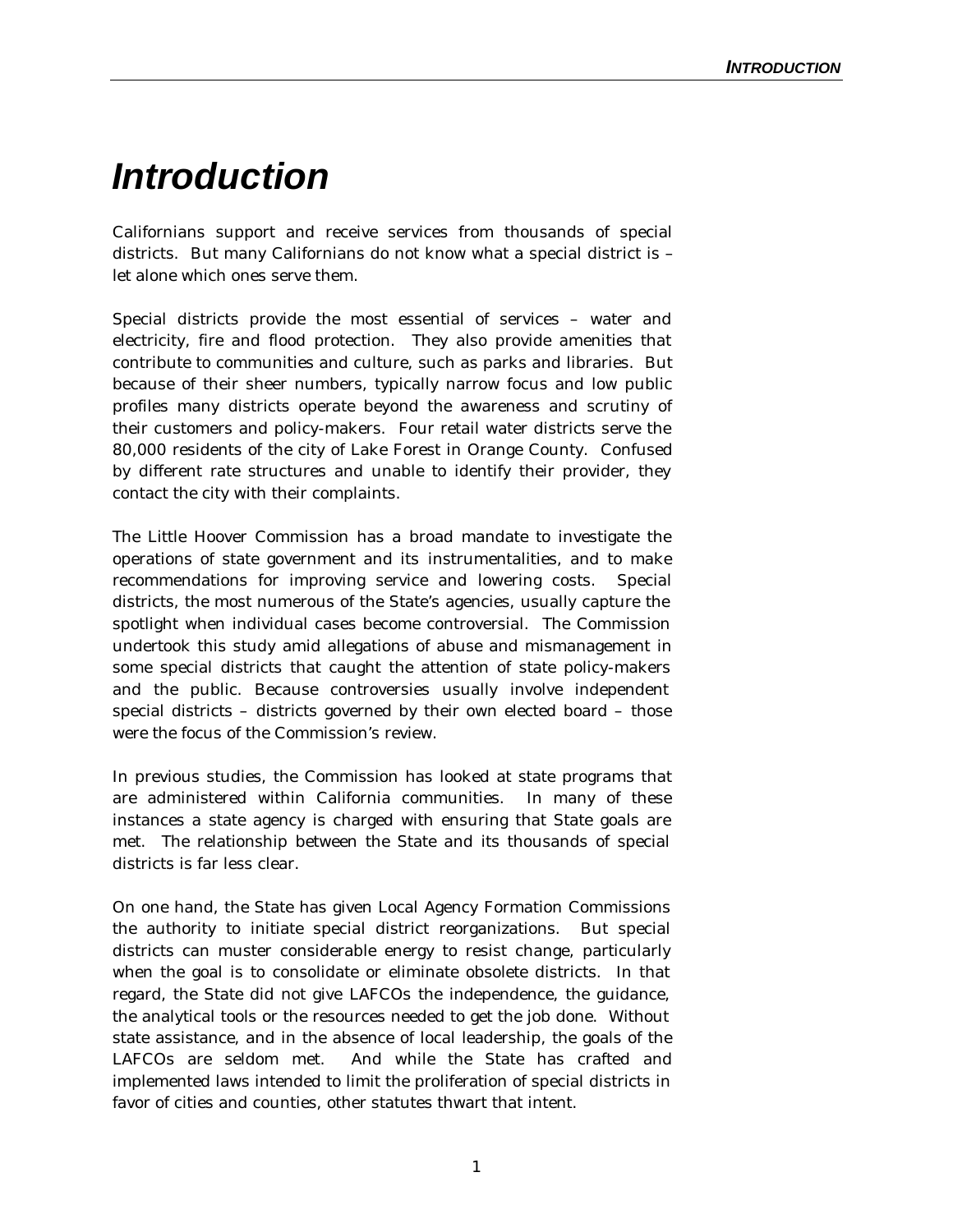In initiating a study of special districts, the Commission saw an opportunity to illuminate an area that affects daily the lives of millions of Californians, and to offer recommendations for optimizing their use and guiding their evolution in the 21st Century. Specifically, the Commission asked the following questions:

- $\Box$  Are the activities and finances of independent special districts adequately scrutinized and understood by the communities they serve?
- $\Box$  Are Local Agency Formation Commissions effective catalysts for the evolution of special districts when economics, growth patterns or technologies warrant consolidation or dissolution?
- $\Box$  Is there a role for the State in promoting the improved operation and evolution of special districts? And if so, how should those goals be pursued?

As part of this study, the Commission held public hearings in June and August of 1999. A list of the witnesses is included in Appendix A. The Commission also consulted with special district managers and board members and individuals representing the interests of districts, cities, counties and Local Agency Formation Commissions. It reviewed the work of other groups that had studied or were reviewing state and local governance and finance issues, and talked to numerous individuals knowledgeable about the workings of local government.

To further inform its deliberations, the Commission conducted research in the following areas:

- q *Special district vs. city council elections.* The Commission compared special district and city council elections in Sacramento and Contra Costa counties to assess the effectiveness of the electoral process as an accountability mechanism for special districts. Four measures were reviewed: the number of candidates running, contested vs. non-contested elections, incumbency patterns, and voter participation rates.
- □ **Characteristics of LAFCOs.** The Commission heard that with few exceptions, LAFCOs are ineffective in pursuing special district reorganizations. In-depth interviews were conducted with six LAFCO executive officers to better understand the characteristics of effective LAFCOs, identify barriers to consolidations and solicit additional recommendations for how the State could bolster their effectiveness.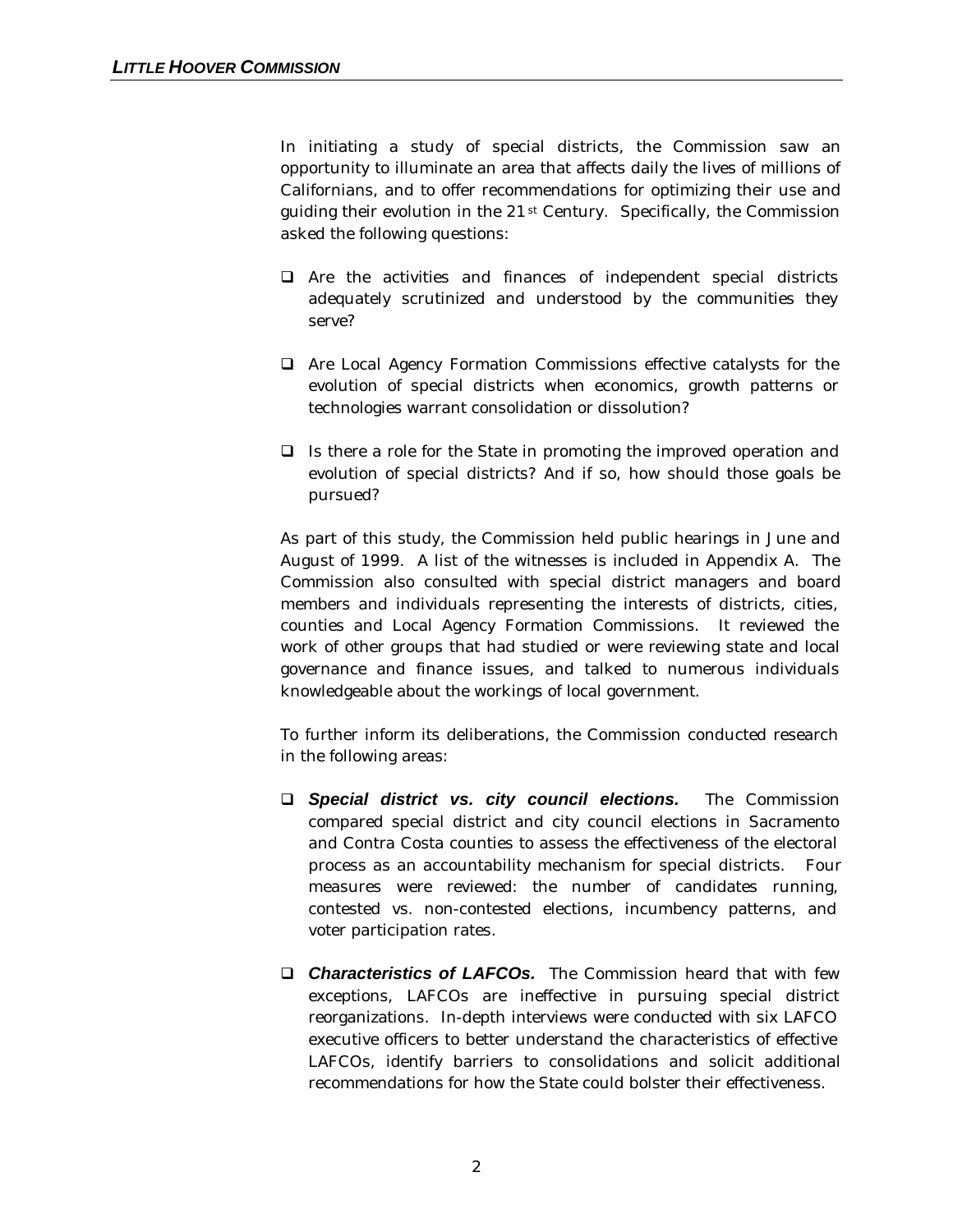- q *Benefits and compensation to board members.*The Commission heard that board member benefits are often effective deterrents to consolidations or reorganizations. A random sample survey was administered to special districts statewide to determine benefits and compensation provided to board members, including stipends for meeting attendance, health care and life insurance. The California Special Districts Association assisted the Commission to develop and administer the survey and encouraged district participation.
- q *Health care districts without hospitals.* Of the 74 health care districts in California, 24 no longer operate hospitals. The Commission asked those districts to describe how their missions have changed and whether they have considered dissolution. Financial audits and business plans also were requested. The Association of California Healthcare Districts supported the Commission's efforts by helping to develop the survey questionnaire and solicit district responses.
- q *Special district reserves and property tax allocations.* The Commission heard that some special districts maintain excessive reserves and that property tax allocations to enterprise districts should be reviewed. Data were gathered to quantify reserves held by enterprise and non-enterprise special districts and property tax revenues received by enterprise districts.

Based on the information gathered, the Commission concluded that special districts play a vital role in the health and prosperity of California's communities. It also concluded that these districts could improve the services, play an even more important role in building the state's future, and evolve in ways to improve the quality and reduce the costs of service. These conclusions are detailed in five findings and recommendations.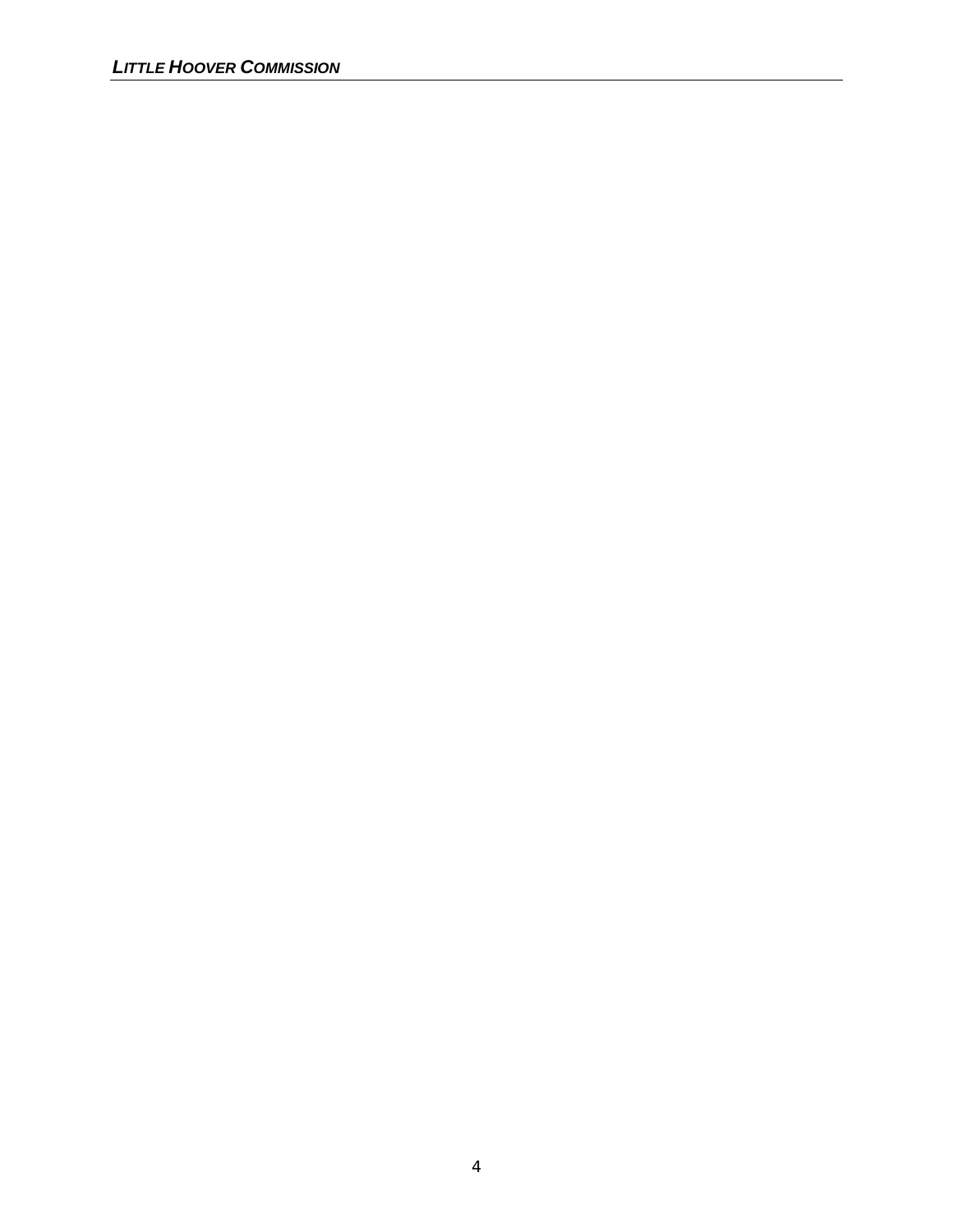## *Background*

The mosaic of special districts reflects the way California developed and the ability of special districts to be tailored to community needs. When created, many districts were innovative solutions to public problems. And those that continue to evolve provide increasing value to Californians.

Prior to special districts, citizens in search of public services – particularly municipal services – formed cities or appealed to county supervisors to assume additional responsibilities. But as California developed, some service needs reached beyond the physical boundaries, the financial capacity, or the core competency of multipurpose local governments. The Legislature, through a number of general and special act laws, allowed for the creation of districts as agencies of the State to provide a local service.<sup>3</sup>

The first special districts in California were formed by farmers who wanted to use the power of government – principally eminent domain and the ability to efficiently bond for capital improvements – to develop irrigation projects. Empowered by the Wright Act of 1887, farmers in Stanislaus County formed the Turlock Irrigation District to capture and store Sierra runoff and deliver it to valley farms – creating the first special district in the state and displaying a powerful tool for meeting a public need.<sup>4</sup>

Early in the 1900s, dozens of water districts were formed to develop agricultural and urban water supplies – often reaching far beyond the borders of cities and counties they served. Most of the state's 74 health care districts were formed between the late 1940s and early 1950s to address a statewide shortage of hospital beds. In the 1950s, the suburbanizing state was swept by a second wave of water district formation. And since much of the development was in unincorporated areas, districts also were created to provide for fire protection, road maintenance, parks and recreation, sewer treatment and waste disposal.

The purpose and size of special districts varies greatly. But most were formed for similar underlying reasons: to provide urban services outside of city limits, to provide regional services that transcend the limits of a single city, to provide services beyond the capacity of existing local governments, or to fill a gap in services between other governmental agencies.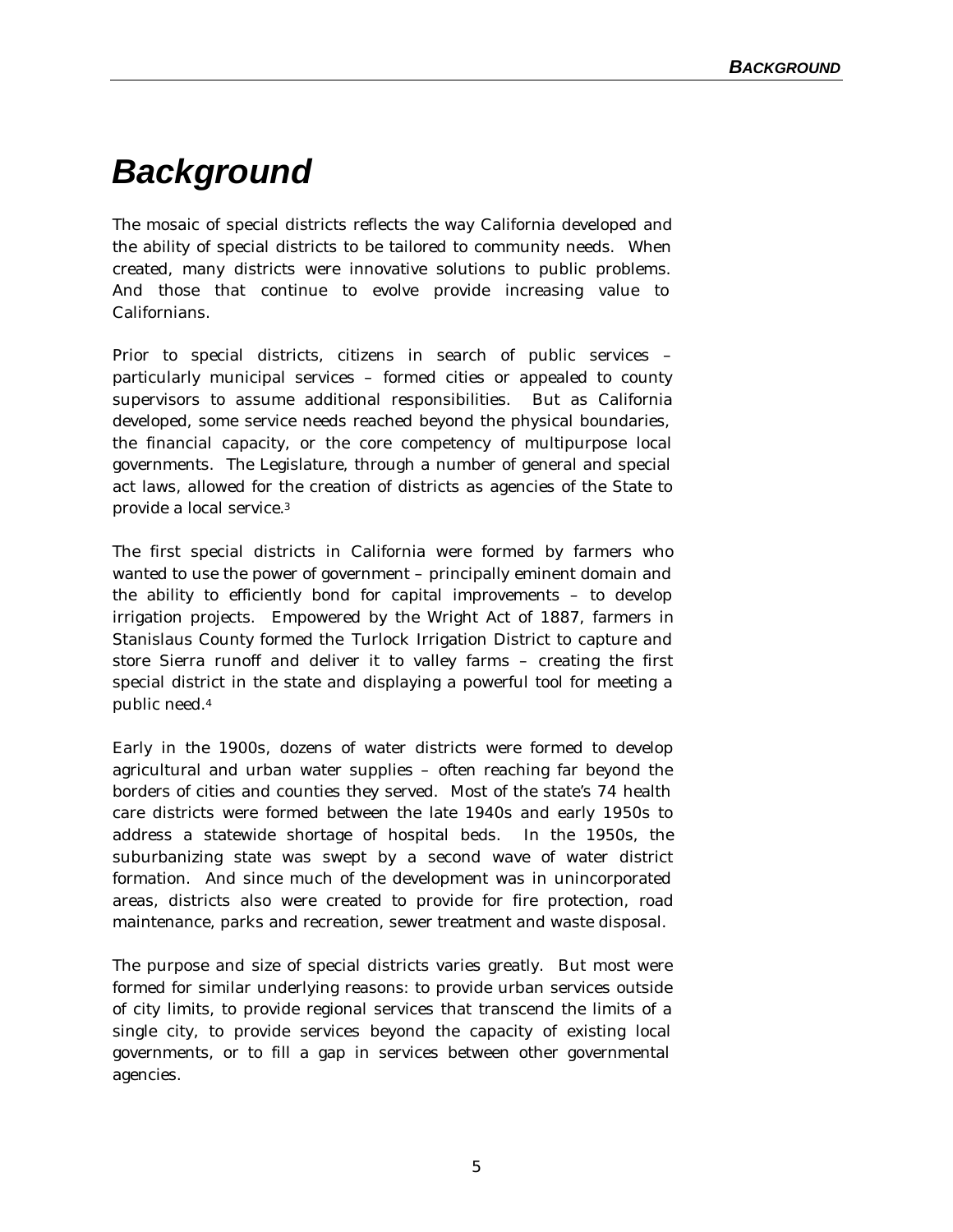

20 43 29

Tehama  $\frac{1}{33}$ 

Siskiyou Modoc<br>43 / Modoc

Shasta Lassen 35 25

Plumas 36

Del

Humboldt 48

Trinity 16

endocino

The rationale for many special districts – the size and shape of the district, the demand for services, and the economics and technology of providing those services – has changed over time. But the districts themselves often do not evolve to reflect those changes. For instance, many districts were established to serve geographically distinct communities that have long since grown into large urban areas. San Diego, Riverside and Los Angeles counties, for example, are each home to 65 or more independent special districts. And while there may be good reasons for each to exist, they are not always the same reasons why the district was created in the first place.



## *Taxonomy of Special Districts*

Some special districts provide one specialized service – managing a cemetery or a memorial hall, or operating a sewer treatment plant. Other districts provide multiple services, taking on the character of a fullfledged city; the Bear Valley Community Services District, for example, maintains roads, provides drinking water, hauls away garbage and provides police protection to a town in the Tehachapi Mountains.

They can be as large as the Metropolitan Water District of Southern California, serving more than 16 million people in six counties, or as small as the Halcumb Cemetery District in Shasta County, which patiently waits for the day it can serve its 5,000 mountain residents.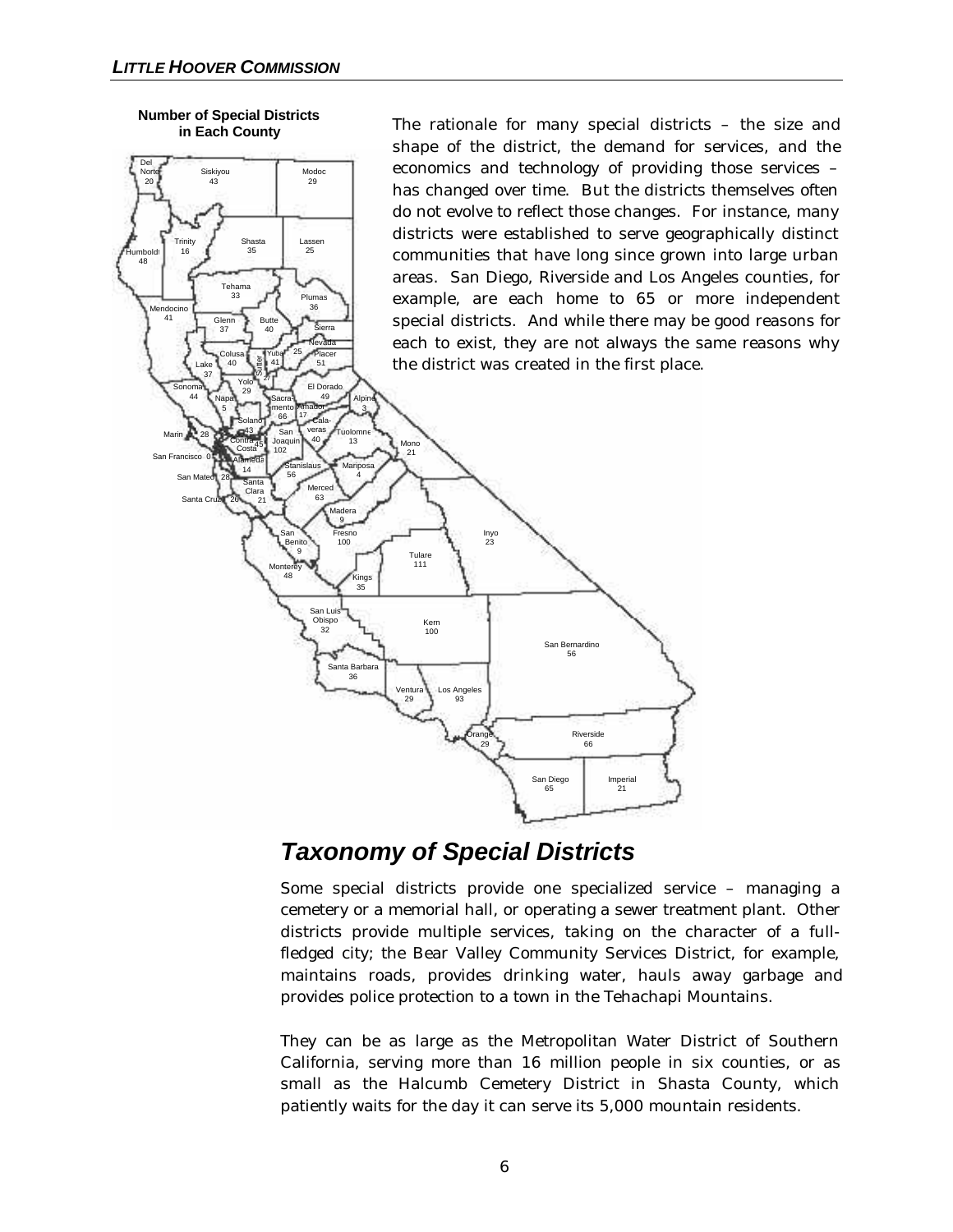The State Controller's office, which gathers financial data on special districts, puts the count at 4,787. That number includes 659 joint powers agencies and 233 public nonprofit corporations. The Controller's data reveal an important element: that special districts can be defined and divided in different ways, and the policy issues that surface depend on which groups of special districts are being examined. Special districts are most often delineated by their legal authority, the services they provide, how they are governed and administered, and how they are funded.

## **By Statutory Authority**

Special districts are authorized under either a principal act or a special act. Approximately 60 principal act statutes provide a framework for voters to create a particular type of district anywhere in the state. For example, Health and Safety Code sections 32000-32492 authorize and prescribe the powers of California health care districts: "A local hospital district may be organized, incorporated and managed, as provided in this division and may exercise the powers herein granted… ." Statutes provide for cemetery, road maintenance, fire protection, irrigation and resource conservation districts.

The Legislature also has created special act districts when it is persuaded that unique needs require a unique district. The Humboldt Bay Harbor Recreation and Conservation District and the Alameda County Flood Control and Water District are examples of the

approximately 125 special act districts.<sup>5</sup>

#### **By the Services They Provide**

A common way of grouping special districts is by the services they provide. Water districts are the most numerous, followed by fire protection, community services, cemetery and memorial districts. There are 47 mosquito abatement districts and eight citrus pest districts.<sup>6</sup>

While water districts may be organized under one of a number of different statutes, they have long been politically united to

| <b>Independent Special Districts</b> |                   |                              |     |  |  |  |
|--------------------------------------|-------------------|------------------------------|-----|--|--|--|
|                                      |                   |                              |     |  |  |  |
| <b>Air Pollution</b>                 | $\overline{7}$    | Maintenance                  | 23  |  |  |  |
| Airport                              | 9                 | Municipal Improvement        | 4   |  |  |  |
| Cemetery/Memorial                    | 279               | Parking                      | 3   |  |  |  |
| <b>Community Services</b>            | 283               | Pest Abatement               | 61  |  |  |  |
| Drainage                             | 28                | Police Protection            | 3   |  |  |  |
| <b>Fire Protection</b>               | 342               | <b>Recreation &amp; Park</b> | 96  |  |  |  |
| Flood                                | 35                | Reclamation                  | 132 |  |  |  |
| Garbage Disposal                     | 1                 | <b>Resource Conservation</b> | 92  |  |  |  |
| Harbor & Port                        | $12 \overline{ }$ | Sanitary/Sanitation          | 117 |  |  |  |
| Healthcare/Hospital                  | 74                | Separation of Grade          | 1   |  |  |  |
| Highway Lighting                     | 4                 | <b>Utility</b>               | 55  |  |  |  |
| Library                              | 14                | Water                        | 458 |  |  |  |

Source: State Controller, 1996-97 financial data, on file. Counts for districts that reported reserves and gross revenue information to the Controller. Does not include transit districts or 86 districts identified by the Controller as inactive. Health district count is from the Association of California Healthcare Districts.

pursue common goals of providing reliable water supplies to a growing population in a region with a Mediterranean climate. Similarly, there are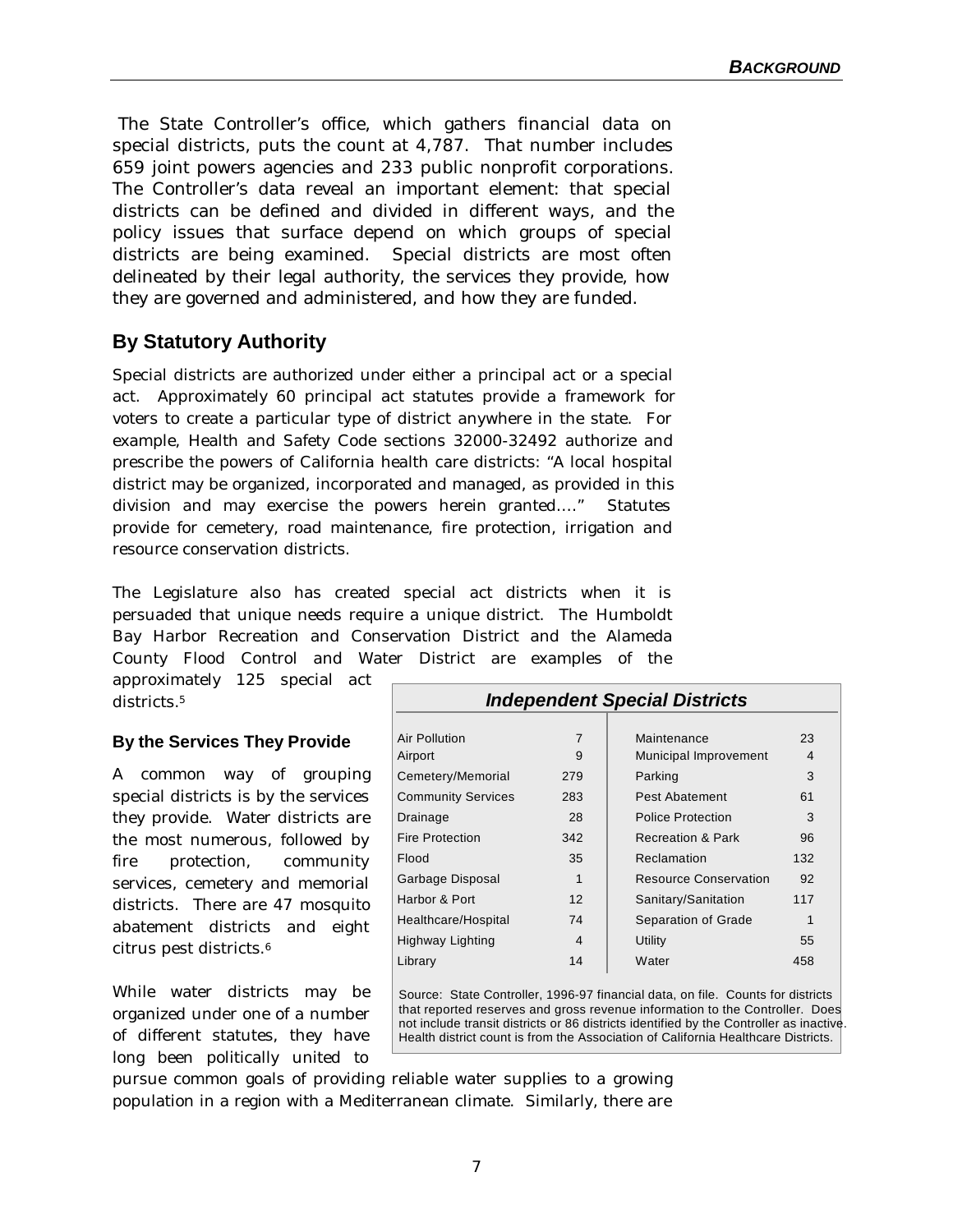associations representing the interests of sanitation districts, recreation and park districts and port authorities.

### **By Their Governance**

A major distinction among special districts is between dependent and independent districts. Dependent districts are subdivisions of another multipurpose local government; county boards of supervisors or city councils typically govern dependent districts. Independent districts are those with their own governing board, usually elected directly by voters.

> A few agencies, like most cemetery districts, are governed by boards that are appointed by city councils or county boards of supervisors.

> The Controller's Office reports that there are 1,771 dependent districts, including 76 joint powers agencies (JPAs) and 20 nonprofit corporations. According to the Controller, there are 3,016 independent districts, including 583 JPAs and 215 nonprofit corporations.<sup>7</sup>

> Regardless of their governance structure, districts have many of the same governing powers as other local governments. They can enter into contracts, assume debt and levy taxes and assessments. And they can sue and be sued. But the

governance structure can determine how districts operate, the visibility of their decisions and how they are held accountable to the public.

## **By Their Source of Funds**

Another factor that determines the nature of districts is their source of revenue. Districts that finance their operations with fees for the services they provide are known as enterprise districts. Special districts that are funded through property taxes are known as non-enterprise districts.

Enterprise districts typically have customers who consume goods or services: electricity, drinking or irrigation water and waste disposal. Some highly specialized agencies also can be enterprise districts, such as port districts. Fees are set by the governing board to recover the costs of providing services from the customers of those services.

Non-enterprise districts typically provide services that indirectly benefit the entire community, whether it is actually consumed or not – such as fire or flood protection, memorial hall and cemetery districts. The costs of these services are often recovered through property taxes.

Some districts are hybrids – collecting fees and providing enterprise services, while also fulfilling non-enterprise functions that are funded





Source: State Controller, 1996-97 data. Does not include JPAs or nonprofit corporations.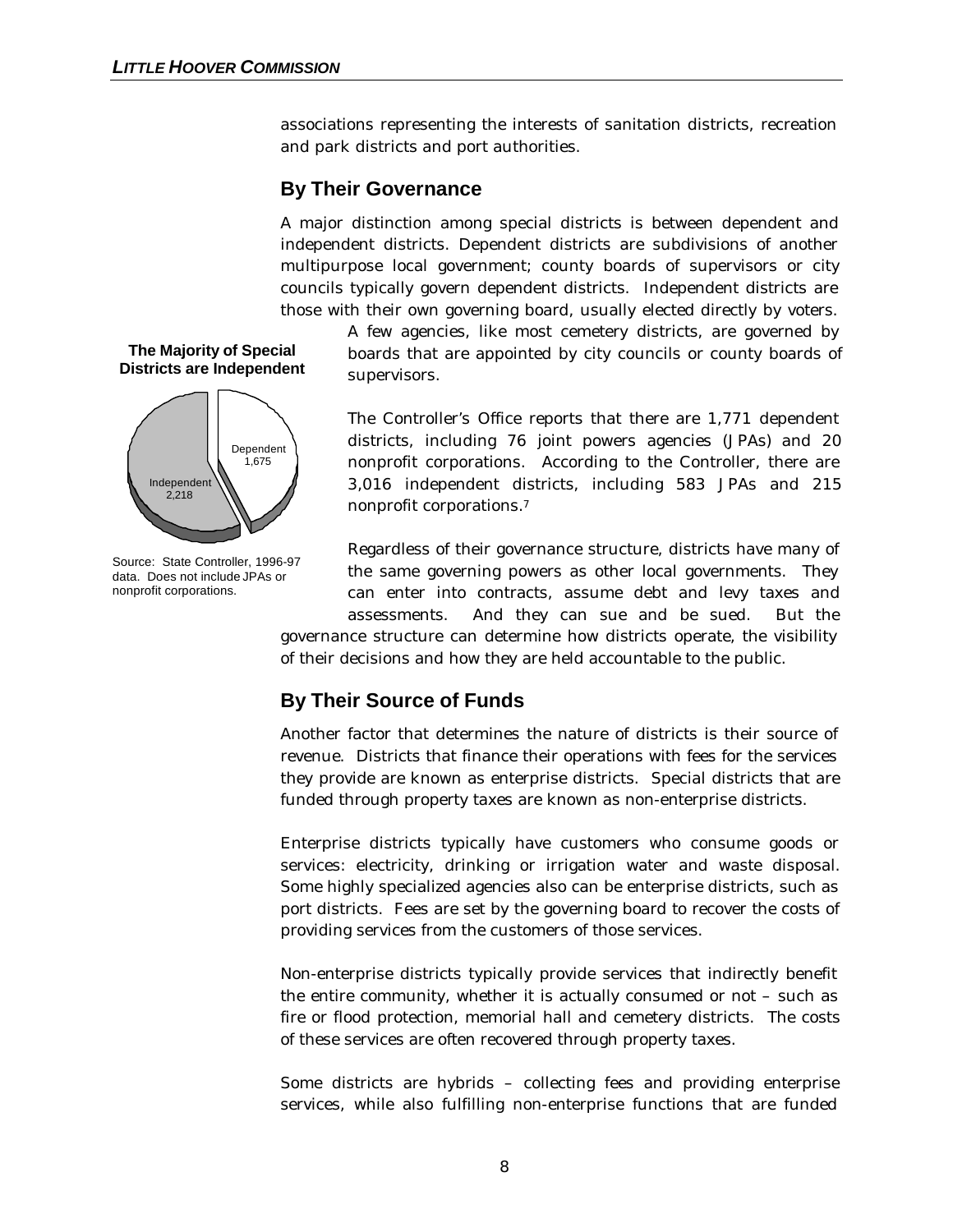through taxes. In 1996-97 districts reported enterprise activities generating \$13.4 billion dollars in revenue. Non-enterprise districts reported \$4.6 billion in revenue.<sup>8</sup>

As the chart shows, enterprise districts received and spent significantly more public funds than non-enterprise districts. The chart also provides the first glimpse of one issue concerning enterprise districts in particular – that revenue consistently exceeds expenditures, providing the opportunity for enterprise districts to establish reserves.



## *The State's Role: Financial Reporting*

As separate government agencies, virtually all special districts are designed to be accountable directly to the people who elect their leaders – whether those leaders are city council members or county supervisors who occasionally wear the hat of special district board members or whether those directors serve on independent boards.

The State plays a nominal role in gathering and reporting financial information that is intended to aid in this accountability. Regardless of type or size, all districts are required to report their financial transactions to the State Controller.9 By law, the State Controller annually compiles and publishes these transactions in the *Special Districts Annual Report.<sup>10</sup>* The information reported by the Controller is in most cases not independently verified, because most districts have not completed their audits before the deadline set by the Controller. The Controller's staff performs a "desk review" of the information submitted by districts, focusing on "consistency, reasonableness and format." The Controller does not have oversight or audit responsibilities and the Controller's report does not assess the performance or the fiscal health of the districts.

## *Local Agency Formation Commissions*

Concerned about the evolution of local government, the Legislature in 1963 passed the Knox-Nisbet Act, which created a Local Agency Formation Commission (LAFCO) in every county, except the city-county of San Francisco. The act charged LAFCOs with the following:

- $\checkmark$  Regulate the formation and boundaries of cities and most special districts.
- $\checkmark$  Discourage urban sprawl.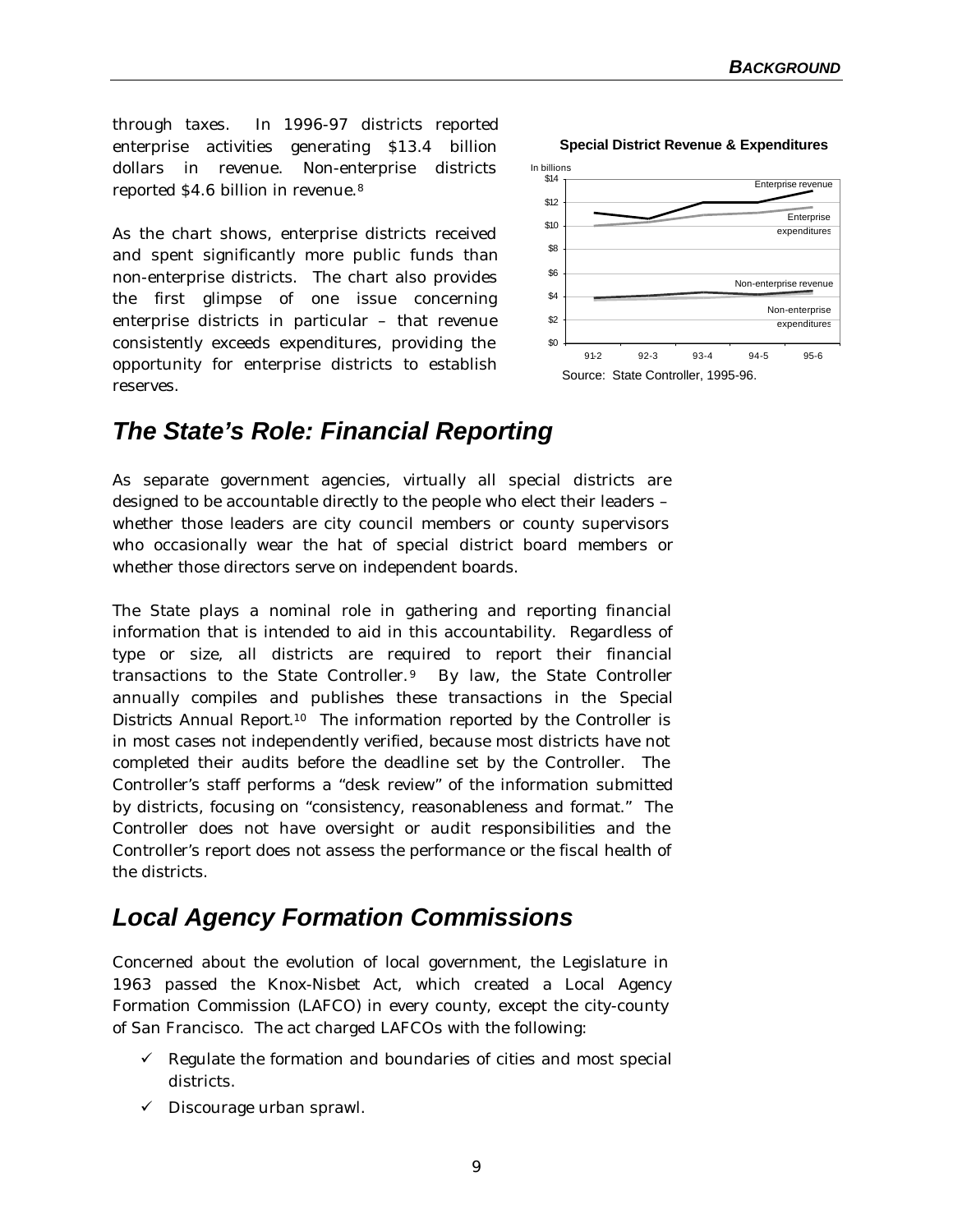$\checkmark$  Promote logical growth.

The Legislature later revised the procedures for changing boundaries of local governments with the District Reorganization Act of 1967 and the Municipal Reorganization Act of 1977. In 1985, the laws governing local boundary changes were consolidated into the Cortese-Knox Local Government Reorganization Act.

In 1993, the Legislature and the Governor enacted AB 1335 (Gotch), an amendment to Cortese-Knox that gave LAFCOs the authority to initiate boundary change proposals for special districts. The law allows LAFCOs to initiate consolidations, dissolutions, and mergers and create subsidiary districts if the proposals would:

- $\checkmark$  Cost the same or less than alternatives.
- $\checkmark$  Promote public access and accountability.
- $\checkmark$  Be consistent with the recommendations of a LAFCO study.
- $\checkmark$  Be discussed at a public meeting within each district that is affected.

In the Cortese-Knox Act, the Legislature stated a bias toward general purpose government:

> *The Legislature finds and declares that a single governmental agency, rather than several limited purpose agencies, is in many cases better able to assess and be accountable for community service needs and financial resources and, therefore, is the best mechanism for establishing community service priorities.<sup>11</sup>*

The Legislature also intended that LAFCOs proactively push the evolution of special districts. For reasons explored in this report, LAFCOs are often ineffective in this regard. Between 1994, when AB 1335 was implemented, and 1997, only one LAFCO-initiated proposal resulted in a special district reorganization.

## *The Legislature as Super-LAFCO*

In the absence of LAFCO-initiated reorganizations, the Legislature occasionally has acted as a "super-LAFCO" and attempted to force special district reorganizations.

q In 1995, in the wake of the Orange County bankruptcy, then-Assembly Speaker Curt Pringle became aware of the amount of money that special districts had in the failing county investment pool. He also learned that 57 elected officials were serving 32,000 people in the Dana Point area of Orange County. He introduced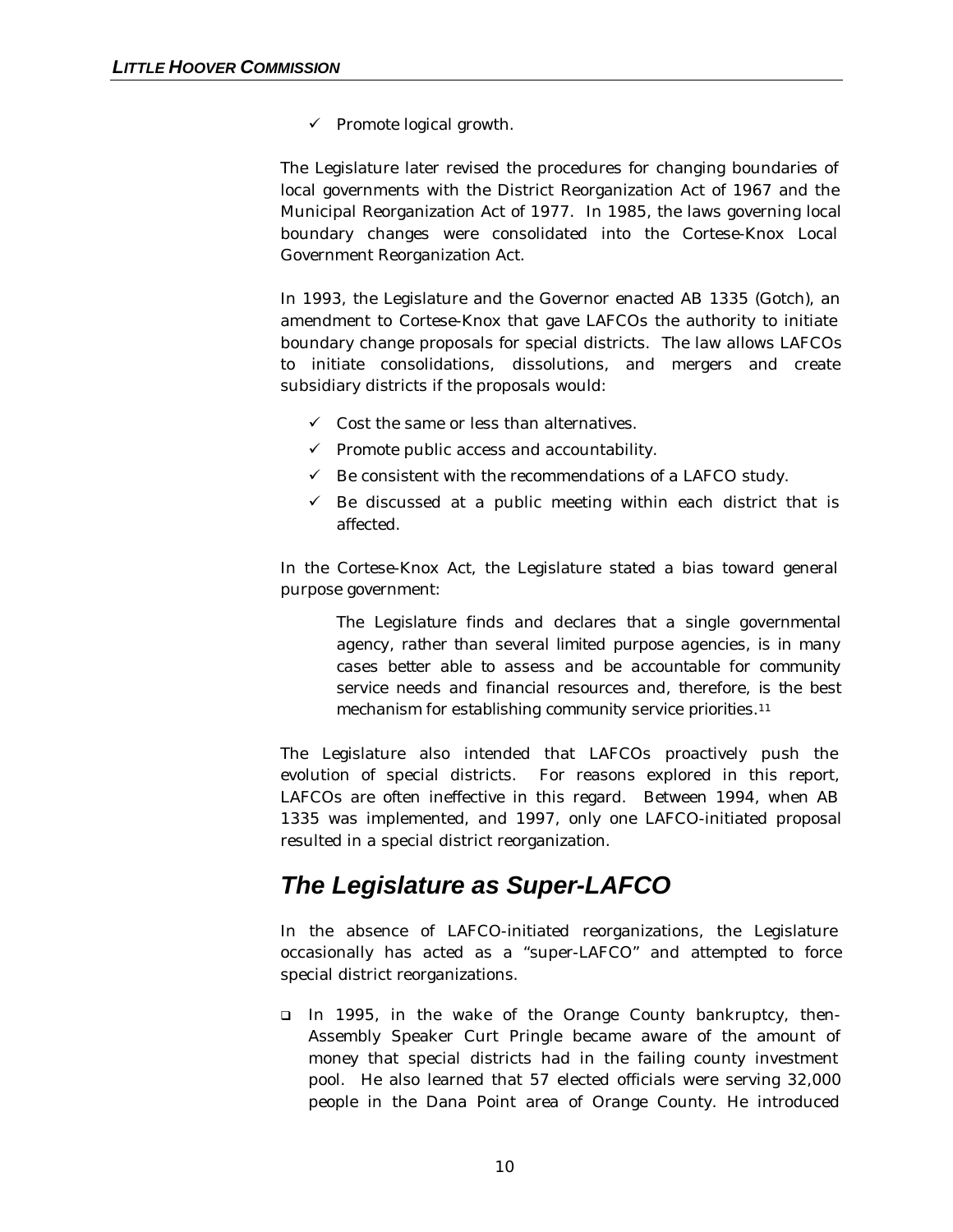legislation to consolidate 25 water and sanitary districts in the county. The legislative efforts, while unsuccessful, put pressure on district officials to merge or be merged.<sup>12</sup>

- q In the same year, then-Senator Bill Lockyer introduced legislation to combine a sanitary district and water district in Alameda County into a single agency. Lockyer withdrew the bill, but not until a study had been conducted that showed that minor cost savings would be offset by higher short-term operational expenses and potentially higher compensation and benefits. Since that time, however, the two districts have developed a joint reclamation master plan to study the feasibility of using recycled water, coordinate employee training to reduce costs, and are exploring the joint use of facilities for some of their operations.<sup>13</sup>
- q In 1995, Senator Polanco considered a proposal to reorganize three water districts in Los Angeles County. However, legislation was not introduced on this subject, as the end of the legislative session was approaching and staff anticipated some objections to the proposal.<sup>14</sup>

While none of these measures succeeded, they are evidence that the evolution of special districts is not always smooth and rational.

## *The Policy Debate*

Periodically some policy-makers have expressed concern about the proliferation and fragmentation of local governments, including special districts. In their eyes, California's 58 counties, 474 cities and more than 3,800 special districts are evidence of an uncoordinated, unwieldy and complex system of local government.

In the wake of Proposition 13 in 1978, there was particular concern that more cities and special districts would form to capture locally generated revenue. Similarly, there were concerns that fiscally strapped counties and cities might encourage the creation of special districts to shift service obligations to separate agencies. The evidence, however, does not support this "conventional wisdom."

| Local Governments per 100,000 Population:<br><b>California Compared to the Rest of the United States</b> |                 |        |                                    |                            |  |  |  |
|----------------------------------------------------------------------------------------------------------|-----------------|--------|------------------------------------|----------------------------|--|--|--|
|                                                                                                          | <b>Counties</b> | Cities | <b>Special</b><br><b>Districts</b> | School<br><b>Districts</b> |  |  |  |
| 1992                                                                                                     |                 |        |                                    |                            |  |  |  |
| California                                                                                               | 0.19            | 1.49   | 9.05                               | 3.49                       |  |  |  |
| Other 49 States                                                                                          | 1.33            | 8.39   | 12.83                              | 5.95                       |  |  |  |
| 1977                                                                                                     |                 |        |                                    |                            |  |  |  |
| California                                                                                               | 0.26            | 1.85   | 9.96                               | 4.96                       |  |  |  |
| Other 49 States                                                                                          | 1.51            | 9.35   | 12.02                              | 7.12                       |  |  |  |

Source: Paul G. Lewis, *Deep Roots: Local Government Structure in California,* Public Policy Institute of California, 1998.

Paul G. Lewis, author of *Deep Roots: Local Government Structure in California*, found that the number of special districts has increased only gradually since the 1970s.15 Other researchers have found that the total number of districts has changed little – less than 3 percent – since the passage of Proposition 13. The greatest growth has been in the number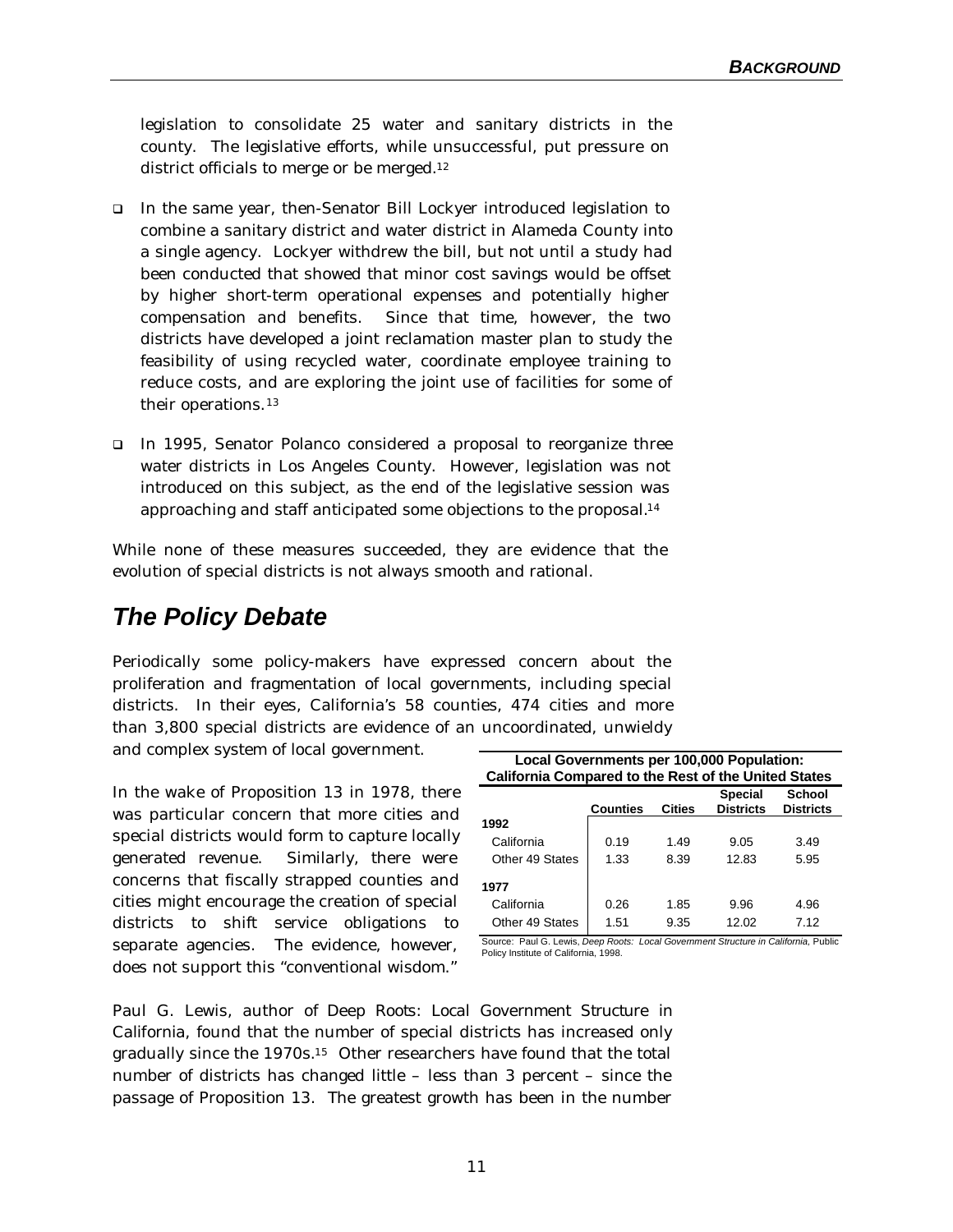of county service areas and joint powers agencies – governments created by governments. If it were not for the growth in those categories, the total number of special districts would have actually dropped nearly 8 percent since Proposition 13 was enacted.<sup>16</sup>

Still, there is concern that as communities have developed, the underlying patchwork of special district governments has become unnecessarily redundant, inefficient and unaccountable. Reform advocates argue that many special districts – particularly in urban areas – could be consolidated to reduce duplication and capture economies of scale. In urban areas, districts often provide the same services provided by cities and counties and overlap one another, occasionally creating conflicts and competition. The large numbers of districts make it hard for the public to understand who provides what services and to assess their performance. The narrow focus and low public profiles of many districts diminish the chances that policy-makers and the public will actively monitor the activity of those districts.

Officials with special districts assert that they are an efficient means of providing local public services. They contend special district government is responsive and accountable – through direct elections of board members, open meetings, financial reporting requirements, audits and reviews by county grand juries.

At the same time, election results and academic research show that the public often prefers the government closest to them. Even when presented with more efficient and effective options, the public will often opt to maintain the government that they know, trust and believe can be more responsive to their needs.

These tensions persist in many communities throughout the state, seldom rising to the top of political agendas until particular controversies or scandals put a spotlight on problems. To better understand the issues of visibility, accountability and the evolution of special districts, the Commission reviewed three individual case studies. Several key policy issues emerged from these case studies that guided the Commission's research and informed its conclusions:

### **1. Water Replenishment District of Southern California**

The controversy involving the Water Replenishment District of Southern California (WRD) contributed to the Commission's decision to conduct this study. The Commission examined the WRD to learn more about the larger policy issues of governance, efficiency and accountability that are raised among special district governments in other locales.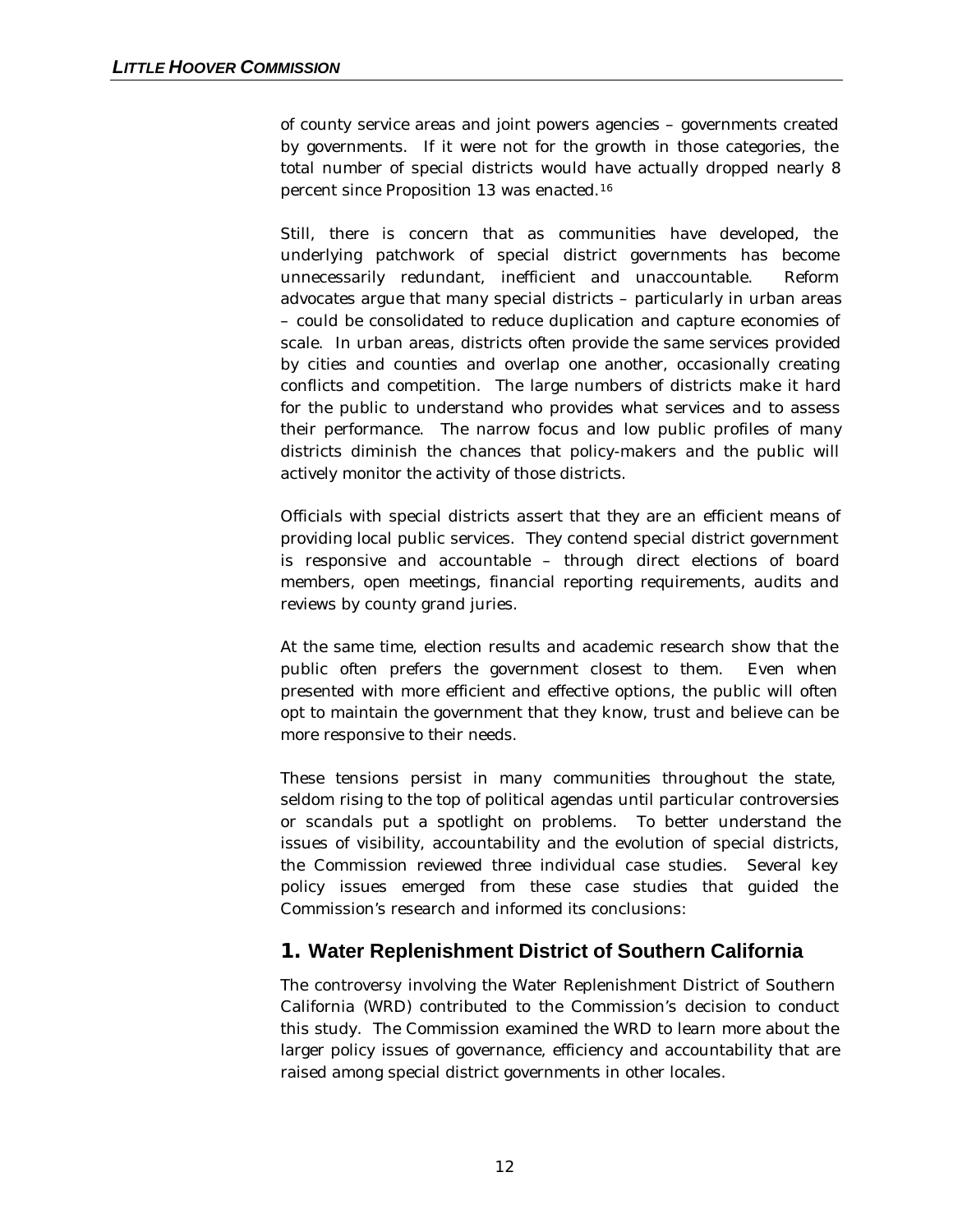Established in 1959, the WRD provides groundwater for 3.5 million residents in 43 cities in southern Los Angeles County. A five-member board, elected by geographical division, governs the district. Prior to 1991, the WRD shared an administrative staff of three with the Central Basin and West Basin municipal water districts, which provide supplemental water to many of the same cities served by the WRD. The WRD broke away from the West Basin and Central Basin districts in 1991 and expanded its staff and the scope of its activities.

In 1998, the district came under fire from a number of the cities it serves for its water rates, contract bidding practices, the size of its reserve, and for allegedly violating the State's open meeting laws. Dissatisfied with the district's response to their concerns, the cities of Artesia, Downey, Lakewood, Norwalk, Pico Rivera, Santa Fe Springs, Signal Hill and Cerritos filed four lawsuits against the district and its directors. Policy issues raised by this case are pertinent to other special districts, including:

**Q Obscure and unaccountable.** Independent special districts are often criticized as being invisible and unaccountable to the public. Well-managed districts publicize their activities and solicit ideas from customers. Other districts work anonymously and beyond scrutiny until a scandal ensues.

Cities served by the WRD assert the district conducts its business behind closed doors and in violation of the State's open meeting laws, discussing and acting on matters not appropriately noticed. One tangible consequence was fees set far greater than the cost of providing the service, which resulted in the accumulation of a large cash reserve.

□ **Duplication and Inefficiency**. Duplication and inefficiency are common criticisms of special districts. The Commission heard that the WRD is unnecessarily duplicating functions performed by other districts. Several witnesses told the Commission that consolidation, particularly of water and sewer districts in urban areas, results in improved service, infrastructure and efficiency.

### **2. Sacramento County Fire Districts**

As the Commission began its study, the American River and Sacramento County fire protection districts were negotiating a merger for the second time in recent years. Earlier merger talks fell apart over concerns by the Sacramento County fire district about workers' compensation and retirement plans and the elimination of elected board positions. Subsequently, three new directors were elected to the Sacramento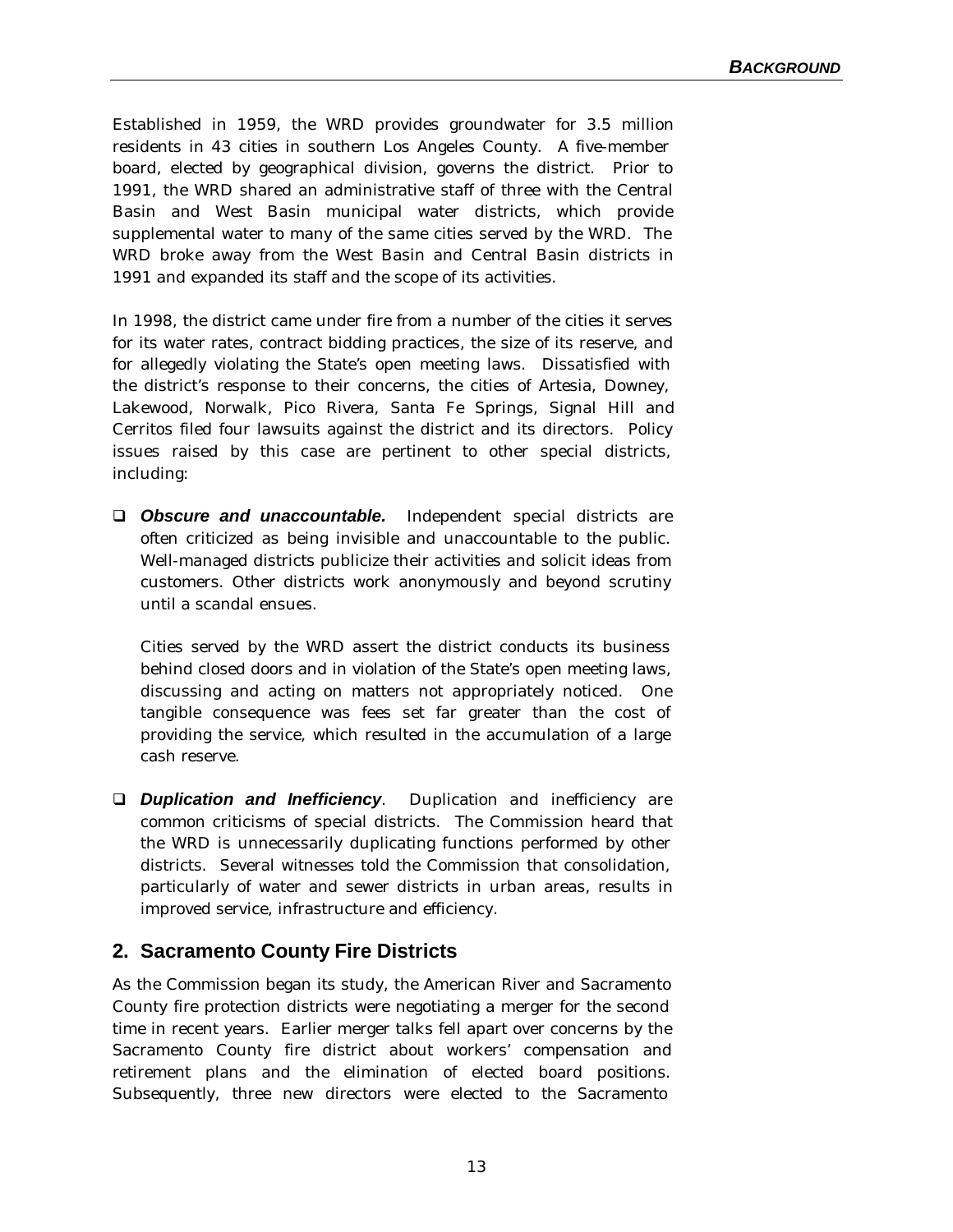County fire board. In June 1999, the new Sacramento County board and American River board voted to renew efforts to merge the two districts that serve 600,000 residents in northern and eastern Sacramento County and a small portion of Placer County.

Representatives from the two districts negotiated several issues: the boundaries for board member districts, composition of the new board, labor issues, and the effect of reorganization on tax revenue.

In October 1999 the districts filed a petition with the county LAFCO to merge. LAFCO and the County Board of Supervisors approved the measure, which will become effective in December 2000. Combining the two districts is expected to save \$500,000 in administrative costs and reduce response times. One fire chief position and five elected director positions will be eliminated. Policy issues raised by this case study include:

- q *Understanding the benefits of consolidation.* In spite of their disagreements, officials with both fire districts agreed that reorganization would improve service and reduce costs. But how to credibly calculate the savings that can be expected from mergers – which are essential facts in overcoming the parochial interests of the status quo – is a problem in many similar situations.
- q *Dependent vs. independent LAFCOs.*Sacramento County has had a large number of fire protection and other special districts that have been slow to merge even when it makes economic sense. One factor in the slow evolution of the districts is the county's Local Agency Formation Commission. The county LAFCO is staffed part-time by county employees with many other responsibilities, reducing its effectiveness as a catalyst for change.
- **Q Overcoming parochial interests.** An issue in the districts' reorganization proposals was the resistance of directors to support a merger that would reduce the number of elected positions. This issue is sometimes voiced as reducing democratic representation. But this problem has been solved elsewhere by "grand-fathering" incumbents onto the new board and phasing the surplus seats out over time, which is an indication that some of the concern is about the continued participation of incumbents rather than representation over the long-term.

#### **3. Orange County Water Districts**

In 1993, South Coast Water District was a small water district that realized that to be more efficient it had to be bigger. At the time,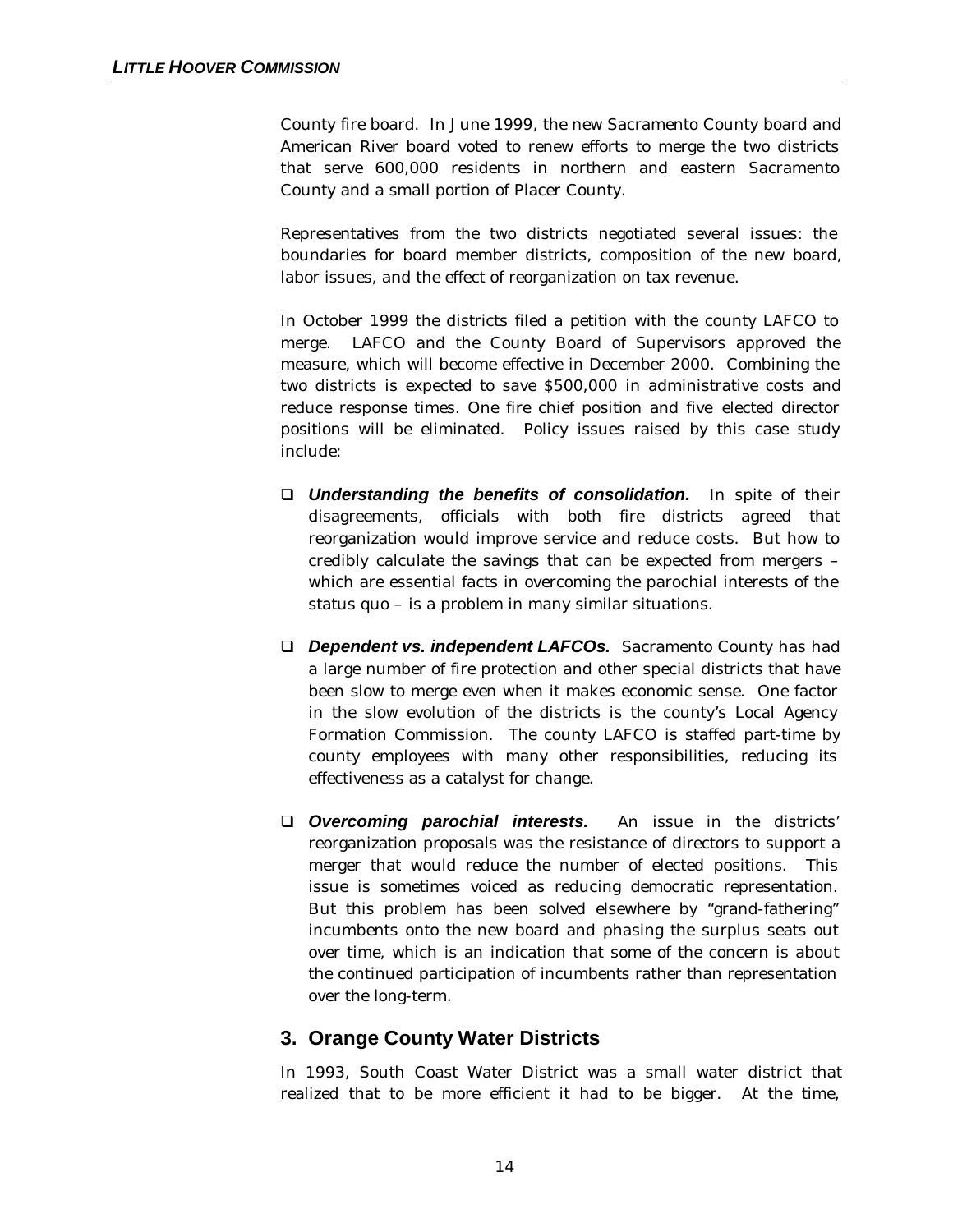neighboring districts were not interested in a reorganization and there was no political support for consolidating districts.

Following the Orange County bankruptcy, the number of small districts in the county – and the large reserves they had invested in the failing county fund – increased political interest in consolidation. The City of Dana Point applied to take over the South Coast Water, Capistrano Beach Water and Dana Point Sanitary districts. The districts, in turn, each filed alternative consolidation applications. The Orange County LAFCO agreed that consolidating the agencies would increase accountability and improve service. A study funded by the districts concluded that the South Coast Water District was the best provider in Dana Point, and recommended that the smaller districts be merged into it. The LAFCO agreed.

The consolidation eliminated 15 elected board positions. Two general manager positions were eliminated through retirements. The consolidation agreement mandated that all employees keep their jobs and that reductions in staff occur through attrition.

The City of Dana Point, however, remains convinced that citizens would have been better served had the city taken over the services. The city manager believes that the decision was made on political grounds rather than factual ones, asserting the districts hired consultants and public relations specialists who "worked the LAFCO staff, board and public." He claims the benefits promised by the consolidation have not materialized.<sup>17</sup>

The consolidation of water and sanitary districts in the Dana Point area of Orange County provided the Commission with important insight on two issues:

- □ *Local government turf issues.* This case exemplifies the potential for turf issues to become barriers to consolidation. Elected officials from separate local government agencies often claim to represent the same constituents, with animosity between special districts and cities widespread.
- q *Independent vs. dependent LAFCOs.* In contrast to Sacramento County, the LAFCO in Orange County has an independent staff and budget. Reform advocates argue that independent LAFCOs have the time, resources and develop the skills necessary to analyze consolidation alternatives and facilitate the negotiations that result in reorganizations.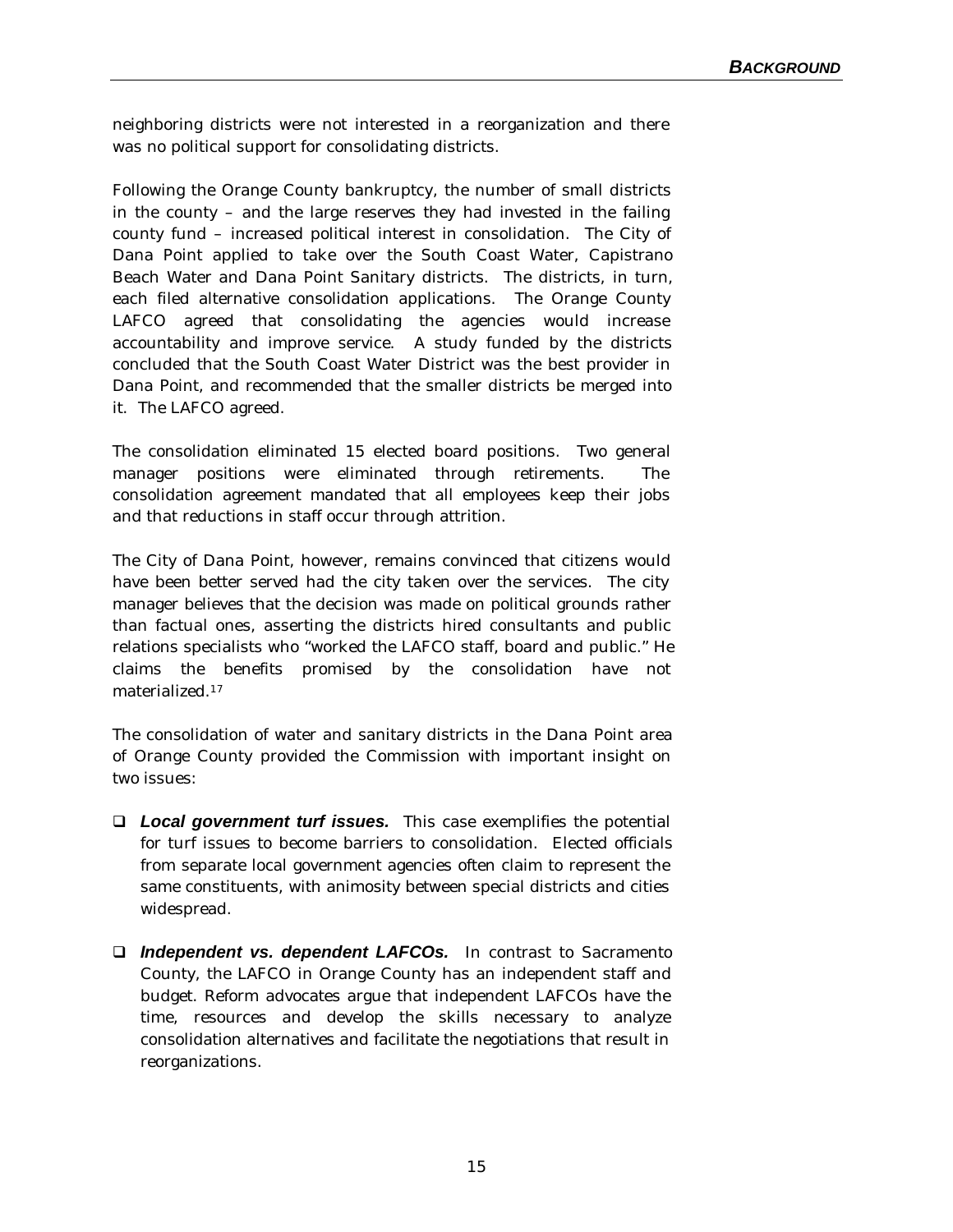## *Recent Reform Efforts*

In 1997, the Legislature enacted AB 1484 (Hertzberg), establishing the Commission on Governance for the 21st Century. The Commission was charged with reviewing and making recommendations for reforms to governance in California. Specifically, it was charged with examining the Cortese-Knox Local Government Reorganization Act of 1985 and Local Agency Formation Commissions governed by the Act.

Having a broader mandate and aware that the Little Hoover Commission was reviewing special districts, the commission did not address specifically the governance, accountability and efficiency of special districts. It did review other issues related to special districts and made, among others, the following recommendations that are relevant to this study:

- $\checkmark$  That the Cortese-Knox Act be amended to declare that single purpose agencies have a legitimate role in local governance, while recognizing that multi-purpose agencies may be the best mechanism for service provision, particularly in urban areas.
- $\checkmark$  That LAFCOs be neutral, independent and provide balanced representation for counties, cities and special districts.
- $\checkmark$  That special districts be given the automatic option to select two LAFCO members.
- $\checkmark$  That special districts not be required to give up their right to exercise their latent powers as a condition of LAFCO membership.<sup>18</sup>

In its final report, *Growth Within Bounds,* the Commission on Governance for the 21st Century made additional recommendations for strengthening LAFCO powers and increasing public involvement in government. <sup>19</sup>

The Little Hoover Commission conducted its study within the context of the long history of debate over special districts. It understood quickly that while the size and purpose of special districts may change over time, the districts are sure to remain an integral part of the local government landscape. For those reasons, it focused on the visibility, accountability and appropriate evolution of independent districts.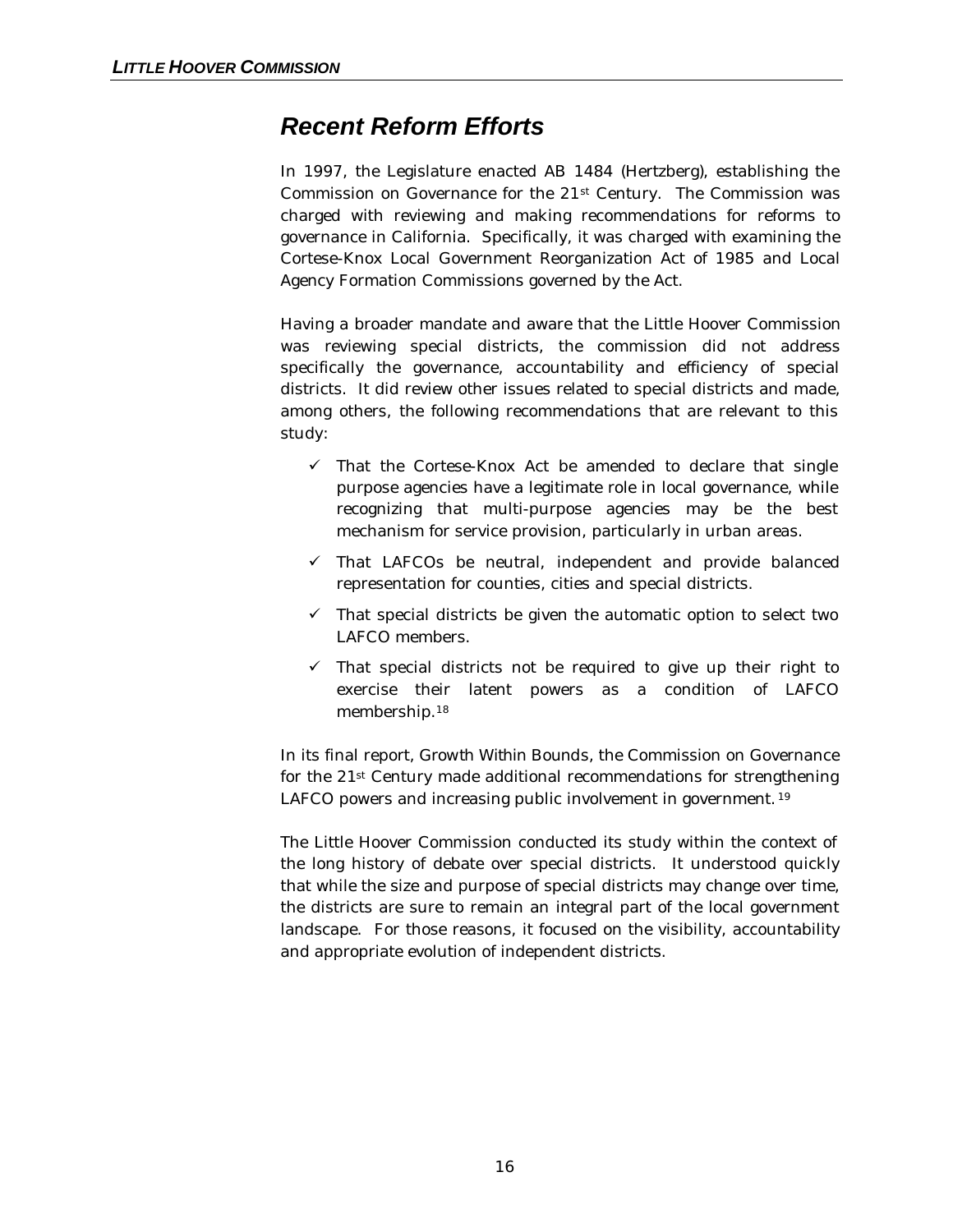## *Toward Visibility and Accountability*

### **Finding 1: Special districts are often invisible to the public and policy-makers, compromising oversight and accountability.**

Most independent special districts are single purpose and provide one service, such as water, sanitation or fire protection. Narrow in scope and given little consideration until a problem occurs, these districts rarely evoke public scrutiny. Much of the public may not even realize that they are indeed governments. The traditional oversight and accountability mechanisms – the electoral process, public meetings and financial reporting – have not been effective in promoting the kind of rigorous examination required of democratic institutions. To increase their visibility and accountability, special districts should be required to aggressively publicize information about their finances and activities to policy-makers and the public.

## *Existing Accountability Mechanisms*

Independent special districts are local governments with their own elected boards, subject to mechanisms designed to hold them accountable to the public and policy-makers, including:

- q *The electoral process.* Most special district board members are elected by division or at-large, typically for four-year terms. Like other elected officials, they are subject to removal from office if voters become disenchanted with their policies or performance. There are some exceptions: county boards of supervisors, for example, appoint memorial and cemetery district board members. Also, small districts often do not have enough candidates for a contested election or have no candidates at all. In either case, appointments become the responsibility of the county supervisors.
- **Q Sunshine laws.** Like all local governments, special districts are required to conform to the Ralph M. Brown Act, the State's open and public meeting law, and to make minutes of their meetings publicly available. Districts also must comply with the Public Records Act.
- q *Financial audits.* Districts annually adopt budgets and programs at open and public meetings, and file their budgets with county auditors. They are required to have annual or biennial independent audits. In some cases, county auditors conduct audits; elsewhere, independent audit firms perform the audits.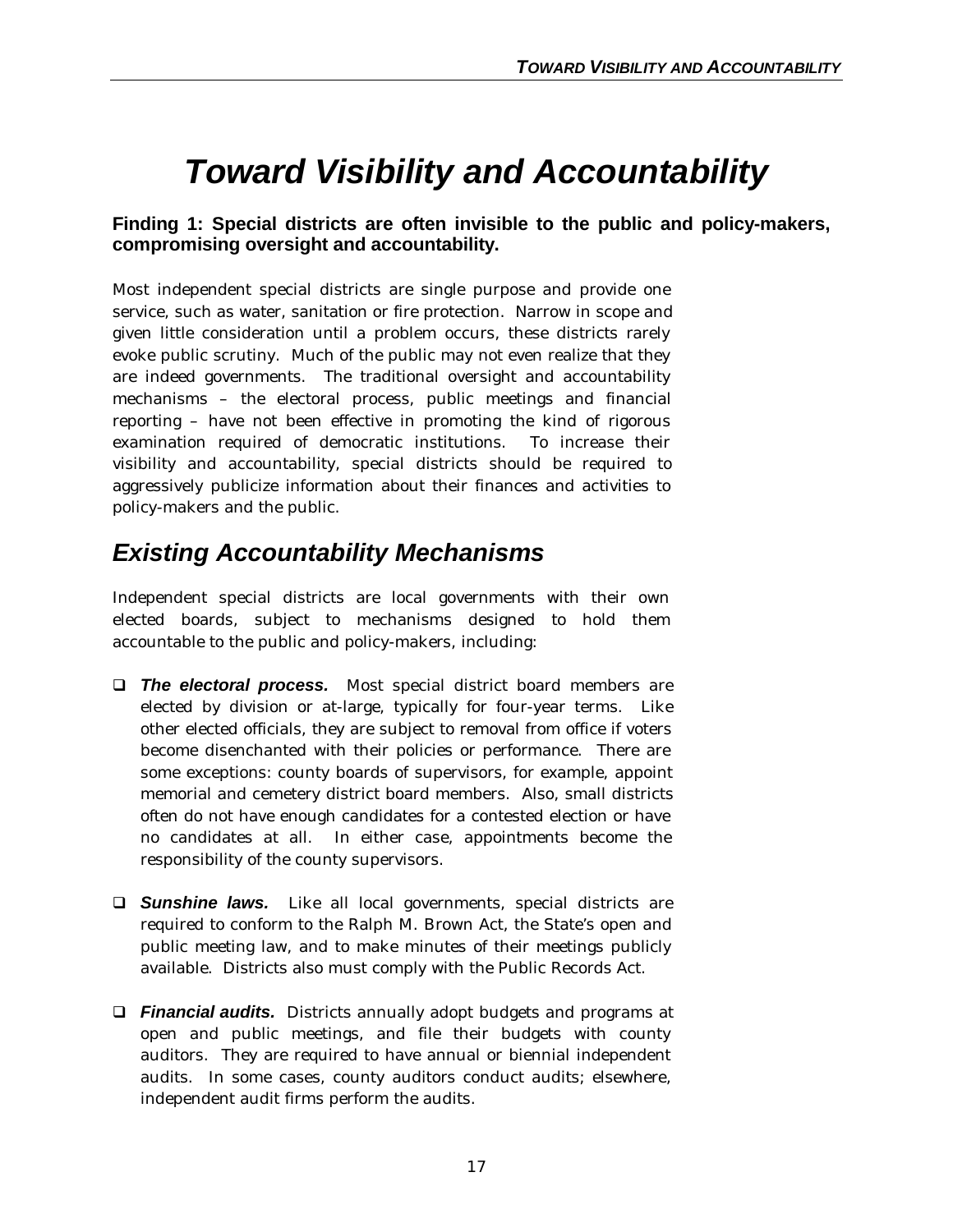**G State Controller reports.** Special districts are required to annually report their financial transactions to the State Controller, who compiles and publishes the information in the *Special Districts Annual Report.* Districts also submit copies of their financial audits to the State Controller. The Controller's function is primarily ministerial, including a desk review of the information, focusing on "consistency, reasonableness and format." The Controller does not have oversight or audit responsibilities that would help to assess the performance of special districts or hold them accountable for fiscal decisions.

Occasionally, the activities of a special district have raised enough concern that a review by the State Auditor has been undertaken, as was recently the case with the Water Replenishment District of Southern California. The activities of special districts can also be subject to review by local grand juries.

## *Challenges to Effective Oversight*

The formation of a special district is a fundamentally democratic action – the creation of a government by a community of people. But the traditional democratic means of providing oversight are not adequate.

Special districts seldom generate much public interest because of the singular and generally non-controversial nature of their activities. As a result, the mechanisms for oversight and accountability – the electoral process, the public venue and financial reporting – are often ineffective. Advocates of multiple governments tout the efficacy of these mechanisms in ensuring accountability and contend that any lack of public participation signals satisfaction, but the evidence shows otherwise.

**D** The electoral process is not rigorous enough. Researcher Nancy Burns found in *Formation of American Local Government: Private Values in Public Institutions* that few citizens are aware of and participate in special district government. Citing an earlier study, she reports that following their formation, special districts usually have a miniscule number of voters participating in elections, with involvement of 2 to 5 percent of the electorate regarded as an unusually high turnout.<sup>20</sup>

To gauge the adequacy of the electoral process in special district elections, the Commission studied election results in Sacramento and Contra Costa counties for the years 1983 through 1998.21 The research compared the rigor of the electoral process in city council elections to that in special district elections by reviewing voter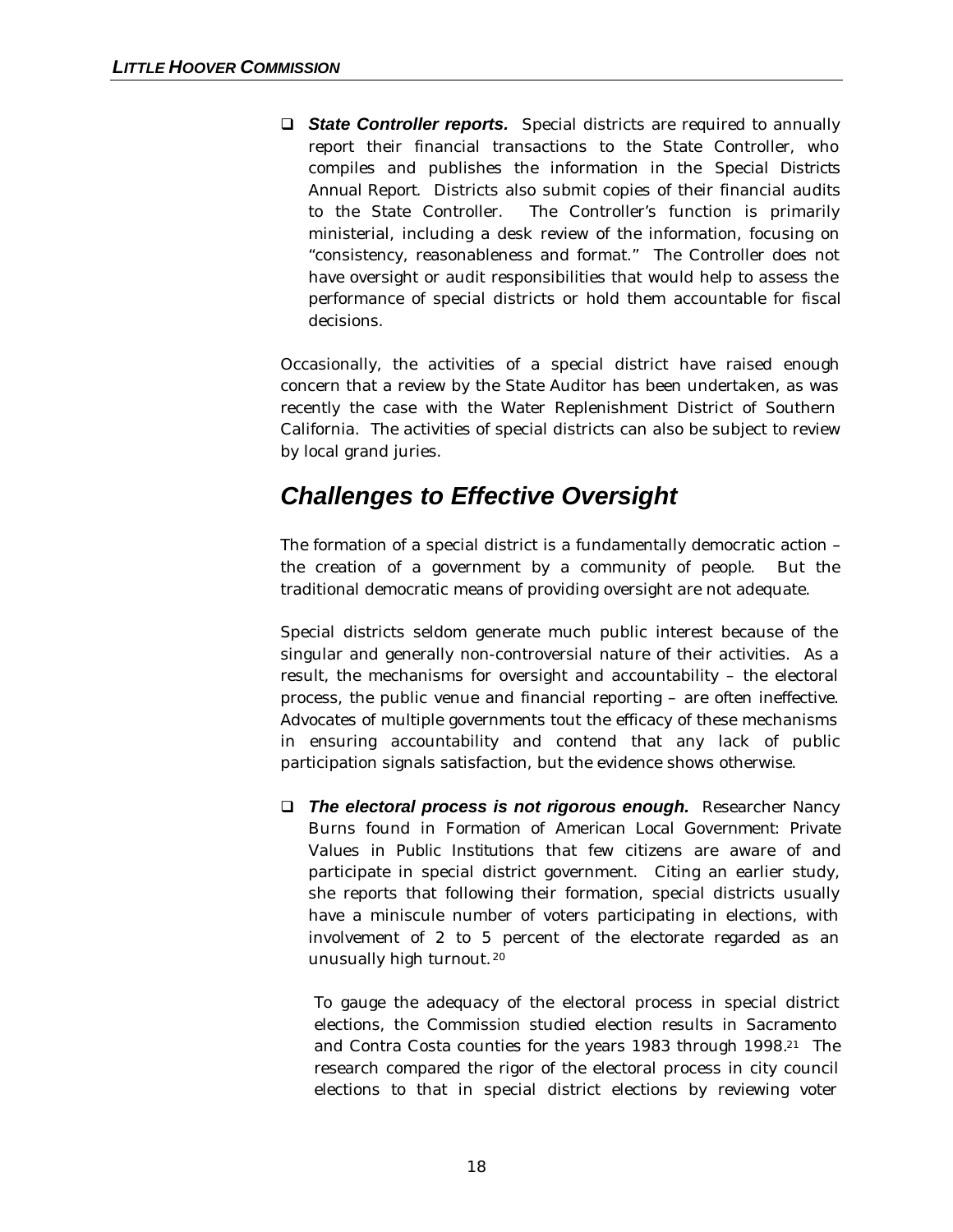participation, incumbency patterns and contested elections. The Commission found differences between special district and city council elections in four areas: the number of candidates running, seats filled through contested elections, incumbency rates and voter participation.

| <b>Sacramento</b>                                                                                                                      |                                                 |    | <b>Contra Costa</b>                               |  |  |  |  |
|----------------------------------------------------------------------------------------------------------------------------------------|-------------------------------------------------|----|---------------------------------------------------|--|--|--|--|
| 3                                                                                                                                      | <b>Community Services (CSD)</b>                 |    | 4 Community Services (CSD)                        |  |  |  |  |
| 11                                                                                                                                     | Fire                                            |    | 3 Fire                                            |  |  |  |  |
|                                                                                                                                        | Flood - American River Flood Control            |    | 3 Health/Hospital                                 |  |  |  |  |
| 10                                                                                                                                     | Recreation & Park (Rec & Park)                  | 6  | Municipal Advisory Council or Municipal           |  |  |  |  |
| 4                                                                                                                                      | Resource Conservation                           |    | Improvement (MAC)                                 |  |  |  |  |
|                                                                                                                                        | Utility – Sacramento Municipal (SMUD) provides  |    | 5 Recreation & Park or Regional Park (Rec & Park) |  |  |  |  |
|                                                                                                                                        | electricity                                     |    | <b>Resource Conservation</b>                      |  |  |  |  |
| 9                                                                                                                                      | Water or Irrigation (Water/Irrig.)              | 8  | Sanitary                                          |  |  |  |  |
| 3                                                                                                                                      | Landowner Water – not included in election data | 2  | Transit (also serve neighboring counties)         |  |  |  |  |
|                                                                                                                                        |                                                 |    | Utility – East Bay Municipal (EBMUD) provides     |  |  |  |  |
|                                                                                                                                        |                                                 |    | water and sewer                                   |  |  |  |  |
|                                                                                                                                        |                                                 | 5. | Water or Irrigation (Water/Irrig.)                |  |  |  |  |
|                                                                                                                                        |                                                 |    |                                                   |  |  |  |  |
| Sources: Sacramento LAFCO, Directory of Service Providers, Nov. 1998.<br>Contra Costa Registrar of Voters, electionspossible, on file. |                                                 |    |                                                   |  |  |  |  |

**1.** *Contested Elections.* Special district board members may either win a contested election, run uncontested (in which case they are appointed by the county board of supervisors), or be appointed by the board of supervisors if not enough candidates filed for the available seats. The Commission found that fewer candidates ran for special district seats than ran for city council seats. In addition, while city councils consistently had enough candidates to hold elections, special districts frequently did not.

The chart on the following page depicts the percentage of seats that were filled through contested elections between 1990 and 1998. In Sacramento County, all city council, utility district (Sacramento Municipal Utility District – SMUD) and community services district (CSD) seats were filled through contested elections. Fire, flood (American River Flood Control District), park and recreation, resource conservation, and water and irrigation district seats were filled by a combination of contested elections, appointed uncontested candidates, and appointments. In Contra Costa County, all types of districts and city councils had at least one seat filled by appointment. In both Sacramento and Contra Costa counties, all seats on resource conservation district boards were filled by appointees.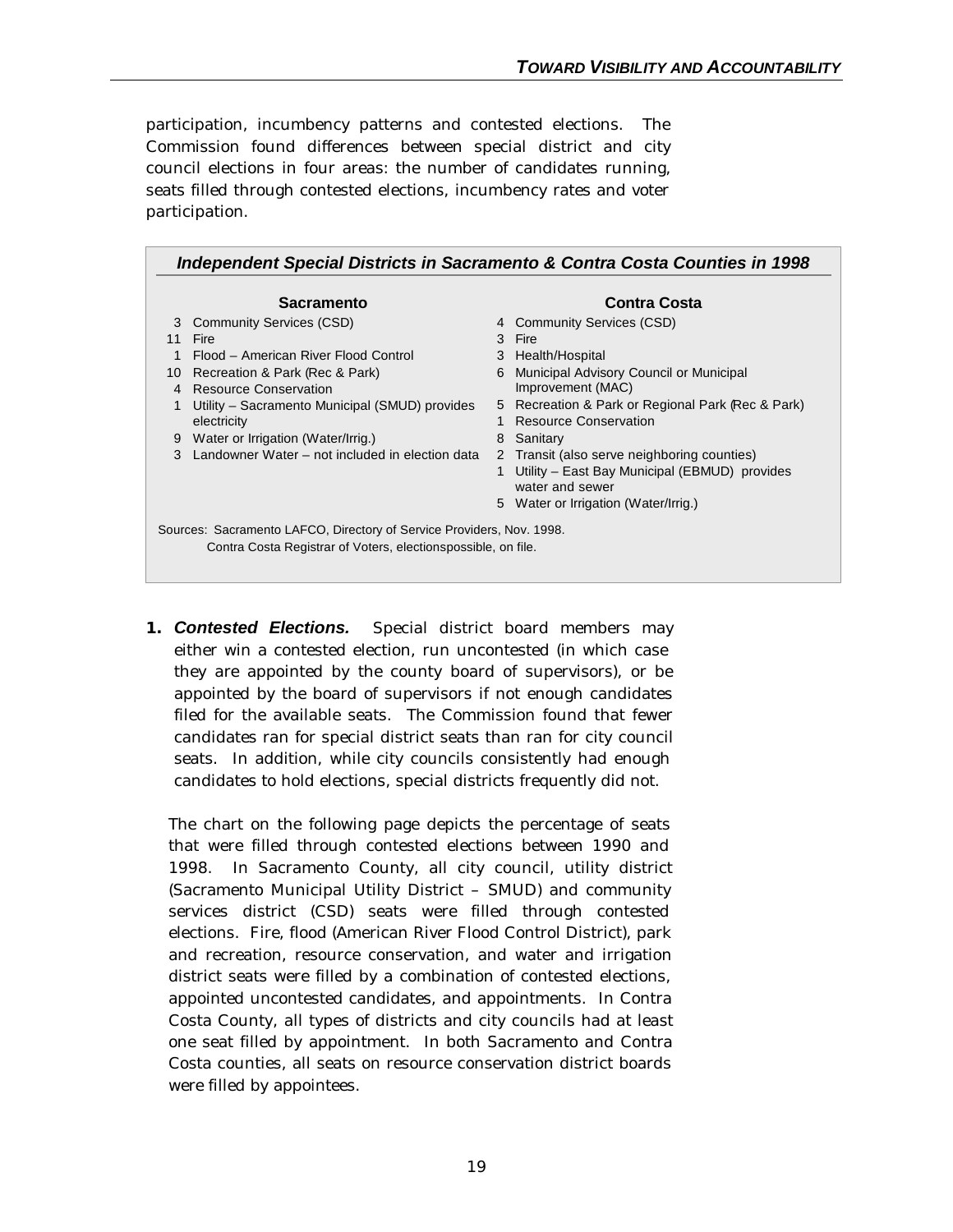

**2.** *Candidate participation.* Overall, there were more candidates per seat for city council races than special district elections in Sacramento.<sup>22</sup> The differences were particularly striking in fire, flood, resource conservation, and water and irrigation districts. On average, candidates in these districts had a greater than two



Resource conservation districts, which were scheduled to elect 12 board members between 1983 and 1998, did not hold a single contested election, and only one candidate filed.

in three chance of winning. In contrast, the average city council candidate was only half as likely to win.

As the chart on the left illustrates, more candidates filed for each available seat on a city council (2.7) than for each special district vacancy (1.7) in Sacramento County. In community services districts (CSDs) and the Sacramento Municipal Utility District (SMUD), which are highprofile districts, more than two candidates filed per vacancy. Other special districts, however, ranged from 1.6 to 0.1 candidates per seat, which means that so few candidates filed that all seats were filled by appointment.

**3.** *Incumbency patterns.* A slightly higher percentage of special district seats are contested and won by incumbents in both Sacramento and Contra Costa counties than their city council counterparts. The variation between counties, however, was greater than the differences between special districts and city councils. Incumbents ran for and won a greater percentage of seats in Sacramento than in Contra Costa.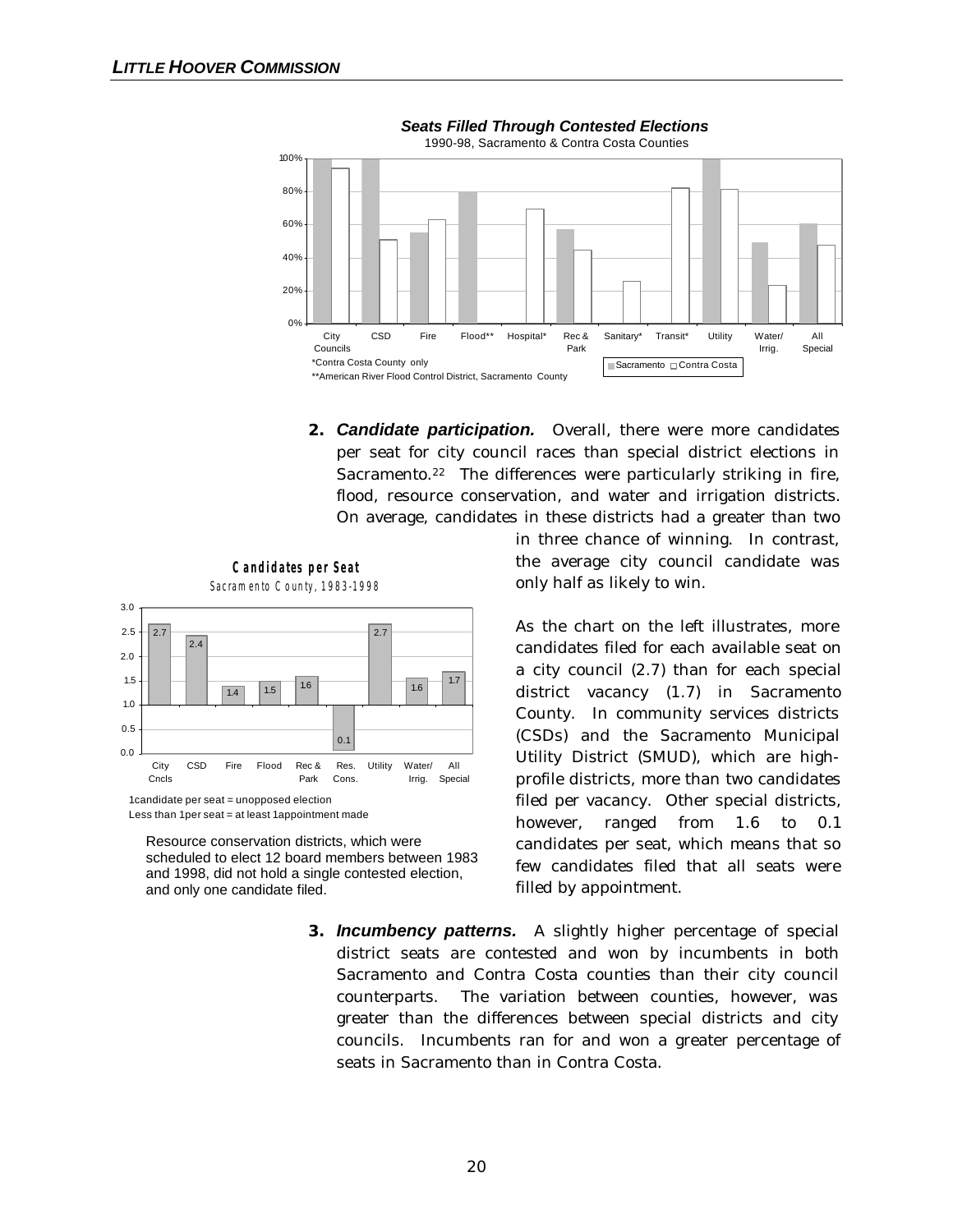In Sacramento County contested elections, incumbents won 48 percent of the special district seats, compared to 44 percent of the city council vacancies. Similarly, Contra Costa County special district incumbents won 30 percent of the contested seats, while city council incumbents won 23 percent of the contested seats.

Special district board members are also much more likely to begin their stints on special district boards as appointees. Subsequently, they may run for re-election or simply be reappointed to the board. If they face a contest for re-election, these board members have the advantage of incumbency, although the voters did not originally elect them. In Sacramento County, between 1983 and 1998, 36 percent of fire district incumbents (27 people), 33 percent of recreation and park district incumbents (17 people), and 43 percent of water and irrigation district incumbents (20 people) began their board careers as appointees.



**Seats Contested By Incumbents 1990-1996**



**Incumbents Beginning As Appointees** Sacramento County, 1983-1998



**4.** *Voter participation.* The Commission found lower levels of voter participation in Sacramento County special district elections, as compared to city council elections.<sup>23</sup>

In the 1990 to 1998 Sacramento County general elections, there were 18 city council and 233 special district elections.<sup>24</sup> During that period, voters selected 41 city council seats and 439 seats on special district boards. To determine participation, the Commission compared the number of votes cast to the number of votes that could have been cast if all registered voters voted for all of the seats available. On average, registered voters cast 55 percent of their allowed city council votes and 45 percent of their special district votes.<sup>25</sup>

Sacramento has made an effort to increase voter participation in special district elections. Prior to 1988, many special districts held their elections in odd-numbered years. Voter turnout is typically much lower for odd-year elections, which lack the statewide issues to draw voter interest. City council elections between 1983 and 1987, for example, averaged 47 percent voter participation.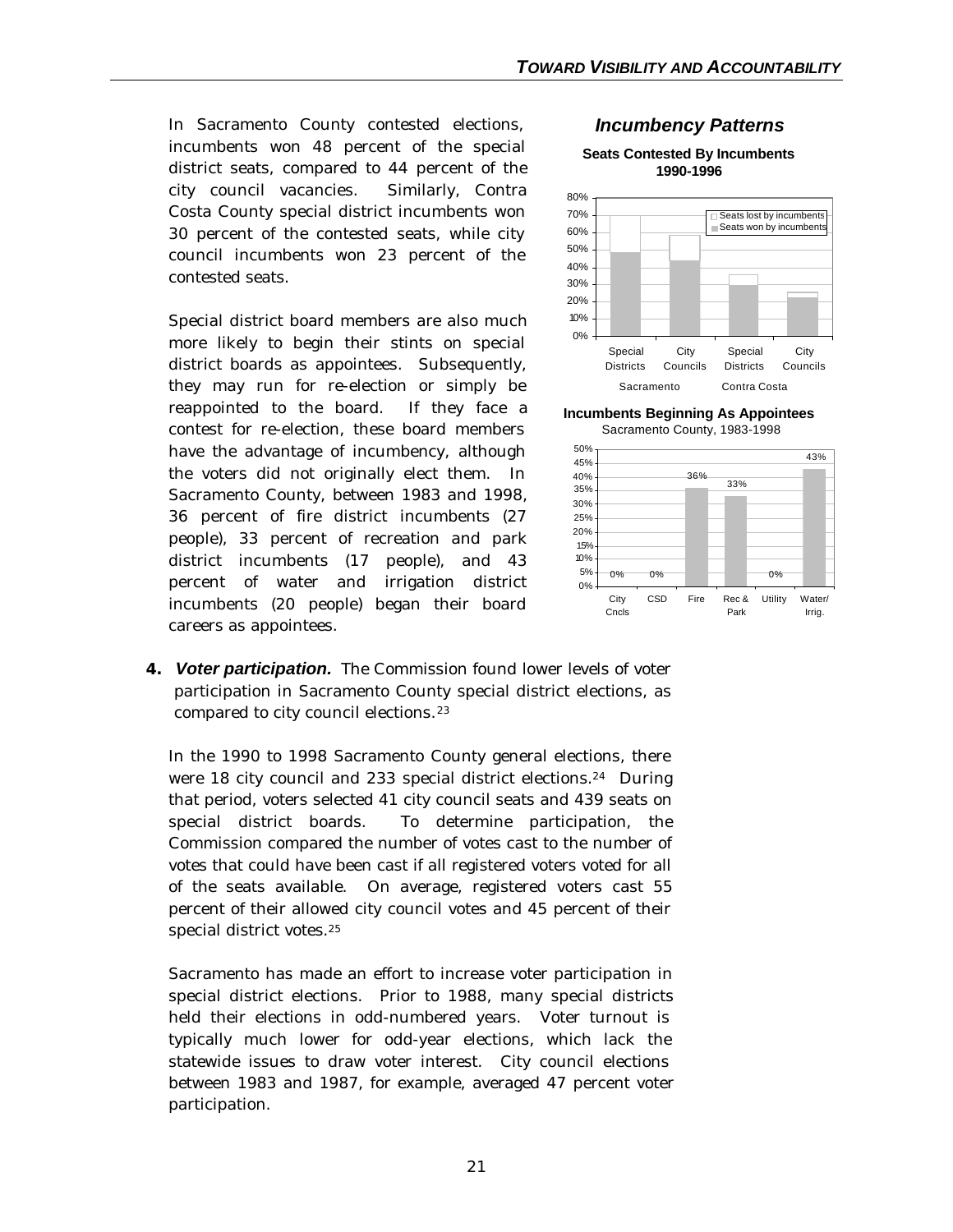For odd-year elections alone, city councils averaged a 38 percent voter participation rate. Water and irrigation districts averaged an 11 percent participation rate, and fire districts averaged 18 percent.26 The rate of participation in local elections increased significantly in 1988, when all city council and special district elections were placed on the general election ballot in even years. The data, however, also show that special district elections still do not receive the same level of participation as city council elections.



### *Average Voter Participation*

**Q** *Open meetings are not enough.* Designed as the venue for public scrutiny of public agency activities, the public process as practiced by special districts is largely ineffective. The Brown Act, in effect, requires that people come to the government, not that government comes to the people. But the people generally do not go to special district government, either because they are unaware of its existence and activities, or because it is inconvenient.

Today, many businesses and larger government agencies recognize and take advantage of the opportunities presented by technology to provide better customer service. "Brick and mortar" operations of the

### *Public Meetings on the Internet*

Some cities, like Santa Monica, provide live video streaming of their city council meetings on the Internet. Others are also posting the video on their Web sites. These practices allow citizens to view a public meeting they are interested in from their work site or home, or at times they find convenient.

past are now on-line. Many special districts, on the other hand, do not maintain a presence on the Internet. When they do, they often fail to provide information necessary to facilitate rigorous public scrutiny of the district's policies and performance, or to invite input electronically from customers unable or unwilling to attend public meetings.

Many districts contacted by the Commission reported practicing the most minimal of public notice by posting meetings and agendas only at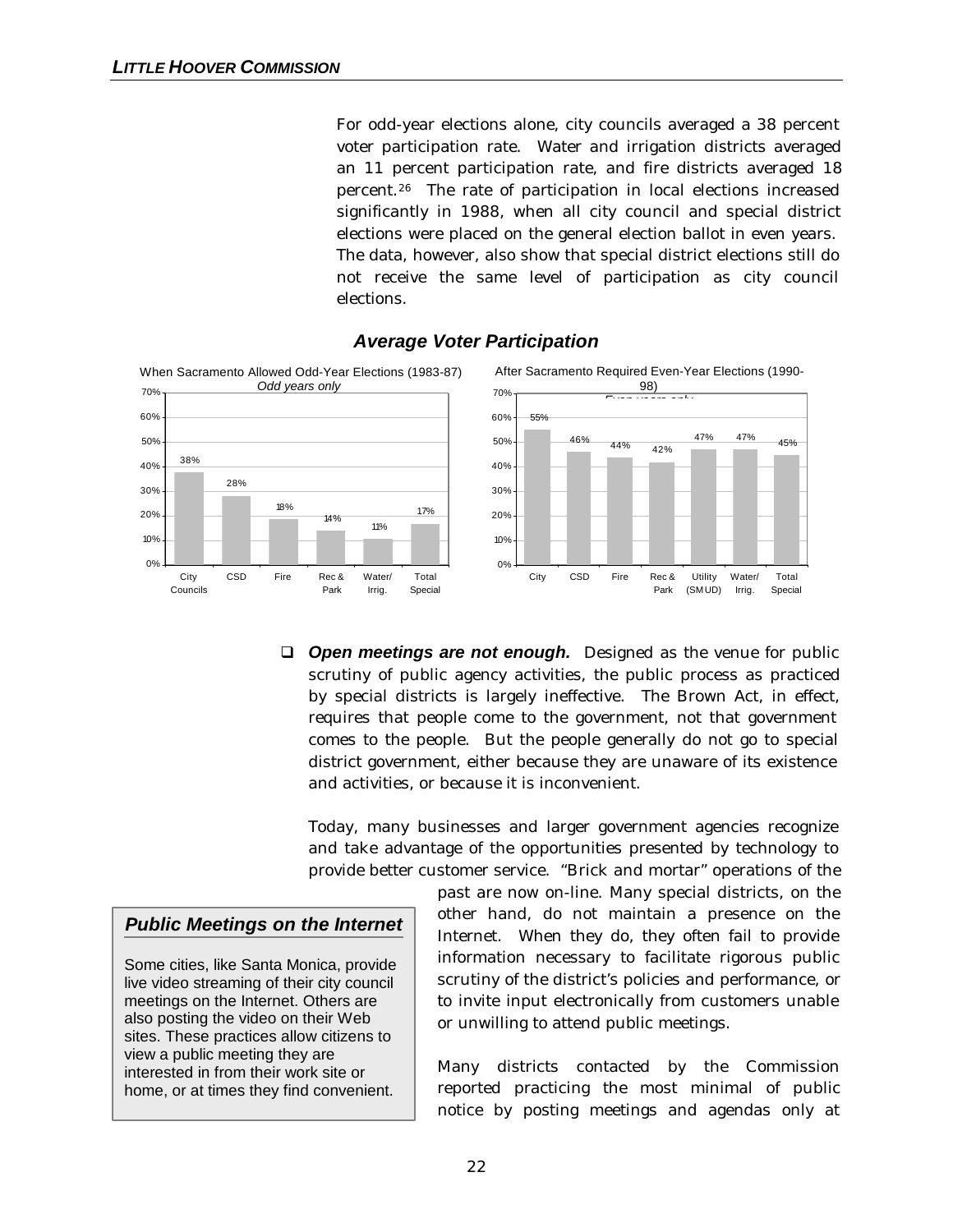district headquarters – locations rarely frequented by members of the public. Most do not routinely use newspapers, cable television or radio to make their activities known to their customers.

Californians by and large do not have an easy, onestop way to determine which districts serve them, and when and where those districts meet. The Internet is one effective way for citizens to find out detailed information tailored to their communities. In simple applications, citizens can find out the time and place of meetings. But increasingly public meetings are being "broadcast" on the Internet to anyone interested in participating.

### *Public Notice is Inadequate*

During the course of its study, the Commission used a newspaper clipping service to obtain articles from across the state that contained special district news. Of the hundreds of articles that crossed the Commission's desk, few provided notices of district board meetings, pertinent district financial information or reference to a Web site for more information.

Many districts hold meetings at times convenient for the staff and elected officials, but that preclude attendance by citizens faced daily with the pressures of balancing family, work, school and other demands of contemporary life.

q *Financial reporting is inadequate.* For financial reporting to be useful to the public and policy-makers, it must be easy to get, easy to understand and easy to respond to. Currently, district financial reporting meets none of these criteria.

Prepared according to principles and standards developed by and for professionals,  $dist$ rict financial information is difficult for

| district financial information is difficult for                               |  |  |  |  |
|-------------------------------------------------------------------------------|--|--|--|--|
| persons lacking training in public finance to understand. The                 |  |  |  |  |
| Controller's report, Special Districts Annual Report, is prepared with        |  |  |  |  |
| largely unaudited information from districts and is two years old             |  |  |  |  |
| when it is made available. Distributed to the Governor, Legislature,          |  |  |  |  |
| special districts, libraries and county auditors, it is of little utility for |  |  |  |  |
| community leaders and local policy-makers interested in examining             |  |  |  |  |
| special districts.                                                            |  |  |  |  |

Budgets and audits submitted to county auditor controllers are public documents. County auditors may review budgets to ensure that they balance, or that districts have "done the math" correctly. In some counties, monthly reports are generated for the districts' use. The budgets are not provided to the public or policy-makers. Audits are typically given a cursory review to ensure that they are prepared in accordance with established standards, and are then filed away. Absent a controversy, these documents are unlikely to ever be viewed

| <b>Riverside County Special District</b><br><b>Meeting Times</b> |         |         |  |  |  |  |
|------------------------------------------------------------------|---------|---------|--|--|--|--|
|                                                                  | Daytime | Evening |  |  |  |  |
| <b>Community Services</b>                                        |         | 6       |  |  |  |  |
| Health*                                                          | 2       |         |  |  |  |  |
| <b>Recreation &amp; Park</b>                                     | 1       | з       |  |  |  |  |
| <b>Resource Conservation</b>                                     | 6       | 1       |  |  |  |  |
| Sanitary                                                         | 1       | 1       |  |  |  |  |
| Water/Irrigation                                                 | 15      | 10      |  |  |  |  |
| *A fourth health district meets only once a year.                |         |         |  |  |  |  |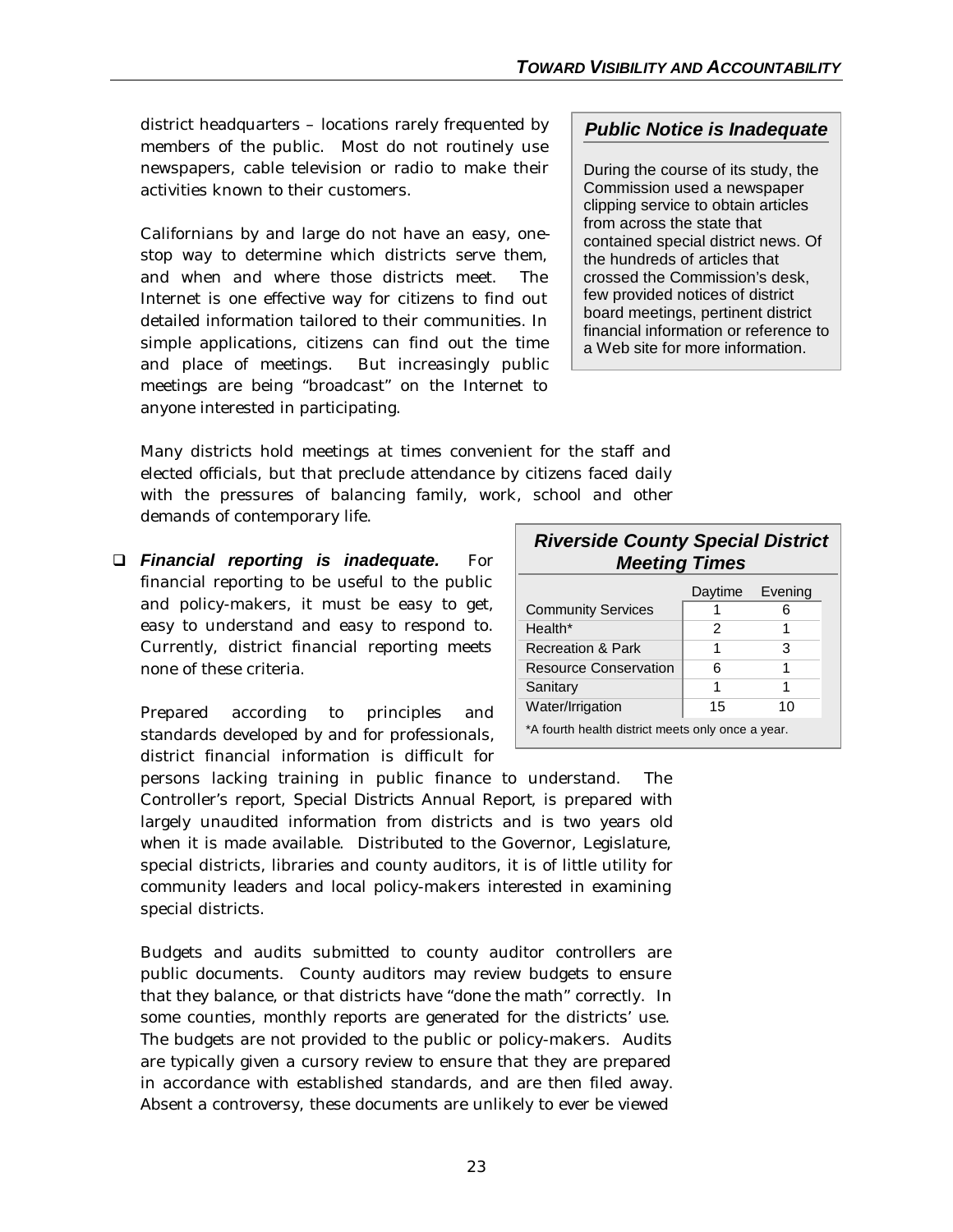by policy-makers or the public – who are mostly unaware that the reports exist or do not know how to obtain them.

Districts also are not required to submit financial information to city or county elected officials or Local Agency Formation Commissions, which represent the broader community interests. As a result, district financial information is largely meaningless as a tool to evaluate the effectiveness and efficiency of services provided by districts, or to make comparisons with neighboring districts or services provided through a city or county.

# *Making Finances and Activities Known*

Among the attributes of special district governments are the ability to provide specialized services desired by the residents of a given area, governance by an elected body close to and responsible to the voters, and a lack of conflicting policy issues. These very characteristics, however, also give rise to the lack of visibility and accountability for which special districts are criticized.

Long concerned about these shortcomings, policy-makers have attempted to address the challenges to good government presented by the obscurity of special districts. Historically, efforts to make local government better understood, efficient and accountable have focused on changing government, not making it more visible. As described in the

## *American River Fire Protection District*

Some districts, including the American River Fire Protection District in Sacramento County, have taken it upon themselves to aggressively publicize their activities and solicit public input.

#### **Increasing Public Awareness**

- $\checkmark$  Regular newsletters.
- $\checkmark$  Well-advertised Web site.
- $\checkmark$  Media encouraged to attend all meetings.
- $\checkmark$  Meetings aired on cable TV.
- $\checkmark$  Regular radio and newspaper coverage.
- 3 Public Saturday strategic planning meetings.
- $\checkmark$  Evening board meetings.

In 1998, the district formed a citizen's task force and charged it with reviewing long-term strategies and addressing issues regarding the fiscal concerns of the district. The task force expanded its charge, examining issues of public awareness and involvement. It concluded that district residents were "woefully uninformed" about the operations of the district. The task force encouraged the board to provide increased opportunities for district residents to work closely with the board and district staff and to survey public attitudes toward the district on a regular basis. It recommended a "sustained and imaginative" public information and education campaign that would include advertisement of the existence of the district's Web site and encourage its use as a method of

obtaining public feedback. The district subsequently implemented a number of other strategies to increase public awareness and participation. The district reports it has received a tremendous amount of positive feedback from the public, particularly for televising its meetings.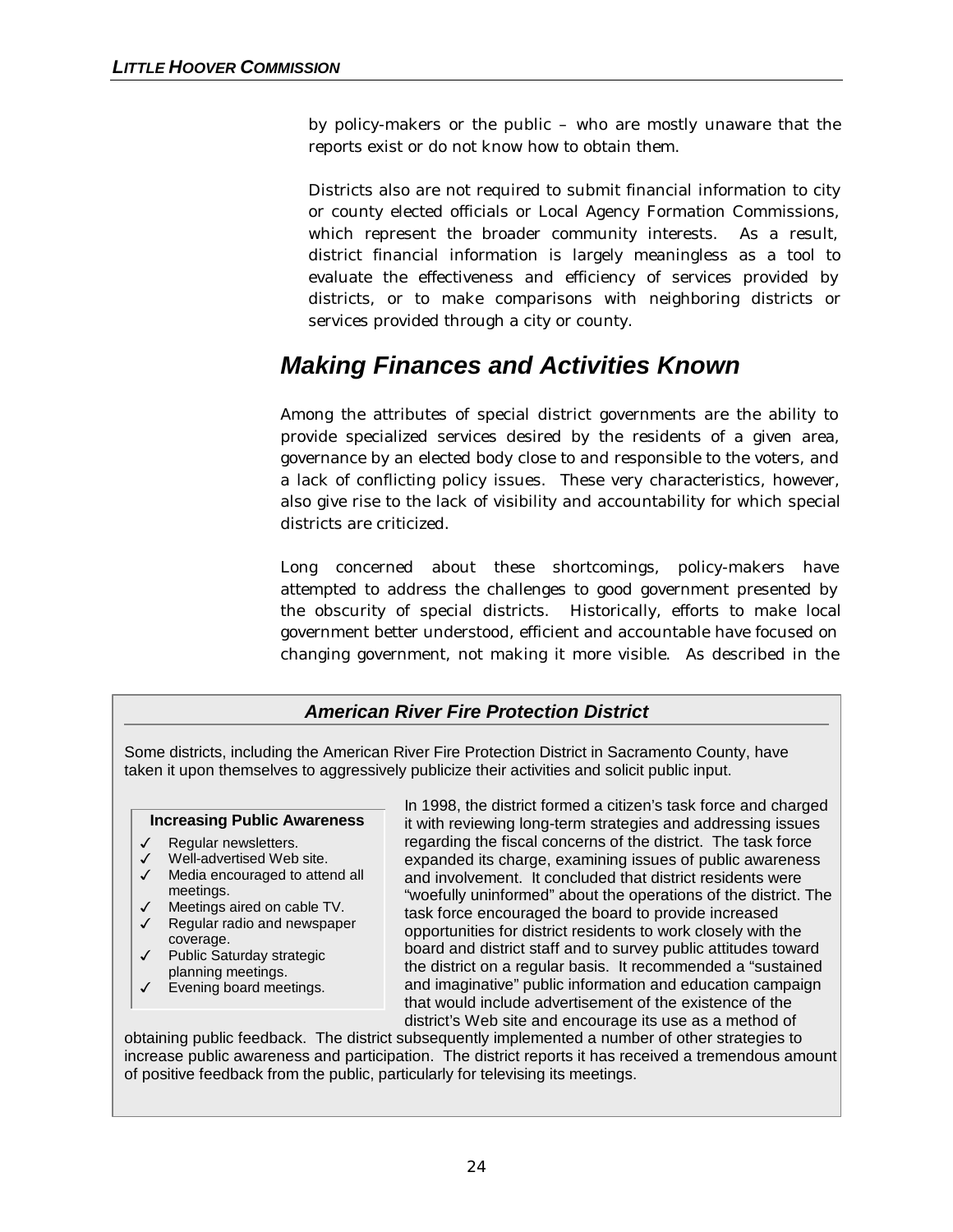background and Finding 2, the goal of most of these efforts has been a reduction in the number of local governments.

But even if policy-makers are successful in limiting or reducing special districts, they promise to remain an important fact of California life. The State could play an important role by addressing the persistent concerns about their lack of visibility and accountability.

The California Society of Municipal Finance Officers recognizes the importance of public awareness and understanding of the financial

activities of cities and provides incentives for cities through its annual *Excellence in Public Communications* awards. Several cities have found innovative and effective ways to inform the public about their budget processes. These cities have made an effort to describe their budgets in language that the average citizen can understand, and to provide budgetary information in an easily accessible, reader-friendly format. They make use of graphs and formatting to summarize information and highlight major programs and savings. Short flyers and newsletterstyle pieces are mailed to residents, providing them with basic information that is not intimidating. Several cities also provide budget information on their Web sites.

The examples provided by the American River Fire District and other local governments show opportunities to take government to the public and to raise the

### *San Diego Citizen's Budget*

The City of San Diego presents a four-volume budget. Volume 1, titled the "Citizen's Budget," includes a "Citizen's Guide to the Budget" that walks the reader through each section of the budget, using sample graphs and charts from departmental budget pages. The Citizen's Guide also describes the allocation and budget processes and defines city fund types. The Citizen's Budget provides summaries of city revenues – including revenue carried over from the previous year – expenditures, capital improvements, number of city employees per thousand residents, and other financial information. The full budget provides detailed information on departmental revenue and expenditures and lists the outcomes of selected performance measures. All four volumes of the budget are available on the city's Web site. The Web site also provides information on community budget forums and offers an opportunity for citizens to comment on the budget.

San Diego's Citizen's Budget can be accessed at: www.ci.san-diego.ca.us/budget.

visibility and accountability of all special districts. Reforms in three areas could improve the electoral process, the public process and make financial reporting more effective:

□ *Information to the public.* Public awareness of and participation in special district government – including the electoral process – could be increased if districts took advantage of all available means to publicize their activities and invite public participation. All districts could maintain Web sites that provide information on their mission, purpose, activities and finances. Widely advertised interactive Web sites could invite public input 24 hours a day, seven days a week, reducing the reliance on public meetings to provide public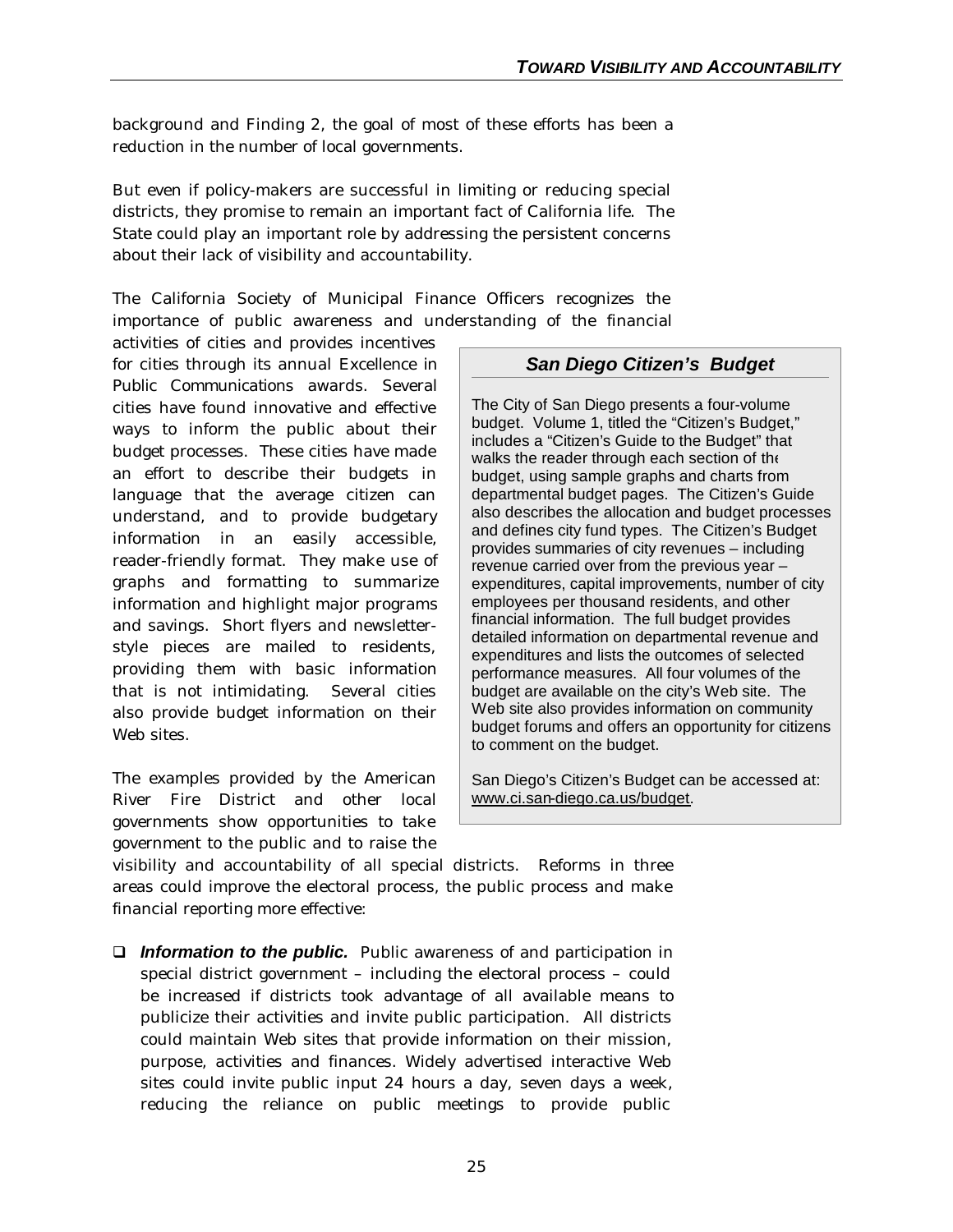accountability. And Web sites could be linked to those of cities, counties and Local Agency Formation Commissions. County and Local Agency Formation Commission Web sites could permit citizens to enter their zip code and learn which districts serve them. Districts could also inform the public through cable television, local newspapers and radio, newsletters, property tax bills and bills for service.

- □ **Information to local policy-makers.** Special district visibility and accountability would be enhanced, as would opportunities for more effective regional planning, if policy-makers in larger local government agencies understood the state of special district finances and activities. Special districts could annually present budgets, audited financial statements and future plans to boards of supervisors, city councils and Local Agency Formation Commissions. Detailed information on district reserves, including district policies on the accumulation and use of reserves, should be provided. So informed, local policy-makers could provide the oversight needed to prevent occasional but costly controversies like that of the Water Replenishment District of Southern California.
- q *Information to state policy-makers.* Special district financial and activity information is needed by state policy-makers charged with developing and enacting policies that guide the evolution of government, define the state-local relationship and determine how infrastructure and services will be provided. State policy-makers, armed with information about district finances, could assess the solvency of districts, their ability to provide critical services, and the appropriateness of their reserve policies and practices.

To be useful, financial information should be provided in standard, uniform and easily understood formats. Summary financial documents should foster comparability, accountability and utility. Sources of revenues, expenditures and services provided should be identified, as should reserve funds and their purposes.

## *Summary*

The debate about special districts is often about which ones can be consolidated or eliminated. The Commission believes the first step should be making all independent special districts more visible – improving the electoral process, the public process and financial reporting. Visibility could become the norm rather than the exception. For citizens and community leaders to provide the necessary oversight, they need the relevant information.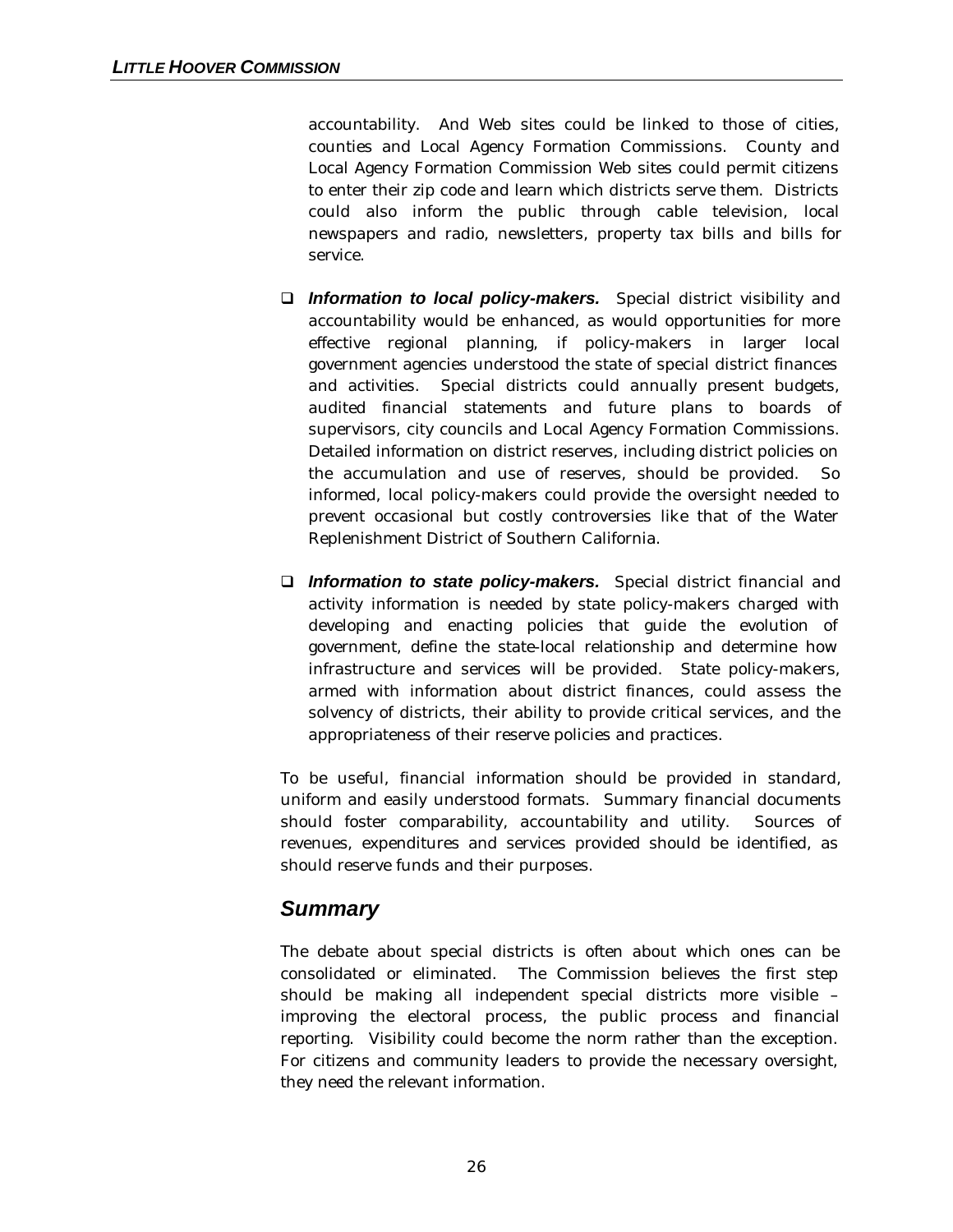## *Recommendation 1: The Governor and Legislature should enact legislation that would make special districts more visible and accountable. Specifically, the legislation should:*

- q *Require special districts to actively make their activities visible to the public.* To help the public – as citizens, consumers and voters – to participate effectively, independent special districts should annually develop and publicize the following information, stated in easily understood terms:
	- $\checkmark$  District mission and purpose
	- $\checkmark$  Summary financial information presented in a standard format and simple language, including reserve funds and their purpose
	- $J$  District policy on the accumulation and use of reserves
	- $\checkmark$  Plans for the future, including anticipated revenues, expenditures, reserves and trends in user rates
	- $\checkmark$  Per capita tax contributions of property owners
	- $\sqrt{\ }$  Performance and quality of service indicators
	- $J$  Board member benefits and compensation

Financial information should be posted on Web sites, provided in property tax bills, customer billing statements, and be available from cities, counties and libraries. Districts should be required to publicly notice all meetings in local newspapers, invite coverage by local cable television and conduct annual mailings to district residents.

- q *Require special districts to submit information to other local governments.* Independent special districts also should annually and publicly present financial information to county boards of supervisors and city councils, which represent the broader community of interests. Districts also should submit budgets and financial audits to their Local Agency Formation Commission, which could then determine which districts warrant closer scrutiny.
- q *Encourage special district elections to be held as part of even year general elections.* To increase voter participation in special district elections, counties should be encouraged to consolidate special district elections in even-year general elections.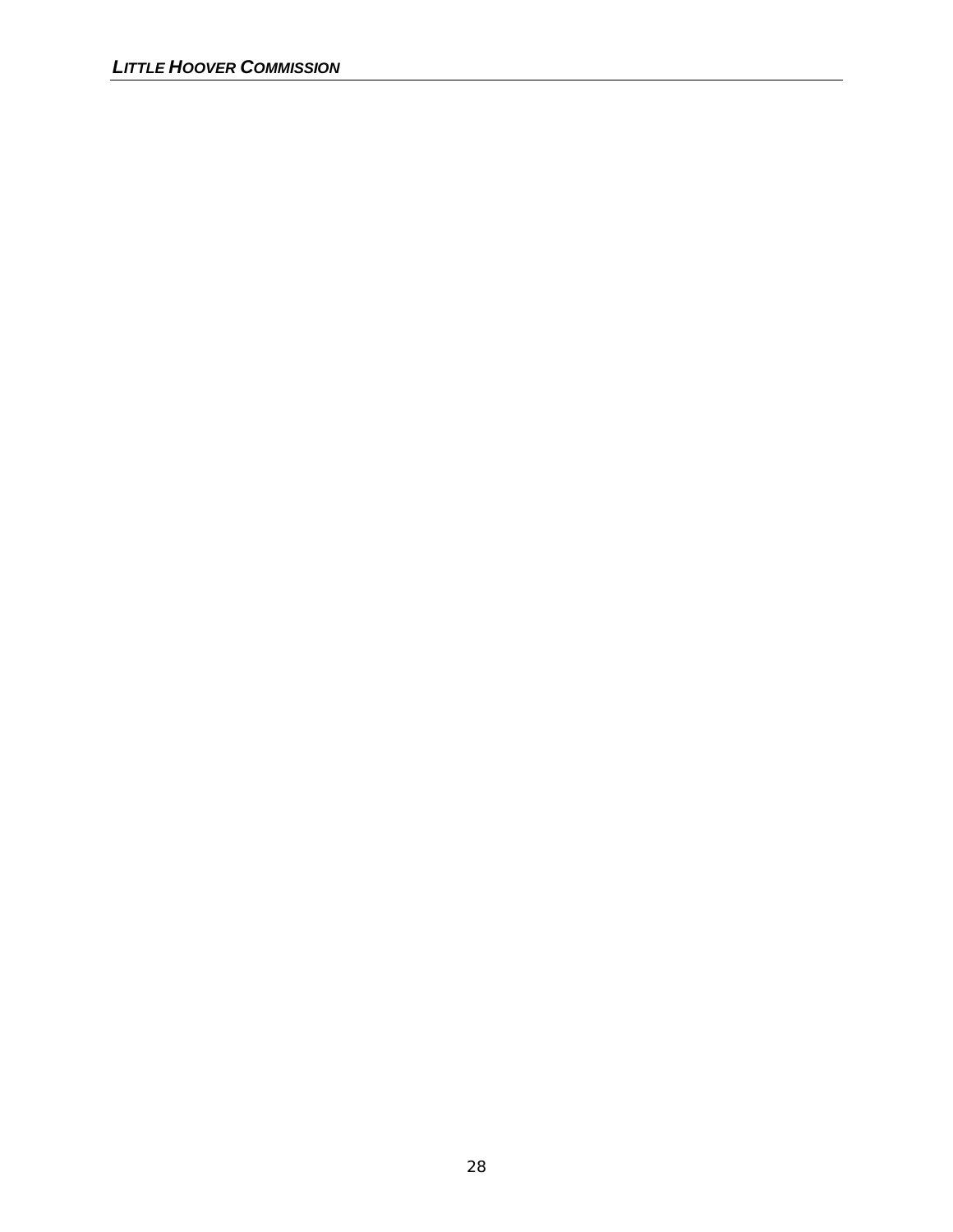# *Strengthening LAFCOs*

## **Finding 2: Local Agency Formation Commissions, by not aggressively scrutinizing the organization of special districts, have failed to promote the efficient and effective evolution of local government.**

Local Agency Formation Commissions were created in response to the rapid and haphazard development of cities and special districts in the years following World War II. LAFCOs, charged with promoting the rational and orderly evolution of local government, were specifically empowered in 1994 to initiate special district reorganizations. despite the intent of the Legislature, LAFCOs have failed to effectively guide the evolution of special districts. As a result, districts formed in a different time to meet different needs survive today – even if they are no longer the most effective service provider or the reason for their formation has ceased to exist. If LAFCOs are to be aggressive in scrutinizing the organization of special districts, they need a mandate and resources.

# *"Watchdog" Agents of the State*

LAFCOs were established to function as "watchdog" agencies with local appointees. They can initiate special district reorganizations if they conduct a study that finds the reorganization would cost the same or less than alternatives, and would promote public access and accountability. LAFCOs are responsible for the cost of studies they initiate, unless the entities involved agree to contribute to cover the costs.

Most LAFCOs have five commissioners: two county supervisors, two city council members and a public member. The exceptions are those commissions dubbed the "Big Four" – Los Angeles, Sacramento, San Diego and Santa Clara – which have specific statutory provisions for membership. Several small counties also have different configurations. In 1993, AB 1335 (Gotch) required LAFCOs to add two special district members if a majority of a county's independent special districts asked for representation. Currently, special districts have seats on 25 LAFCOs (44 percent).<sup>27</sup>

LAFCOs are described as dependent or independent, depending on whether their staffs are considered employees of the county or the commission. Of the 57

## *A LAFCO Executive Officer's "Other Hats"*

The Sacramento County LAFCO executive officer also administers the county's Community Development and Neighborhood Assistance Agency, serves as the Agricultural Commissioner/Sealer of Weights and Measures, and oversees the following county functions: Airports, Animal Care and Regulation, Cooperative Agricultural Extension, Environmental Management, Environmental Review and Assessment, Planning and Community Development, and Parks, Recreation and Open Space.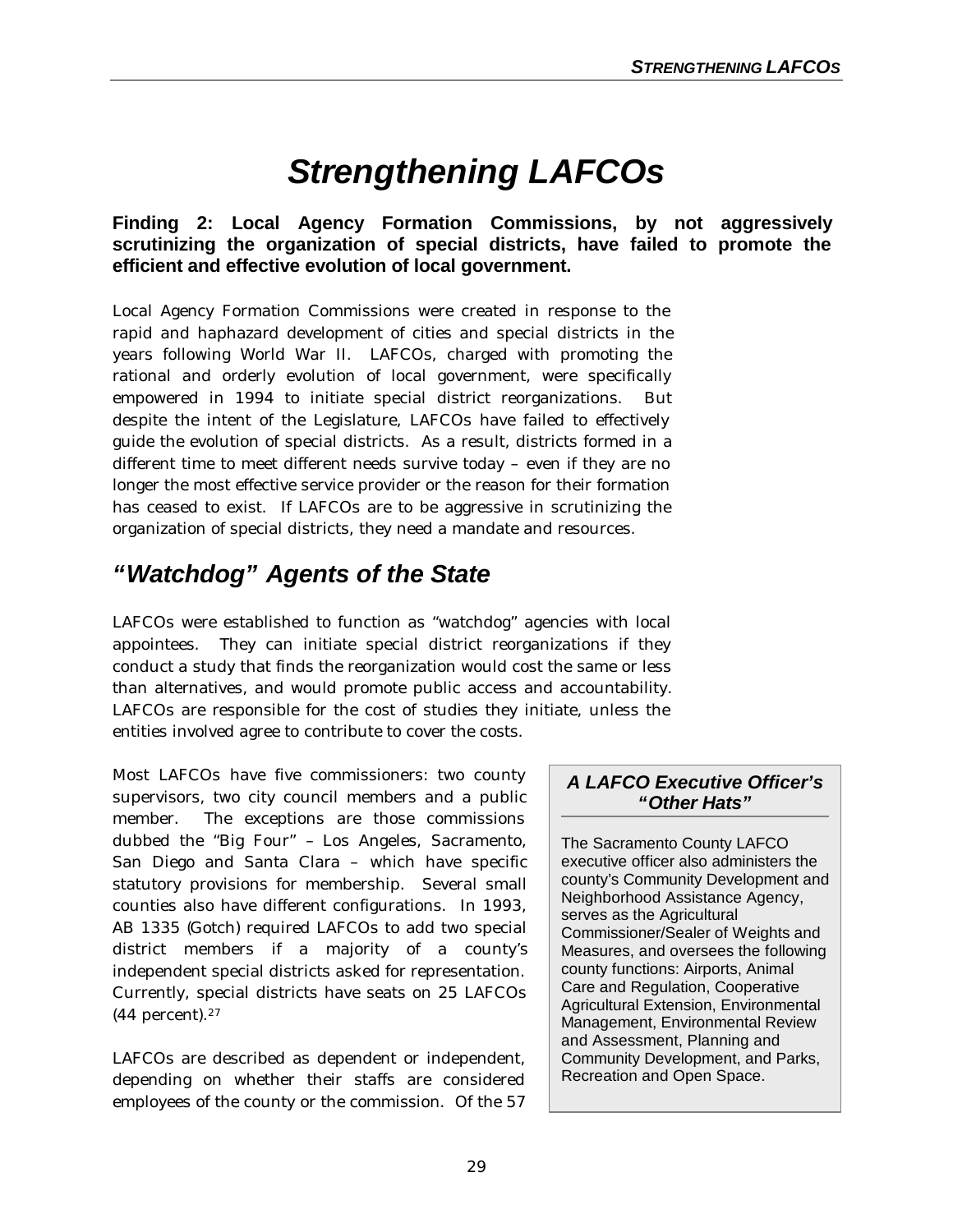LAFCOs, 40 of them (70 percent) are dependent.<sup>28</sup> They have executive officers and staff who are county employees who typically allocate a percentage of their time to LAFCO work. They may also administer and oversee numerous other county functions. For example, in Sacramento County the executive officer is a county employee who devotes approximately 10 percent of his time to LAFCO duties. Independent LAFCOs appoint their own executive officers and legal counsel, who serve at the pleasure of the commission.

> State law requires counties to fund LAFCOs and provide them with equipment, supplies and office quarters. County boards of supervisors allocate funds to LAFCOs based on commission estimates of the amount that will be needed in the following fiscal year, prior year funding and other criteria. LAFCOs also can charge fees for processing boundary changes.

In 1998-99, California counties budgeted \$7,170,570 for LAFCOs, with wide variations among counties. A survey by the California Commission on Governance for the 21st Century found that independent LAFCOs have larger budgets and recovered higher proportions of their costs through fees than did their dependent counterparts.



**LAFCO Budget Ranges**

**Independent LAFCO** 

O Dependent LAFCO

Thirty commissions have budgets of less than \$50,000. All of these are county-dependent LAFCOs, except Lake County. Ten LAFCOs have budgets between \$51,000 and \$150,000. Six of these are independent commissions and four are dependent on county staff. Nine LAFCOs have budgets between \$151,000 and \$250,000. Five of these commissions are dependent and four are independent. Eight LAFCOs have adopted budgets of more that \$250,000. Six of these are independent and two are dependent.<sup>29</sup>

The Commission on Local Governance for the 21st Century also found that of the \$7,170,570 budgeted for LAFCOs statewide, 22 percent is returned to the

Source: Commission on Local Governance for the 21<sup>st</sup> Century, Appendix G.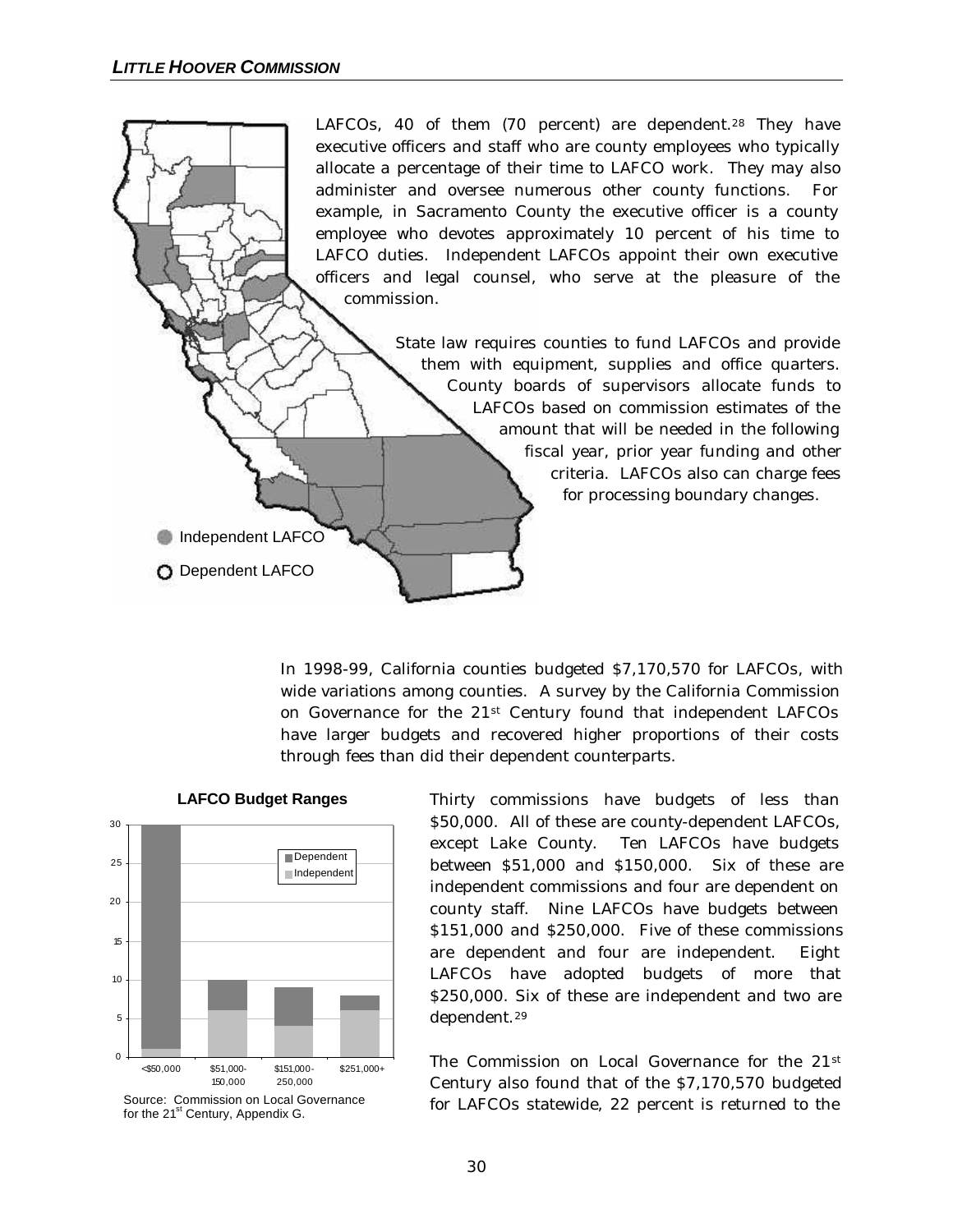counties through fees collected by LAFCOs. Fees as a percentage of their budgets vary widely among dependent LAFCOs. They range from 5

percent to 75 percent, with a mean of 20 percent. Among independent LAFCOs, fees recovered ranged from 5 percent to 66 percent, with a mean of 26 percent. Independent LAFCOs recovered about \$1.2 million, or 70 percent of the total amount recovered throughout the state.

## *Barriers to Reorganization*

The law gives LAFCOs the authority to initiate special district reorganizations. However, since the implementation of AB 1335, LAFCOs have generally failed to pursue special district reorganizations.



#### **Percent of Budgets Returned Through Fees**

A 1996 survey by the California Association

of Local Agency Formation Commissions (CALAFCO), found that 18 of the 67 special district reorganization studies undertaken since the implementation of AB 1335 had been initiated by LAFCOs. Only one LAFCO-initiated proposal had actually resulted in the elimination of a special district.

The Senate Local Government Committee conducted a hearing in January 1997 In response to concerns that AB 1335 had not spurred special district consolidations. The committee concluded that only one LAFCO had taken advantage of its power to initiate special district reorganizations.

The Little Hoover Commission conducted in-depth interviews with six LAFCO executive officers to assess the ability and willingness of LAFCOs to initiate reorganizations, and to better understand the barriers to reorganizations. Interviews were conducted with LAFCO officials from Contra Costa, Fresno, Orange, Stanislaus, Riverside and Yolo counties. They represent rural, urban and urbanizing counties and are located in northern, central and southern parts of the State. Three are dependent and three are independent LAFCOs. The interviews reinforced testimony the Commission heard in public hearings.

The six counties involved in the interviews collectively have 311 independent special districts and 198 dependent special districts.<sup>30</sup> While all of the counties have experienced significant development, few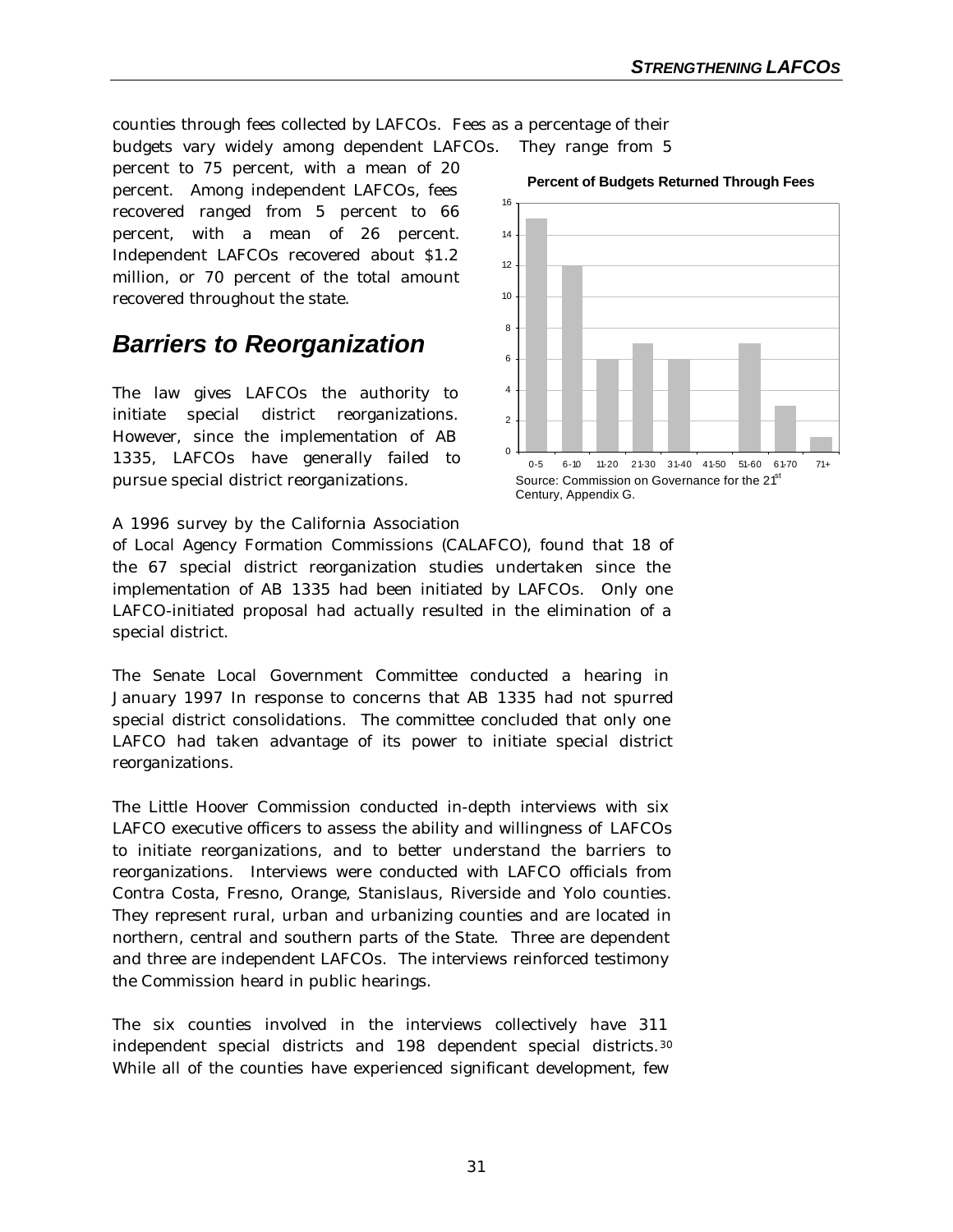changes have been made in the structure of special district government. Since 1994:

- 3 Two of the LAFCOs had each initiated one reorganization involving independent special districts. One effort involved an inactive fire district in Yolo County and the other involved the merger of a water district with a city in Orange County. Both proposals received LAFCO approval.
- 3 One LAFCO initiated a reorganization of six Community Service Areas (CSAs), dependent districts governed by the Contra Costa County Board of Supervisors. The districts were considered inactive and the proposal to dissolve them was approved.
- $J$  In all, 22 special district reorganizations were submitted to the six LAFCOs. Of the 22, the LAFCOs approved 16, denied three and three were withdrawn.

In interviews and testimony to the Commission, the staff of county LAFCOs identified five barriers to the effective evolution of special districts:

*1. Permissive and vague state policy.* Given the controversies inherent to reorganizations, LAFCO staff said they do not have clear statutory language to back up their efforts to push for the evolution

**The State could establish clear criteria to make it easier to consolidate and dissolve districts.**

of special districts. They emphasized that while the policy intends for LAFCOs to be proactive, it fails to provide criteria or guidelines for when reorganizations should be considered. The Stanislaus County LAFCO executive officer said: "The State could establish clear criteria to make it easier to consolidate and dissolve districts… "<sup>31</sup>

- *2. Lack of independence.* The independence of LAFCO staff is a persistent issue that has not been adequately resolved. The Commission – and others researching this issue – have consistently heard that when staff is employed directly by the LAFCO they can work independently and objectively toward the goals of the LAFCO, rather that the goals of the county. This issue was described as particularly problematic in urbanizing counties where opportunities for reorganization are greatest. Two examples demonstrate the problem:
	- 3 California Association of Local Agency Formation Commission officials described a county where the LAFCO staff is given a recommendation on a proposal by the county administrator and told to write a report to support it. The county employed this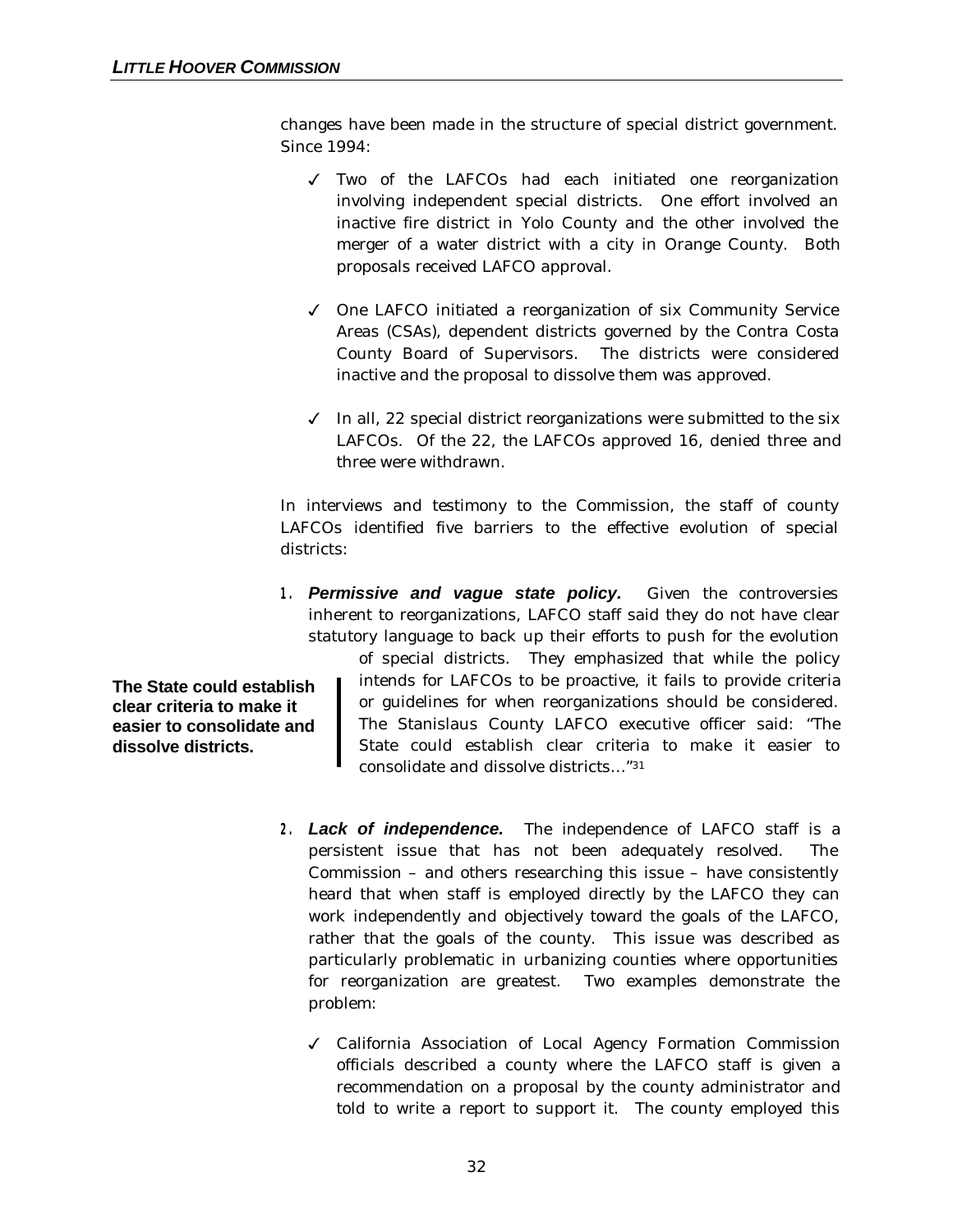tactic, it was explained, because it did not want to take on any more controversy or address tough issues about governance.

3 CALAFCO officials also described LAFCOs where the county administrator or planning director performs the duties of the LAFCO executive officer. In these "strange" relationships, the executive officers' primary loyalty is to their employers, not the commissions, and the commissions recognize that the executive officers do not really report to them.

At the same time, the workload in rural counties often does not justify the cost of full-time, independent staff. The Commission on Governance for the 21st Century found that many LAFCOs with low or no activity only meet as needed. For example, at the time of its survey, Del Norte LAFCO had not met in 18 months, Amador had not met in 12 months, Mariposa had not met in 24 months and Sierra had not met in 36 months. Nearly one-third of all LAFCOs meet three or fewer times per year.<sup>32</sup>

*3. Inadequate funding.* LAFCOs report that they do not have the resources necessary to aggressively pursue special district reorganizations – even if they had the political will. LAFCOs must have the staff or pay

## *As LAFCOs Become Involved, Public Disclosure is Needed*

The Fair Political Practices Commission has declared that groups advocating for and against secession from Los Angeles should be required to disclose who is funding their campaigns.

In contrast to ballot initiative proposals or candidate elections, campaigns to change the boundaries of local governments are not subject to financial disclosure requirements until after a county LAFCO has reviewed the proposal and the issue has qualified for the ballot.

The heated controversy over the secession of the San Fernando Valley from Los Angeles has generated concerns about this "loophole" in the law as large sums of money are expended to influence the Local Agency Formation Commission.

While the FPPC agreed that disclosure should be required, it disagreed on the specifics of how groups would disclose campaign finance information. Reforms to address the issue are contained in pending legislation, which would implement recommendations from the Commission on Governance for the 21<sup>st</sup> Century. Specifically, the bill would require that contributions to influence a reorganization proposal be disclosed and reported in the same manner as local initiative measures.

consultants to examine potential reorganizations and facilitate the public review process. The Riverside County LAFCO executive director told the Commission: **"**The Riverside LAFCO does not have the staff or resources to undertake the types of studies needed, or to engage in protracted battles… Even though the Palm Desert consolidation was a 'no brainer,' the Palm Desert board fought it."<sup>33</sup>

The financial burden for LAFCOs falls overwhelmingly on counties; cities and special districts do not share in the fiscal responsibility. If funding were shared, LAFCO officers said the costs of the required studies are still a deterrent to pursuing reorganization opportunities. CALAFCO reports that consolidation studies cost between \$25,000 and \$50,000, depending on the number of agencies and the complexity of the issues.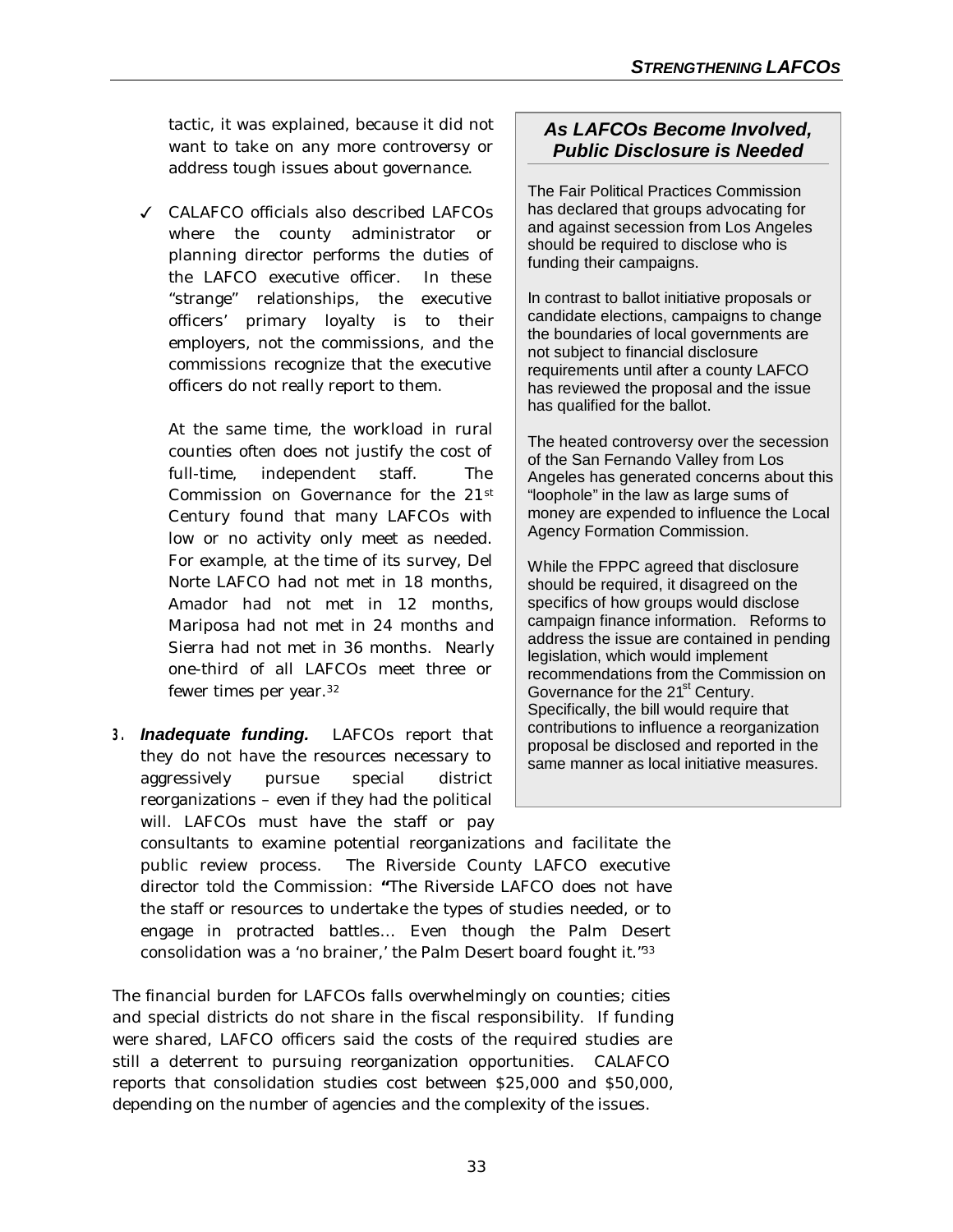*4. The structure of LAFCOs.* LAFCOs are comprised of elected city, county and special district officials, who when they sit as LAFCO directors are expected to scrutinize and possibly eliminate the positions held by other elected officials. As such, they are subject to local political pressure to preserve the status quo.

LAFCO staff told the Commission that in exploring reorganizations, the benefits of consolidation are often difficult to quantify and wide public support is hard to obtain. Coupled with the inevitable and often formidable opposition from the entities affected, commissions succumb to narrow politics rather than the broader public interest. Many believe that without a mandate from the State, LAFCOs will never aggressively seek to consolidate and eliminate districts. One former LAFCO staff member described it as LAFCOs' need for a "beard to hide behind."

*5. Benefits and compensation to elected officials.*The benefits and compensation that independent special district members receive deters them from supporting reorganizations that would eliminate their positions, according to several LAFCO staffers.

## *Special Districts Survey*

Surveys were sent to a random sample of 513 of the total 1,839 special districts in the California Special Districts Association database, stratified by district type and geographical area. 258 responses were received, resulting in a 14 percent sample. The Commission obtained at least a 10 percent sample for each type of special district. The survey form can be found in Appendix B.

The Commission, with the assistance of the California Special Districts Association (CSDA), surveyed independent special districts to quantify the benefits and compensation that districts provide elected officials and to assess from the perspective of the districts the role that benefits may play in discouraging reorganizations.

The survey revealed that most special districts compensate their board members at a minimal level or not at all – the majority of board members receive less than \$5,000 annually. The chart on the following page displays the distribution of compensation among board members.

As shown in the table opposite, the most common form of compensation is a meeting or monthly stipend. A significant number of districts also provide health and life insurance benefits. Most districts that provide health benefits to board members also extend them to spouses, and a few extend these benefits to former board members. Other forms of compensation include retirement benefits, workers' compensation, and car allowances. The majority of districts also pay for board members to attend conferences or classes.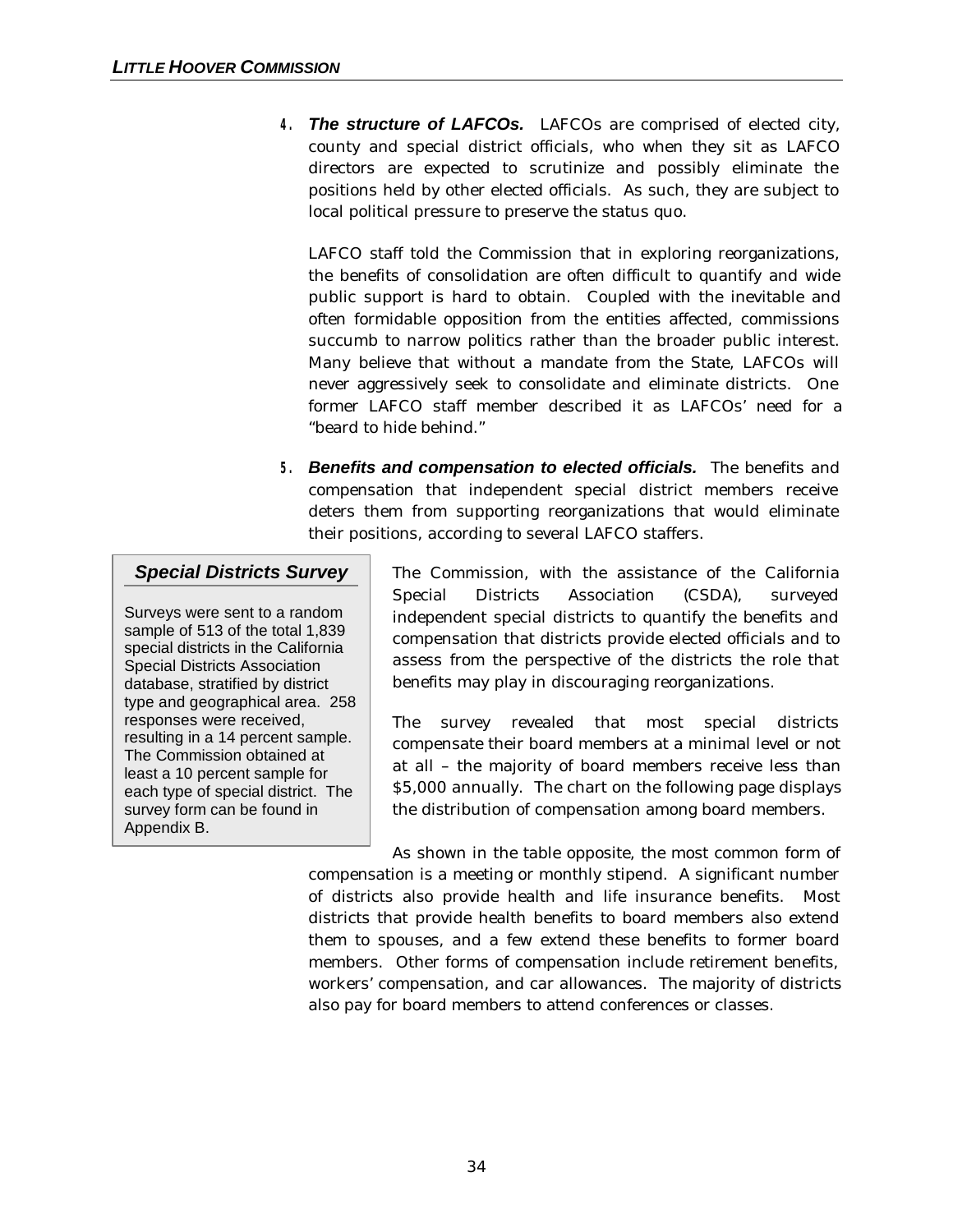

*Board Members Who Receive Benefits and Compensation* **Percentage of Board Members by Annual Value**

#### *Board Member Compensation* **By District and Benefit Type**

|                          | $\%$           | min                      | max    | mean  | <b>Stipends (Payment per Meeting)</b><br>median mode |       | Confer-<br>ences<br>% | <b>Health</b><br><b>Benefits</b><br>% | Life<br><b>Insurance</b><br>$\%$ | Sample<br>#    | Total<br># |
|--------------------------|----------------|--------------------------|--------|-------|------------------------------------------------------|-------|-----------------------|---------------------------------------|----------------------------------|----------------|------------|
| Airport                  | 50%            | \$100                    | \$100  | \$100 | \$100                                                | \$100 | 67%                   | 33%                                   | 0%                               | 6              | 9          |
| Cemetery/<br>Memorial    | 38%            | \$10                     | \$80   | \$49  | \$50                                                 | \$50  | 52%                   | 7%                                    | 7%                               | 29             | 228        |
| <b>CSD</b>               | 43%            | **\$6                    | \$100  | \$63  | \$50                                                 | \$100 | 43%                   | 0%                                    | $0\%$                            | 37             | 286        |
| Fire                     | 29%            | \$20                     | \$100  | \$62  | \$75                                                 | \$75  | 58%                   | 13%                                   | 6%                               | 31             | 294        |
| Harbor &<br>Port         | 20%            | *\$300                   | \$300  | \$300 | \$300                                                | \$300 | 80%                   | 40%                                   | 20%                              | 5              | 18         |
| Health                   | 47%            | \$75                     | \$100  | \$98  | \$100                                                | \$100 | 83%                   | 33%                                   | 10%                              | 30             | 56         |
| Library                  | 0%             | $\overline{\phantom{0}}$ |        |       |                                                      |       | 43%                   | 0%                                    | $0\%$                            | $\overline{7}$ | 9          |
| Pest Cont.               | 83%            | \$25                     | \$100  | \$49  | \$49                                                 | \$50  | 75%                   | 8%                                    | 8%                               | 12             | 59         |
| Park & Rec               | 50%            | \$50                     | \$100  | \$90  | \$100                                                | \$100 | 80%                   | 0%                                    | $0\%$                            | 10             | 88         |
| Pollution                | 100%           | \$100                    | \$100  | \$100 | \$100                                                | \$100 | 67%                   | 0%                                    | $0\%$                            | 3              | 4          |
| <b>Reclamation</b>       | 67%            | \$40                     | \$175  | \$103 | \$100                                                | \$100 | 44%                   | 0%                                    | $0\%$                            | 9              | 96         |
| Resource<br>Conservation | $^{\prime}0\%$ | -                        |        |       |                                                      |       | 80%                   | 0%                                    | $0\%$                            | 5              | 114        |
| Sanitary                 | 100%           | \$25                     | \$100  | \$87  | \$100                                                | \$100 | 69%                   | 31%                                   | 23%                              | 13             | 78         |
| <b>Utility</b>           | 80%            | \$20                     | M\$463 | \$62  |                                                      |       | 60%                   | 40%                                   | 20%                              | 10             | 55         |
| Water                    | 78%            | \$25                     | \$229  | \$108 | \$100                                                | \$100 | 73%                   | 33%                                   | 16%                              | 49             | 441        |

 NOTE: Some districts pay their board members monthly stipends. These have been converted to per meeting figures based on the average number of board meetings per month.

\*One district pays each director \$600 per month. Directors meet twice a month.

\*\*\$25 yearly stipend.

^One district pays \$15 for mileage.

^^One district pays its directors \$926 per month. Directors meet twice a month.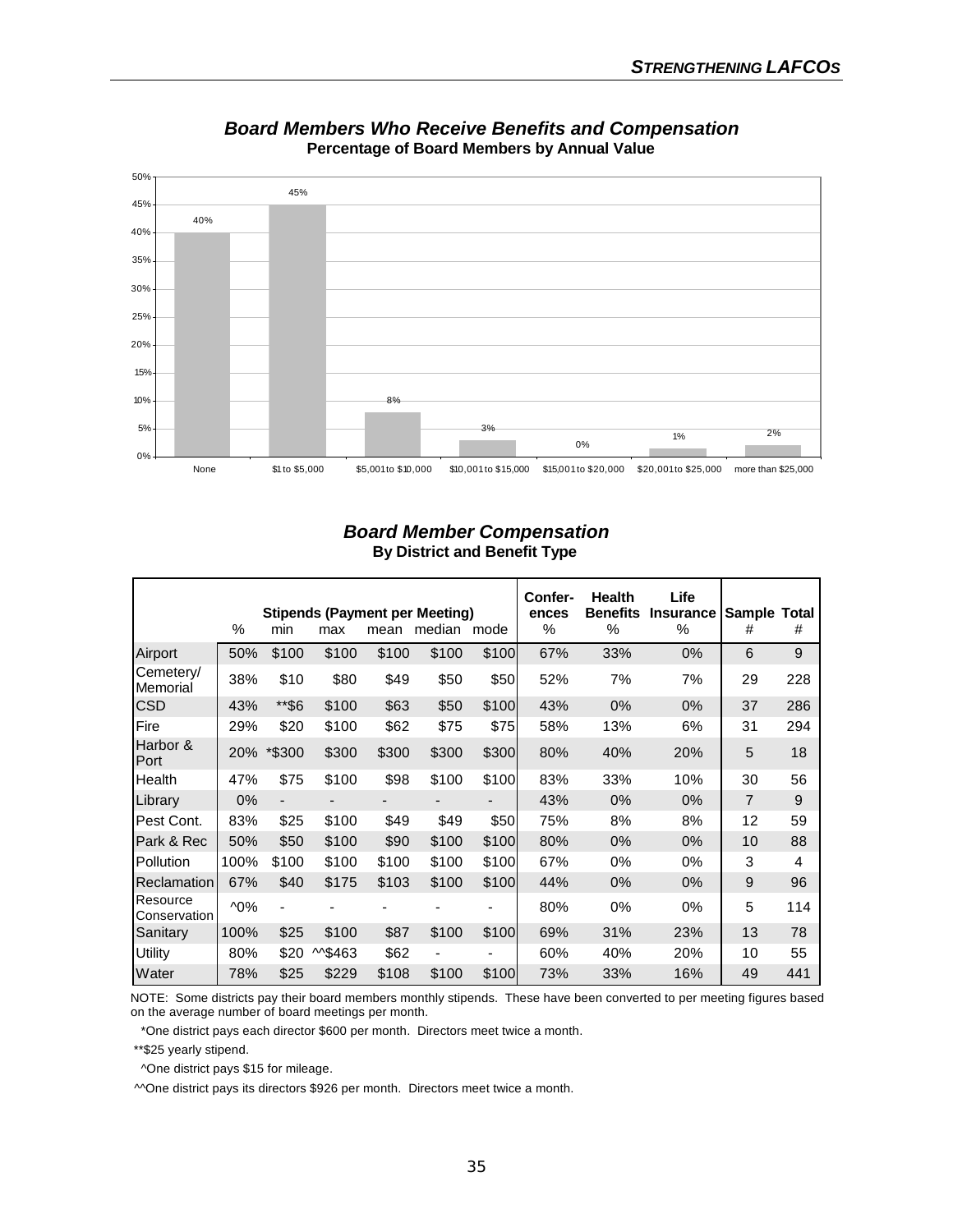In its analysis, the Commission looked specifically at community services districts (CSDs), fire, health, park and recreation, sanitary/sanitation and water districts. Overall, 56 percent of these districts provide meeting stipends or monthly compensation to their board members, 20 percent provide health insurance, and 9 percent provide life insurance. None of the community services or park and recreation districts surveyed reported providing health or life insurance. Sixty-six percent of the districts reported that they cover the cost to send directors to conferences and seminars.

The survey results also revealed significant differences among the types of districts when it comes to benefits and compensation. Here is a look at the benefits and compensation paid to board members of five different types of districts:<sup>34</sup>

#### **Community Services Districts**

#### **Annual Compensation Per Board Member**





In the Commission's sample, no community services district provided its board members with more than \$5,000 in compensation in 1999. The majority (56%) do not provide any compensation, and none of the districts provide health or life insurance benefits.

Fourteen percent of the community services districts spent more than \$1,000 per director in 1999. The full range of compensation went from a high of \$4,480 per board member (Bear Valley) to a low of \$25 per board member (Westridge).

#### **Fire Protection Districts**

The majority of fire districts do not provide compensation to their board members, according to the survey. Of the 32 percent that do provide compensation, no district spends more than \$10,000 annually on each board member. Twenty-nine percent of the districts provide meeting or monthly stipends, 16 percent provide health benefits, and 6 percent provide life insurance benefits.

District expenditures on all forms of compensation vary widely. In 1999, fire district expenditures per board member covered the following ranges:

|                        | <b>Maximum</b>        | Minimum             |
|------------------------|-----------------------|---------------------|
| <b>Stipend</b>         | \$1,245 Half Moon Bay | \$300 Industrial    |
| <b>Health Benefits</b> | \$5.032 Linda         | \$3.024 Menlo Park  |
| Life Insurance         | \$132 Mammoth Lakes   | \$65 Sacramento Co. |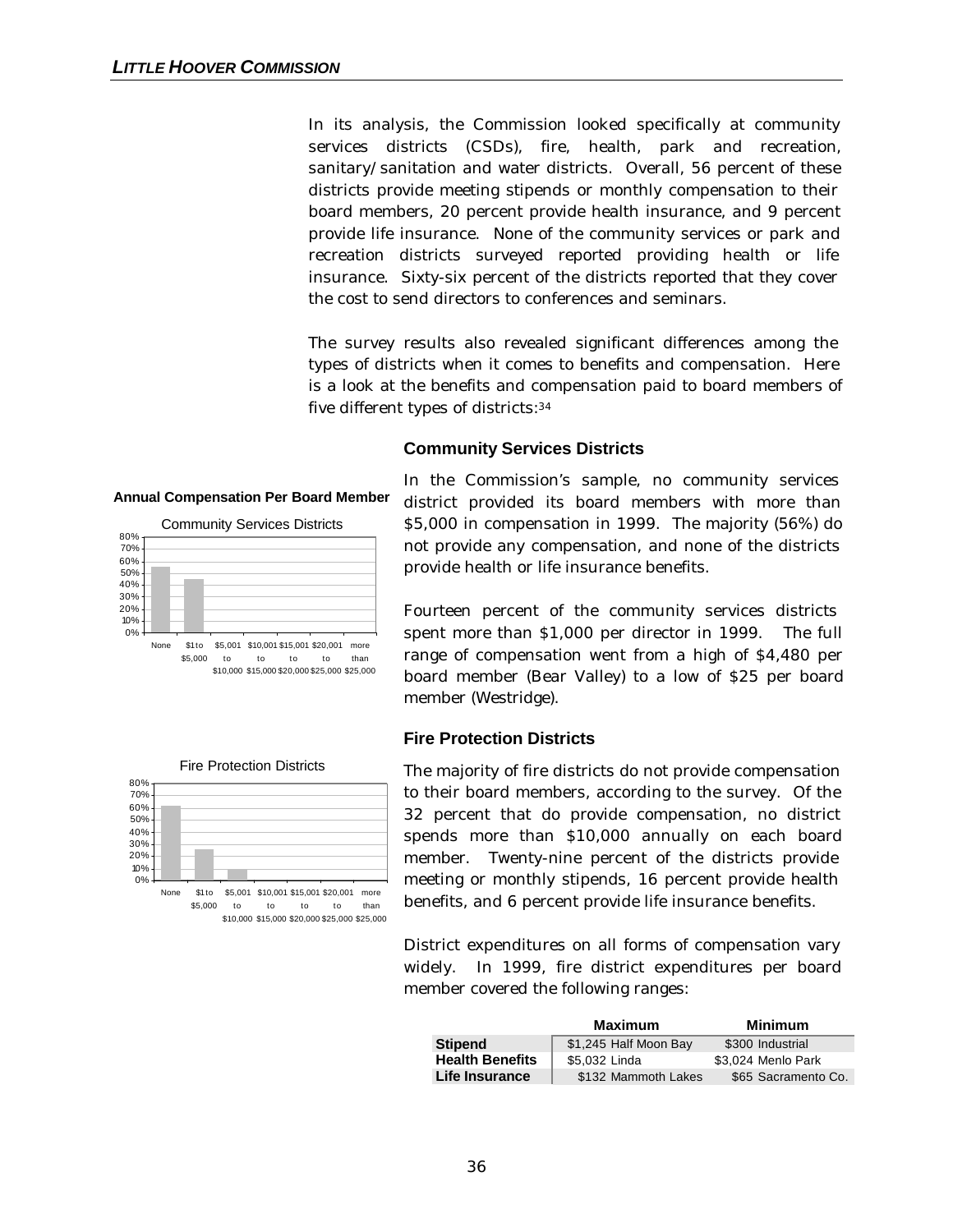### **Park & Recreation Districts**

Half of the park and recreation districts surveyed provide annual compensation – in the amount of \$5,000 or less per board member. None of these districts provide health or life insurance benefits. Meeting compensation ranges from \$510 (Arden Manor) to \$4,740 (Conejo).

#### **Sanitary Districts**

All of the sanitary districts in the Commission's sample provide compensation – 78 percent spent \$5,000 or less per board member in 1999. In addition to a stipend, 31 percent provide health and 23 percent provide life insurance benefits.

District expenditures on stipends and health benefits vary widely. In 1999, sanitary district expenditures per board member covered the following ranges:

|                        | Maximum             | <b>Minimum</b>    |
|------------------------|---------------------|-------------------|
| <b>Stipend</b>         | \$7,120 West County | \$480 San Andreas |
| <b>Health Benefits</b> | \$8,412 Truckee     | \$828 Carmel Area |
| Life Insurance         | \$190 Napa          | \$125 Midway City |

### **Water Districts**

The majority of water districts provide their board members with annual compensation of \$5,000 or less – and 22 percent do not provide compensation. In addition to meeting or monthly stipends, 33 percent provide health insurance and 16 percent provide life insurance.

A small number of districts provide board members with large compensation packages. Of all the districts responding to the Commission's survey, the only districts that reported spending in excess of \$25,000 per director were water districts: Central Basin, Irvine Ranch, and West Basin.

Districts with similar revenues also provided vastly different benefits packages. Marin Municipal Water District, for instance, provided each board member with \$4,200 for meeting attendance in 1999. Board members did not receive health, life insurance, or other benefits. Central Basin Municipal Water District,

**Compensation Per Board Member**

Park & Recreation Districts





Sanitary Districts







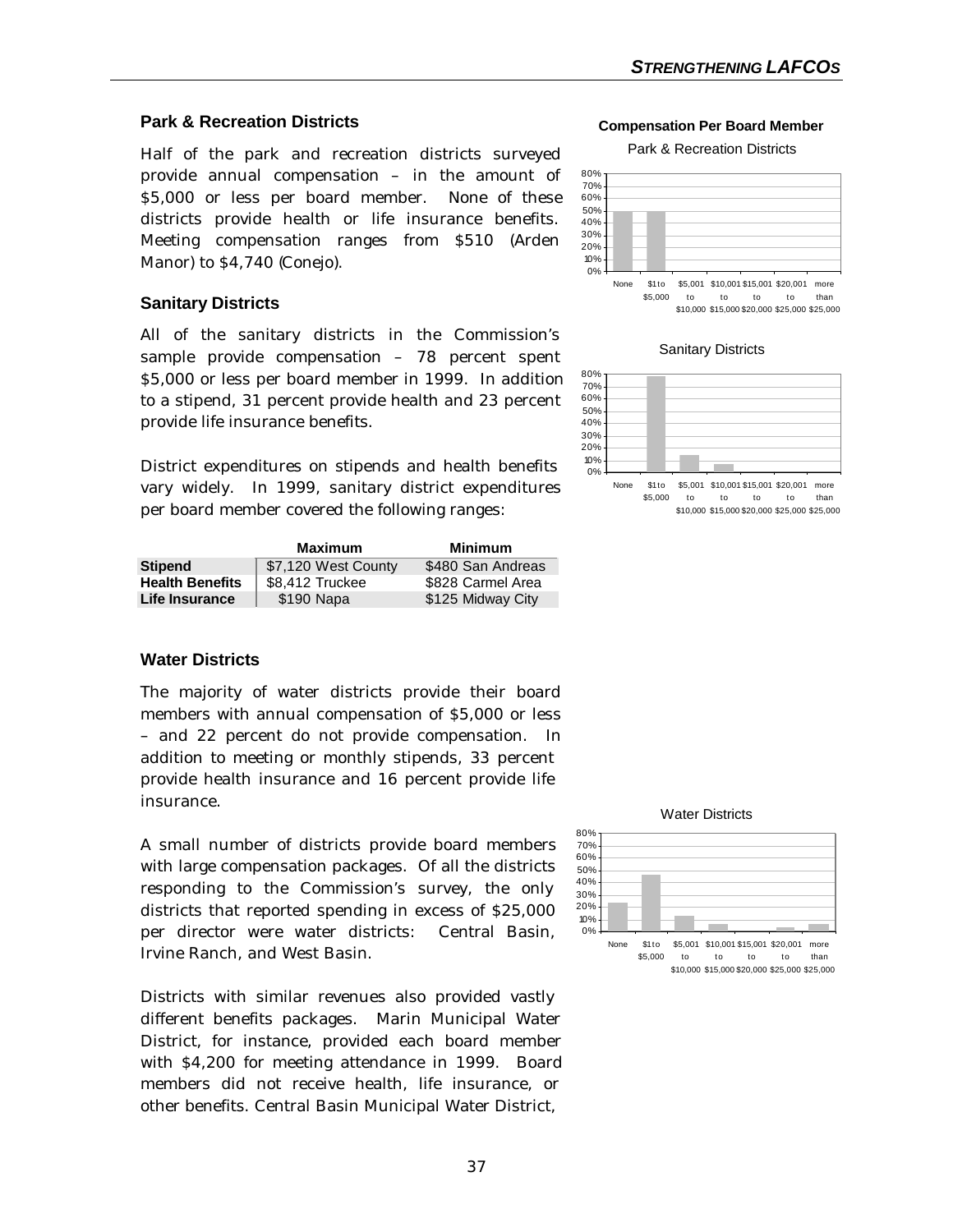in contrast, provided each director with annual compensation and benefits worth \$39,800 – including a meeting stipend, health and life insurance benefits, and a monthly car allowance. The two districts reported similar gross revenues in 1996-97 – \$40.3 million and \$54.5 million respectively.

District expenditures on all forms of compensation vary widely. In 1999, water district expenditures per board member covered the following ranges:

|                        | <b>Maximum</b>         | <b>Minimum</b>    |
|------------------------|------------------------|-------------------|
| <b>Stipend</b>         | \$29,270 Central Basin | \$225 Bella Vista |
| <b>Health Benefits</b> | \$6,837 Central Basin  | \$180 Rainbow     |
| Life Insurance         | \$8,750 Irvine Ranch   | \$21 Rainbow      |

Most districts responding to the Commission's survey said that in their experience benefits and compensation had not been a deterrent to consolidation. Most of those districts, however, had not been involved in a reorganization. On the other hand, the general manager of the South Coast Water District, which has been involved in consolidation efforts since 1976, said that compensation and benefits, including health and life insurance, have created concerns for directors considering consolidation.<sup>35</sup>

A source that asked to remain anonymous told the Commission that a proposed merger of the Los Alisos Water District with the Irvine Ranch Water District was stalled by board member resistance that involved benefits and compensation. To overcome the opposition and

**I believe that providing full time benefits for a part-time job has prevented some directors from looking objectively at consolidation due to fear of losing their seat.**

close the deal, Irvine Ranch agreed to provide the five outgoing Los Alisos board members with the following: their current maximum allowable meeting stipend (10 meetings a month at \$165 per meeting, or \$1,650 per month) for three years; and the same benefit package as is afforded paid employees, including health, dental, retirement and life insurance. Once the proposal is filed with LAFCO, the terms of the agreement will be public.<sup>36</sup>

Another survey respondent representing a fire district wrote: "I believe that providing full-time benefits for a part-time job has prevented some directors from looking objectively at consolidation due to fear of losing their seat."<sup>37</sup>

Many districts reported modest compensation packages that seemed unlikely to be an obstacle to reorganization. In others, however, meeting compensation can amount to thousands of dollars of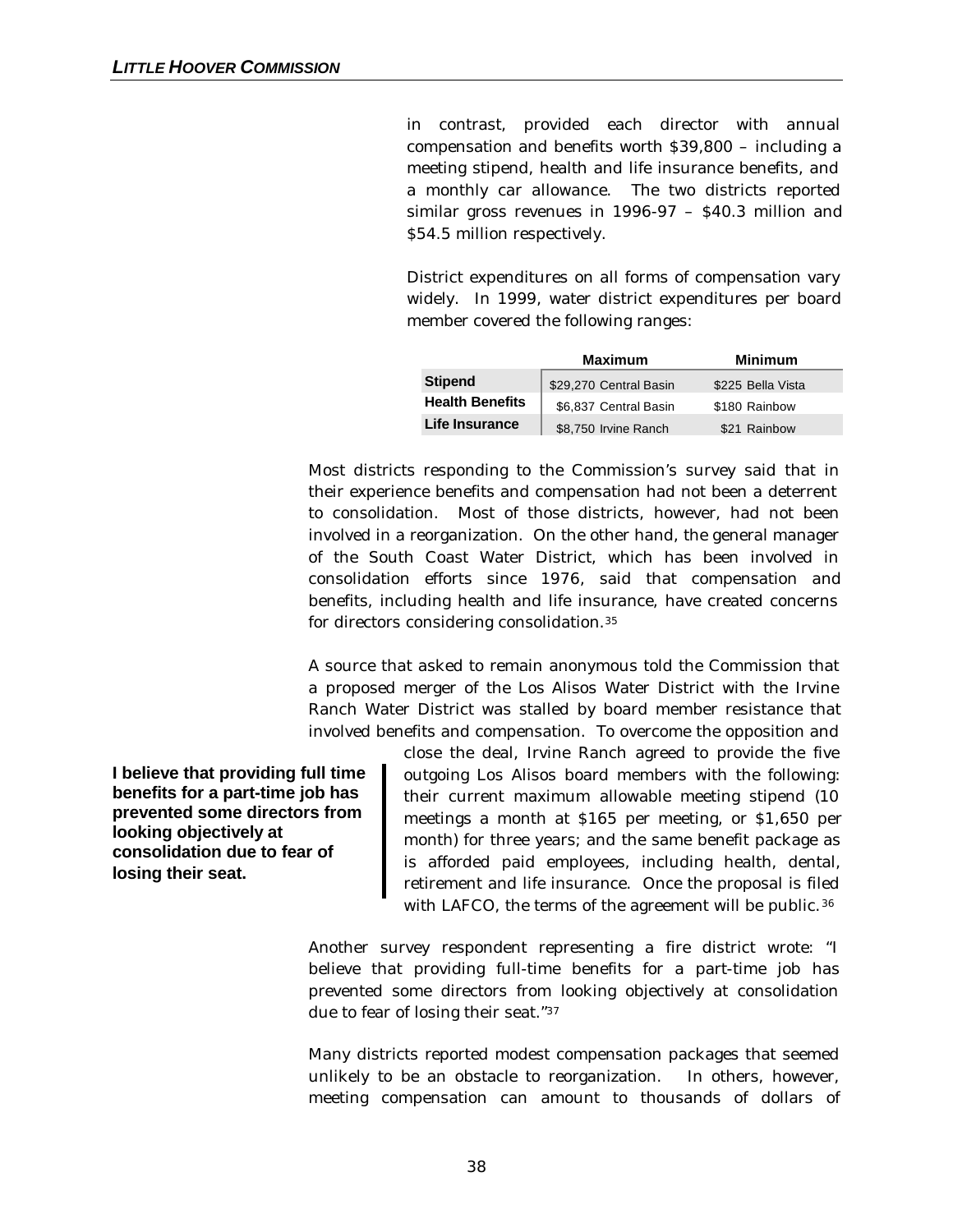additional income per year. In addition, directors and sometimes their spouses stand to lose life insurance and health benefits if their board seat is eliminated. In these cases, there appears to be merit to the assertions by some LAFCO staff and special district officials that compensation levels discourage directors from supporting reorganization efforts.

In some cases, the economical reorganization of special districts is thwarted by all five barriers: vague state policy, a dependence of LAFCOs on county staff and resources, inadequate funding for studies, structure of LAFCOs, and benefits and compensation to board members.

## *Making LAFCOs More Effective*

Over the years, several strategies have been considered by policy-makers to address the failure of LAFCOs to actively pursue special district reorganizations, and to make government more easily understood, efficient and accountable. Proposals have included replacing LAFCOs with something else, replacing special districts with something else, and legislation to force special districts to reorganize.

- q *Regional planning agencies.* Lawmakers mandated regional planning agencies when legislation authorizing LAFCOs to initiate special district reorganizations failed to provide the needed impetus. Some lawmakers hoped that one day those agencies would evolve into bonafide regional governments. But instead, Californians became more steeped in local control and regional government failed to materialize.
- q *Home Rule Community Charters.* The California Constitution Revision Commission in 1996 recommended Home Rule Community Charters that would be required to provide methods for reducing the number and costs of local governments. A 1998 bill by Assemblymember Hertzberg (AB 2368) would have allowed generalpurpose governments to decide which services special districts should provide. Amended to restrict the proposal to Los Angeles, it died in the Senate in the wake of opposition from labor interests and special districts.
- q *Regional "super-governments."* In the 1980s, then-Assembly Speaker Willie Brown proposed a number of regional "supergovernments" to replace single-purpose agencies. But the proposal, which would have given the Governor and legislative leaders appointing authority to the regional boards, failed.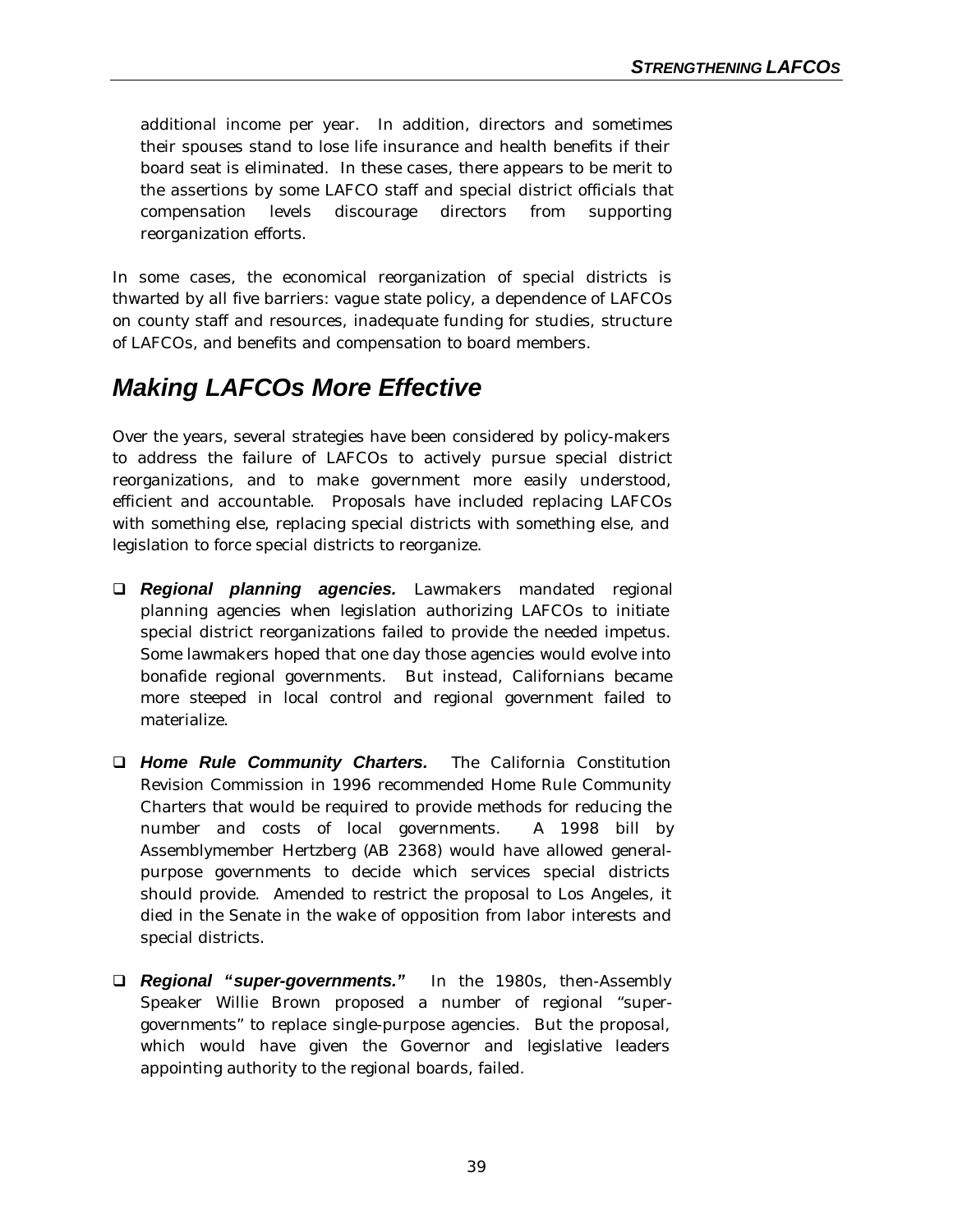**Q Special legislation.** Suggestions have been made that the Legislature consider adding legislative members to help LAFCOs overcome local politics and the tenacity of the status quo. And while it has shown little interest in this approach, the Legislature has acted as a sort of "super-LAFCO" by considering bills that would reorganize specific districts. Some of those efforts are described in the background section. Viewed as antithetical to "home rule," the bills also proved unsuccessful. But they underscore the sentiment among some policy-makers that mechanisms for streamlining local government are not always effective.

Absent an appetite for fundamental reform, the issue becomes how the State can help LAFCOs overcome the power of local politics and promote the public interest. The following reforms could make LAFCOs more effective in guiding the evolution of special district governments:

- **Q** *Give LAFCOs a mandate.* The Commission heard that while independence and resources are important, LAFCOs are unlikely, without a mandate, to ever effectively scrutinize and guide the evolution of local government. LAFCOs, particularly in urbanizing areas, could be emboldened by a State mandate to identify areas where multiple districts provide similar services. Where duplication, overlaps and inefficiencies are identified, LAFCOs could be required to initiate a study. All reorganization alternatives should be considered, including consolidation, dissolution, and making the district dependent rather than independent. Specific criteria that could trigger a LAFCO review could include:
	- $\checkmark$  When a district's founding mission changes.
	- $\checkmark$  When the district's solvency and ability to provide efficient and effective service is in question.
	- $\checkmark$  When a city incorporates.
	- $\checkmark$  When there are vast inequities in rates charged by neighboring districts.
	- $\checkmark$  When violations have been issued by regulatory agencies.
	- $\checkmark$  When levels of services are not satisfactory or are inconsistent among neighboring districts.

Finding 3 will discuss in detail a State-led process to develop empirical data and provide training to assist LAFCOs in fulfilling such a mandate.

□ **Provide LAFCO with resources.** Persistent funding shortages cited by LAFCOs could be addressed by requiring cities, counties and special districts to share equally in the funding of LAFCOs. Shared funding would increase the resources available to LAFCOs to conduct studies and process reorganization actions, level the fiscal playing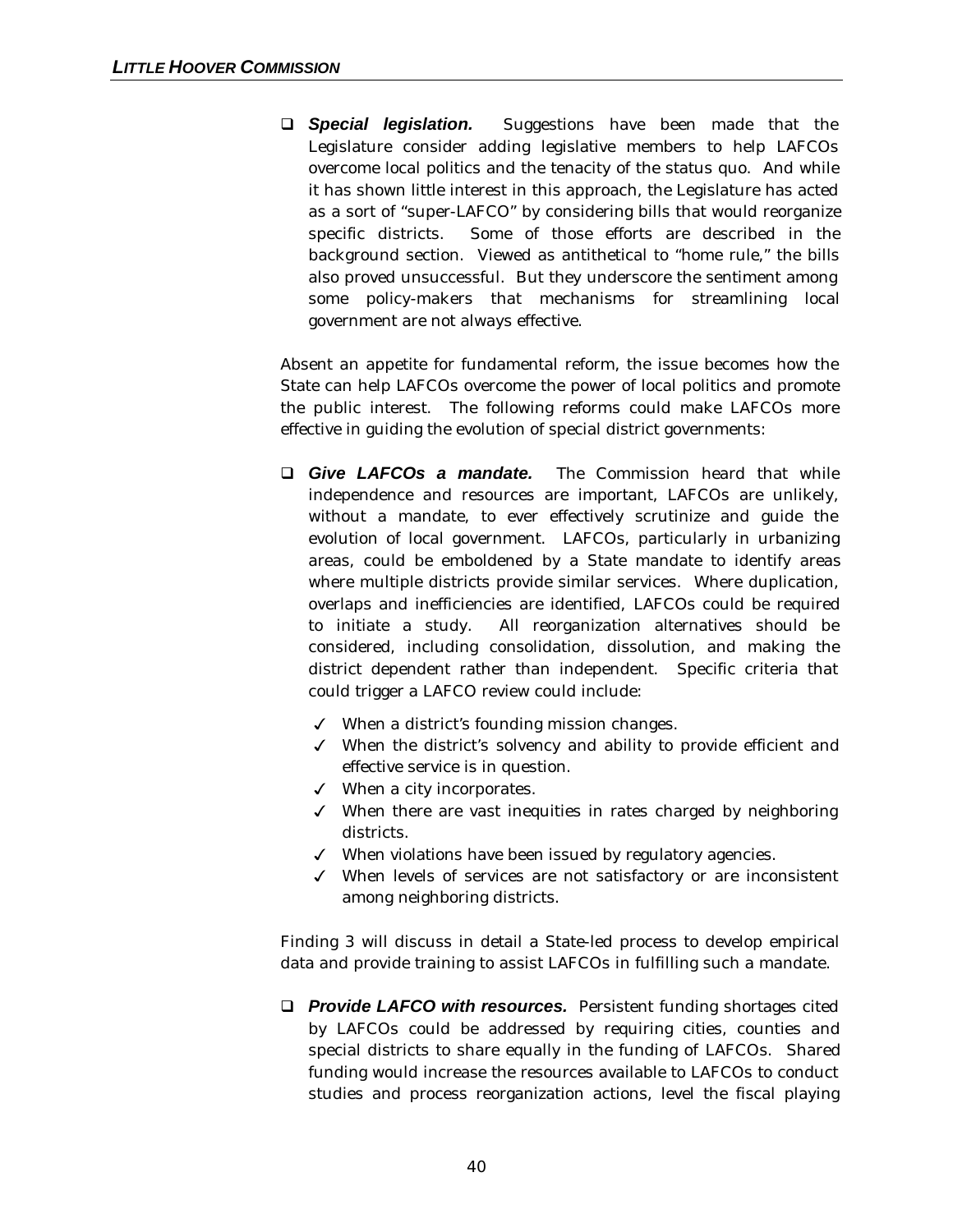field among all of the stakeholders, and enhance LAFCO independence and objectivity.

In 1997, AB 270 (Torlakson) would have required cities and special districts to pay shares equal to that of the county to fund LAFCOs. Additionally, it would have required LAFCOs to maximize fees to process actions, and would have required the addition of special districts representation on all LAFCOs. The bill, opposed by cities, died on the Senate floor. The Commission on Governance for the 21<sup>st</sup> Century, in its final report, recommended that the costs of LAFCO be shared equally by all of the agencies that appoint members to LAFCO.

Special districts are an integral part of the local government landscape and they should contribute to its effective functioning. To encourage special district participation in LAFCOs and to provide LAFCOs with resources, districts could be required to share equally in the funding of LAFCOs, whether or not they choose to seat members. Furthermore, in choosing to seat members, special districts should not be required to give up their latent powers.

If the State requires LAFCOs to initiate special district reorganization studies under certain conditions, the State could require the affected districts to fund the study. The State could establish a fund in the Governor's Office of Planning and Research to which districts that claim financial hardship could apply. Full or matching funding could be provided based on a review of the district's finances and a finding regarding their ability to pay.

□ *Eliminate inherent conflicts.* The State could encourage LAFCOs to appoint their executive director and legal counsel in urban counties where the workload justifies it and where policy-makers determine that the dependent status of LAFCO has hindered the pursuit of special district reorganizations.

## *Summary*

LAFCOs have not aggressively examined the organization of special districts and pursued reorganizations as intended by the State – even when there is substantial evidence that districts should be consolidated or eliminated. But the State has failed to provide LAFCOs with clear policy direction, the necessary resources and, most importantly, has not required them to do so. LAFCOs need a mandate from the State and they need resources and, in some instances, independence to function effectively.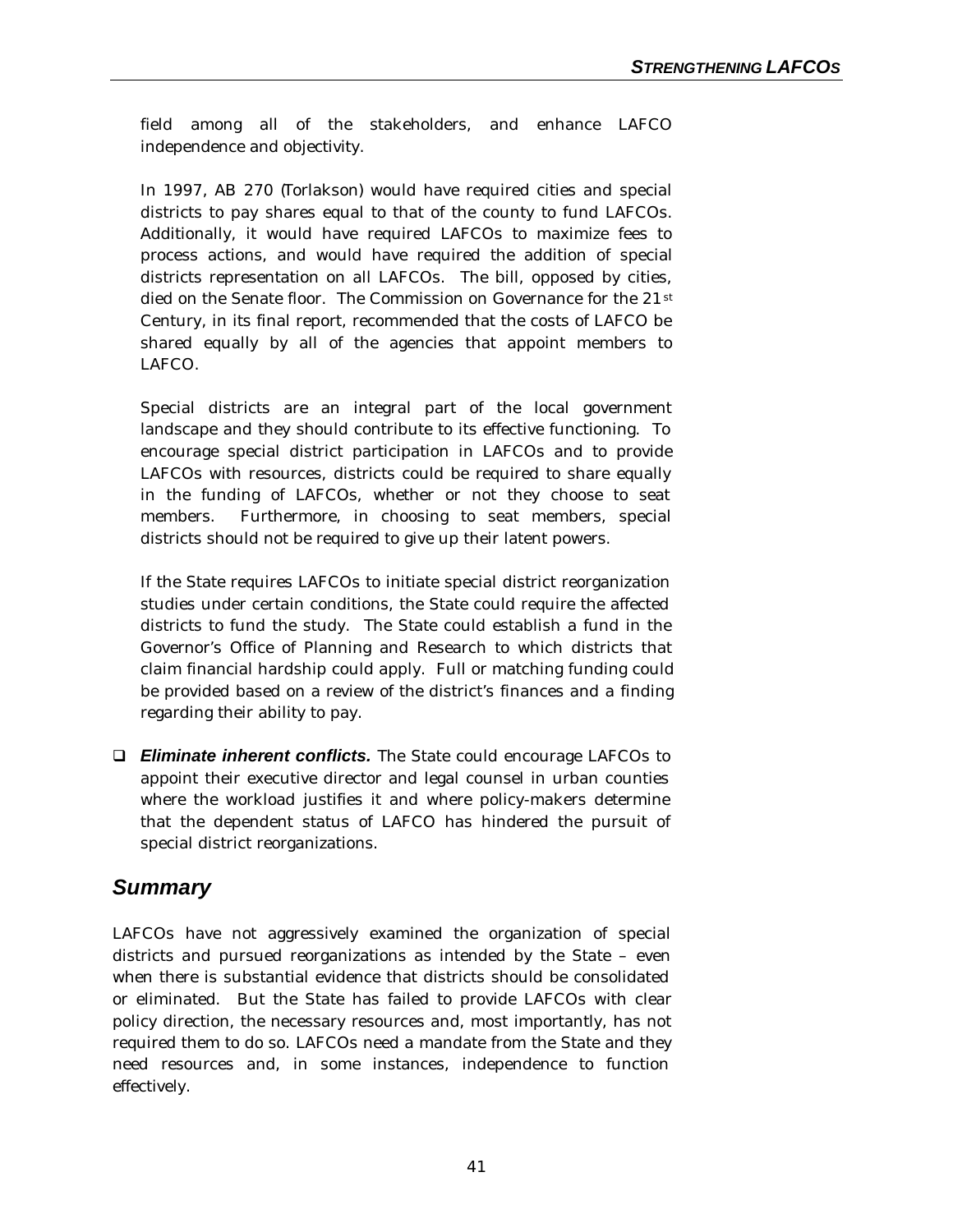Given these tools, and coupled with the enhanced visibility recommended in Finding 1, LAFCOs would be better equipped to overcome the barriers to reorganization they have identified. For example, if districts were required to fully disclose and widely publicize the benefits and compensation they provide to directors, board policies in these areas would conform with public expectations and specious arguments against reorganization would become transparent.

*Recommendation 2: The State should provide LAFCOs with the direction and resources necessary to make them a catalyst for the effective and efficient evolution of independent special districts. Specifically, the Governor and Legislature should:*

- q *Require periodic and specific reviews of independent special* **districts.** The State should require LAFCOs in urbanizing counties, in cooperation with special districts and other local governments, to periodically review services provided by special districts. The reviews should identify areas of duplication and overlap and assess whether services are being provided in the most efficient and cost-effective manner. Where duplication, overlap and inefficiency are identified, LAFCOs should be required to initiate a study. Specific triggers could be established, such as when the fundamental mission of a district changes or reserves exceed defined limits.
- q *Enhance the independence of LAFCOs.* The State should encourage LAFCOs in urban counties to appoint their own executive officer and legal counsel, thereby establishing employment relationships free of the real and perceived conflicts that occur when county employees hold those positions.
- q *Require shared funding of LAFCOs.* To increase the resources available to LAFCOs, enhance their independence and increase their effectiveness, the State should require counties, cities and special districts to jointly fund LAFCOs. Special districts should contribute whether or not they have opted to sit on a LAFCO.
- □ *Identify funds for studies.* The State should require special districts that are the subject of a required LAFCO study to fund the study. For financial hardship cases, the State should provide grants or loans, which could be repaid from savings accrued as a result of reorganizations.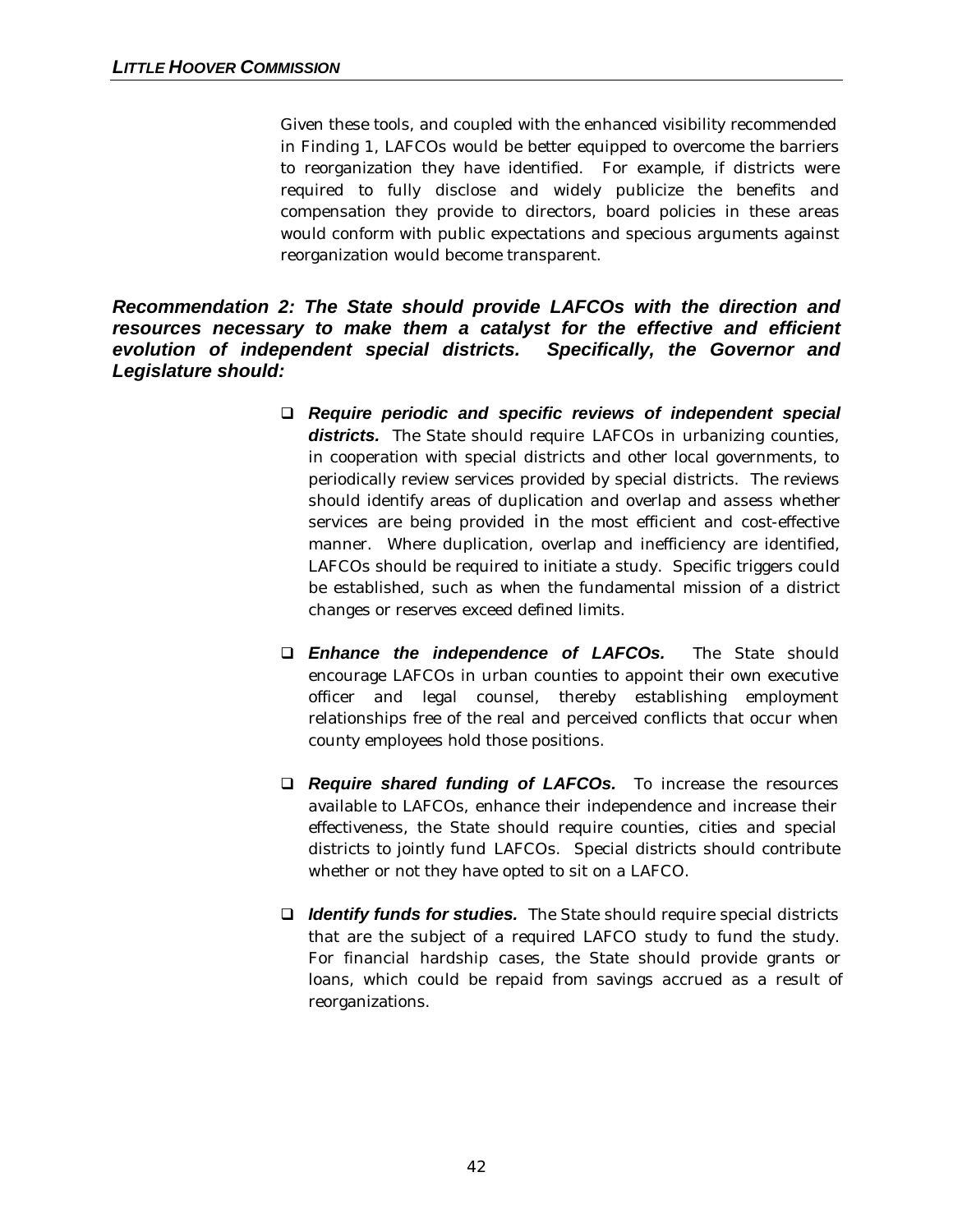# *To Provide Information and Training*

**Finding 3: Policy-makers and community leaders lack the analytical tools necessary to assess the benefits of consolidation, impeding their ability to advocate effectively for change and overcome the tenacity of the status quo.**

The State created LAFCOs to be catalysts for the logical and orderly evolution of local government. They also were specifically directed to pursue the consolidation and reorganization of special districts.

Finding 2 described ways to improve the independence of LAFCOs. But the State also has a role to play in helping LAFCOs and special districts develop the analytical capacity to assess performance and determine when reorganizations would reduce costs or improve the quality of services. Beyond good analysis, the experience of LAFCOs is that the reorganization process requires intensive facilitation. As a result, local officials need to develop or have available the skills necessary to help stakeholders negotiate the reorganization of independent special districts.

The State should establish a program at the California Policy Research Center, or similar institute, to furnish LAFCOs and community leaders with these tools.

# *A Silent Policy*

The State's current policy is silent on when, where and how LAFCOs should go about their task of initiating special district reorganizations. LAFCOs also have few tools – proven analytical models or reliable evaluations of previous reorganizations – to help them conduct credible assessments. A former LAFCO staffer told the Commission: "There is just no reliable, empirical data available to guide LAFCOs in determining when consolidations are warranted. They don't have the ability to follow up and look at long-term benefits. The State could play an important role in this area."<sup>38</sup>

**There is just no reliable, empirical data available to guide LAFCOs in determining when consolidations are warranted. They don't have the ability to follow up and look at long-term benefits. The State could play an important role in this area.**

Local leaders also can play an important role in promoting the effective organization of local government, particularly where LAFCOs are reluctant. Community leaders can circulate petitions to bring reorganization proposals before LAFCOs. County boards of supervisors and city councils also can initiate reorganization efforts. But they too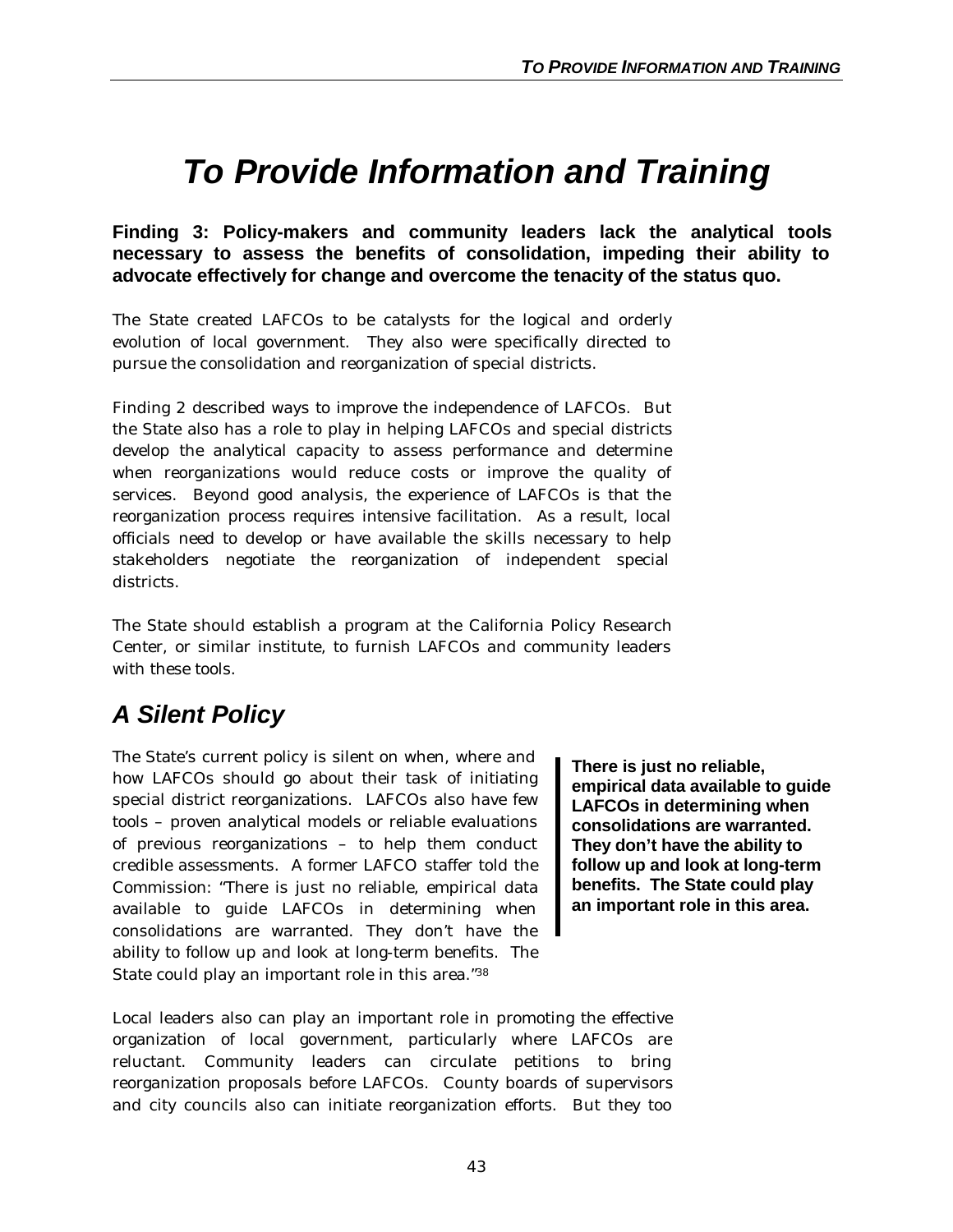lack the information that would encourage them to invest time and political capital in these efforts.

## *Few Tools are Available*

While there are thousands of independent special districts and there have been dozens of consolidations, LAFCOs do not have a standard methodology for examining potential reorganizations. When can reorganizations be expected to cut costs, generate efficiencies, improve service and increase accountability? Likewise, there is little evidence of reorganization outcomes over time. Without evaluations, lessons that could be learned and applied to the next effort and shared among LAFCOs as best practices are lost.

Lacking reliable data to support reorganization proposals, LAFCOs and community leaders find themselves at a disadvantage to the politically and emotionally charged forces that often align in defense of the status quo.

LAFCO staff told the Commission that successful reorganizations, particularly where there is resistance, require a skilled facilitation process. Staff must be able to elicit the involvement of all of the parties that would be affected by the reorganization. They must be brought to the table and kept at the table throughout what can be lengthy and contentious processes. Disagreements must be mediated, resistance overcome and, where possible, consensus achieved. But there is no State or State-sponsored entity that LAFCOs can turn to for professional skill development and technical assistance they need.

Dana Smith, the Orange County LAFCO executive officer, described a mediated process between two districts in one city where the elected officials would not speak directly to each other, but only through the LAFCO staff. Due largely to the skills of the LAFCO staff, the process moved forward, common ground was identified and progress made on a consolidated infrastructure plan.

Many LAFCO staffs, however, lack the analytical and facilitation skills to effectively manage these types of actions. The LAFCO executive officer in Riverside County described a failed effort to dissolve a small retail water district within the boundaries of a larger municipal water district. To overcome opposition, he needed a detailed rate study that would better identify the costs of the current arrangements and potential savings of consolidation. The staff did not have the expertise. If a knowledgeable consultant had been available, he believes the outcome might have been different.39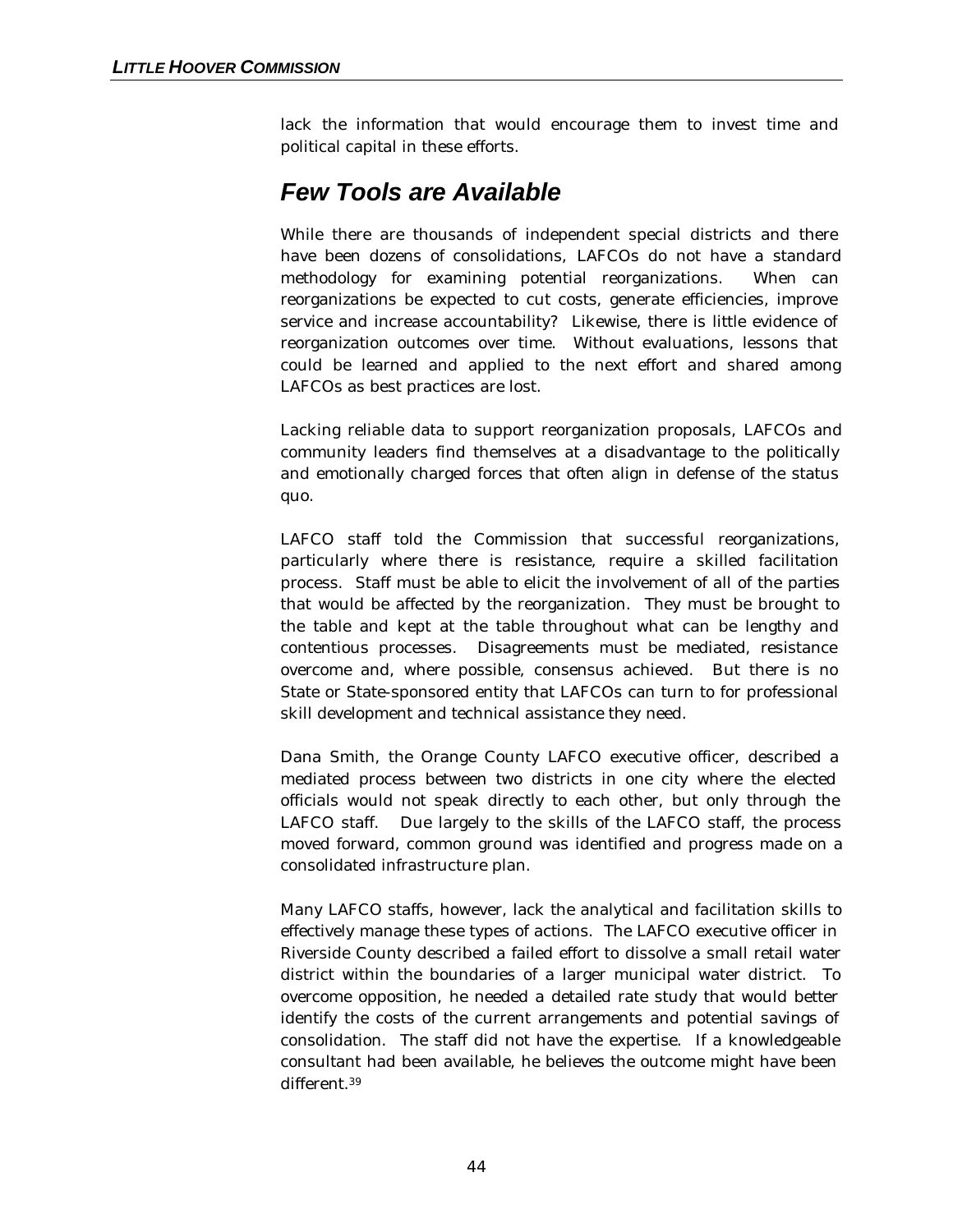Recently, there has been renewed interest in performance measurement in the public sector. Between 1989 and 1994, resolutions by the Government Accounting Standards Board, the National Academy of Public Administration, the American Society for Public Administration, and the National Governors' Association called for governments to institute systems for goal setting and performance measurement.<sup>40</sup>

At the national level, the Government Performance and Results Act of 1993 requires strategic planning and performance reporting for all federal agencies.41 In California, state agencies are required to submit strategic plans to the Governor's office for approval. The Department of Finance will only consider budget change proposals when a state agency has an approved strategic plan. Performance measures to assess each agency's successful achievement of its mission, vision, goals and objectives are required components of the strategic plans.

## *Smart Growth*

"Smart growth" is a concept for urban planning and development. It involves identifying and achieving community goals for how neighborhoods and cities grow. Smart growth strategies attempt to build on community strengths to achieve economic goals within environmental constraints.

Smart Growth involves:

- $\sqrt{ }$  Regional Planning and Coordination
- $\sqrt{\phantom{a}}$  Building on Community Strengths
- √ Supporting Creative and Entrepreneurial **Efforts**
- 3 Integration of Economy, Environment and Equity

California's special districts – given their resources and competencies – could be integral partners in helping communities meet their development and quality-of-life goals.

But there is no expectation for local governments, including special districts, to measure performance – and most do not. A 1997 nationwide survey of municipal governments showed that 40 percent or fewer make any kind of meaningful use of performance measures in their management and decision-making processes.42 The Commission did not find comparable data for special districts, but the California Special Districts Association and Special Districts Institute report no knowledge of the significant use of performance measures by special districts.

One explanation is that many special districts do not know how to adequately develop and implement performance measurement, and the State has not required or assisted them in doing so.

# *Building Knowledge and Skills*

To effectively advocate for change – especially in the face of opposition – LAFCOs and community leaders need to be armed with analytical tools and facilitation and mediation skills. Fortunately, California is home to a number of top public and private organizations dedicated to public policy research that could be tapped by the State to assist.

**California Policy Research Center.** The California Policy Research Center at the University of California (formerly the California Policy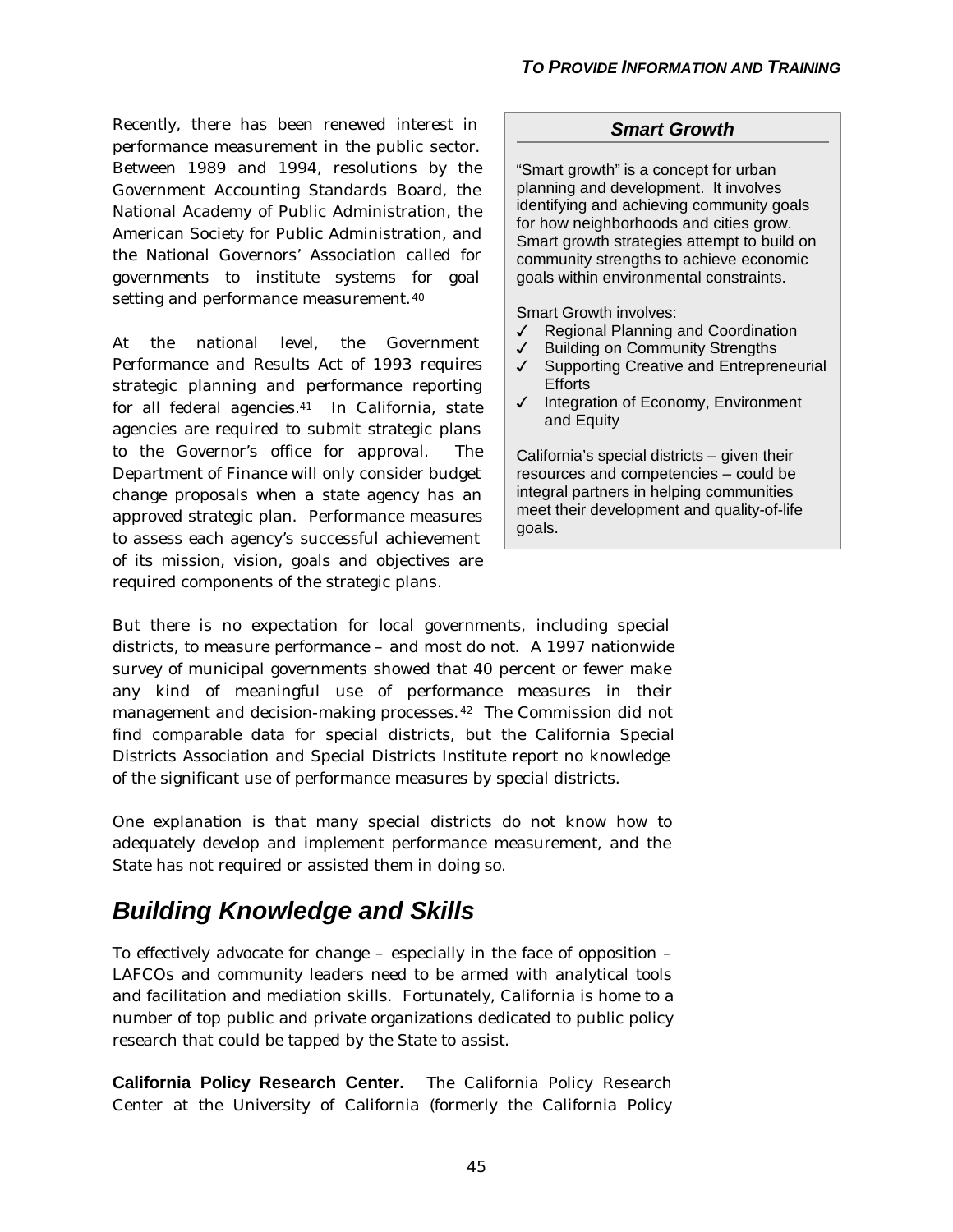Seminar) was created to help inform some of the most important public policy issues facing California. The center works closely with the legislative and executive branches to analyze and help implement meaningful and innovative policies.

**Center for California Studies & California Institute for Local Government.** The Center for California Studies at California State University, Sacramento and the California Institute for Local Government at the University of California at Berkeley provide research assistance and leadership in addressing key local and state government public policy issues.

**California Research Bureau.** The California Research Bureau (CRB) conducts research and provides policy assistance to state policy-makers through reports, consultations, training and technical assistance. The California Policy Research Center has developed an initiative with the CRB to make their research more available to health and human services agencies. This effort could be expanded to provide the resources of their local government component to local policy-makers.

#### *School/Law Enforcement Partnership*

The School Law/Enforcement Partnership Cadre, sponsored by the Department of Education and the Attorney General, consists of 100 school safety experts from local education and law enforcement agencies. Cadre members provide technical assistance to other local educators and law enforcement officers at no cost to develop school safety programs. The Partnership pays for the travel costs of members and provides resource materials and training; their agencies make them available for Cadre activities 10 to 12 days a year. The Partnership is authorized by statute and paid for from the General Fund.

Additionally, the California Special Districts Association (CSDA) and the Special Districts Institute (SDI) offer training seminars on the management and operation of special districts. The California Association of Local Agency Formation Commissions (CALAFCO) sponsors an annual conference for LAFCO commissioners and staff. The conference provides opportunities for networking and subject-specific training on issues ranging from finance and planning to media relations. The association conducts one or two sessions per year on topics of current interest, where the subject of reorganization has been addressed.

The State could establish a program at one of these or other institutes, or through a partnership of organizations, to conduct research and establish programs to equip policy-makers with the tools necessary to adequately assess and guide the organization of local government. CSDA and SDI could cooperate with the institute to disseminate the information. Tools should assist policy-makers in the following ways:

q *To know when to pursue special district reorganizations.* LAFCOs and community leaders need information on the long-term outcomes of consolidations and other data to help them accurately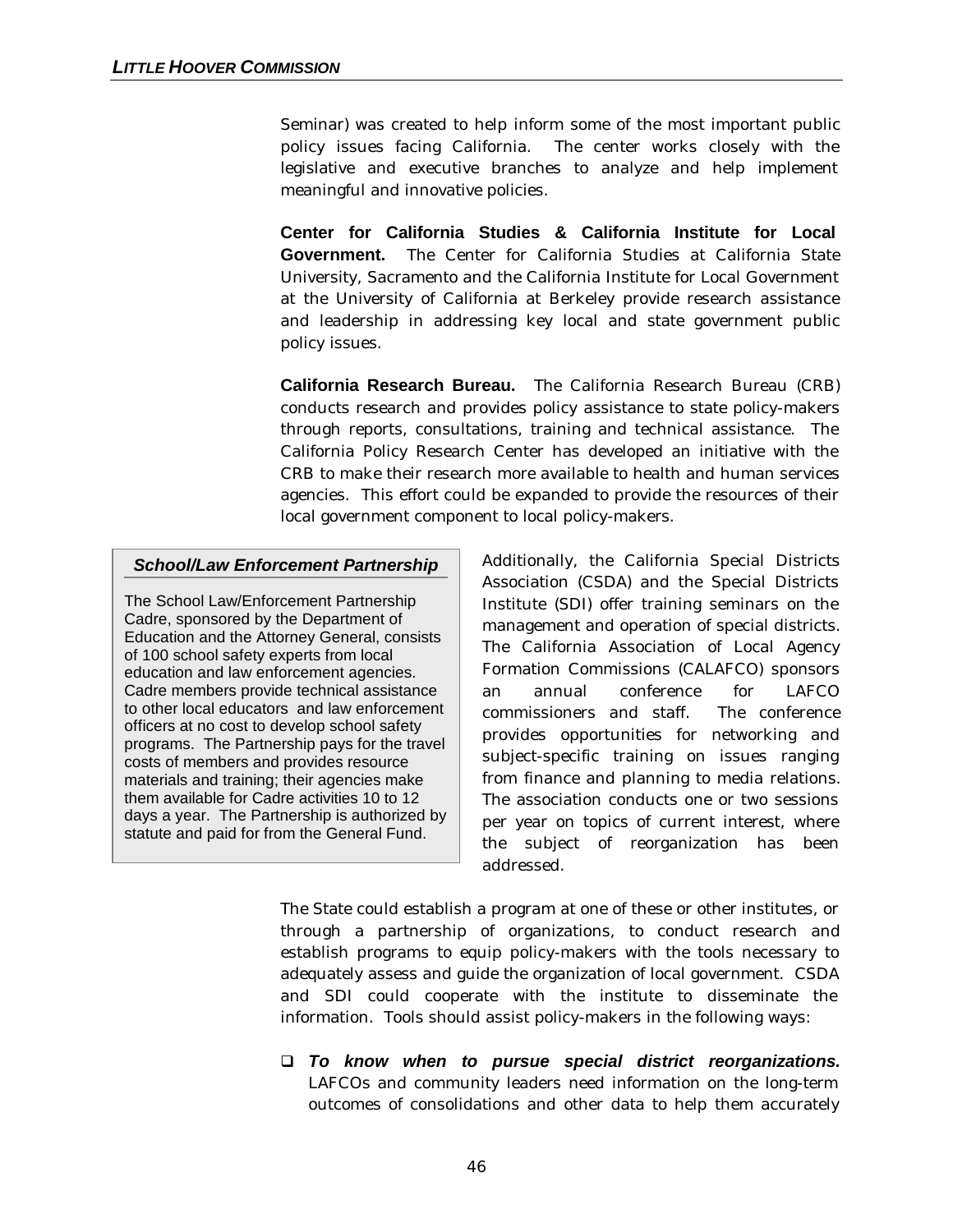identify and promote opportunities for reorganizations. So armed, they would be more likely to initiate and successfully complete reorganizations.

- q *To obtain training and technical assistance.*LAFCOs need access to training and technical assistance to build the skills necessary to effectively facilitate actions involving special districts, and particularly to mediate difficult cases. A cadre of experts could be identified and made available to provide training, skill development and technical assistance to LAFCOs. The state School/Law Enforcement Partnership Cadre provides a model for training and technical assistance to local agencies.
- q *To implement performance measures.* The day-to-day operations of special districts could be evaluated and improved through the use of performance measures. Most special districts provide real services that lend themselves to outcome measures that are meaningful to the public and which would provide the public – and policy-makers – with a way to gauge their performance. A research institute, working

in cooperation with organizations representing special districts, could develop and disseminate standard performance measures for like special districts.

Health care districts in California are a good example of where LAFCOs and community leaders at large need to take a stronger leadership role. California has 24 health care districts that no longer operate hospitals. And LAFCOs have not assertively reviewed the need for these districts to exist, as is expected of them under the law.

If empowered in the ways described in Finding 2, and armed with reliable analytical tools as described in this Finding, LAFCOs and local leaders can become the catalysts for a more efficient evolution of special districts. The following pages explore this issue in depth.

## *Lake County*

The Redbud Health Care District sold its hospital in 1997. The Lake County grand juryhas recommended two years in a row that the district be dissolved. But district officials told the Commission that citizens of the district, public agencies, special districts, the Lake County Board of Supervisors and Clearlake City Council support the continuation of the district. The district derives all of its revenue -- \$400,000 annually – from property taxes.

The county administrative officer said there are three paths to dissolution: Board initiated, LAFCO initiated or citizen initiated. County supervisors have decided they do not want to be responsible for initiating an unpopular action, preferring instead for the public to initiate the process.

The executive officer of the Lake County LAFCO said the reason he had not initiated the dissolution process is that he is a private attorney with other duties, and no staff or resources to conduct such a study. He said if the State wants LAFCO to conduct a study, the State should give LAFCO the funds. The Lake County LAFCO is an independent LAFCO with a \$16,000 annual budget.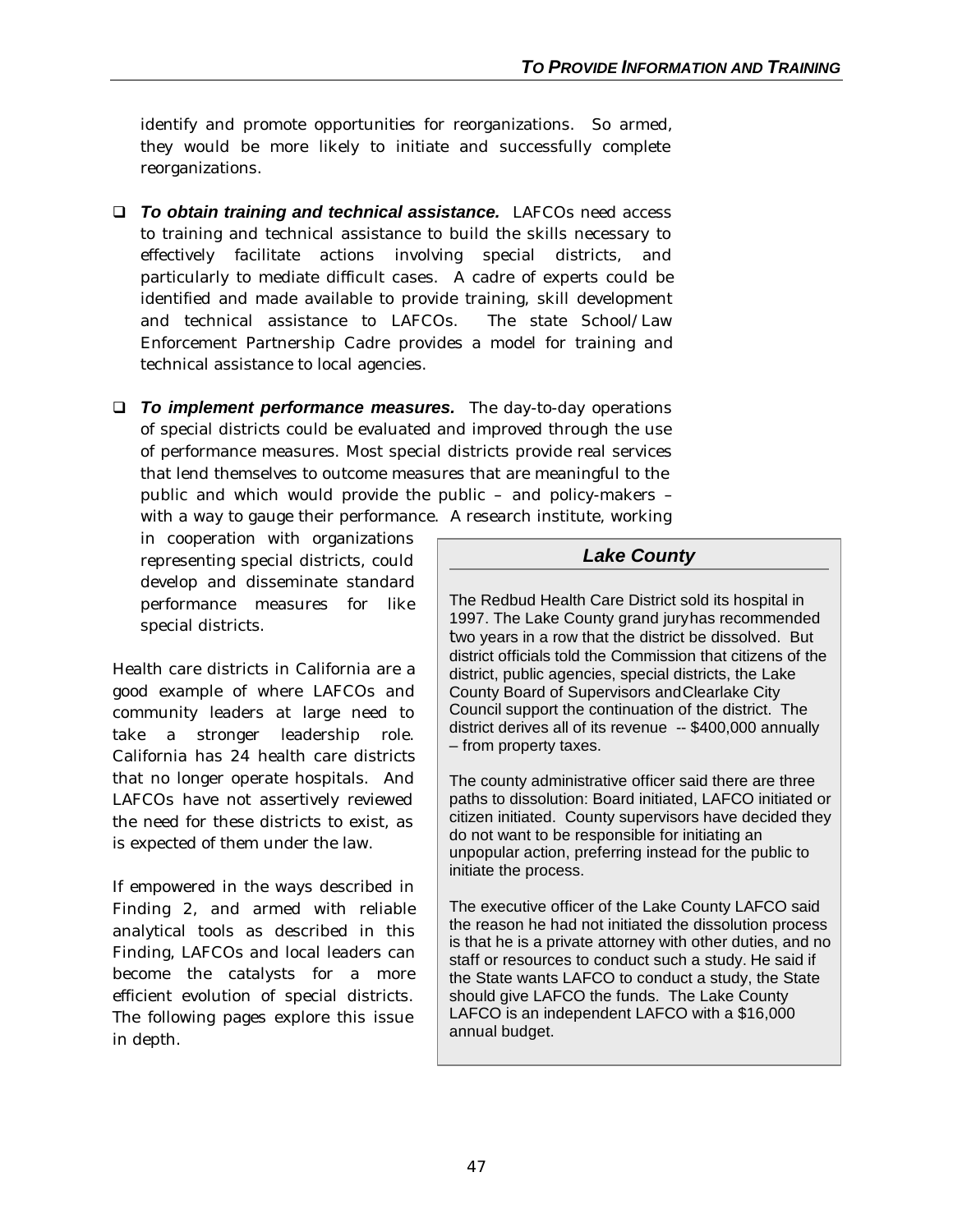## **Ailing Health Care Districts**

California has 74 health care districts, formed mostly in the 1940s and '50s to build and operate hospitals and deliver health care in rural areas. Twenty four of those districts no longer operate hospitals, but continue to exist. Most of them collect property tax revenues.

As health care financing changed in the 1980s and '90s, public hospitals – especially those in urbanizing areas -- found it hard to compete with the big health systems and hospital chains. Many struggling district hospitals made decisions to affiliate or merge with providers like Sutter Health and Tenent HealthSystems. They leased or sold their hospitals and redefined their missions to survive. Others, like the Los Medanos Health Care District in Contra Costa County, closed their hospital doors and ceased to provide services.

The Commission, with the assistance of the Association of California Healthcare Districts (ACHD), surveyed those districts by mail. The Commission asked districts how their missions had changed, whether they had considered dissolution, and requested financial information. Of the 24 districts, 1 responded to the survey. The remaining five districts failed to respond, even after repeated requests. The survey questionnaire is in Appendix C.

The Commission found the following:

- □ **District missions:** Sixteen districts reported that they changed their missions after they ceased to operate a hospital. Two districts report they are evaluating their missions following the sale of their hospitals. One district's original mission included ambulance service, which it continues to provide.
- □ Status of the hospitals: √ 10 were leased √ 7 were sold √ 2 were closed.

According to ACHD, of the five districts that did not respond to the survey, four have closed their hospitals and one sold its hospital.

- **D** *Property tax revenues:* Fourteen districts reported receiving property tax revenues in 1998-99 totaling more than \$17 million. Two districts did not respond to this question, but the State Controller's office reports that they received a total of \$1.5 million in property tax revenues in 1996- 97. Of the five districts that did not respond to the survey, the State Controller's office reports 1996- 97 property tax revenues for three of them, for a total of \$2.2 million.
- **Expenditures:** Ten districts say they spend at least 75 percent of their revenue on direct services to their community, while four provide revenue to the hospitals they previously owned.
- **Current district roles:** All of the districts that have sold or leased their hospitals described continuing oversight roles relating to the terms of the lease or sale. For example, they ensure the hospitals are well-maintained, that necessary licenses are maintained, that the hospitals are operated for the benefit of the community, and that residents with unmet health care needs are served.

Ten districts have at least one district board member on the corporate board of the hospital they leased or sold. All five board members from the Eden Township district serve on the board of the hospital sold to Sutter Health.

Some districts reported clearly the types of services they provide, including grants to local agencies and organizations. Others described health prevention and education services. For some districts oversight of the lease or sale was the only apparent function.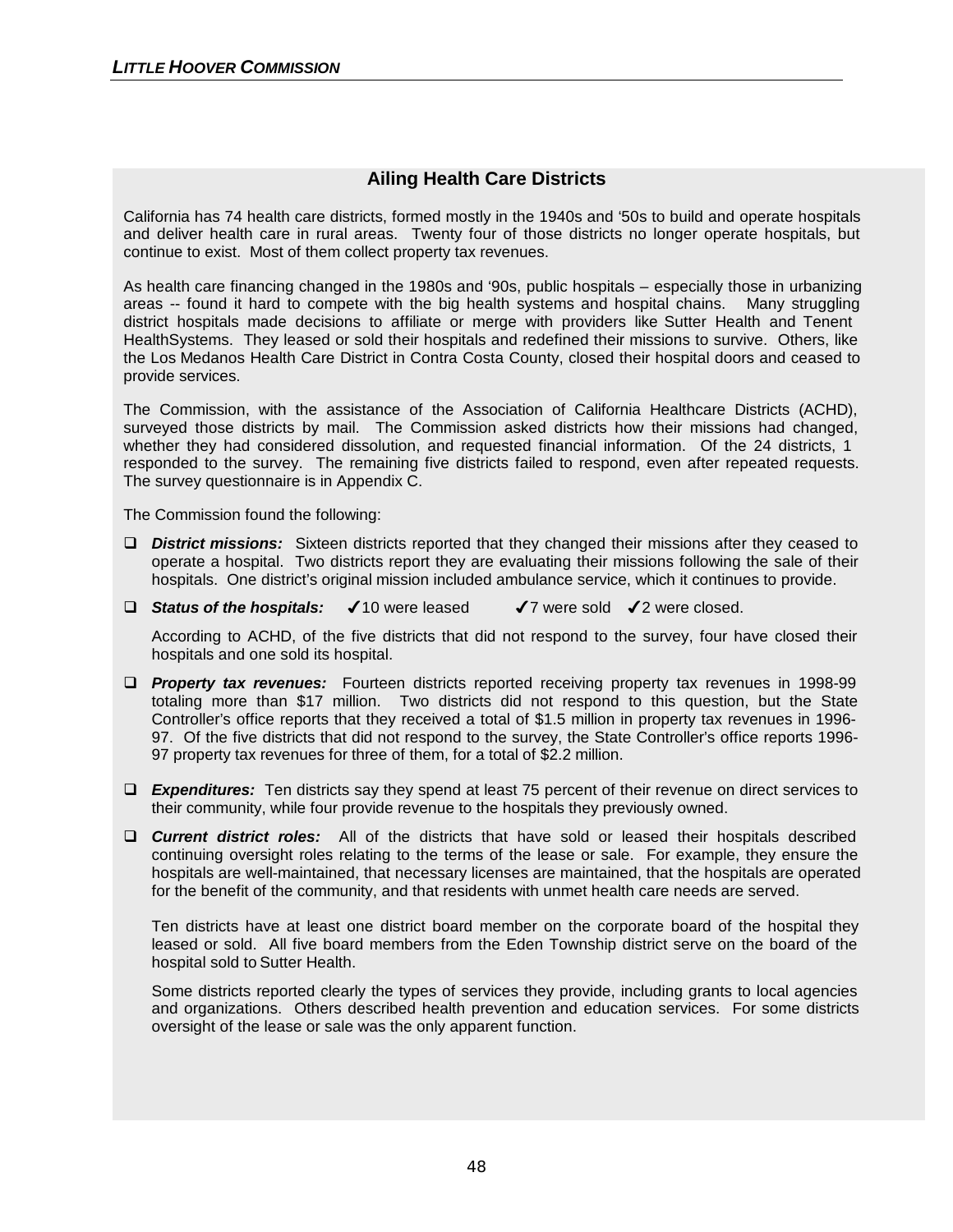Bloss Memorial and Del Puerto health care districts have closed their hospitals. Del Puerto's original mission included the operation of an ambulance service, which it continues to do. The district reports it is the only such provider in the area, serving approximately 20,000 residents Notes to its 1999 financial statements indicate possible new services are in the planning an proposal stage.

The Bloss Memorial Health Care District reported that it operates three rural health clinics and a dental surgery center serving a population that is 90 percent Medi-Cal eligible.

q *Few districts have explored dissolution:* Fifteen districts reported that they have not considered dissolution. Two reported that dissolution was considered, and two have been the subject of grand jury reviews.

The Petaluma Health Care District reported that dissolving the district was discussed after the hospital was leased in 1997. But the board decided at its first meeting following the lease to focus on community health and services other than the hospital.

The Selma Health Care District reported that the board thought about dissolving the district, but abandoned the idea because it believes there are health care services it could provide. The district is considering providing teen pregnancy prevention and diabetes and other health education programs.

No district reported having been the subject of a LAFCO study or request to consider reorganization.

□ *Two grand jury reviews:* Redbud and Camarillo Health Care Districts have been the subjects of county grand jury reviews. The Lake County grand jury recommended dissolution of the Redbud district, but local policy-makers are supporting the district and protesting the grand jury recommendation.

The Ventura County grand jury recommended the Camarillo district continue to exist. It did, however, find that property owners are not "fully cognizant" of their annual tax contribution used to support the district. The grand jury recommended that the district annually set forth in its publications the per capita tax contributions of property owners. It also recommended the district establish definitive guidelines for the accumulation and use of its reserve fund.

q *The Los Medanos Community Hospital District:* The Los Medanos district in Contra Costa County has been embroiled in a controversy over dissolution since the district went bankrupt and closed its hospital in 1994. While the board has remained split on dissolution, a citizen's Committee to Dissolve Los Medanos Hospital District has collected enough signatures to bring the issue before the LAFCO. Since the hospital closed, the district has continued to conduct board meetings and collects roughly \$1.5 million in property tax revenues annually. The district failed to respond to the Commission's survey and to subsequent requests for a response.

When questioned in November 1999 about the role of the Contra Costa County LAFCO in the controversy, the LAFCO executive director explained that she had been involved in "informal talks" regarding the district for several years. She considered the district to be inactive, but did not know what facilities it still owned or any other details of its operation. She stated: "In general, Contra Costa LAFCO considers initiation as a last resort." She explained that due to the board's position (divided on dissolution), LAFCO would not initiate a dissolution. "Hostile" LAFCO-initiated reorganizations, she explained, are often "politically messy and expensive."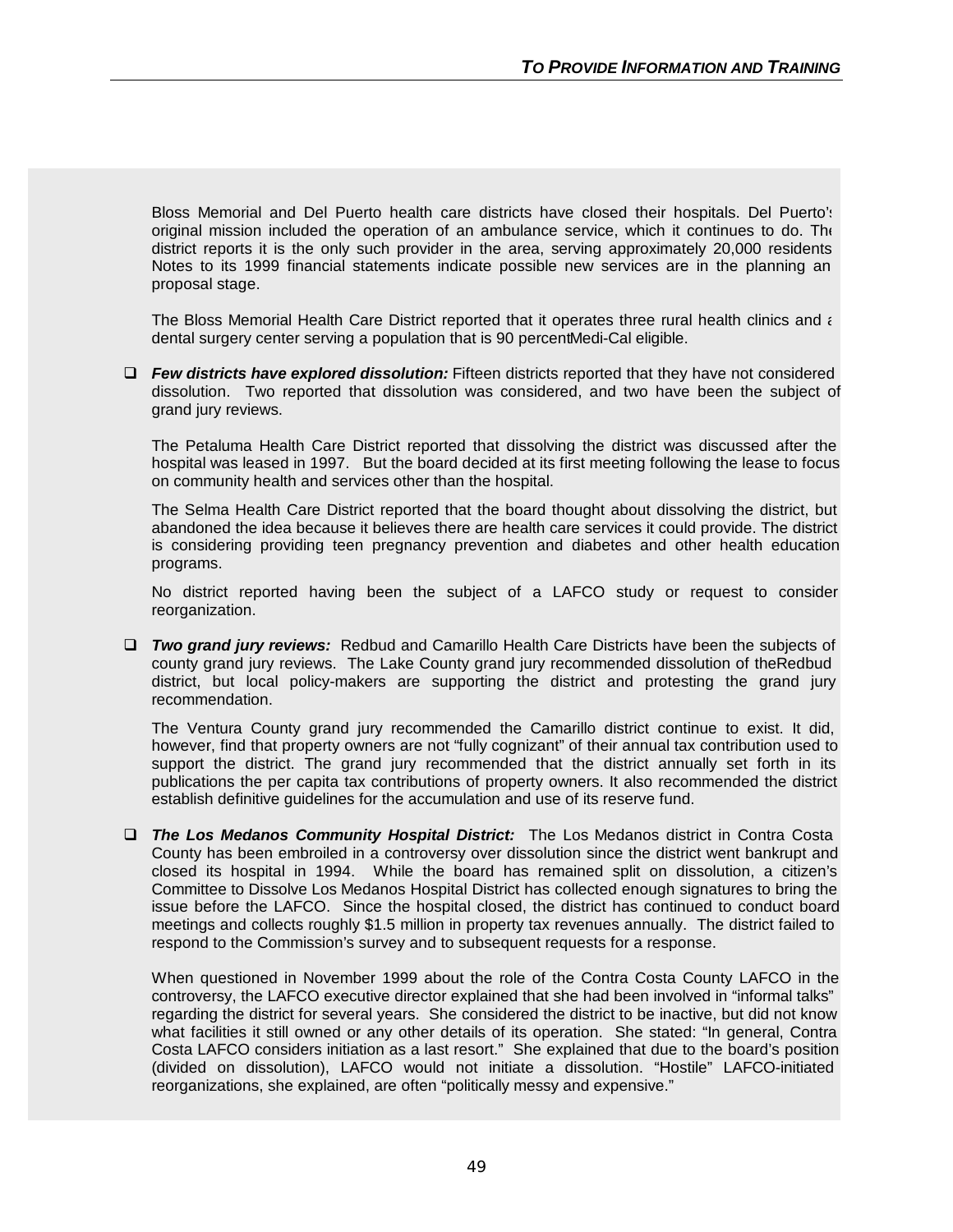### **The Policy Debate**

The questions posed by these districts are whether they are performing important functions and whether an independent government agency is required to perform them. If the functions are critical, could a county department or non-profit agency perform the functions more efficiently? Supporters fear that if these districts are dissolved, the property tax revenues they generate will no longer be available to support important community public health needs.

### **Current Policy**

Under current law, when a hospital district sells or leases 50 percent or more of its assets, the transfer must be approved by a majority of the voters in the district. But the vote on the sale or lease of the hospital does not involve a referendum on the fate of the district itself. In fact, most of the sale and lease agreements include provisions for a continued role for the district after the transfer of the hospital.

Dissolution under hospital district law (Health and Safety Code section 32121(p)(1)), unlike most other special district laws, requires approval by a majority of the voters within the district.

Dissolution can be initiated several ways: By citizens gathering signatures from registered voters; by LAFCO if it conducts the required study; or by the elected officials of the county or city in which the hospital exists. The Commission found no examples of LAFCO-initiated hospital district dissolution; a health care district in Needles is the only district to be put out of business by voters.

Depending on the circumstances, dissolution proposals could include the following:

- $\checkmark$  Identification of a successor agency such as the county, which would perform ministerial functions associated with debt payments, lease and sale agreement oversight, or provide health-related services previously provided by the district. In these cases, property tax received by the district would be reallocated to the successor agency providing the services.
- Dissolution of the district, but with no successor agency. In these situations the law requires that the property tax be returned to the State and reallocated by the State. The State is not required to reallocate the property tax to the area previously served by the district or to the respective county. Furthermore, there is no requirement that it be earmarked for health care services.

#### **Few Incentives Exist to Dissolve Hospital Districts**

Under current policy, there is little incentive for citizens or policy-makers to initiate the dissolution of a hospital district, even when it no longer operates a hospital. Knowing that the property tax dollars will be returned to the State citizens are unlikely to initiate a dissolution. Likewise, policy-makers have little or no incentive to pursue potentially unpopular actions that would either: 1) result in property tax revenue being returned to the State, or 2) even if they could keep the revenues locally they would have not have much flexibility about how it should be spent.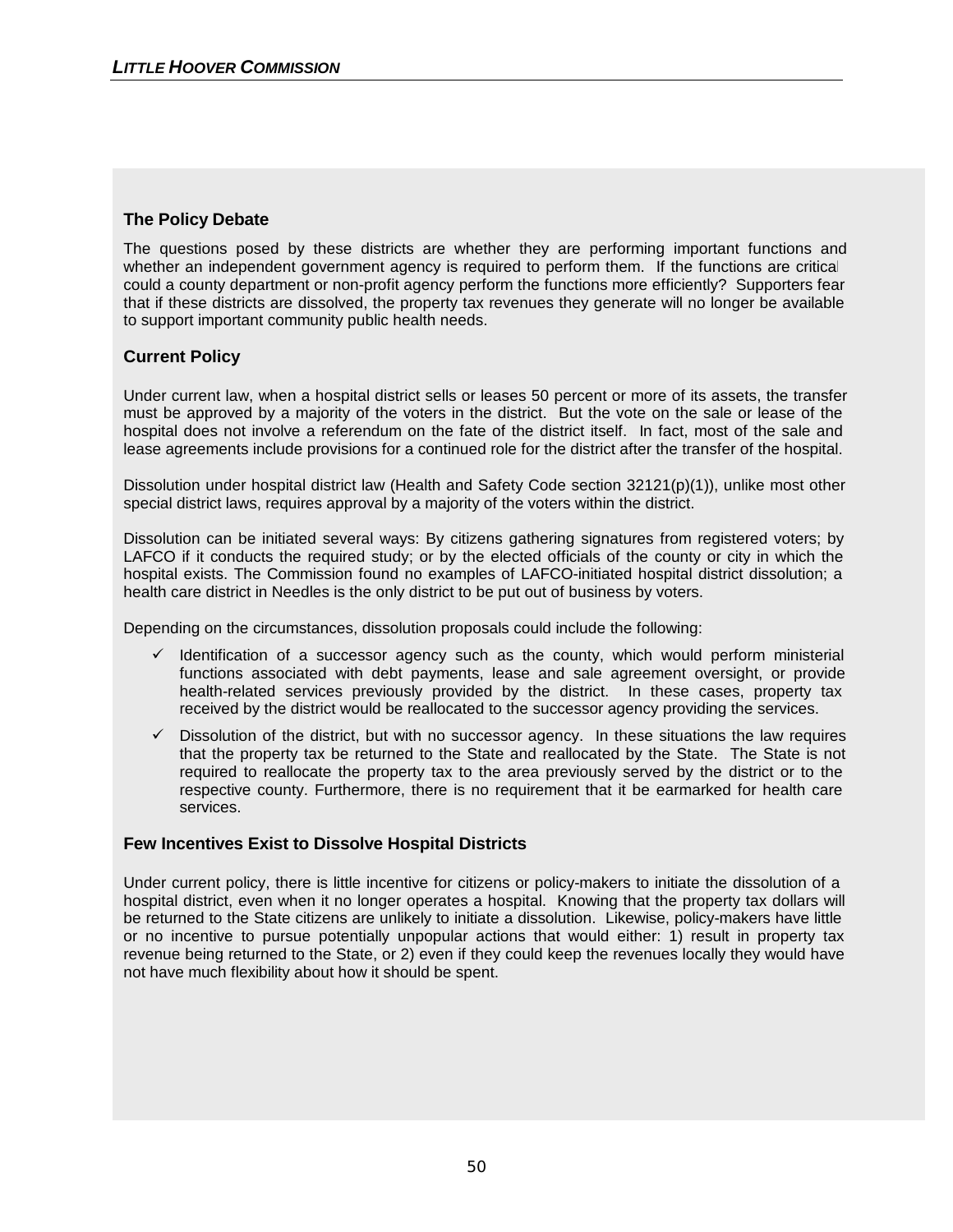### **Evaluating Alternatives**

When a health care district ceases to operate a hospital, it may indeed be time for the district to disappear. There may be instances where the unique circumstances and needs of the community argue against dissolution. But two missing elements prevent a case-by-case review: 1) objective information to enable policy-makers and the public to make informed decisions about whether the district should continue and, 2) incentives for the public and policy-makers to pursue reorganization c these entities.

- q **Information is needed.** Policy-makers and the public need information to permit them to understand what would be gained and what would be lost as a result of the dissolution of a district. A review that would provide answers to the following questions could facilitate that understanding:
	- $\checkmark$  What savings would accrue from the elimination of the elected board, including meeting stipends and other benefits, and overhead expenses?
	- $\checkmark$  What services would potentially be eliminated and how important are those to the community?
	- $\checkmark$  What other entities in the community could provide the services and at what cost?
- □ **Incentives are needed.** For policy-makers and the public to expend the time and resources to dissolve a hospital district, especially in light of the vote requirement, incentives are needed. The most powerful incentive could be the knowledge that the revenue would remain locally, to be allocated according to the needs and desires of the community.

Currently, for a county to retain property tax revenue from a dissolved district with no successor agency, specific legislation must be enacted. Few counties go to the trouble. To provide an incentive for scrutinizing these districts, the State could change the law to return all or a portion of the property tax revenues to counties upon the dissolution of a special district.

#### **Recommendations for Reform**

The recommendations in this report would provide the scrutiny necessary to determine if these districts should continue or be dissolved. These recommendations, applied to hospital districts, would:

- **Q Require LAFCO review.** As recommended in Finding 2, when the fundamental mission of a special district changes – such as when a hospital district sells, leases or closes its hospital – LAFCOs should be required to initiate a process to determine if the district should continue to exist.
- □ **Create analytical tools.** As recommended in Finding 3, the State should develop a specific methodology for assessing which of these hospital districts should be dissolved and how remaining functions could be more efficiently administered.
- **Q** Create Incentives. As recommended in Finding 5, the State could offer incentives for communities to reorganize districts that no longer operate hospitals. State legislation could return property tax revenues to counties upon the dissolution of a health care district that has no successor agency.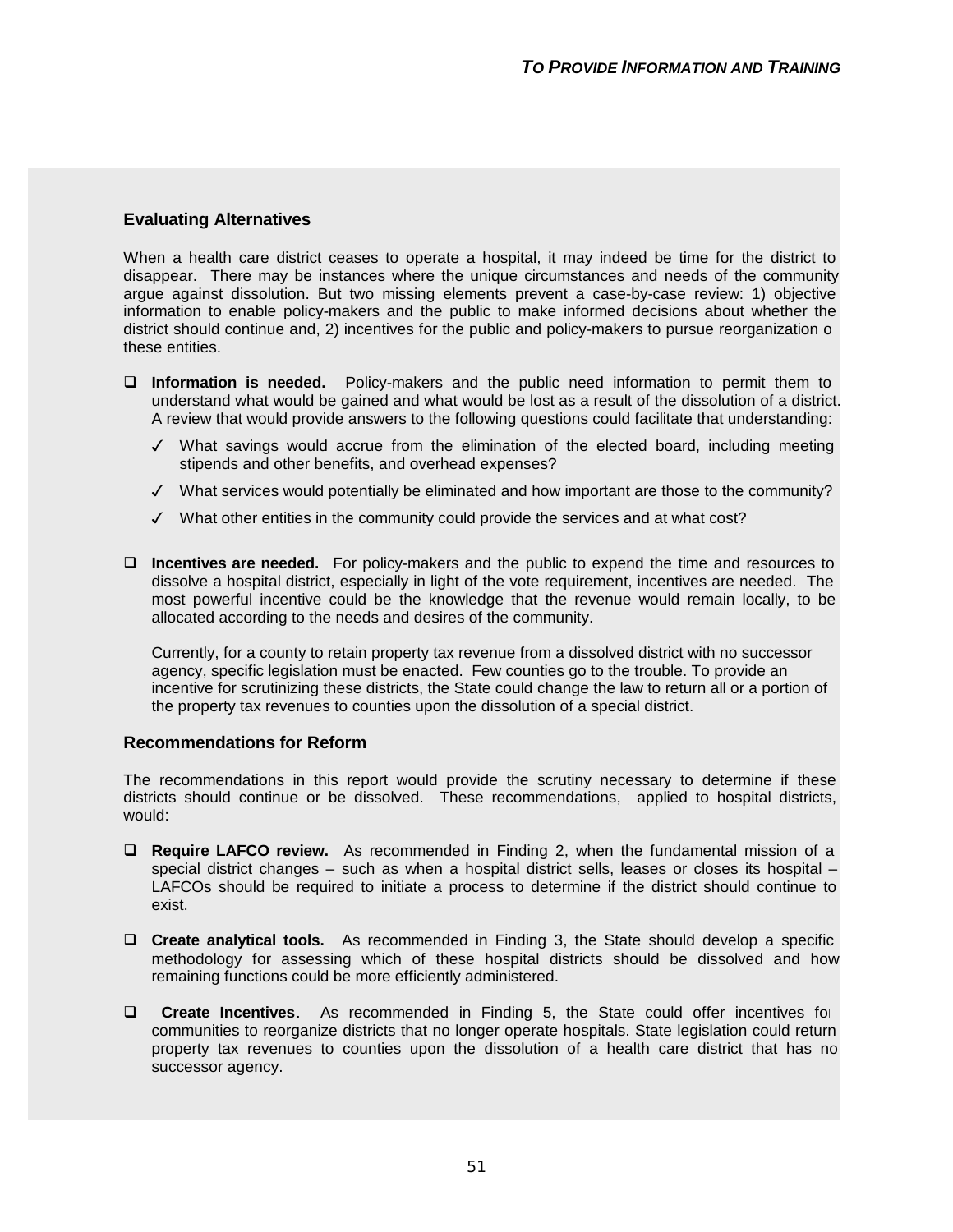## *Summary*

Policy-makers and community leaders need analytical tools to help them assess the performance and organization of local government and to successfully identify and advocate for reorganizations when they are supported by the evidence. And they need access to training and technical assistance to successfully facilitate special district reorganizations. Research institutes such as the California Policy Research Center, and other public and private organizations, have the expertise to assist the State. They could develop and deliver reliable information and strategies to assist policy-makers and community leaders to make the best decisions and guide local government in the 21<sup>st</sup> Century.

*Recommendation 3: To equip policy-makers and the public with the tools necessary to assess and guide the organization of independent special districts, the Governor and Legislature should establish a program at the California Policy Research Center, or similar institute, to do the following:*

- q *Develop guidelines and protocols for special district consolidations.* The consulting research center should conduct research to identify conditions when consolidation or reorganization of special districts will result in cost-savings, improved service and other benefits.
- q *Study the long-term outcomes of consolidations and reorganizations.* The consulting research center should review and quantify the long-term outcomes of special district consolidations and reorganizations.
- q *Establish a cadre of trainers.* The consulting research center should establish a cadre of experts to provide training and technical assistance to LAFCOs, enabling them to perform periodic reviews and analyze and facilitate special district consolidations. They could also be called to advise in instances where conflicts arise between special districts and their customers.
- **Q** *Develop performance measures.* The consulting research center, in cooperation with the California Association of Local Agency Formation Commissions, California Special Districts Association and Special Districts Institute, should develop and encourage special districts to establish and report performance measures as a means of building public understanding and support.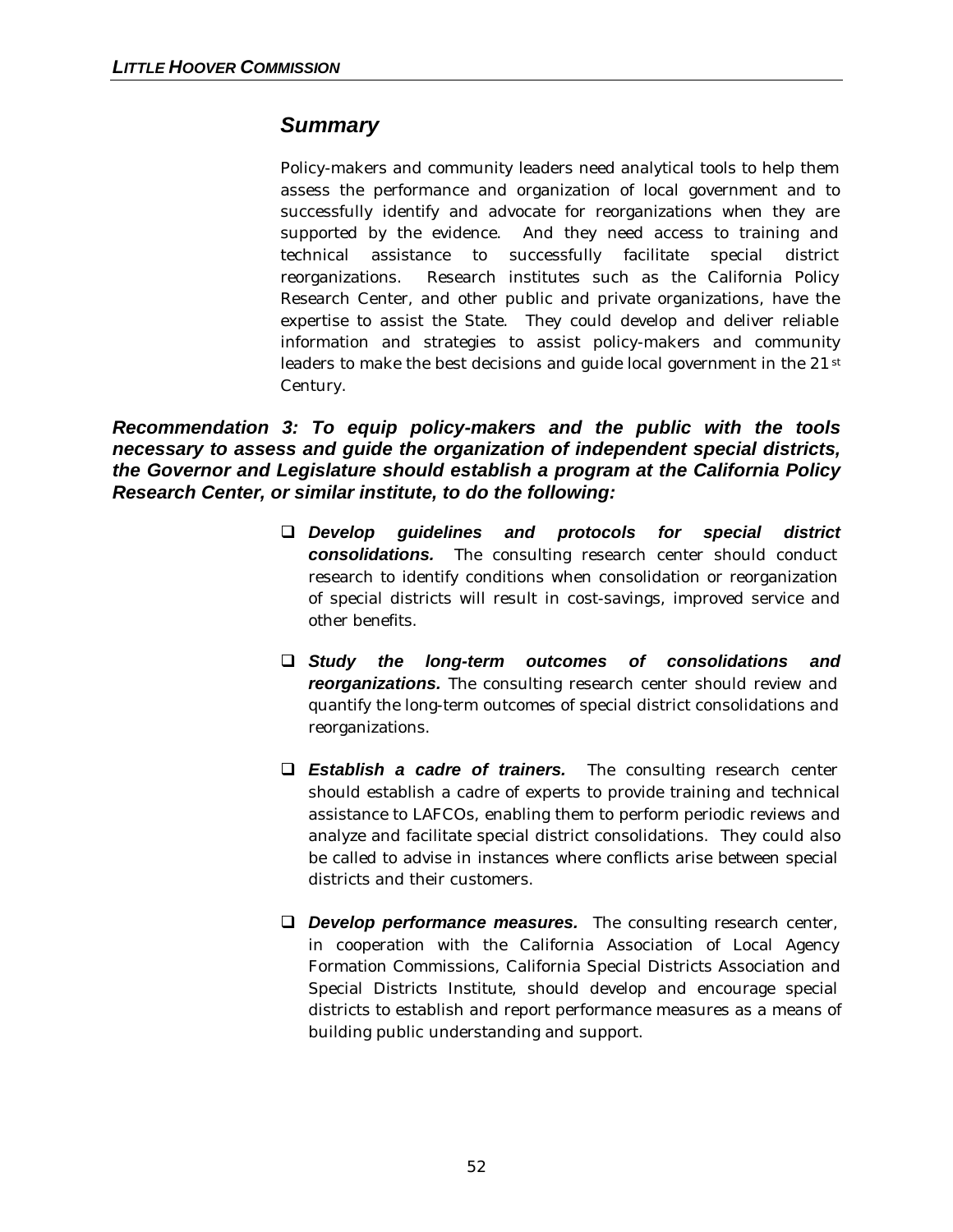# *Understanding Special District Reserves*

## **Finding 4: Hundreds of independent special districts have banked multi-million dollar reserves that are not well publicized and often not considered in regional or statewide infrastructure planning.**

Independent special districts reported more than \$19.4 billion in reserves to the State Controller in 1996-97, the most recent year for which this information is available. These retained earnings represent nearly 2½ times the annual gross revenues of these districts. These enormous public resources also are largely unknown and unexamined by the public or policy-makers, and are often not considered in statewide or regional infrastructure planning and financing. Enterprise districts – those districts that collect fees for services – hold most of the reserves. Special districts should be required to aggressively publicize their reserves and policy-makers should integrate them in infrastructure planning. Guidelines for the accumulation and use of prudent reserves should be established.

# *Financially Autonomous Governments*

Independent special districts are financially autonomous units of local government with the same governing powers as other local governments. They can enter into contracts, acquire real property and issue debt. Enterprise districts can charge fees for their services.

And most special districts – enterprise and non-enterprise – establish reserves. While all districts operate under statutory authority, there are no specific provisions in district laws that govern the accumulation and use of reserves. Furthermore, there are no formal guidelines or widely accepted standards to guide special districts in the accumulation and use of reserves. Some districts establish formal reserve policies. But others do not, and make decisions year-to-year about how much money to bank.

Districts report reserves in annual financial statements to county auditors and in reports to the State Controller. Most districts prepare those reports using the Generally Accepted Accounting Principles (GAAP) for local governments, which describe in detail what is to be reported and how it is to be reported.

In the aftermath of the Orange County bankruptcy, the State required each county to establish an investment oversight committee to monitor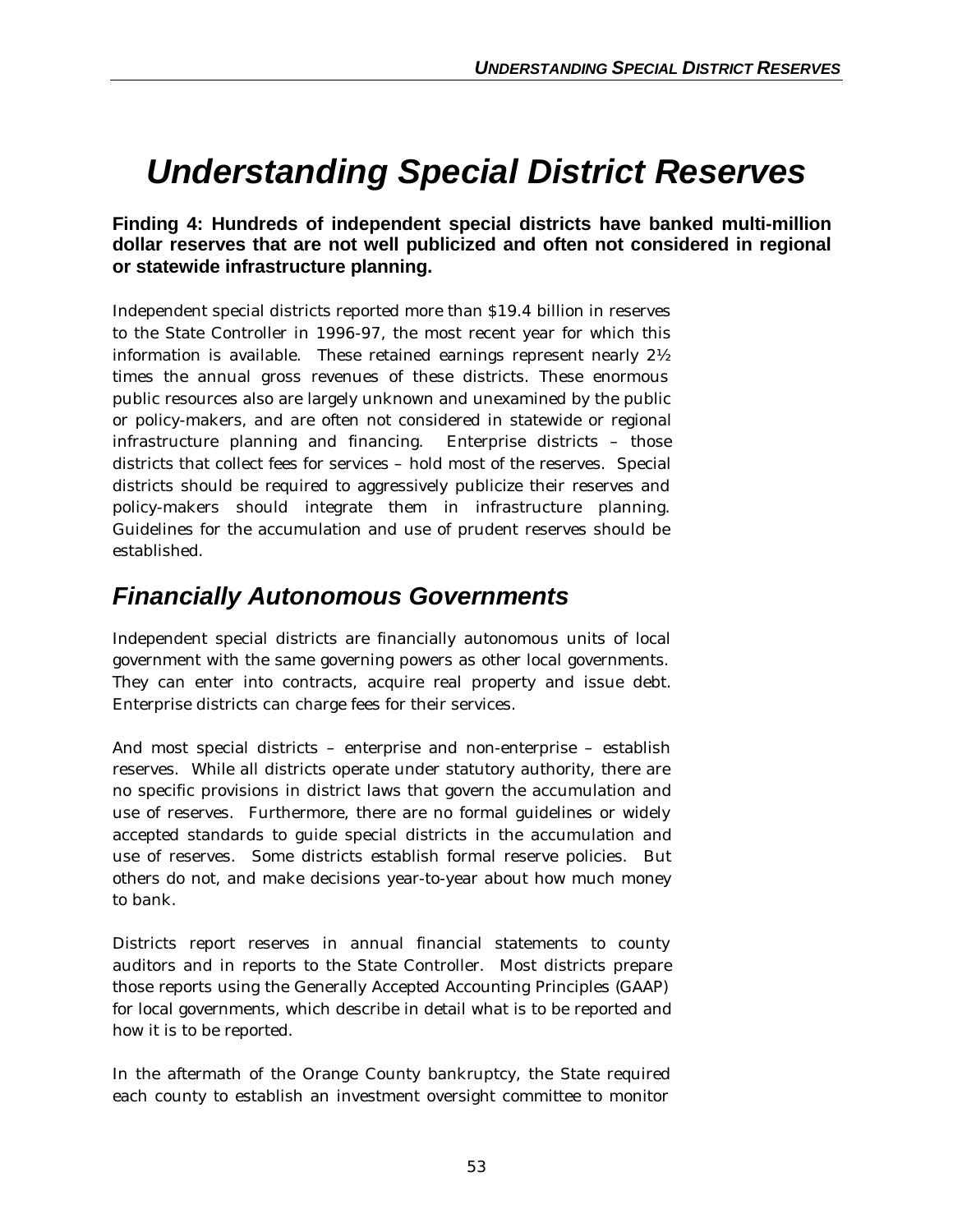county investment policies and practices. But no similar entity scrutinizes the investment practices of a county's independent special districts. Nor is there any oversight by the State. Legislation has been proposed that would require all local government agencies to annually submit their investment portfolios to the California Debt Advisory Commission in the State Treasurer's Office.

State law does prescribe the types of investments that local government agencies – including special districts – are permitted to participate in, and requires that they establish and annually review investment policies.43 Among the types of investments allowed by law are treasury notes, federal agency paper, short-term IOUs, money market funds, and state and county investment pools. According to the State Treasurer's Office, much of the money invested by local public agencies, including special districts, is held in the state Local Agency Investment Fund (LAIF) and county investment pools. And while the law permits some discretion by local governing boards, the Treasurer's Office believes that most districts, in the wake of the Orange County bankruptcy, tend to "err on the side of the conservative" in their investment practices. <sup>44</sup>

## *How Districts Report Reserves*

## **Enterprise Districts**

In financial statements and reports to the State Controller, enterprise special districts report the difference between revenues and expenditures as fund equity. Fund equity, in turn, is divided into contributed capital and retained earnings. A district's retained earnings represent the equity that it derives through fees and charges from the provision of services. Contributed capital is equity obtained from other sources, such as facilities developers have built and contributed to a special district.

Retained earnings can include funds that districts designate as "restricted," for example, to bond debt service; funds restricted by the board for capital projects; and funds otherwise restricted, sometimes legally committed, for a specific purpose. It can also include "unrestricted" funds for which there may be tentative plans or no plans. "Reserves," as used in this report for enterprise districts, represents those funds identified in reports to the State Controller as retained earnings. It does not include equity reported as contributed capital.

## **Non-enterprise Districts**

Non-enterprise districts report the difference between revenues and expenditures as fund balances. In governmental accounting, the fund balance includes the broad categories "reserved" and "unreserved" – with some subcategories within each. "Reserved" funds are set aside because the district has entered into a commitment in which it is obligated to make payment once a vendor or contractor delivers a product. "Unreserved" fund balances are not obligated and include "designated" and "undesignated" funds. "Unreserved designated" fund balances are those funds that have been set aside for a specific purpose, but where there is no binding agreement that the funds be spent for that purpose. "Unreserved undesignated" funds are those funds for which there is no committed or planned use. As used in this study for non-enterprise districts, fund balances include "reserved" and "unreserved" fund balance categories.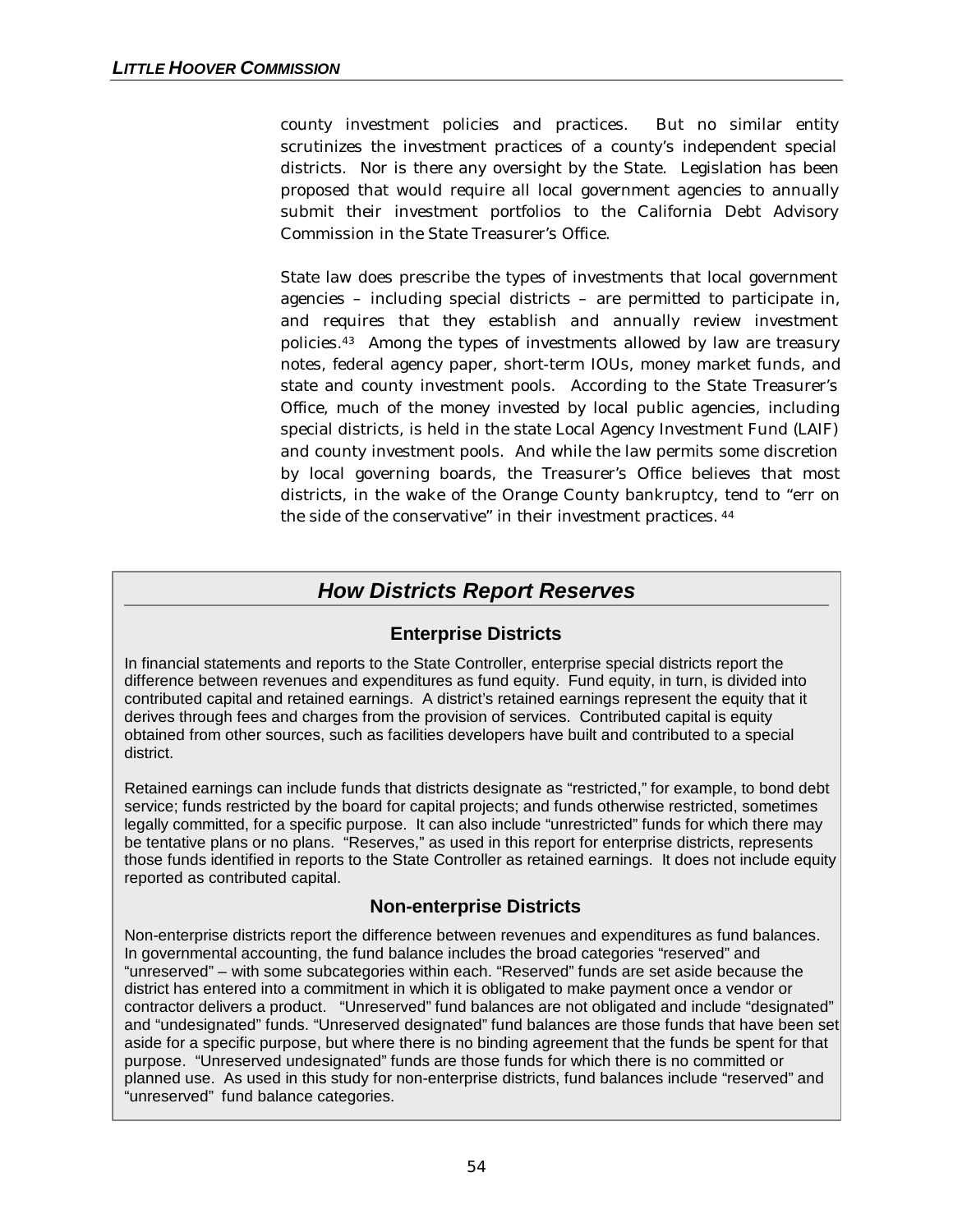Proposition 218, passed by the voters in 1996, provides that propertyrelated fees – e.g. fees for water, sewer and refuse collection – may not exceed the cost to provide the service. And fee revenue may not be used for any purpose other than providing the property-related service. Taxpayer groups assert that Proposition 218 was intended in part to prevent districts from setting fees so high that large reserves can accumulate. Alternatively, the Legislative Analyst's Office has asserted that fees that vary depending on usage, such as water, are not propertyrelated fees and therefore are exempt from the provisions of Proposition 218.45 The Attorney General's office also has issued opinions interpreting the Proposition, but the legal issues have not been settled. The Controller's data, however, show that reserves of many enterprise districts are growing, indicating the revenue may be exceeding the cost of providing service.

## *Reserves Are Not Well-Known to the Public*

The financial autonomy of special districts, the lack of guidelines for the accumulation and use of reserves, and the existing reporting mechanisms present several problems for the public and policy-makers.

## **1. Some reserves appear unreasonably large.**

Because district financial information is not widely disclosed or easily understood, the public and policy-makers are largely unaware of the existence and purposes of the reserves held by special districts. Some districts have amassed huge surpluses, often in multiple reserve funds. A former assistant county administrator and budget officer told the Commission: "I am astounded by the size of some reserves in cities and special districts."<sup>46</sup>

The Metropolitan Water District of Southern California, for example, reported retained earnings of \$4,046,288,932, as of June 30, 1999. The district told the Commission that its retained earnings are a component of its total equity and reflect the accumulated earnings of an enterprise fund since the district's inception in 1929. The district's operating revenues for the year ending June 30, 1999 were \$708,881,000. The district's retained earnings equaled 571 percent of its operating revenues for that period. The table in Appendix D provides information from the State Controller's Office on the 25 enterprise districts with the highest retained earnings in 1996-97.<sup>47</sup>

The troubled Water Replenishment District of Southern California exemplifies the problem – and the consequences – when a district's reserve policies do not reflect community sentiment. Authorized to replenish the groundwater in two major basins in Los Angeles County,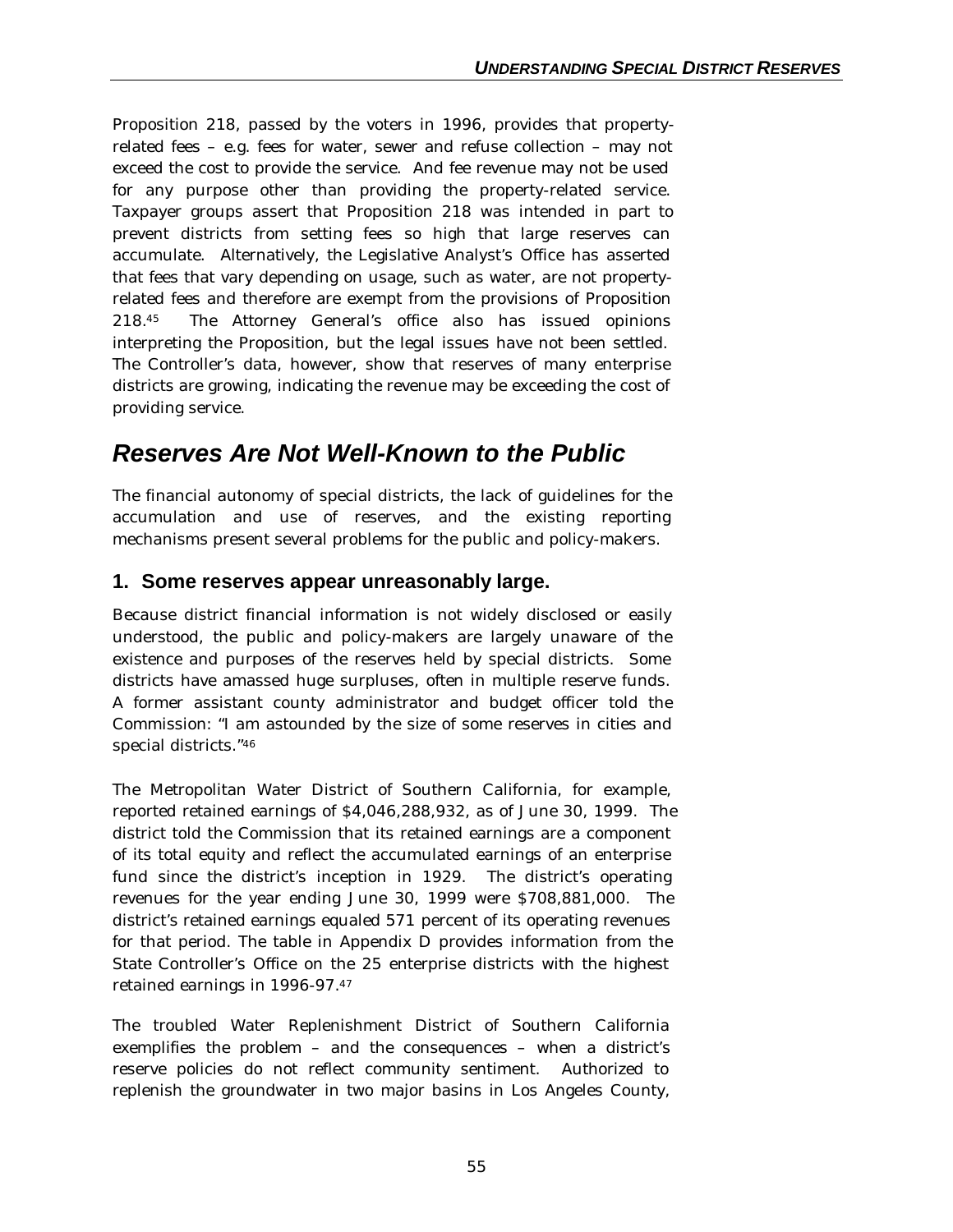the district collects assessments from the 43 cities that pump groundwater from the basins. With no requirement for disclosing financial information in a way that is easily understood, the district over 10 years accumulated \$67 million in unreserved fund balances, an amount equal to 164 percent of its 1996-97 gross revenue.<sup>48</sup>

In challenging the district's business practices, officials of the cities served by the district were astounded to learn the size of its reserves. The district is the subject of a critical report by the State Auditor, has been sued by the cities it serves, and has spent hundreds of thousands of dollars defending its activities in what district officials describe as "war."

The WRD is a telling example of the consequences of policies that permit districts to operate in obscurity. The district, however, is not the exception among enterprise districts when it comes to large reserves that have not been publicly scrutinized.

The State Controller's statewide special district financial data for 1996-97 shows:

| Independent district retained earnings and fund balances:          | \$19.4 billion |
|--------------------------------------------------------------------|----------------|
| Enterprise district retained earnings:                             | \$18.2 billion |
| Non-enterprise district fund balances:                             | \$ 1.2 billion |
| Number of districts reporting reserves in excess of \$1 million:   | 645            |
| Districts reporting reserves that exceed annual gross revenue:     | 1.343          |
| Districts reporting reserves at least triple annual gross revenue: | 592            |



Source: State Controller, data for enterprise district retained earnings and non-enterprise district fund balances. 1996-97 fiscal year.

#### **2. District resources are not integrated into infrastructure planning.**

Special districts are not required to participate in the development of county or city general plans or to cooperate and coordinate their activities with neighboring local governments. <sup>49</sup> And despite a renewed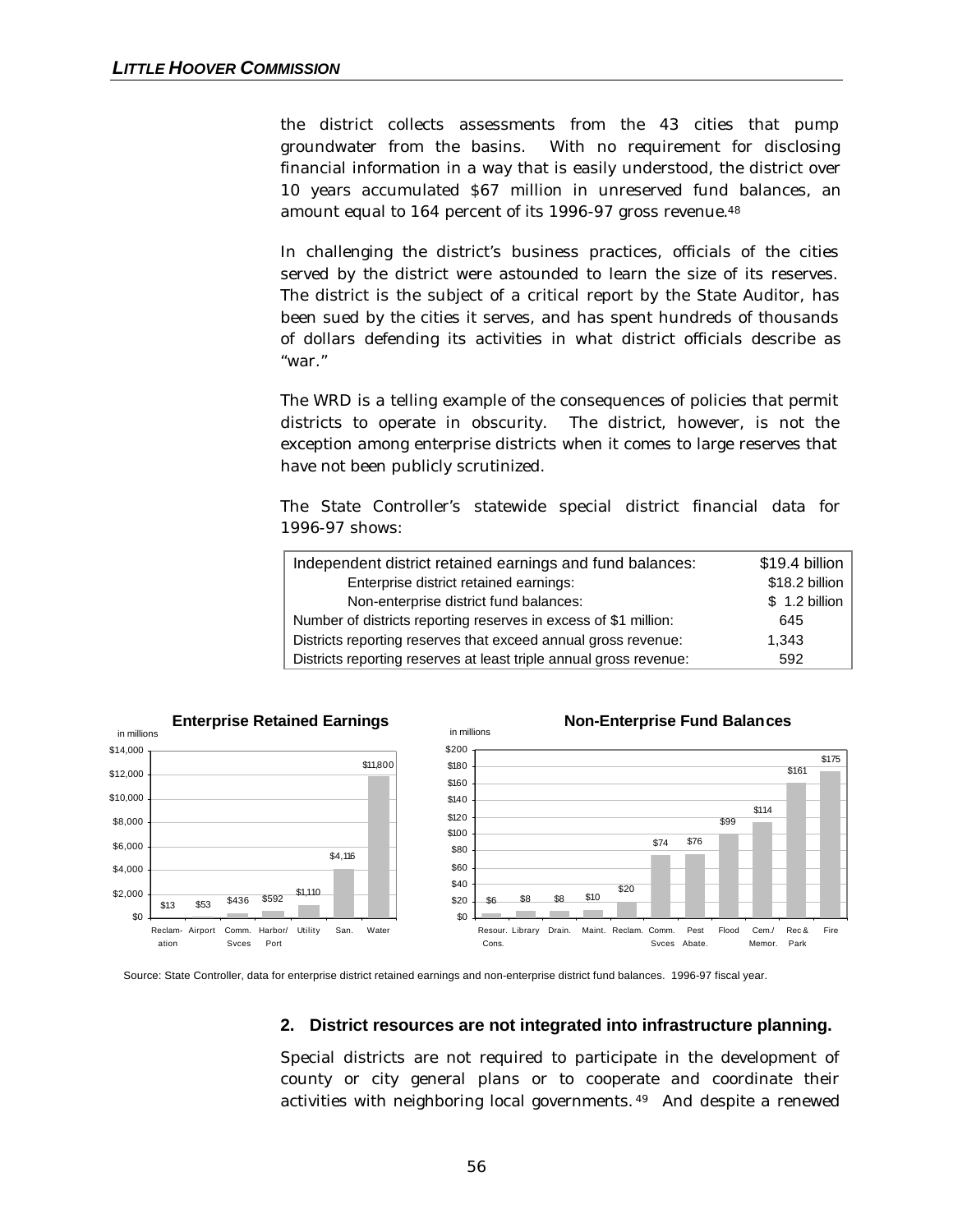interest in regional cooperation and headway in some areas of the state, many special districts still tend to pursue their own agendas, often focusing on parochial issues. As a result, special district finances and activities are often unknown to other policy-makers and not integrated in local, regional or state infrastructure planning and financing.

As a state, California faces an enormous infrastructure bill. The rising costs are driven by the growing population, the increasing price of land, and demands for new types of infrastructure – from computer networks in schools to treating polluted runoff. Consider:

- $\checkmark$  The Department of Finance estimates unmet capital outlay needs at \$40.4 billion over the next 10 years. That estimate does not include transportation. But it does include \$18.2 billion in local projects that may require state funding.<sup>50</sup>
- $J$  The California Business Roundtable estimates transportation needs at \$15-25 billion over the next 10 years.<sup>51</sup>
- $J$  The Legislative Analyst has raised concerns that the State will have increasing difficulty financing state infrastructure projects if it continues to finance local projects. Two-thirds of the \$35 billion in state general obligation bonds approved by voters since 1986 have been for non-state facilities. <sup>52</sup>

While efforts are underway to understand California's infrastructure needs, the State has not comprehensively assessed the public infrastructure and developed long-term plans for building and maintaining those projects. Similarly, communities and regions do not have an integrated process for assessing community infrastructure needs, identifying resources available for financing those needs, and putting together plans for building and maintaining that infrastructure.

Enterprise special districts play an important role in providing infrastructure to their communities. The issue is whether, given their financial resources, they could play an even larger role, and whether they should ever turn to the state for financial help.

Probably the most common reason why

### *Water District Retained Earnings*

Water districts reported \$11.8 billionin retained earnings in 1996-97, representing 65 percent of the retained earnings of all enterprise districts.

In 1996, California voters passed Proposition 204, the "Safe, Clean, Reliable Water Supply Act," a nearly \$1 billion water bond measure.

In March 2000 another \$1.97 billion bond measure known as the "Safe Drinking Water, Clean Water, Watershed Protection, and Flood Protection Bond Act" was passed by voters.

Neither measure was crafted to consider the resources already available to water districts. The measures do not prevent districts with large reserves from tapping the funds. And some projects funded by the bond measures will benefit districts with reserves or the capacity to raise their own infrastructure funds.

enterprise districts say they need large reserves is to pay for capital projects associated with building or renovating infrastructure. But the role and resources of these districts are often not adequately considered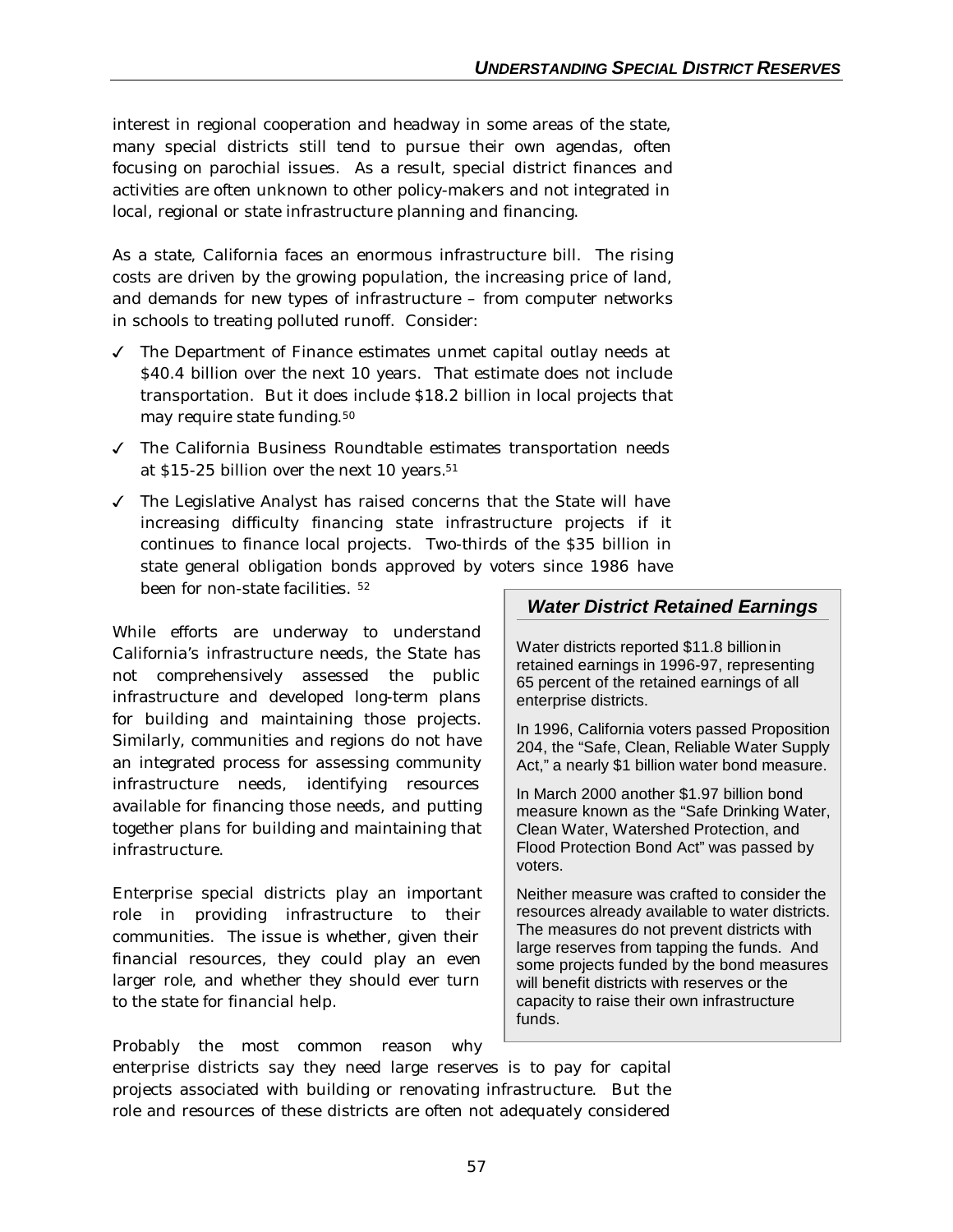in discussions about how the state should meet its infrastructure needs and which projects should receive state support. Similarly, in many

#### *Coachella Valley County Water District*

The Coachella Valley County Water District, an independent enterprise district in Riverside County, reported \$643,684,000 in retained earnings to the State Controller in 1998-99, including \$485 million in infrastructure. The district's gross annual revenue that year was \$46,885,000. In 1996-97 it ranked in the top 25 enterprise districts for retained earnings. Selfdescribed as the most diversified water district in the state, it is a Colorado River and State Water Project contractor, a domestic water retailer, performs groundwater management, sanitation, irrigation, flood control and drainage functions.

When asked to describe its reserves, district staff identified more than 25 separate funds designated as restricted reserved. They included funds designated for construction, capital improvements, system replacement, water importation, emergency repairs, debt service to the State Water Project, and others. Asked if these various funds and their purposes could be readily identified in a review of the district's financial statement, staff stated they could not. The district does not have a written policy on the accumulation and use of reserves.

communities, the resources of water and sanitation districts are not considered in discussions of related water quality projects.

The executive director of the Association of California Water Agencies, for example, argued for support of Proposition 13 on the March 2000 ballot: "As the supply and quality of California's water move closer to the brink, investments such as Proposition 13 become increasingly urgent priorities for the entire state. Our water, our economy and our way of life face serious impacts unless California takes action immediately."<sup>53</sup>

When lawmakers and voters approved this measure they committed future taxpayers to the costs of paying off the bonds. For Proposition 13 bonds the State will make principal and interest payments from the General Fund for about 25 years, with average annual payments of about \$135 million.54 Given the enormity of the obligation, the resources of enterprise districts should be known to the public and policy-makers as they craft proposals and deliberate the fate of these measures.

## **3. Special district reserves are obscure.**

Financial reporting rules do not require information to be presented in ways that would provide for the public or policy-makers to understand or scrutinize how districts use public funds in general, and reserves in particular. As described in Finding 1, financial information is neither easily understood nor widely distributed to the public and policy-makers.

For example, when the chief financial officer of a large water district was asked if he thought the public could understand the district's financial statement or budget, he replied: "It is rare that the public can interpret the numbers."55 He added that even the district's board was unable to understand the documents. To facilitate the board's understanding, the district began providing additional detail in attached "notes" to the financial statement. But no such help was provided for the public.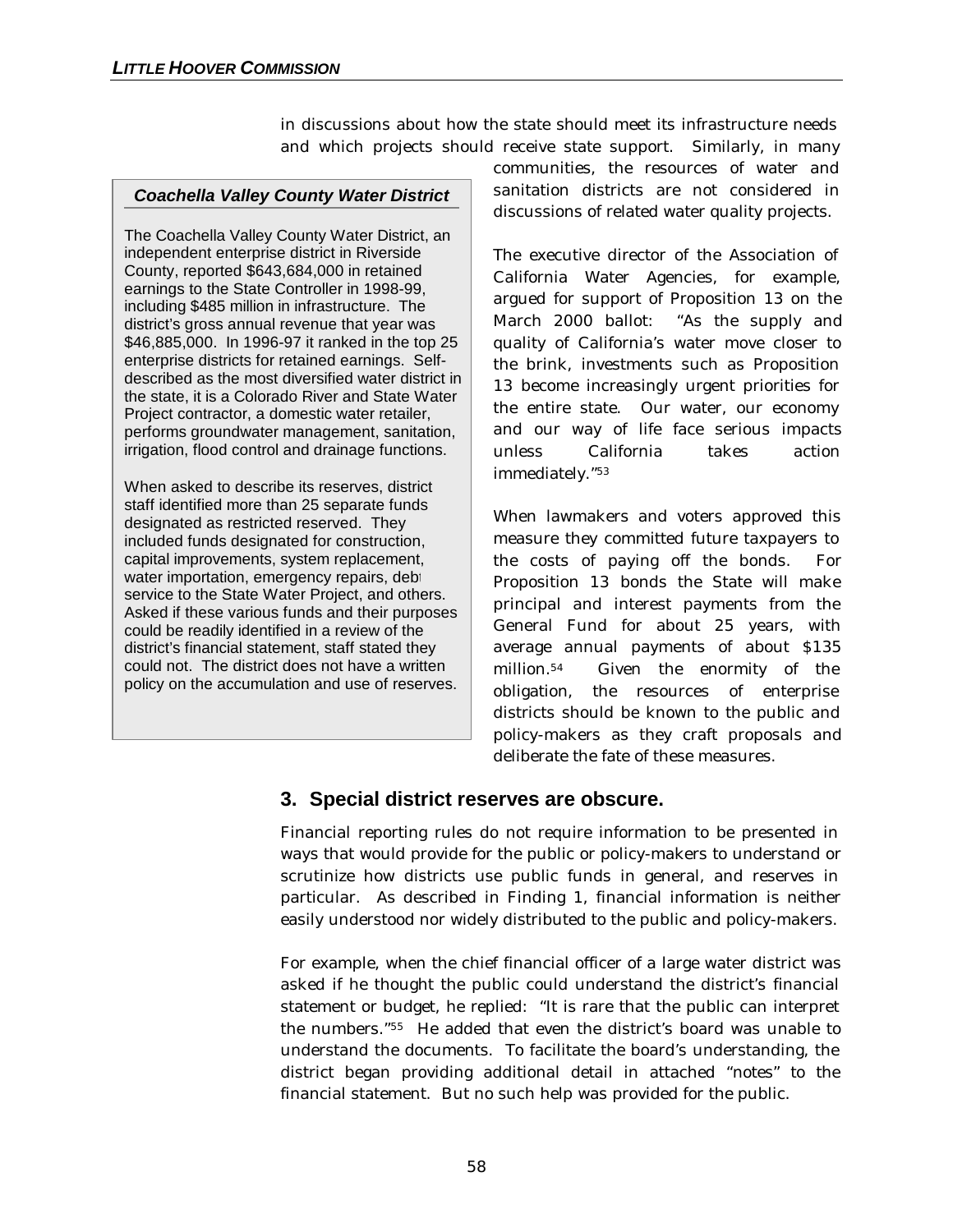Additionally, the Commission was told that there is too much "wiggle room" in the established accounting rules. Specifically, the accounting rules allow for inconsistent treatment of contributed capital and manipulation of reserve reporting.56 As an example, one district's financial statement showed retained earnings of \$2 million, while in fact the district had \$3.5 million in cash. The flexibility in the accounting rules, which allows districts to record developer fees as revenue, where it shows up in retained earnings, or to record it as contributed capital where it does not, accounts for the discrepancy in this case. The accounting rules will change in 2003 to address this specific problem.

## **4. There are no guidelines for prudent reserves.**

Some special districts establish formal reserve policies, while others do not. Among districts that do have policies, there is a wide variation of what is considered appropriate. The Commission talked with 10 enterprise districts that rank in the top 25 among all enterprise districts for retained earnings. Five of the districts reported that they have reserve policies, while five reported that they do not. When asked how long it took them to accumulate their retained earnings, all of the districts reported that retained earnings had accumulated since the formation of the district.

Four districts illustrate the variations in reserve policies that exist in the absence of guidelines.

- **Q Central Contra Costa Sanitary District.** The Central Contra Costa Sanitary District provides wastewater treatment and sewer services to 425,000 residents in central Contra Costa County. It has a boardapproved policy that targets 10 percent of the district's annual operating expenses as a prudent reserve for extraordinary expenses. In 1999-2000, district reserves are budgeted to be \$4 million. Operating expenses are budgeted at \$34.4 million – resulting in a reserve just under 12 percent. The district has established 75 percent of one year's capital expenditures as the target reserve to support capital project expenditures. In 1996-97, the district's retained earnings were 427 percent of its annual gross revenue of \$50,322,689.
- q *Irvine Ranch Water District.* The Irvine Ranch Water District provides domestic and reclaimed water to 150,000 residents in 123 square miles of Orange County. The district told the Commission that its replacement fund comprises a good portion of its reported retained earnings. However, the district could not tell the Commission an approximate dollar amount in that fund. The assistant to the general manager was also unable to provide the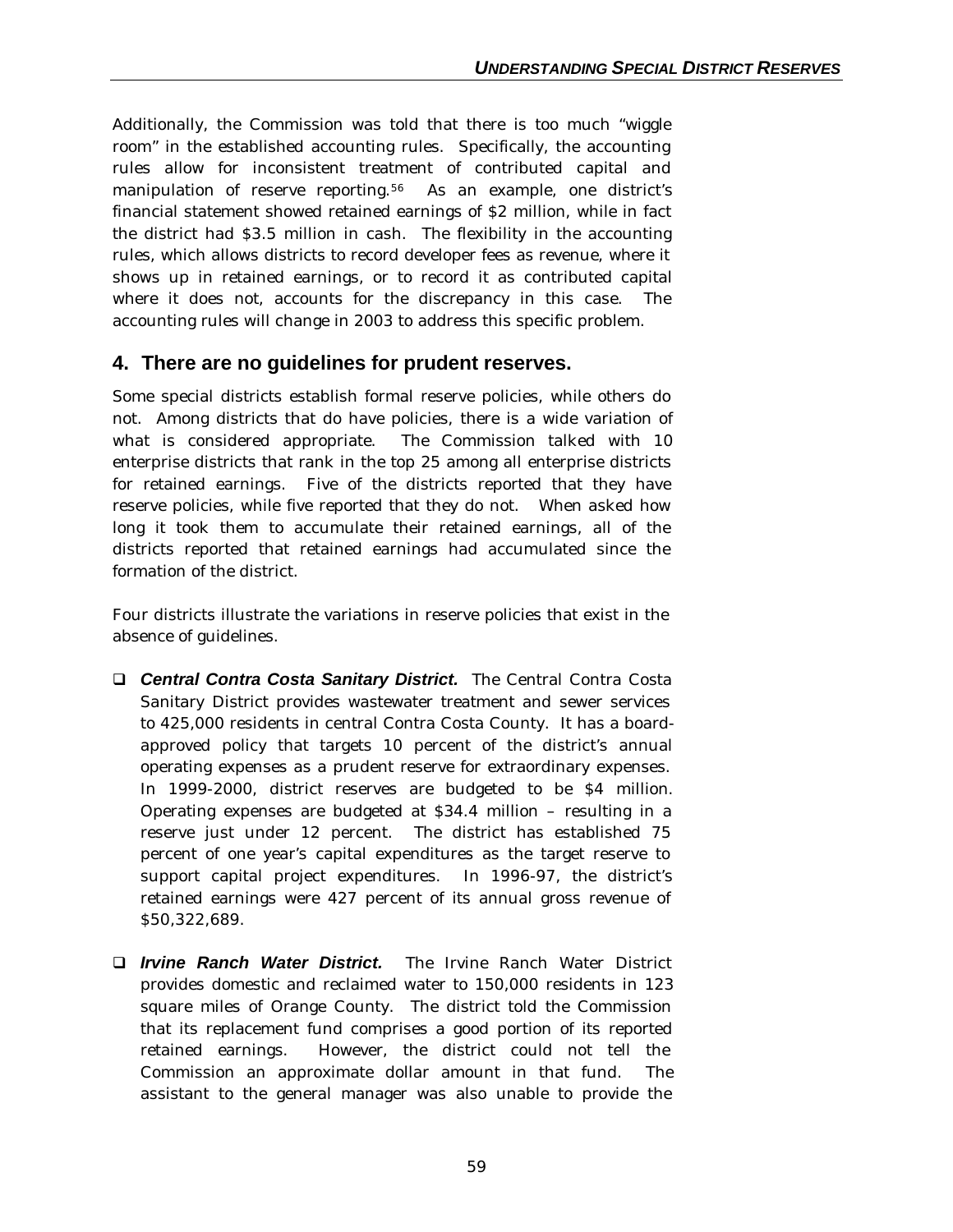Commission with an established informal or written board policy on reserves. The district's 1996-97 retained earnings represented 361 percent of its 1996-97 gross revenue of \$77,399,000.

- □ *Moulton-Niguel Water District.* Moulton-Niguel provides water and sewer services to 151,000 residents in 36 square miles of Orange County. Moulton-Niguel's chief financial officer identified seven separate funds designated as restricted reserved, totaling \$58.4 million. The district has \$161 million in unrestricted reserved funds, including some depreciation on infrastructure and other non-cash balances. The chief financial officer said the district has no policy on the accumulation and use of reserves. The district controller described a long-range plan that is reviewed annually or biennially. He stated that \$22 million is reserved for future infrastructure and growth, some of which is earmarked for specific projects. Moulton Niguel's retained earnings comprised 381 percent of its 1996-97 gross revenue of \$56,749,289.<sup>57</sup>
- q *Water Replenishment District of Southern California.* The Water Replenishment District serves 3.5 million residents in 420 square miles of southern Los Angeles County. It provides primarily ground water, with additional recycled and storm water sources. The State Auditor found that while the Water Replenishment District had a reserve policy, it was not a prudent one. The district consistently overestimated the amount of water it would need, the Auditor said, thereby inflating the estimated cost for replenishment activities. It purchased less water each year than it originally estimated, but in setting rates for subsequent years, it did not take into account the savings from the previous year. As a result, reserves continued to increase.58 In 1996-97, the district's retained earnings represented 120 percent of its annual gross revenue of \$40,892,140.

## *Overcoming Autonomy and Diversity*

Independent special districts are both autonomous and diverse, and scrutiny of their prerogative to establish and maintain reserves is largely unwelcome. Taken together, these factors have conspired to deter examination and solutions. The Commission solicited input from special district officials, city government officials, and others to explore potential remedies. The Commission found that responses are needed on several fronts.

## **1. Developing solutions to particular problems.**

The WRD controversy put a spotlight on special district reserves and spurred discussion about ways to address its problems specifically, and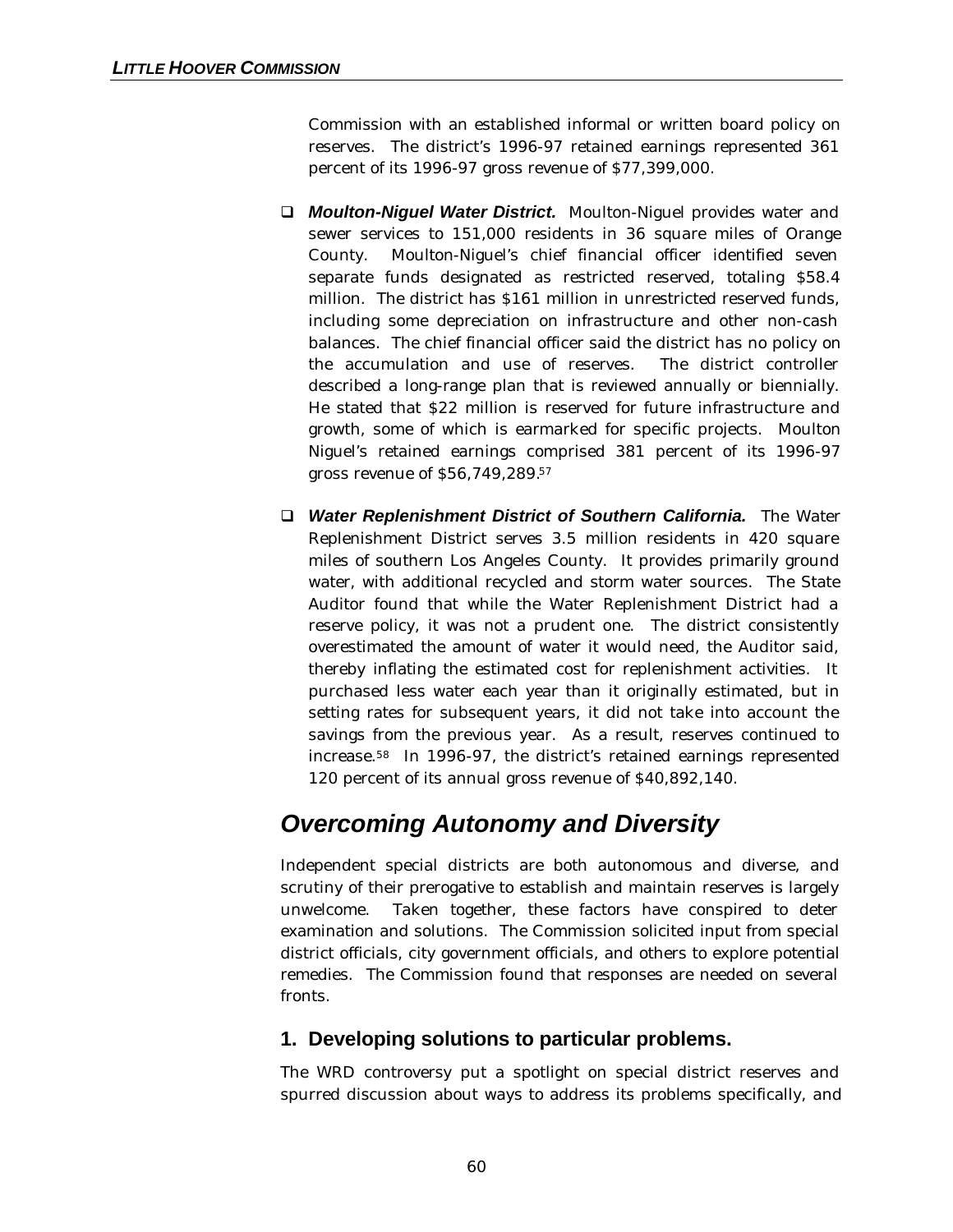special district reserves generally. Implementation of the reforms detailed in Finding 1 would make the financial activities and reserves of all districts more visible and, over time, could prevent abuses and excesses.

However, where abuses or excesses are identified, the first and preferable alternative is for community leaders and district officials to work together to resolve problems. Solutions should include the implementation of policies for the prudent accumulation and use of reserves.

Where local efforts to resolve problems fail, intervention by the State is often the next step. But that intervention is always costly and contentious. In the case of the WRD, the State Auditor told the Joint Legislative Audit Committee that an examination of the district would cost state taxpayers at least \$87,000. In addition, the district has employed numerous lobbyists, lawyers and others to defend its policies and practices – costs ultimately borne by those it is suppose to serve.

The State Auditor recommended the district establish a reserve limit that the district disagreed with. In response, legislation has been proposed that would specifically prohibit WRD from imposing charges on its customers if its reserves exceed the \$10 million recommended by the State Auditor.<sup>59</sup>

In the course of its study the Commission also received recommendations for another way to address the specific problems presented by the WRD. Neighboring water districts and the Southern California Water Company recommended that the governance structure of the WRD be modified to include representation on the board by water professionals of its major groundwater extractors. Legislation has been introduced to implement this reform. Additional public resources are sure to be expended by those advocating for these reforms and by the WRD in defending the status quo.

The Southern California Water Company also told the Commission that no organization needs a reserve the size of the WRD's, but acknowledged that among special districts WRD is not alone in accumulating and maintaining large reserves. The water company, and others, encouraged the Commission to explore the issue further. <sup>60</sup>

## **2. Determining and requiring prudent reserves.**

In examining the issue of reserves, the Commission questioned why special districts need reserves, the purposes for reserves, and how guidelines for prudent reserves could be established.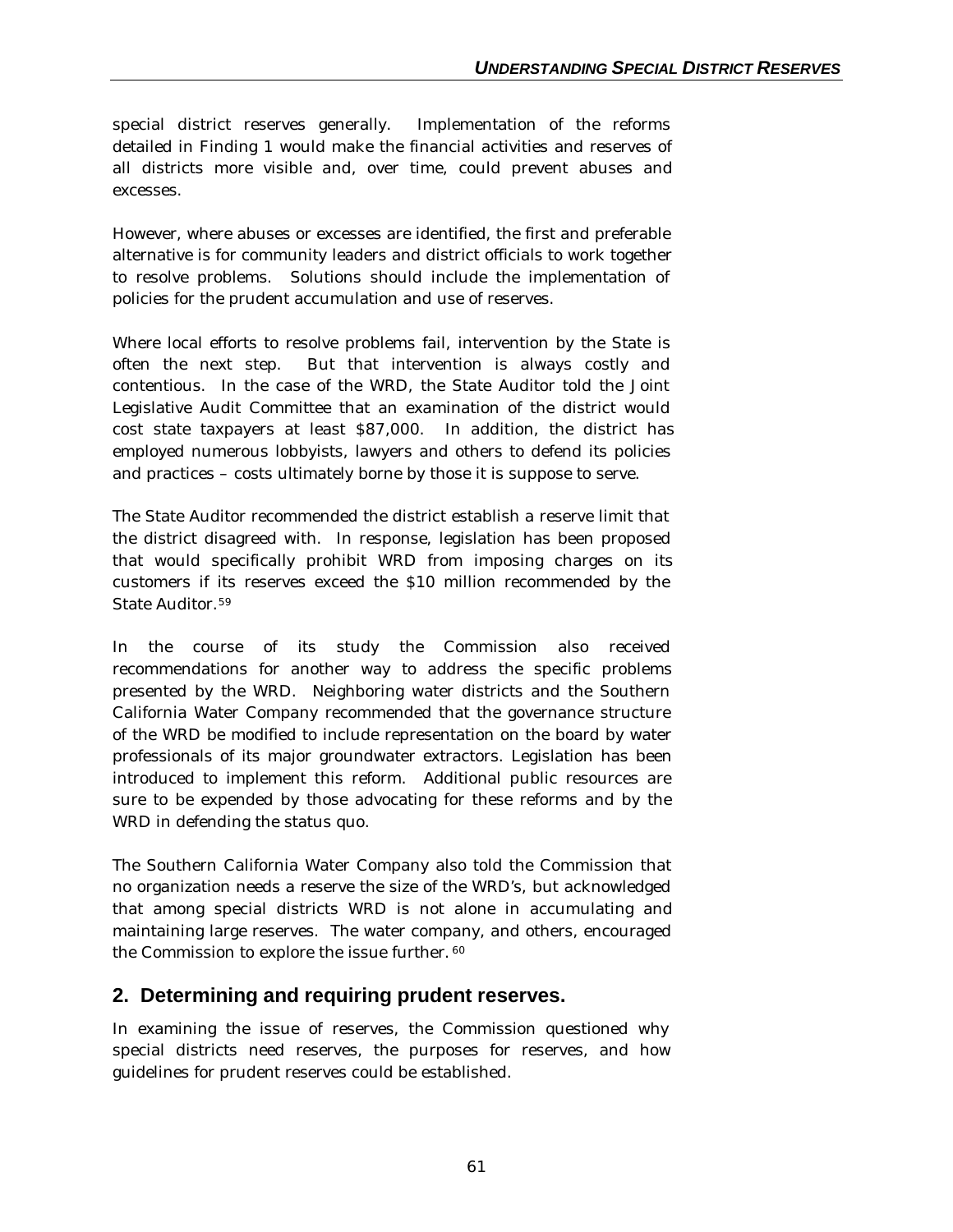Interviews with district financial staff illuminated some of the rationale for maintaining these funds, and the different reserve categories that are used. Reserves are used to pay for or contribute to the costs of planned capital projects, to repair and maintain infrastructure, to purchase equipment, to cover emergencies, to provide a cushion for lean economic times and to cover debt obligations.

Unable to identify principles or accepted standards for establishing reserves by special districts, the Commission queried district and local government officials and their representatives about current practices and what they regard as advisable.

The general managers of the South Coast and El Toro water districts cite targets of 5 to 10 percent of annual operating expenses. When asked to describe common practices regarding reserves, they said district practices vary widely.<sup>61</sup>

For comparison, the League of California Cities said there are no benchmarks, industry standards or good recommendations for the accumulation and use of reserves by cities. League officials said that each city determines its policy and practice based on its financial strength (what it can afford) and its political will (what is acceptable to the public). The League said reserve policies and practices range from targets of zero to 25 percent of annual operating expenditures in the

#### *GFOA Fund Balance Guideline*

The Government Finance Officers Association recommends that governments develop policies "to guide the creation, maintenance, and use of resources for financial stabilization purposes." It states that policies should establish how and when a government accumulates reserves and identify the purposes for which reserves may be used. It suggests that identifying minimum and maximum reserve levels may be advisable.

general fund; but they are aware of districts with reserves of 50 and even 100 percent. Officials described a 3 to 5 percent target among "a lot" of cities, and "many" with targets between 5 and 25 percent.62 Reserves, as so described, would not include funds legally restricted to specific purposes or designated for capital projects, for instance.

The most frequently cited reason for the lack of guidelines, and the justification for not establishing them, is the diversity among special districts. What is prudent in one district may not be prudent in another, it is argued. For example, the need for reserves can depend in part on where the district is in its evolution. A young district with the expectation of

expansive growth and capital improvements may need greater reserves than an older, built-out district whose expenditures are primarily maintenance and replacement. The need for reserves is also predicated on a district's revenue certainty or uncertainty.

These arguments have merit, but they do not justify the current absence of guidelines that, coupled with the obscurity of many districts, nurture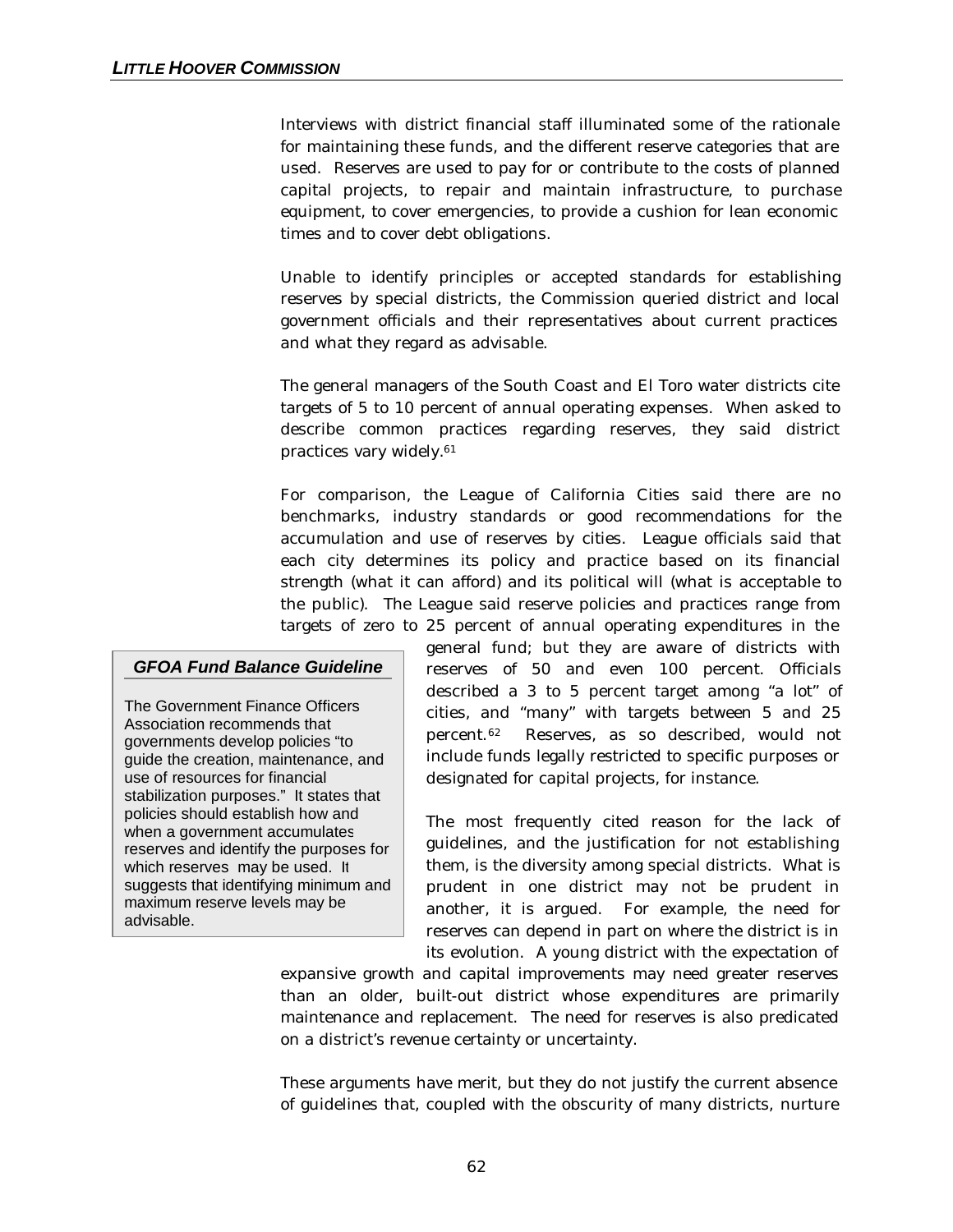environments ripe for abuse. Furthermore, enterprise districts have the ability to charge fees, making them less vulnerable to economic downturns and revenue uncertainty. It could be argued that they have less need for large reserves than districts without the ability to charge fees and, when necessary, raise fees to cover the cost of services.

Two efforts to define prudent reserves for cities may inform similar efforts for special districts:

q *Analysis of reserve policies among cities.* Anita Lawrence, the finance director for the City of Camarillo, has long been concerned about the reserves held by cities. She told the Commission that cities are floundering when it comes to establishing policies on reserves.

She has surveyed cities with populations between 10,000 and 200,000 to identify their reserve policies and the criteria used to establish the policies.

Her preliminary analysis showed that when establishing reserves, several key elements were important: Cash flow, vulnerability to natural disasters, exposure to economic uncertainty, and potential impacts of state and federal actions. She agrees that the circumstances of individual entities should be considered, as well as the political attitudes of the community and governing body. She is adamant, however, that guidelines can and should be developed.

She expects to publish her findings in the Summer of 2000 and anticipates that they may be applicable to special district governments, as well.

**□** City of Lake Forest. The city of Lake Forest was concerned that despite efforts since its incorporation in 1991 to establish reserves, it still did not have any target level or goal. City leaders initiated a study in 1997 to try to answer the question: "How much should the city keep in its general fund reserves?"

Using the financial data of cities that had received awards for their budgeting practices from the Government Finance Officers Association, the study compared the city's revenue data with that of other cities nationally, statewide and within Orange County, with similar revenue and population characteristics.

### *International City Managers Assn.*

The International City Managers Association comes at the problem of reserves from another angle. It recommends assessing the fiscal health of city governments in terms of solvency, and defines a city government as solvent if it meets the following criteria:

- It has sufficient incoming revenues to pay its bills for a year.
- $\checkmark$  It has three months of operating expenses in reserve.
- $\checkmark$  It is program solvent, meaning it can continue to provide services for current and expected growth.

Source: Thomas Gardner, Director, Vitetta Group.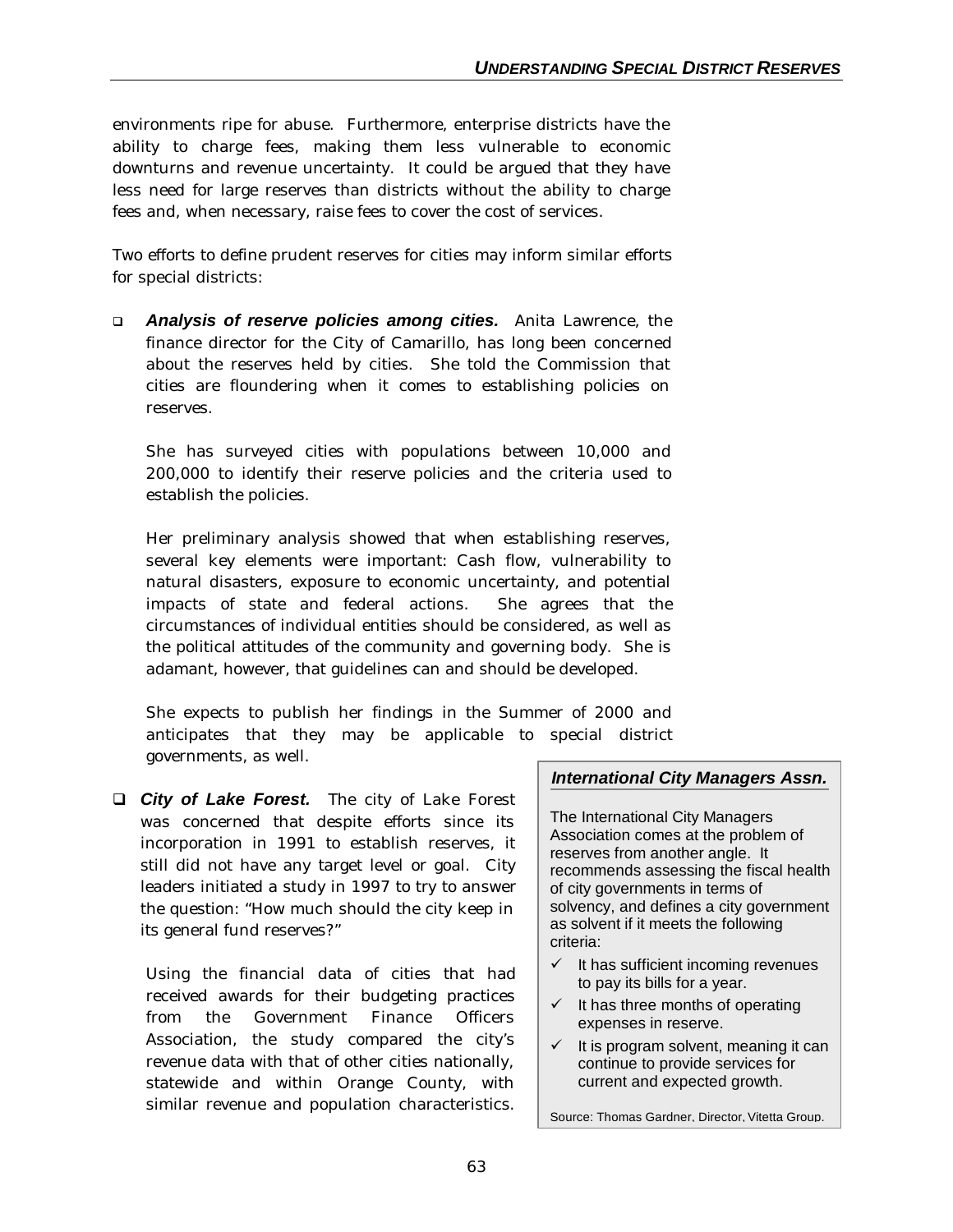The study revealed that in all instances Lake Forest had a much higher percentage of reserves (76 percent of general fund revenues) than the average for cities in its category (20.4 percent). Based on the findings, it was recommended that the city establish its target general fund reserves at 30 percent of revenues.

A like methodology, using special district budget information available from county auditor controllers could provide important information about reserve practices among enterprise special districts, allow for comparison among districts, and advance necessary public dialogue about what is prudent.

The information and insights gained from the experiences of city governments may be instructive for policy-makers wrestling with how to determine and implement guidelines for special district reserves.

## **3. Making reserves visible.**

As with special district finances generally, the biggest problem with reserves is that the public and policy-makers do not know about them. To hold districts accountable, prevent costly controversies and plan for infrastructure, the public and policy-makers need information about special district reserves – just as they do about other aspects of their finances and activities. While district officials should determine what is "prudent," that judgement also should be made by community leaders and the public.

The State could enhance the visibility and understanding of district reserves by requiring that they be publicized in ways easily understood by the public. Reserve information, like other district financial data, should be easily accessible and routinely provided to the public and policy-makers. It should be highlighted in budget presentations at district meetings and meetings of city councils and boards of supervisors. It should be received by LAFCOs and state legislators, and available on Web sites as described in Recommendation 1. To make reserves easily understood, individual fund categories and their purposes should be clearly identified and explained in financial reports tailored to the needs of the public and policy-makers.

## **4. Integrating reserve information in infrastructure planning.**

Some districts have been criticized for impeding effective regional planning and have exempted themselves fiscally and programmatically from the process. To make it possible for district reserves to be considered in local, regional and statewide infrastructure planning, the public and policy-makers must first be aware of the reserves and their prospective uses.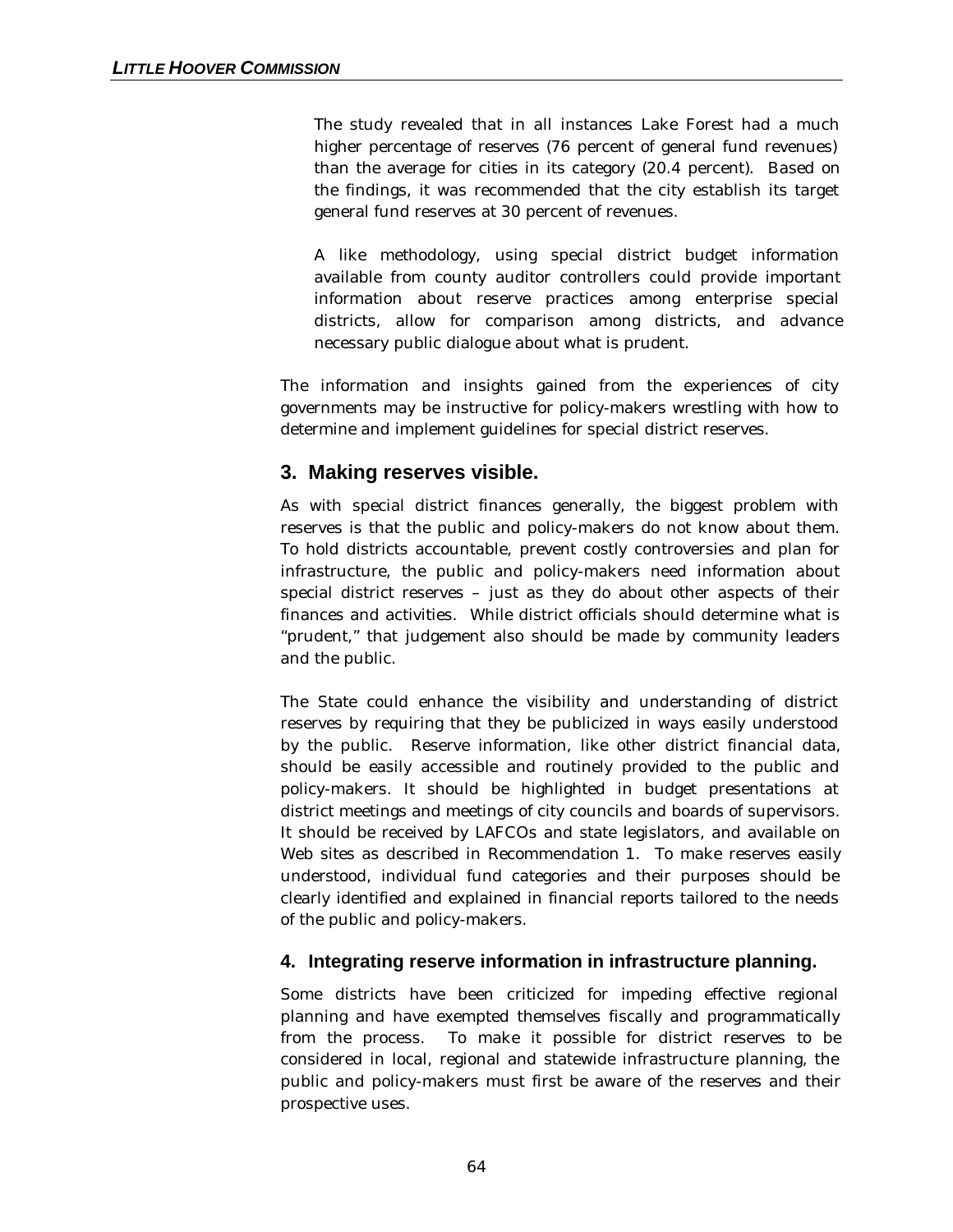The next step is to ensure that districts and their resources are in fact integrated in infrastructure planning and financing. In some cases, there may be infrastructure needs that can be met by districts if their missions or boundaries were expanded. In other cases, the customers of special districts may be the direct beneficiaries of regional or state infrastructure projects, and so those districts should contribute to the costs of projects. At a minimum, general-purpose governments, regional planning agencies and state policy-makers need to assess the resources of districts prior to developing bond measures and other infrastructure plans.

While potentially controversial, policy-makers must be fully aware of and consider the reserves held by special districts as they fashion comprehensive plans to meet the state's infrastructure needs. As agents of the State, special districts and their resources should not exist in isolation and obscurity.

## *Summary*

Democracy demands that the public and policy-makers have access to information that permits them to understand and assess the operation of all levels of government. This is especially true when the entities control significant public resources. Special districts, particularly enterprise districts, must be required to make information about their reserve funds visible. They must be required to participate with and have those resources considered by the public and policy-makers as they build California's future. The following reforms would help prevent costly controversies and minimize expensive and time-consuming responses to individual problems.

## *Recommendation 4: The Governor and Legislature should enact policies that will ensure prudent management of special district reserve funds and incorporate these resources into regional and statewide infrastructure planning. Specifically, the State should require:*

□ *Districts to publicize their reserves.* Districts should be required to clearly identify and publicly report, in terms understandable to the public, the size and purpose of reserves and how they are invested. The information should be included in budgets and audited financial statements, highlighted on district Web sites, reported to boards of supervisors and city councils and sent to customers, as described in Recommendation 1. Special districts also should be required to adopt and publicize policies for the accumulation and use of reserves by the district.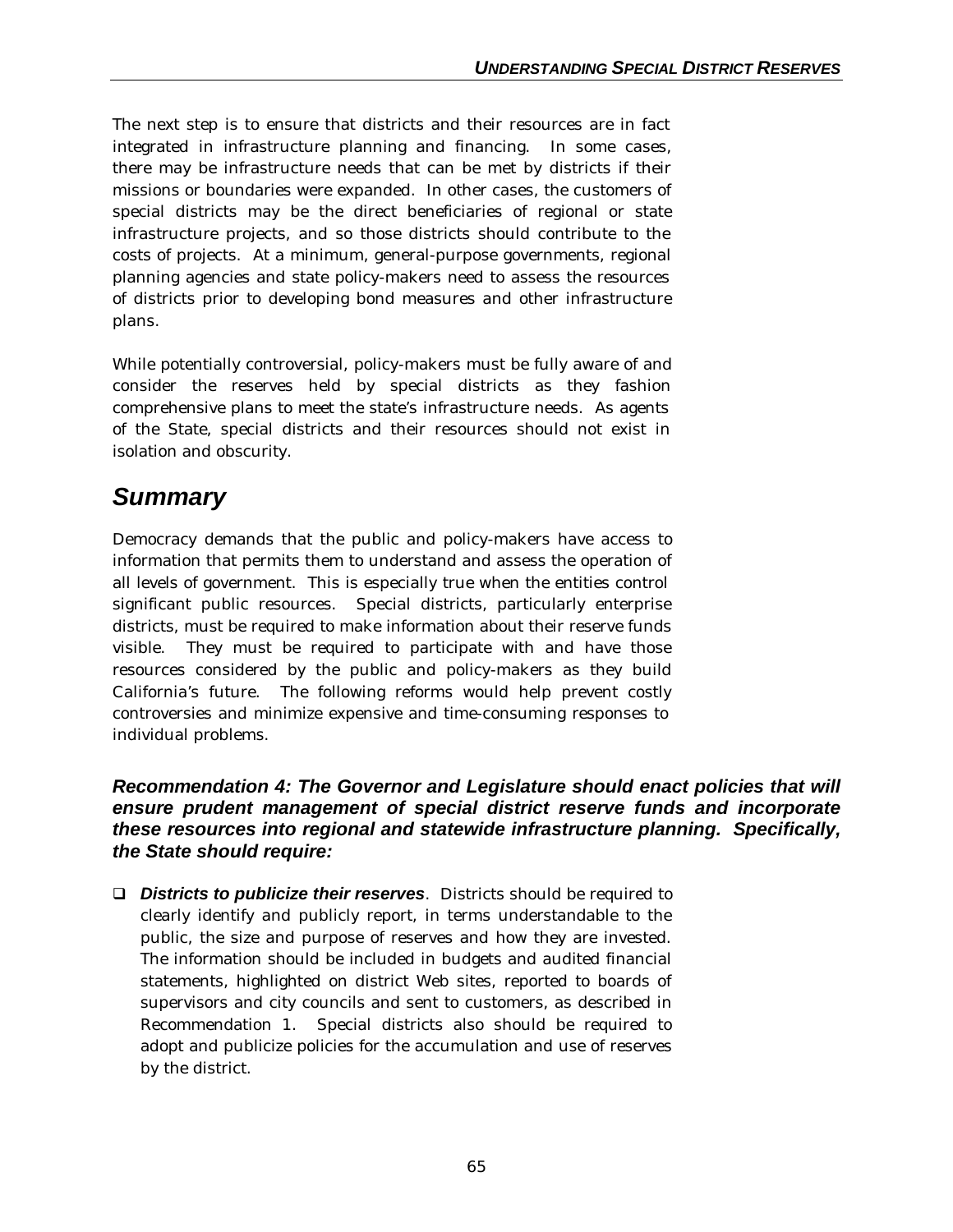- q *Policy-makers to integrate enterprise district reserve information into infrastructure planning.* The services and assets of enterprise districts should be included in regional and statewide infrastructure planning. To this end, special districts should be required to coordinate their activities with other districts and general-purpose governments and to participate in the development of county general plans.
- **Q Guidelines for prudent reserves.** The Governor and Legislature should appoint a panel including experts in finance, management and government, and community representatives, to recommend guidelines for establishing and maintaining prudent reserves by special districts. The panel also should review the investment policies and practices of districts and determine if additional oversight is warranted.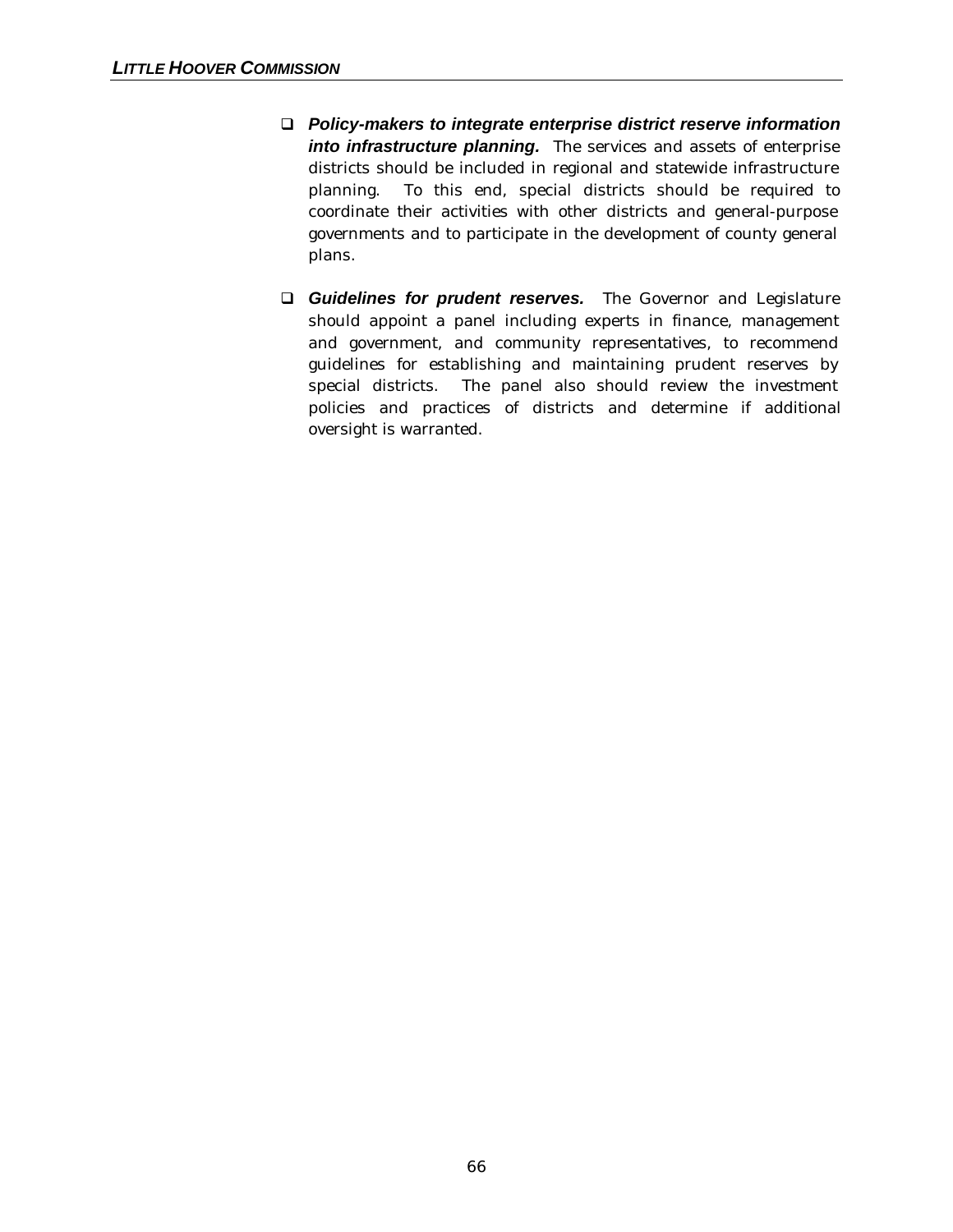## *Property Tax Allocations to Enterprise Districts*

**Finding 5: Property tax allocations to some enterprise districts create inequities among districts and distort the true costs of services. A significant portion of the property tax allocated to all enterprise districts subsidizes districts with the highest reserves.**

Enterprise special districts that levied property taxes on their customers before Proposition 13 was enacted in 1978 continue to receive a portion of the property tax revenues that are now allocated by the State. The policy of sharing property tax revenue with some enterprise districts made sense immediately after Proposition 13 – which cut tax rates and severed the link between specific taxpayers and specific government agencies. With property tax revenue pooled at the State, there was some logic to divide it among agencies that historically received it. That policy, however, makes less sense with each passing day.

In 1996-97, enterprise special districts received \$421 million in property tax revenue. A sizable portion of that revenue – more than \$100 million – went to 15 enterprise districts that also had some of the largest reserves.

One consequence of this policy is the inequity among districts offering similar services. To some degree, all taxpayers are effectively subsidizing the services received by the customers of districts receiving property tax revenue. The policy also raises questions about the allocation of scarce resources among all agencies providing local services. Property tax revenue that goes to enterprise districts is not going to public safety,

parks and recreation, libraries and other "non-enterprise" community services that cannot recover their costs through fees. Many of those districts struggle to provide services with declining resources.

The State should reconsider the allocation of property taxes to enterprise districts generally, and should specifically examine those districts that receive property taxes and have large and growing reserves.



#### *Property Tax Allocations, 1997-1998*

Source: Senate Committee on Local Government (1999), page 8.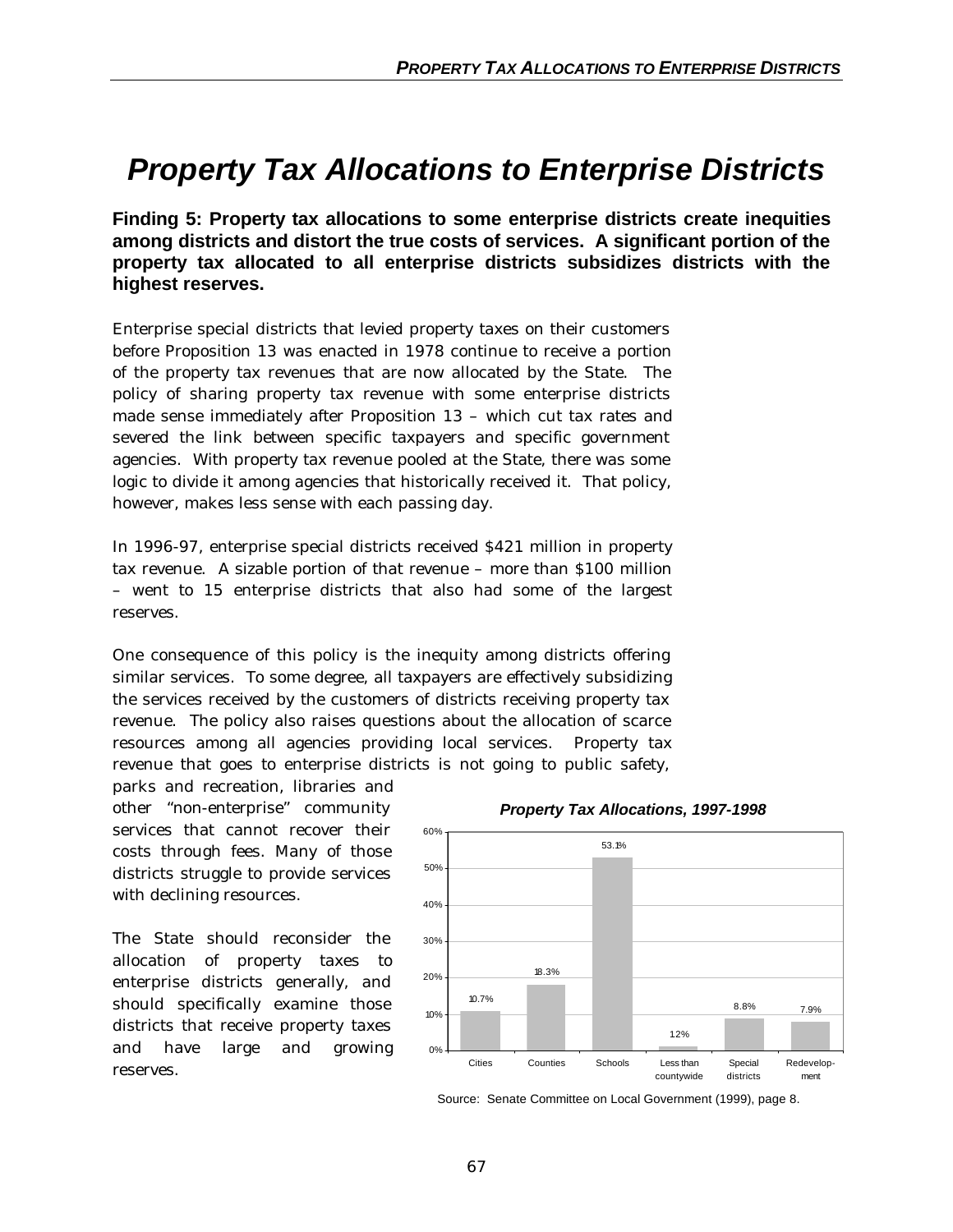## *Historical Formulas*

Property owners in California pay more than \$20 billion in property taxes each year, making these revenues the third largest source of tax revenues in California.63 For public agencies, property taxes are a coveted source of revenue because of their predictability and relative stability over time. Policy-makers, however, continually grapple with issues of property tax equity, control and reallocation.

The Legislature, as authorized by the California Constitution, allocates property tax revenues to counties, cities, special districts, redevelopment agencies, community college districts and schools. The property tax base and tax rates are prescribed by the Constitution, while state statutes guide the allocation of the revenues. The allocation formulas are based on numerous statutes created over the years to address the impact, first of Proposition 13, and later, of the Educational Revenue Augmentation Fund (ERAF), which was created during the fiscal crisis of the early 1990s. The allocation system is commonly referred to as "AB 8," after the legislation (Chapter 282, Statutes of 1979, L. Greene) that implemented the system. Schools, a state responsibility, receive 53 percent of all property tax revenues.

Allocations of the 1 percent property tax rate to special districts are based on policies adopted by the Legislature in the weeks following the passage of Proposition 13 in 1978. At that time, remaining property tax revenues were allocated based on shares of the property tax that agencies received from 1975-1978.64 Those agencies that had levied



*Property Tax Allocated to Independent Enterprise Districts*

Source: State Controller, 1996-97 Property Tax Data, on file.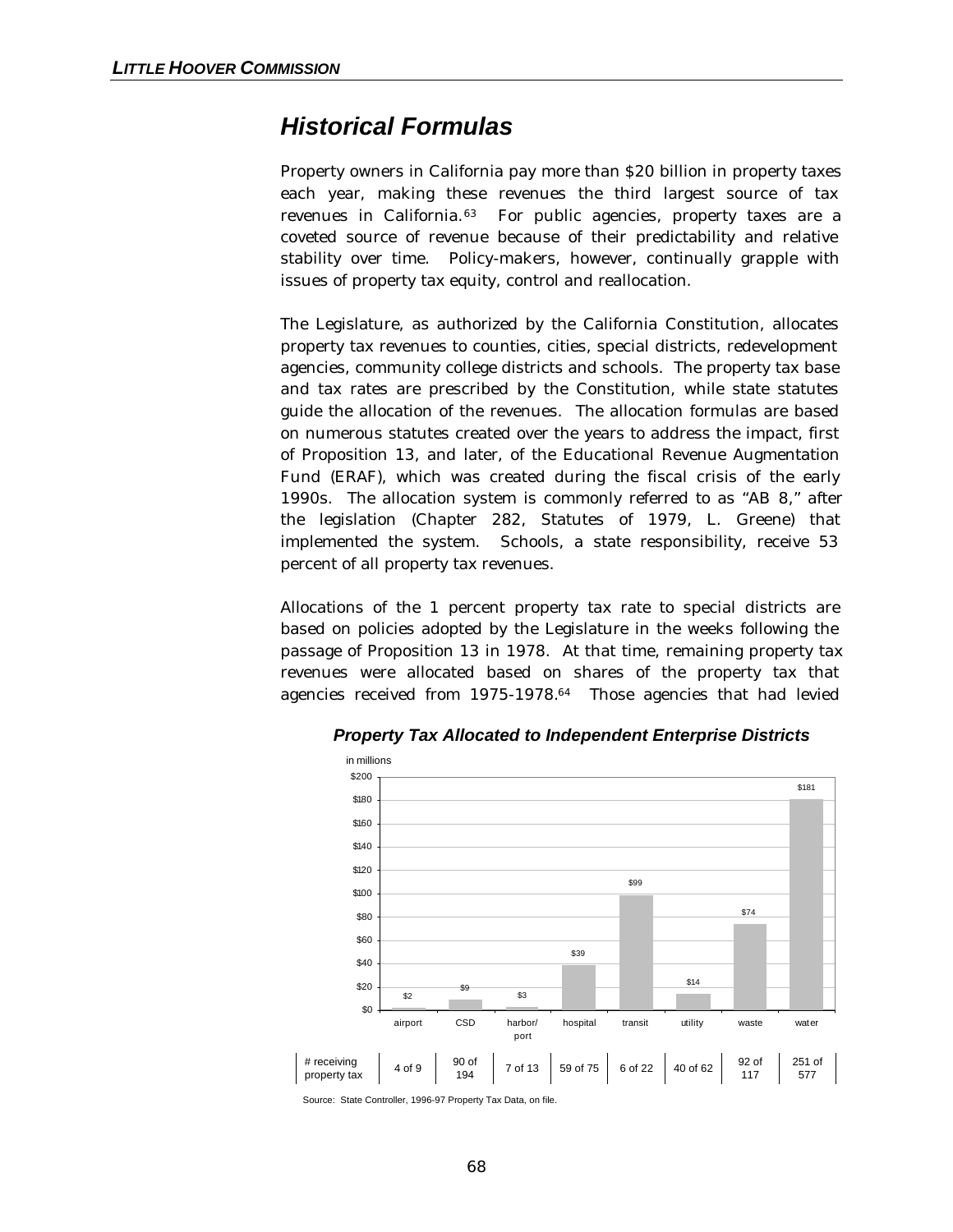higher rates to provide enhanced services prior to the passage of the initiative captured and continue to receive higher revenues. Agencies that levied lower or no taxes received lower or no revenues. The allocation formula, which cemented the differences in place, continues today. In 1997-98, special districts received 8.8 percent of property tax revenues.65 Independent special districts received \$437 million in 1996-97 – \$420.6 million was allocated to enterprise districts and \$16.7 million to non-enterprise districts. <sup>66</sup>

The Legislature in 1987 recognized the inequity created by the formula and shifted some property tax revenue from counties to cities that previously received little or no property tax revenue. Policy-makers, however, did not include special districts in that reallocation of revenue.

## *Allocation Formulas are Outdated*

The allocation of property tax revenues is difficult to administer and understand, complicating the work of policy-makers and confounding taxpayers. Formulas for allocating property taxes enacted in the late 1970s often fail to reflect the contemporary needs and desires of local communities. Formulas are now locked in place that provide subsidies to some districts, prevent others from delivering services that the public wants, and preclude understanding by the public of what their property tax buys and from whom.

The Legislature – in enacting AB 676 (Brewer) declared that California's system for allocating property taxes is "seriously flawed."67 It stated that the system does not reflect modern needs and preferences of local communities, or the relative need for funding by cities, counties, special districts, redevelopment agencies and schools to deliver their mandated and discretionary services.

Special districts are an important part of the growing debate over how to revise tax structures to improve the control by local communities of local resources and how to improve accountability of government to taxpayers. One issue is the role of independent special districts in providing specialized services. Revenue flowing to a district dedicated to a single purpose – such as abating mosquitoes – is not easily reallocated to other public health or even broader community needs. A second factor is that some districts can charge fees for services while others cannot. Among the resulting problems:

q *Inequities among enterprise districts.*In 1996-97, 562 enterprise districts received \$421 million in property tax revenue. Ninety-two of those districts received at least 25 percent of their gross revenue from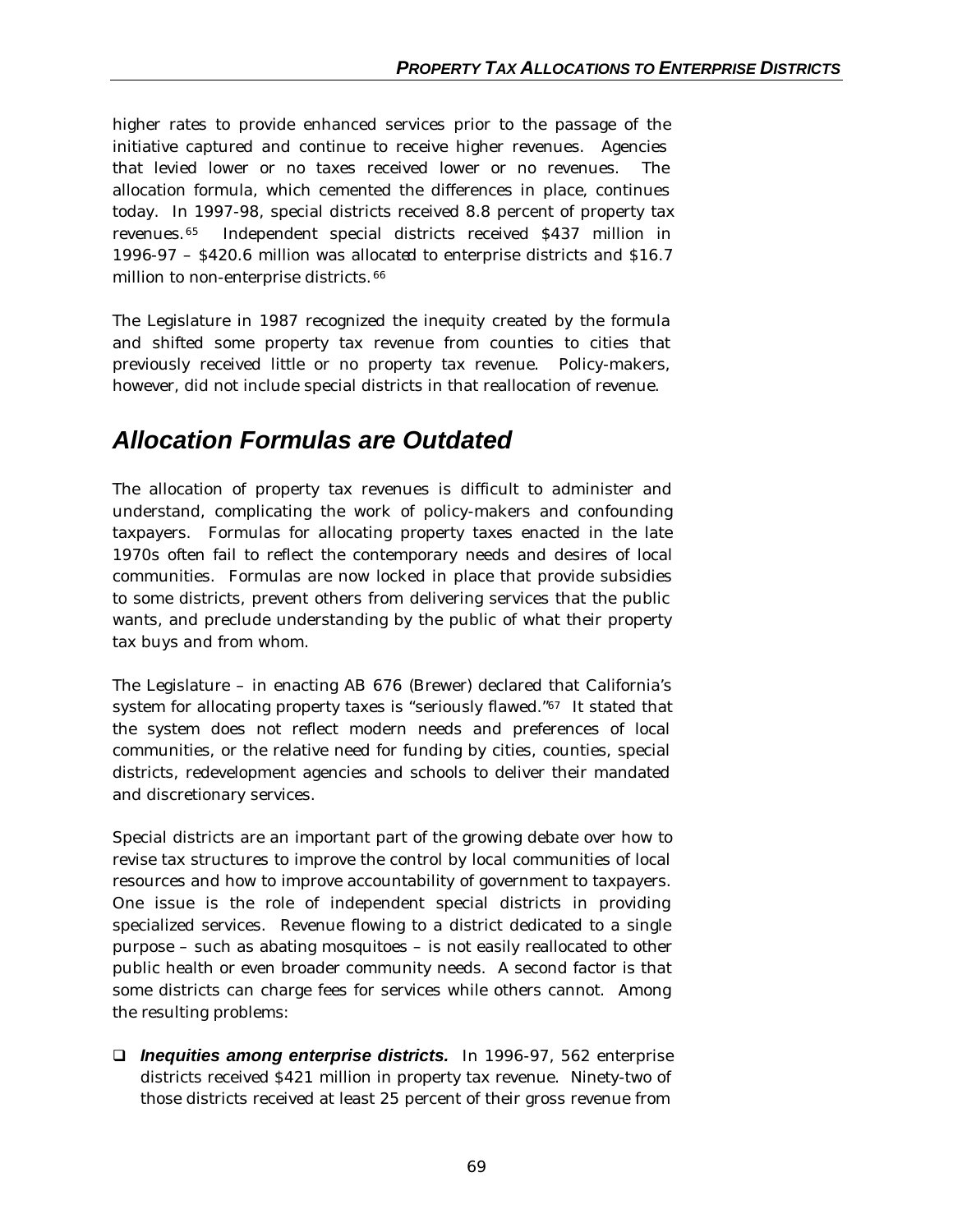property taxes. The remaining 549 enterprise districts had to rely entirely on fees – such as water and sewer rates – to cover the costs of providing service.

Prior to Proposition 13, districts could choose to assess higher property taxes on their particular customers rather than raise rates, and often did to pay off bonds used to finance capital projects. Proposition 13, however, rolled back property taxes to a uniform 1 percent of assessed value and limited the rate at which the valuation can be increased for tax purposes.

In the wake of Proposition 13, state policy-makers decided to distribute property tax revenue based on what districts historically collected, which prevented tax-dependent districts from having to drastically raise rates to cover expenses. The customers of those districts, however, were no longer paying higher rates, and so their service was effectively subsidized by taxpayers outside of those districts. And over time, the inequities have grown.

The reasons why districts relied on property taxes, and how they use that revenue now, varies greatly among the districts consulted by the Commission. In some districts property tax revenue was used to

## *How Districts Use the Property Tax*

Irvine Ranch Water District said that the district's property tax revenue is pledged to the payment of debt service. They added that the district has used property taxes to pay for its bonded indebtedness since the 1960s, and that it has bonds outstanding until 2033. In 1996-97, property tax revenues represented 6.4 percent of IRWD's revenue.

San Bernardino Valley Municipal Water District, in 1996-97, received 19.8 percent of its revenue from property tax shares. The district reported it allocated those funds to debt service on the State Water Contract and its own general obligation bond debt.

Central Contra Costa Sanitary District received 11.1 percent of its revenue from property taxes in 1996-97. The district stated that it exercises discretion in allocating those revenues to capital projects or to pay its bond debt.

pay for project debt that has since been paid off. In other districts, the tax revenue is used to finance new capital projects or to service debt that is continually being "rolled over" to finance new projects.

Several districts told the Commission that their property tax revenue is used to pay their bond debt service to the State Water Contract. Others said the original purpose for their tax assessment no longer exists and the revenue is now used to offset rates or pay for specific operational costs. Most districts reported that eliminating their property tax revenues would result in rate increases to their customers. <sup>68</sup> None of the districts said they would scrutinize expenses to reduce costs or would contribute less to their growing reserves.

Some districts that perform primarily enterprise functions also perform non-enterprise functions. For example, the Santa Clara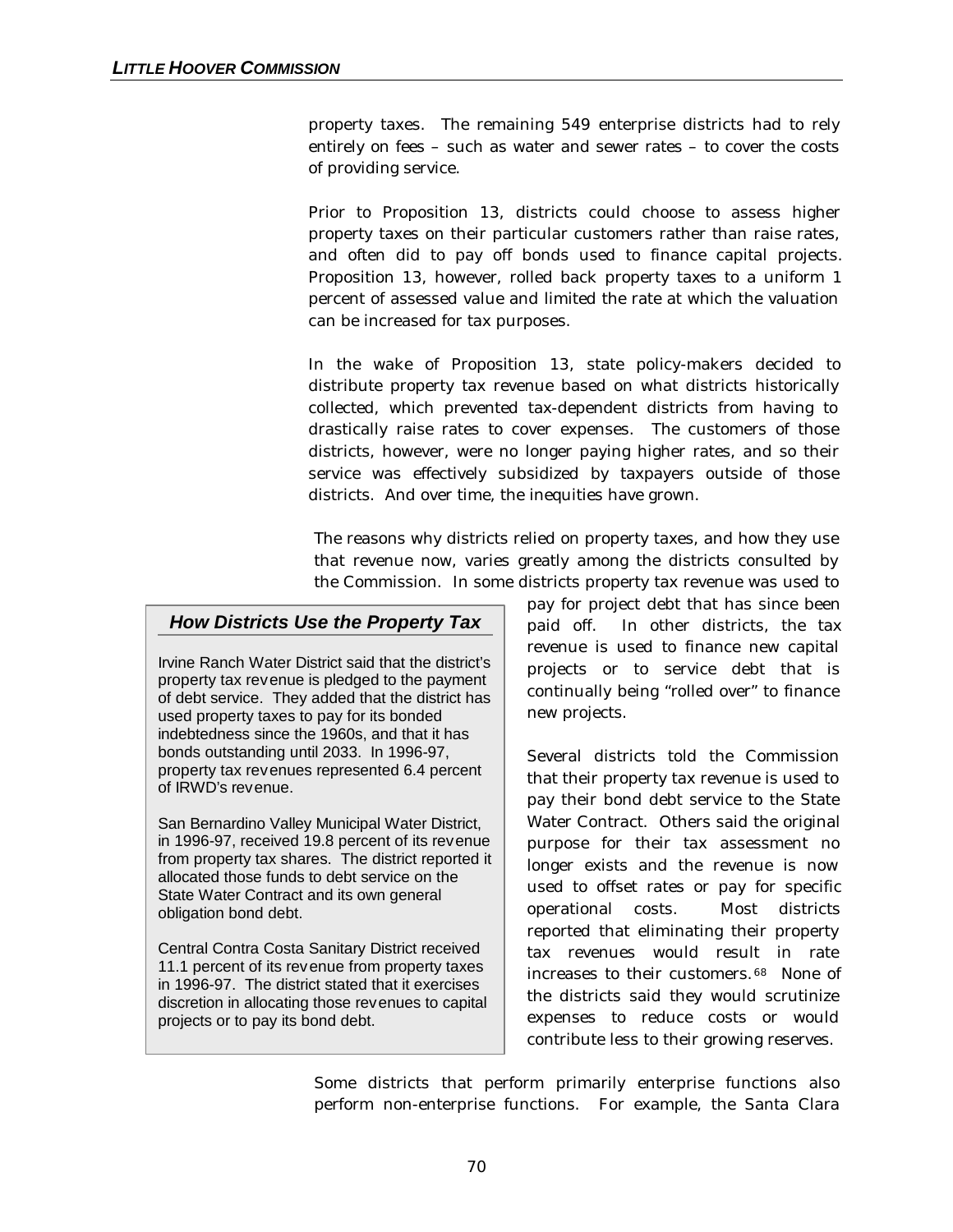Valley Water District imports water, recharges groundwater and wholesales water to cities and counties – all enterprise services that it charges fees to provide. It also is responsible for flood control, a non-enterprise activity that the district describes as heavily dependent on the property tax. Approximately 17 percent of the district's revenue is property tax shares. Sixty-eight percent of that amount annually is allocated to non-enterprise flood control activities.<sup>69</sup>

Property tax revenues have allowed many enterprise districts to charge less than neighboring districts charge for a like service. In addition to the inequities created, this policy distorts the true cost of providing services.

q *Property tax revenues flow to some districts with large reserves.* Among the enterprise districts receiving property tax revenues are some that have accumulated the largest reserves. Some 36 percent of all of the property tax revenue received by enterprise districts goes to just 15 districts that also are among the top 25 districts in terms of retained earnings. Those 15 districts are listed in the table below.

| 15 Districts are in the "Top 25"                              | (In Millions)          |                                |                                    | Property Tax as % of:          |                                                  |  |
|---------------------------------------------------------------|------------------------|--------------------------------|------------------------------------|--------------------------------|--------------------------------------------------|--|
| <b>For Both Retained Earnings</b><br>and Property Tax Revenue | <b>Property</b><br>Tax | <b>Gross</b><br><b>Revenue</b> | <b>Retained</b><br><b>Earnings</b> | <b>Gross</b><br><b>Revenue</b> | All Prop. Tax* to<br><b>Enterprise Districts</b> |  |
| Santa Clara Valley Water                                      | \$17.3                 | \$101.7                        | \$391.0                            | 17.0%                          | 6.1%                                             |  |
| Inland Empire Utilities (San Bern.)                           | \$11.1                 | \$63.8                         | \$187.4                            | 17.4%                          | 3.9%                                             |  |
| Orange Co. Sanitation No. 3                                   | \$9.4                  | \$37.7                         | \$211.7                            | 25.0%                          | 3.3%                                             |  |
| Eastern Mun. Water (Riverside)                                | \$9.4                  | \$104.8                        | \$217.2                            | 9.0%                           | 3.3%                                             |  |
| Orange Co. Sanitation No. 2                                   | \$8.9                  | \$35.9                         | \$192.4                            | 24.7%                          | 3.1%                                             |  |
| Moulton-Niguel Water (Orange)                                 | \$8.3                  | \$56.7                         | \$216.1                            | 14.7%                          | 2.9%                                             |  |
| Central Contra Costa Sanitary                                 | \$5.6                  | \$50.3                         | \$214.7                            | 11.1%                          | 2.0%                                             |  |
| East Bay Mun. Utility (Alameda)                               | \$4.9                  | \$266.4                        | \$597.3                            | 1.8%                           | 1.7%                                             |  |
| Irvine Ranch Water (Orange)                                   | \$4.9                  | \$77.4                         | \$279.6                            | 6.4%                           | $1.7\%$                                          |  |
| San Bernardino Valley Mun. Water                              | \$4.5                  | \$22.9                         | \$192.5                            | 19.8%                          | 1.6%                                             |  |
| El Dorado Irrigation (Alpine, Amador,<br>Sac.)                | \$4.2                  | \$28.1                         | \$137.2                            | 15.1%                          | 1.5%                                             |  |
| Coachella Valley Co. Water (Riverside)                        | \$4.1                  | \$84.0                         | \$281.2                            | 4.9%                           | 1.4%                                             |  |
| L.A. County Sanitation No. 5                                  | \$4.1                  | \$38.0                         | \$141.3                            | 10.8%                          | 1.5%                                             |  |
| San Diego Co. Water                                           | \$3.9                  | \$259.4                        | \$435.0                            | 1.5%                           | 1.4%                                             |  |
| Calleguas Municipal Water (Ventura)                           | \$2.6                  | \$67.9                         | \$168.2                            | 3.9%                           | 0.9%                                             |  |
| Total                                                         | \$103.2                | \$1,295.                       | \$3,863.                           | 8.0%                           | 36.4%                                            |  |

\*Does not include transit or hospital districts.

Source: State Controller, 1996-97 retained earnings and property tax for enterprise districts, data on file.

q *Property tax revenues fund districts that no longer provide the service for which the district was formed.* In 1998-99, approximately \$17 million in property taxes were allocated to 14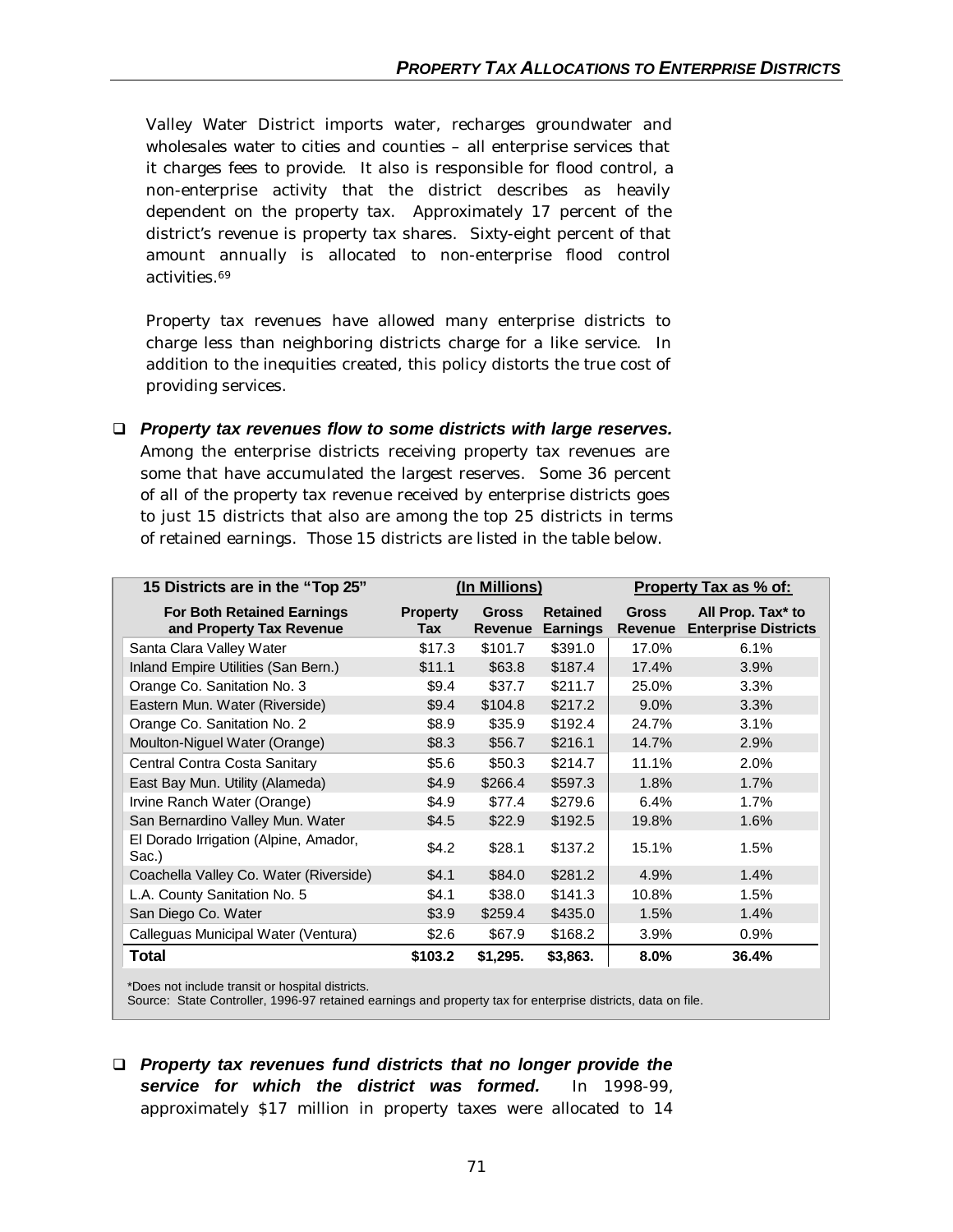health care districts that no longer operate hospitals.<sup>70</sup> Five of those districts report spending less than 25 percent of their revenue on direct services in their community. Additional health care district information is contained in Finding 3**.**

q *Non-enterprise districts have been hit the hardest.* In the aftermath of the 1992-93 ERAF shift of funds from local governments to the schools, a number of non-enterprise and non-public safety special districts, which do not have the option of raising fees, have been impacted the most.

Counties and cities and some public safety districts have been granted relief through a number of measures – including Proposition 172, the half-cent sales tax increase for public safety services; state funding of trial courts; the state COPS program; and changes in state formulas for fines and property forfeitures. But non-enterprise districts that do not provide public safety services have not received comparable relief. Recreation and park districts have been forced to charge higher fees, reduce services and close facilities. Many small independent library districts have struggled to remain open.

Despite the losses experienced by non-enterprise districts, enterprise districts have continued to receive taxes based on the pre-Proposition 13 formula. While policy-makers have touched on the issue in a number of forums, the problems have not been resolved.

## *Of Enterprise Districts and Property Tax Revenues*

The property tax revenue received by enterprise special districts is a small part of a much larger debate over the need to reform state and local finances. But as an issue, it can be separated and solved without fundamentally restructuring the state and local fiscal relationship. Numerous policy reviews have come to that conclusion, although few have been willing to instigate the controversy likely to ensue from a serious attempt to address this inequity.

J. Fred Silva, who has been involved in state fiscal policy-making for years and is now a government relations expert at the Public Policy Institute of California, testified:

> *What issues should be the focus of the Little Hoover Commission's work… Finance issues. Focus on the financing of enterprise and non-enterprise districts. Specifically, review the use of the property tax to finance enterprise services.*

In principal it is easy to say that enterprise districts should not receive property taxes. But the individual circumstances of special districts vary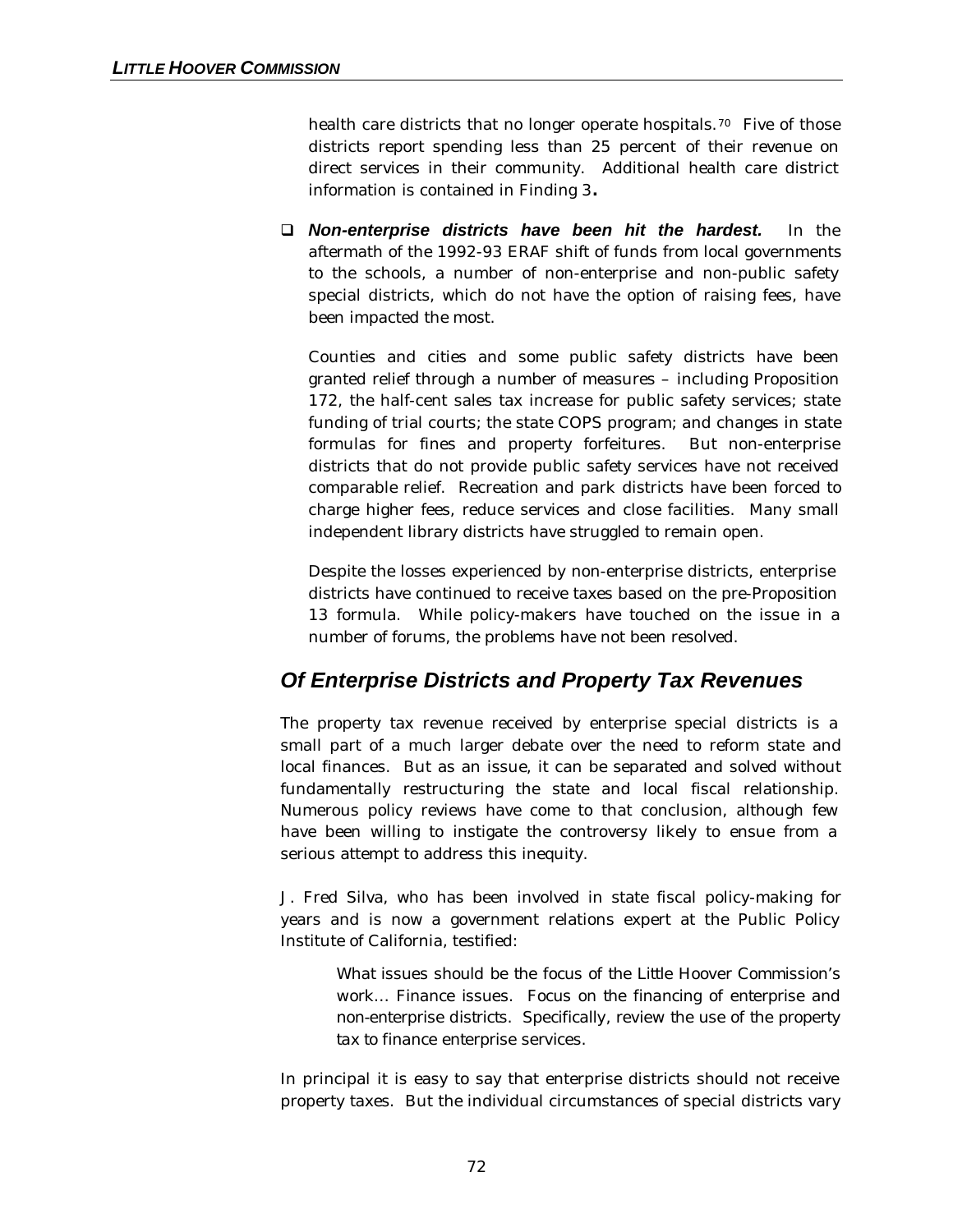significantly. Any change in the status quo will be difficult and much of the applicable law is constitutional rather than in statute. As a result, the approach has to be more sophisticated.

Other studies of state and local government finance have considered property tax allocations to special districts. Alternatives have been discussed, but consensus on solutions has been elusive:

- q *California Constitution Revision Commission.* The California Constitution Revision Commission recommended the creation of a citizens charter commission on local government efficiency and restructuring in each county. The commissions would develop government services plans, reallocate local costs and revenues, and let the voters decide on new "Community Charters." To foster local control, the non-school share of the property tax would be allocated by the charter, not state law.
- q *The Commission on Governance for the 21st Century.* The commission heard testimony on property tax allocations to enterprise districts, but did not examine the issue in depth. In its final report, *Growth within Bounds,* the commission suggested that "future government reformers may wish to consider reallocating a portion of property tax revenues currently accruing to enterprise districts… ." <sup>71</sup>
- □ *Speaker's Commission on State and Local Government Finance.* The commission heard that there is inadequate public understanding of which agencies receive property tax allocations. It recommended that to increase public understanding of how local services are funded that a state agency or county auditors report the amount of property tax revenues that individual agencies receive and the services funded by that revenue.<sup>72</sup>
- **Q Senate Committee on Local Government.** The Senate Committee on Local Government identified property tax allocations to enterprise special districts as one of four policy issues on this topic that lawmakers will grapple with in 2000. The committee raised the following policy questions in its summary report of the September 1999 interim hearing:<sup>73</sup>
	- $\checkmark$  Should the Legislature stop enterprise districts from subsidizing their operations with property tax revenues?
	- $J$  Should the Legislature reallocate property tax revenues from enterprise districts to other local governments, including nonenterprise districts?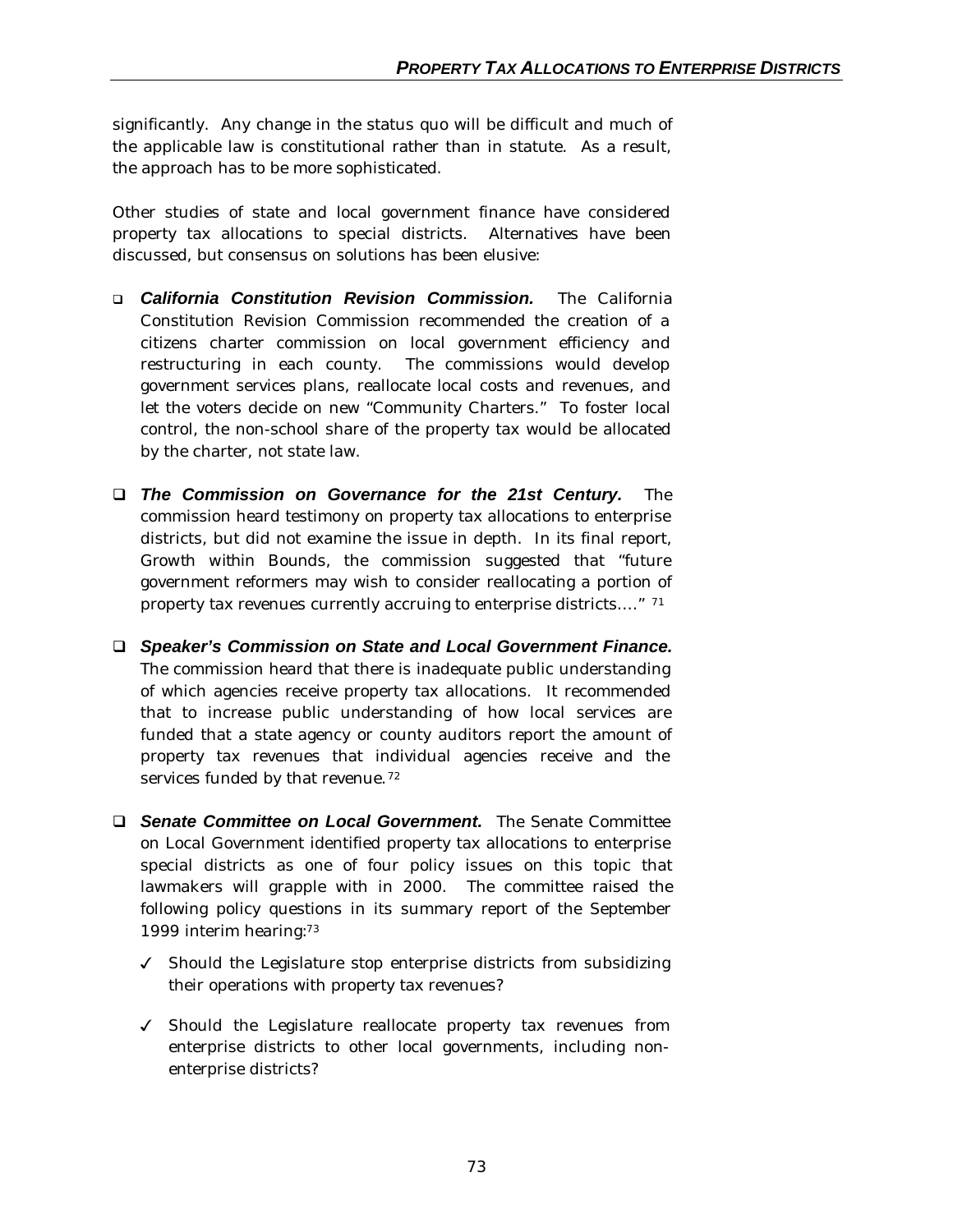- $\checkmark$  If so, should the Legislature phase-out these subsidies to avoid price increases?
- □ Legislative Analyst. In AB 676, the Legislature directed the LAO to identify alternatives for restructuring the property tax allocation system to accomplish three goals: 1) increase taxpayer knowledge of the allocation of property taxes; 2) provide greater local control; and 3) correct the skewed land use incentives faced by local governments. Among the LAO's conclusions:<sup>74</sup>
	- $\checkmark$  The current property tax allocation system presents particular problems for cities and counties that provide municipal services through independent special districts. Local officials and citizens, lacking the authority to change the allocation of property taxes, are stuck with formulas that do not reflect the current priorities of the community. The LAO cites as examples water districts that continue to receive property taxes based on 25 year-old formulas. They continue to receive tax revenues despite changed community needs and the general trend for water and other enterprise services to be funded by user charges rather than general taxes.
	- $\checkmark$  Special purpose agencies vs. general purpose governments is one of four key tensions inherent in local finance and property tax allocation system reform proposals.
	- $\checkmark$  State laws controlling the allocation of property taxes may have discouraged some special purpose governments, such as water and sanitation districts, from evolving away from property taxes to user fees.

Among the LAO's alternatives: Maintain property tax rate stability, state control over tax allocation and the current role of special district governments. Shift the emphasis toward local control of the property tax rate and therefore modestly toward general purpose government. Shift the emphasis significantly toward general purpose government by making property taxes formerly allocated to special districts available to cities and counties as general purpose revenues. And finally, promote general purpose government by assigning responsibility for providing all local services to cities and counties, which could in turn delegate responsibilities to special districts.

The LAO expressed optimism that despite the failures of past efforts reforms could be accomplished if policy-makers are mindful of three considerations: 1) No perfect solution exists; 2) Solution of the problem requires focused attention; and 3) funds are needed.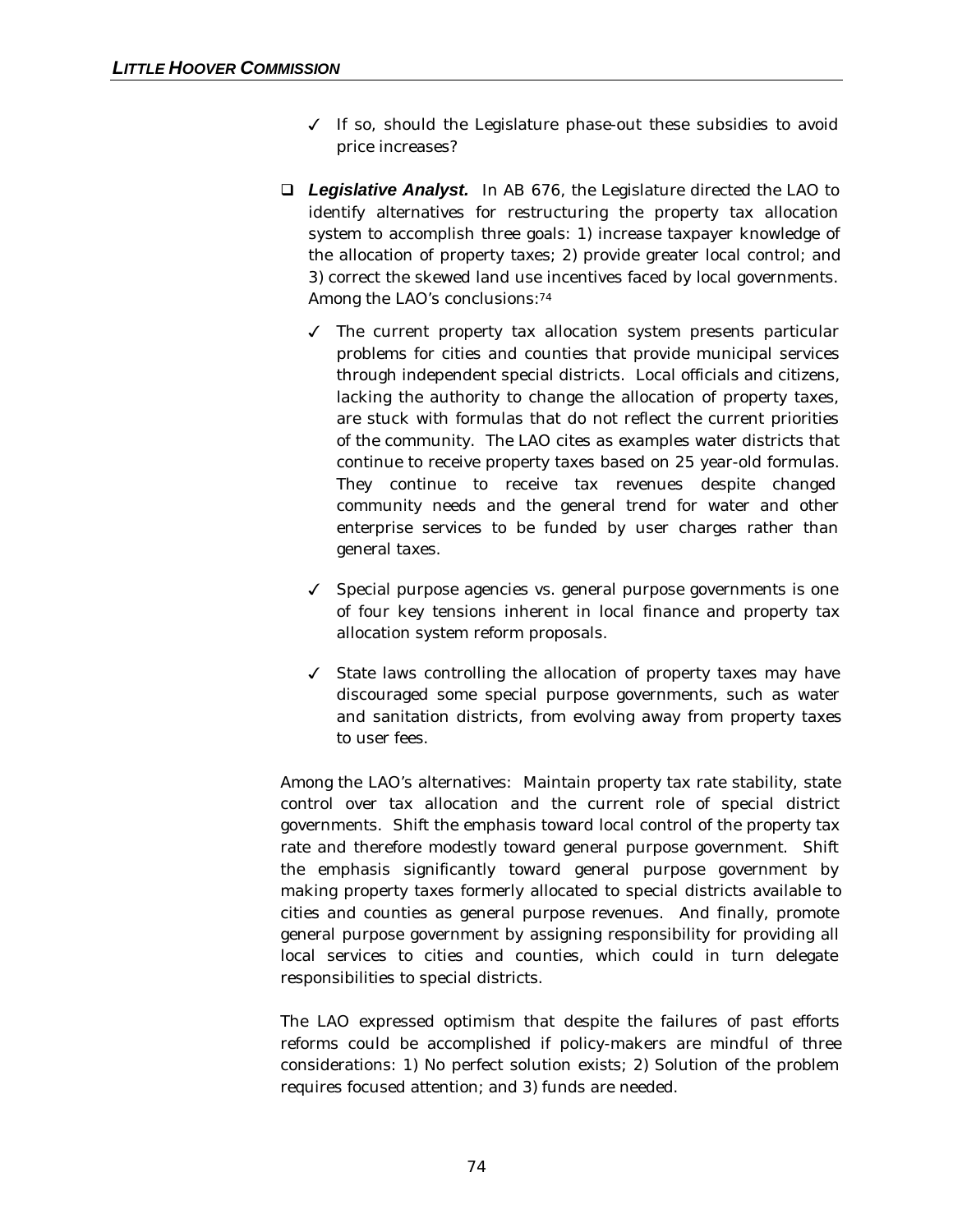The alternatives contained in the LAO report – and the work of other commissions and task forces that have reviewed the issue – could advance the goal of meaningful tax allocation reform, including property tax allocations to enterprise districts. Those who have studied the issue and witnessed firsthand the difficulty that policy-makers have with resolving it told the Commission that policy-makers have the information needed to begin to make reforms now.

The Little Hoover Commission also found that a relative handful of enterprise districts with the highest reserves receive a substantial portion of the property tax allocation to all enterprise districts. These are resources that might be better allocated to reflect present-day community needs and priorities. The Legislature could address these possible inequities now and, at the same time, contribute to the larger analysis of property tax allocations to enterprise districts.

## *Property Tax Allocation Policy Questions*

Because of the diversity of districts, any reallocation of property tax revenues will likely have to be based on a case-by-case review of districts and how they use that revenue. Among the questions that should guide these public decisions:

- $\checkmark$  How do property tax allocations impact rate structures and exaggerate inequities among ratepayers? Between big and small users? Between commercial and residential users? Between low-income users who have trouble paying for essential services and customers who do not?
- $\checkmark$  How do property tax allocations factor into the abilities of enterprise districts to build and use reserves?
- $\checkmark$  What is the history of property tax use by districts? Is it tied to specific projects? Would user fees more appropriately fund those projects?
- $\checkmark$  If the community could, would it reallocate this revenue to a higher public priority?

Alternative mechanisms that would permit a case-by-case review of property tax allocations to enterprise districts, include:

- q *Joint legislative review.* The Legislature, through the Joint Legislative Sunset Review Committee, has provided valuable scrutiny to the licensing boards within the Department of Consumer Affairs. The systematic review provided for detailed evaluations of individual boards, and provided for the Legislature a basis for making case-bycase changes to the entities. A similar review of enterprise districts with large reserves and large property tax allocations could be an effective means of assessing changes on a district-by-district basis.
- q *State Auditor Review.* The Legislature could direct the State Auditor to examine enterprise special districts that receive property taxes and that have the highest reserves. The Auditor could be directed to assess how the property tax revenue is used, whether those functions could be funded through established fees, and the potential for a reduction in property taxes to be offset by more efficient operations on the part of the district.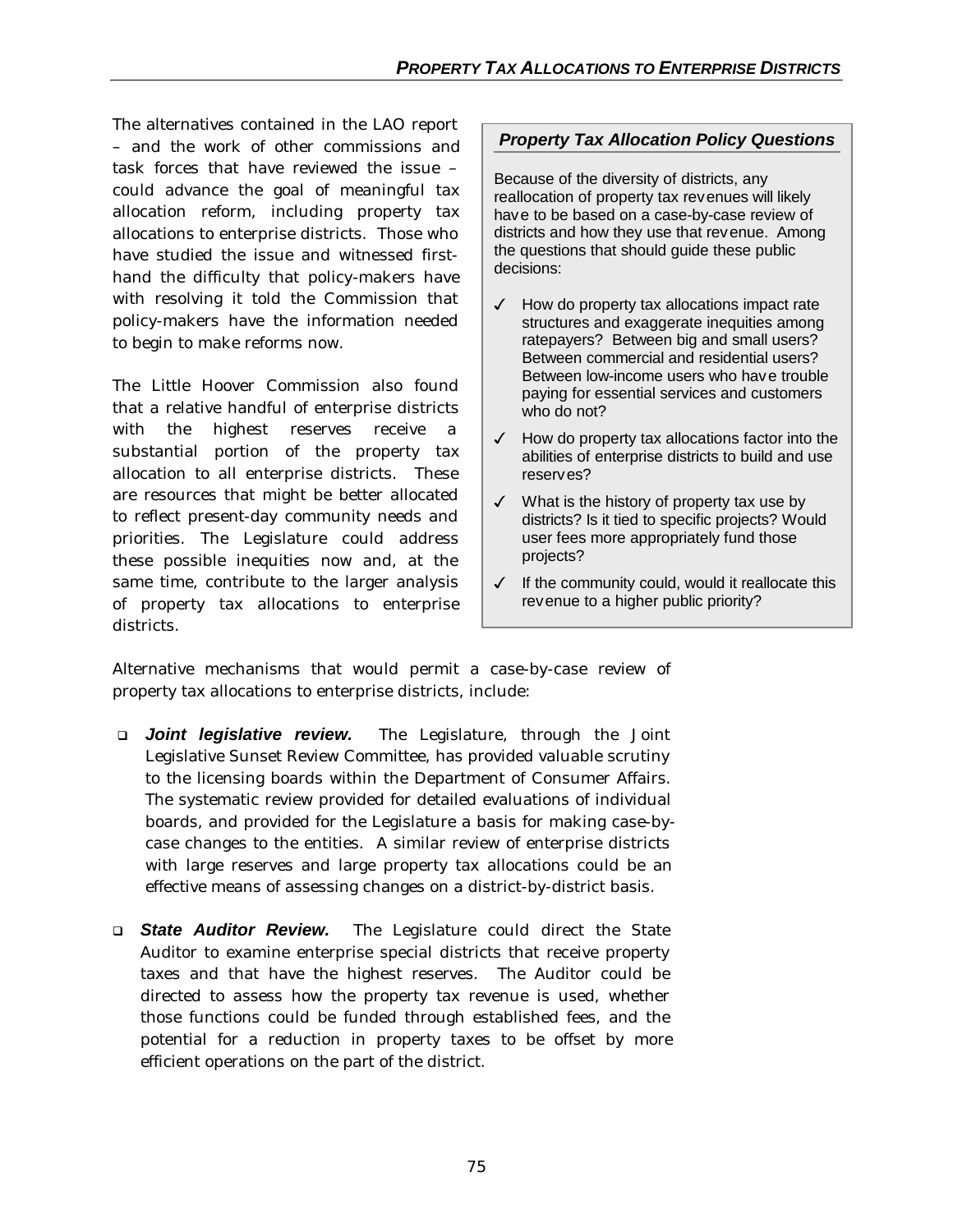q *Reviews by County Supervisors.* The State could encourage and empower county boards of supervisors to initiate audits and public examination of enterprise districts that receive property tax revenues. As an incentive, counties that conduct reviews and reach conclusions that the property tax revenue could serve a higher community need could be allowed to reclaim and reallocate that revenue.

## *Summary*

Property tax allocations to enterprise special districts are just one of many issues that must be considered in any comprehensive analysis of the current property tax allocation system. But lawmakers should specifically review property tax allocations to enterprise special districts – particularly those districts with the largest reserves. A number of mechanisms could be used to explore these issues on a district-bydistrict basis, including ones that would allow state or local officials to determine if the revenue should be reallocated elsewhere.

*Recommendation 5: Policy-makers should scrutinize the appropriateness of maintaining property tax allocations to enterprise districts. Among the alternatives:*

- **Q** *Annually review the level of property tax support.* **The Controller** could annually report the property tax revenue distributed among enterprise districts with the largest reserves. With the assistance of the Legislative Analyst, and as part of the budget process, the Legislature could decide whether to continue or modify this allocation of property taxes.
- q *Examine all allocations to enterprise districts.* The Legislature could appoint a task force to examine how individual enterprise districts use property tax revenues. The task force could identify districts that should continue to receive the revenues, those that should receive smaller allocations, and those that should no longer receive property tax revenue.
- **Q** *Require a state audit of some districts*. The Legislature could require the State Auditor to examine enterprise districts that receive property taxes and also have the highest reserves. The Legislature could then take specific action to reduce or eliminate the allocations to those districts without a strong rationale for tax funding.
- q *Allow counties to reclaim and reallocate property tax revenues.* The Legislature could provide a mechanism for counties, following a public review process, to reclaim property tax revenues from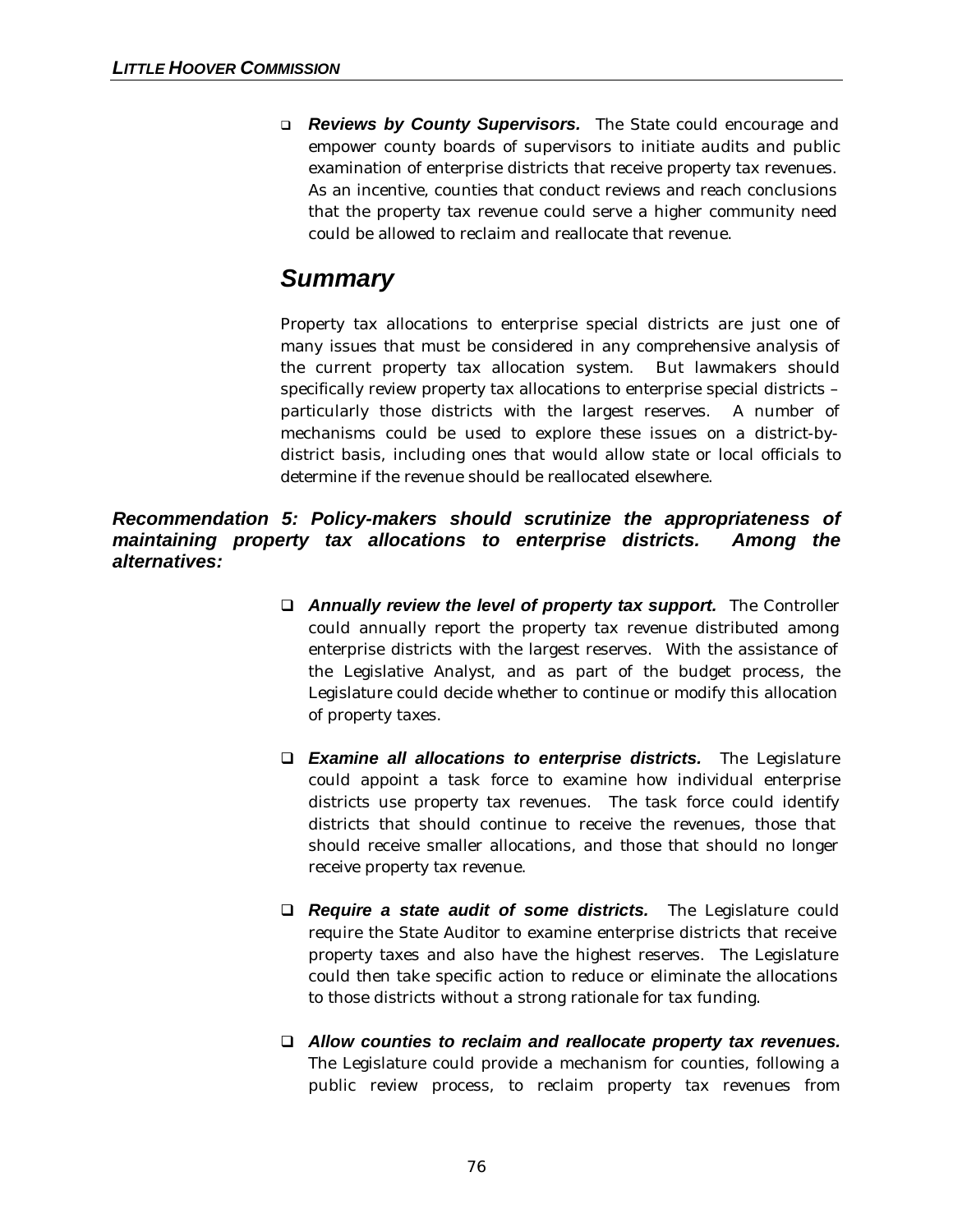enterprise districts and reallocate those funds to meet contemporary community needs and priorities.

q *Enhance public understanding of property tax allocations.* Property tax bills should identify for taxpayers the independent special districts that provide services to them, along with the tax allocation, reserves and other financial information about those districts.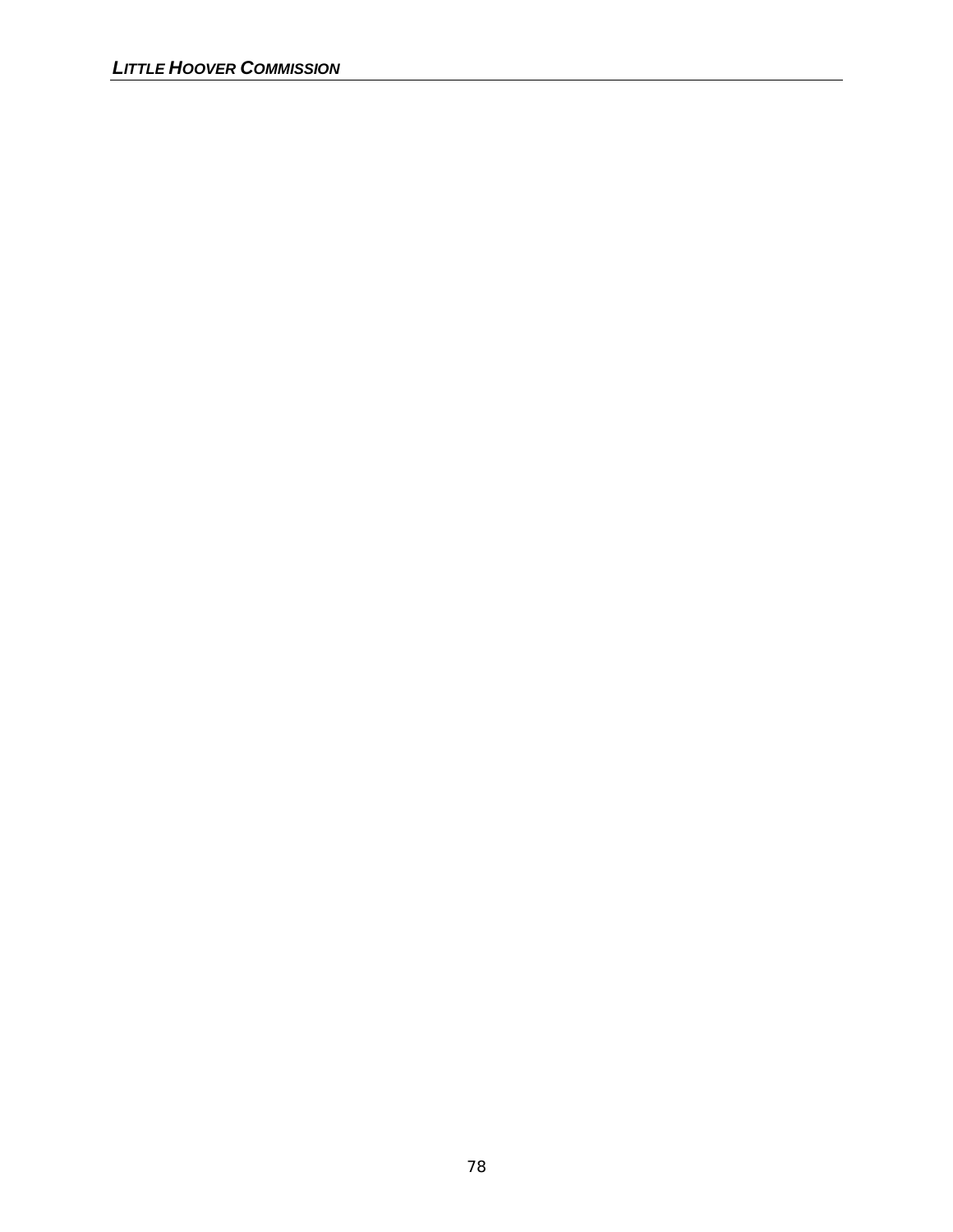## *Conclusion*

Through this review, the Commission has come to understand that thousands of special districts provide valuable services to millions of Californians. But it also found reason to be concerned that the government closest to the people is not always visible or accountable to the people.

When special districts first emerged, they were state-of-the-art government. All of their attributes were tailored to the unique needs of their communities – their boundaries, their functions, their governance and their finances.

Need irrigation water to make the desert bloom? The first step was to create a special district. Need port facilities to capture international trade, form a district. Want to stop encephalitis, form a district. Inspired to build strong bodies and strong minds, form a park district and a library district.

Many of these independent government entities continue to evolve in ways that increase their value and relevance to the citizens they serve.

But others are reluctant to change and to open themselves to scrutiny. Their boundaries are meaningless relics of communities that have lost distinctions. They spend money on their defined missions, regardless of other community needs. In some cases, they hold vast financial reserves that have simply not been publicly examined. In extreme cases, the governing boards are only "governing" contracts with private service providers.

In some cases, small districts that were created to serve once-isolated communities should be merged to efficiently provide services to large urban areas. In a few cases, the districts as separate units of government are no longer warranted and should be put out of business.

In this report, the Commission did not make judgments about individual districts. Not because these districts shouldn't be judged, but because they should be judged by the citizens they serve. The problem is the public and community leaders often do not have the information necessary to determine whether the quality of service is good, the price is fair, and the choices made by special districts reflect the priorities of their communities.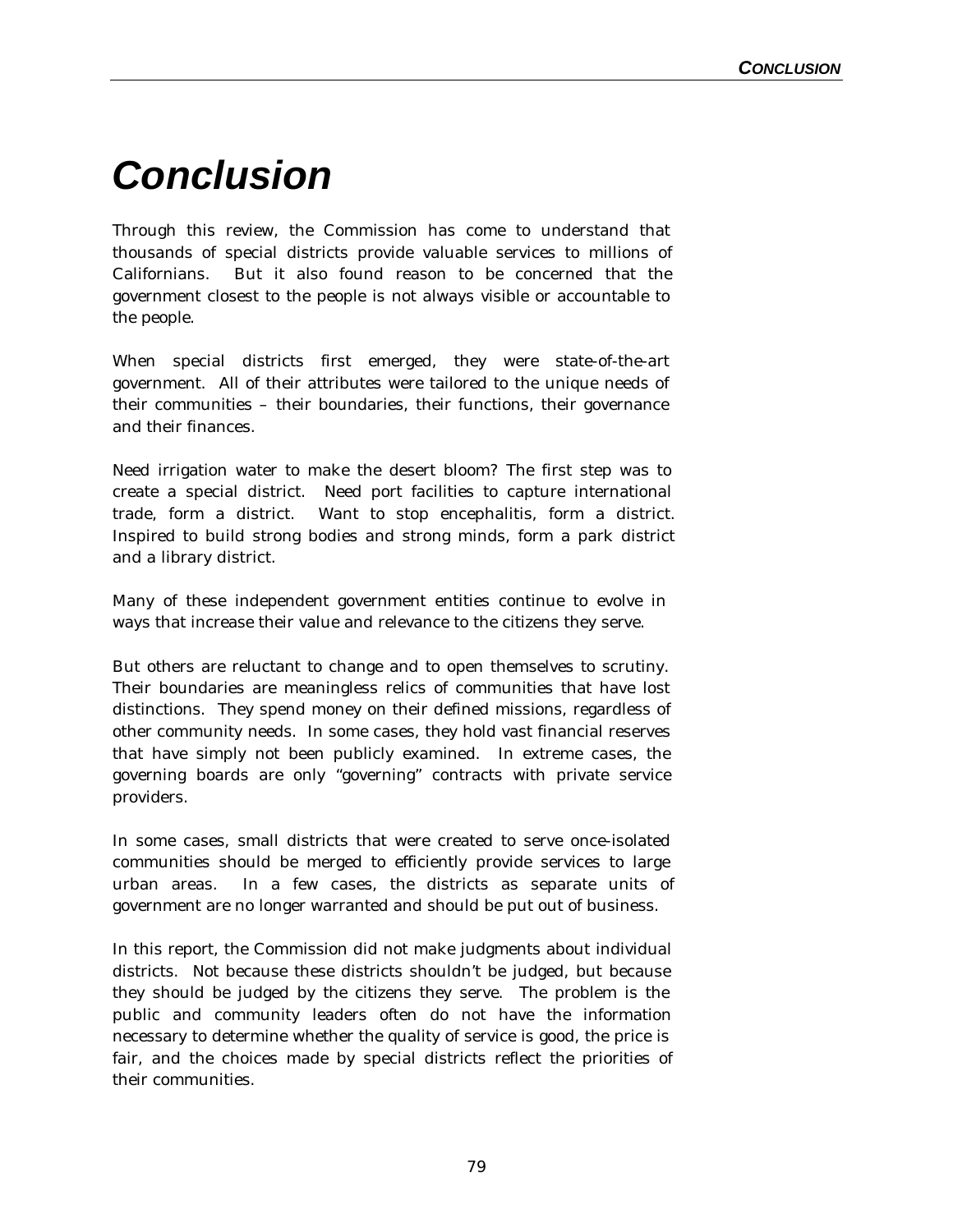The Commission found this scrutiny and evolution occurring in communities where special districts are well known to the public and where Local Agency Formation Commissions are assertive catalysts for change.

The Commission's recommendations call for state policy-makers to help special districts function in ways that would reconnect them to their communities. The recommendations also would provide local agency formation commissions with the structure, the resources and the tools necessary to be the force of change that the State expects them to be. And the recommendations provide mechanisms and incentives for examining on a case-by-case basis some nagging issues – including an inequitable reliance on property taxes by some enterprise districts.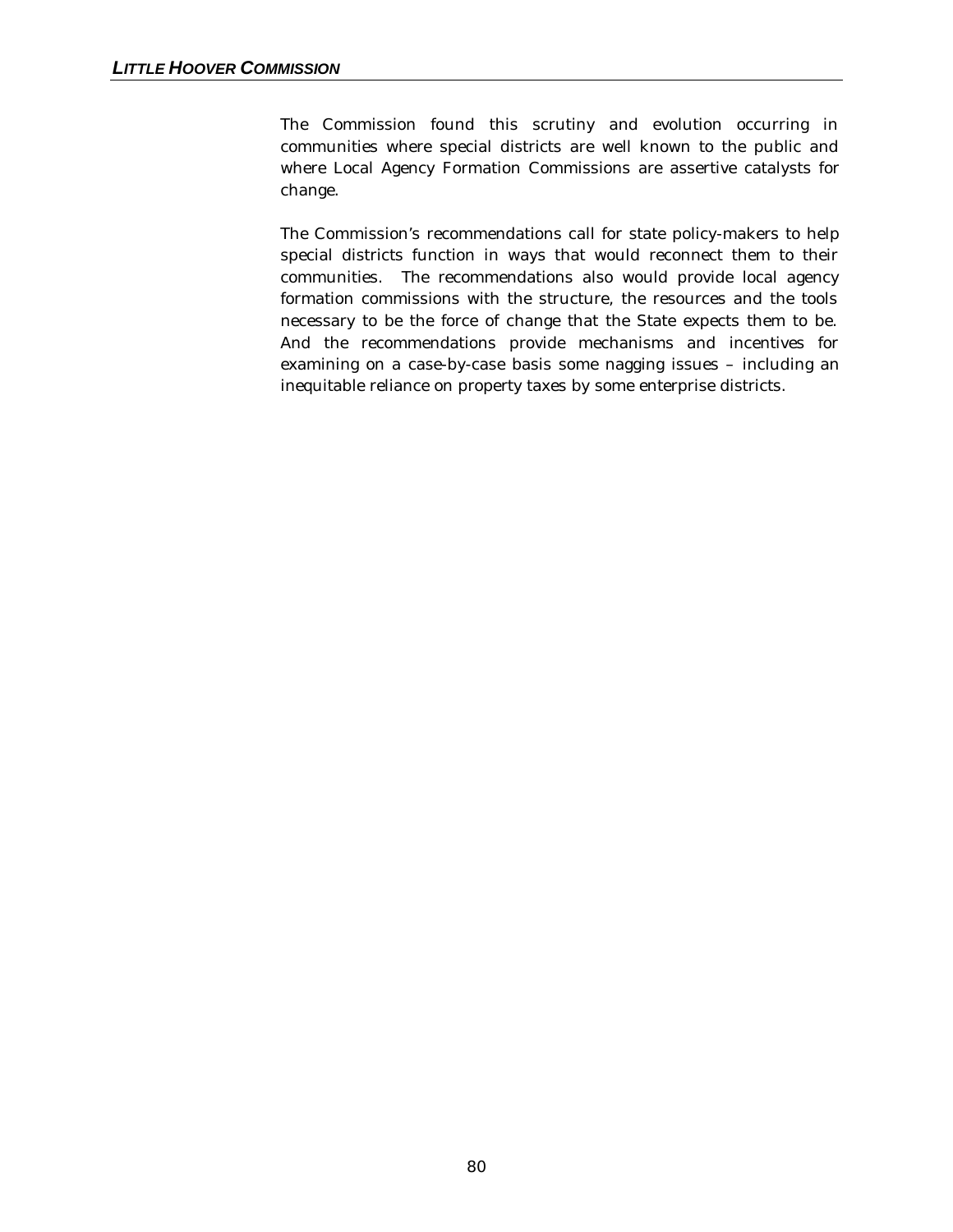# **Appendices & Notes**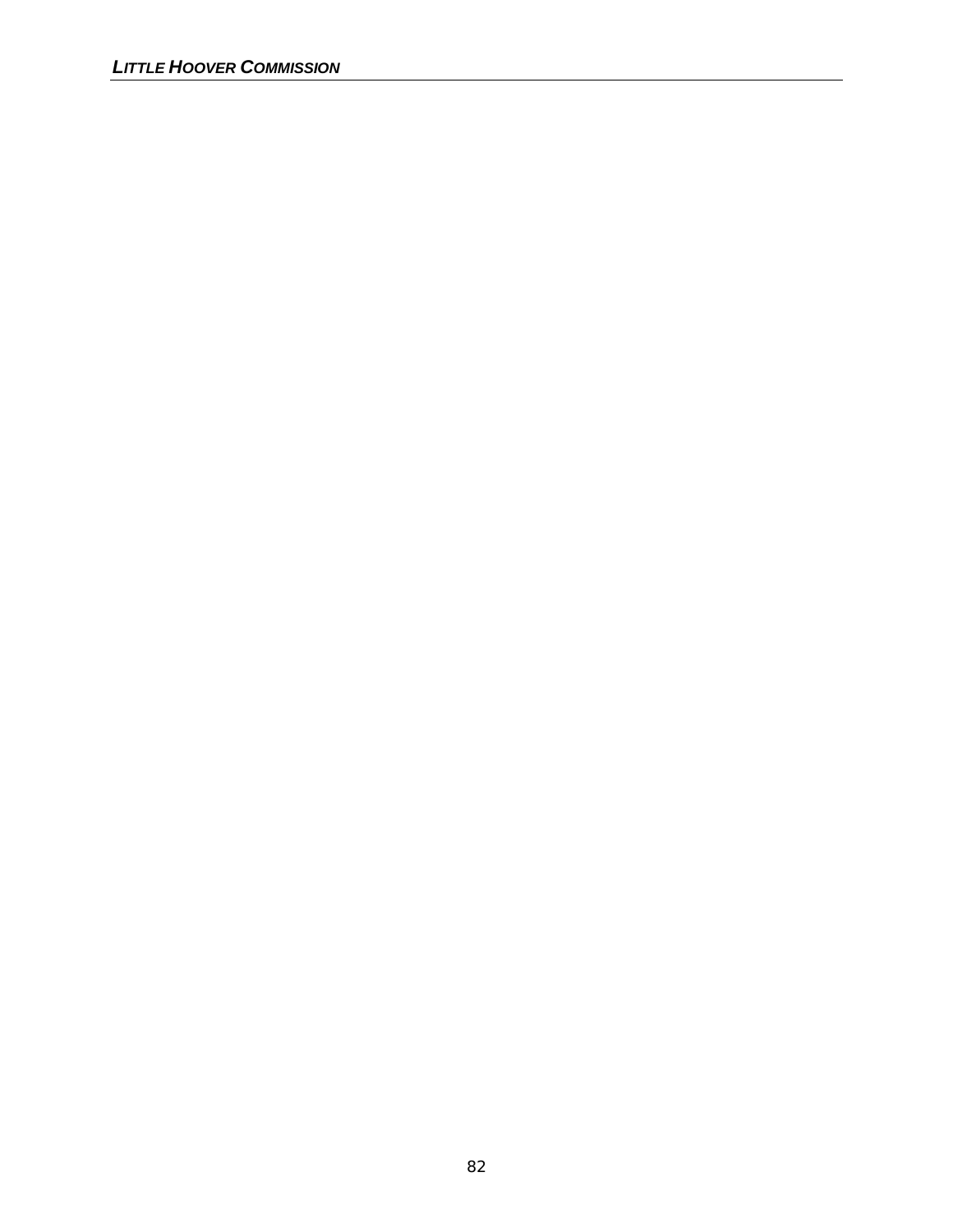## **Appendix A**

## **Little Hoover Commission Public Hearing Witnesses**

#### *Witnesses Appearing at Little Hoover Commission Special Districts Public Hearing on June 24, 1999*

Fred Silva Advisor, Governmental Relations Public Policy Institute of California

Stephen P. Morgan Professor, University of Southern California, Sacramento Center and California State University, Hayward

Thomas M. Gardner Director of Public Management Consulting Vitetta Group

Harry Ehrlich, President California Special Districts Association and Deputy General Manager of Capital Programs Olivenhain Municipal Water District

Dana M. Smith Executive Director Orange County Local Agency Formation Commission

Phil Batchelor County Administrator Contra Costa County

Herb Moniz, City Manager City of San Ramon

#### *Witnesses Appearing at Little Hoover Commission Special Districts Public Hearing on August 26, 1999*

Keith McCarthy Mayor City of Downey

Marc Titel City Council Member City of Lakewood

Robert Goldsworthy President, Board of Directors Water Replenishment District of Southern California

Edward C. Little Member, Board of Directors West Basin Municipal Water District

Charles A. Horel President, Board of Directors American River Fire District

Dean O. O'Brien President, Board of Directors Sacramento County Fire District John S. O'Farrell Executive Officer Sacramento County Local Agency Formation Commission

Michael Dunbar General Manager South Coast Water District

Kenneth Frank City Manager City of Laguna Beach

Joyce Crosthwaite Former Assistant Executive Officer Orange County Local Agency Formation Commission

Dana M. Smith Executive Officer Orange County Local Agency Formation Commission

James Evans President, Board of Directors Midway City Sanitary District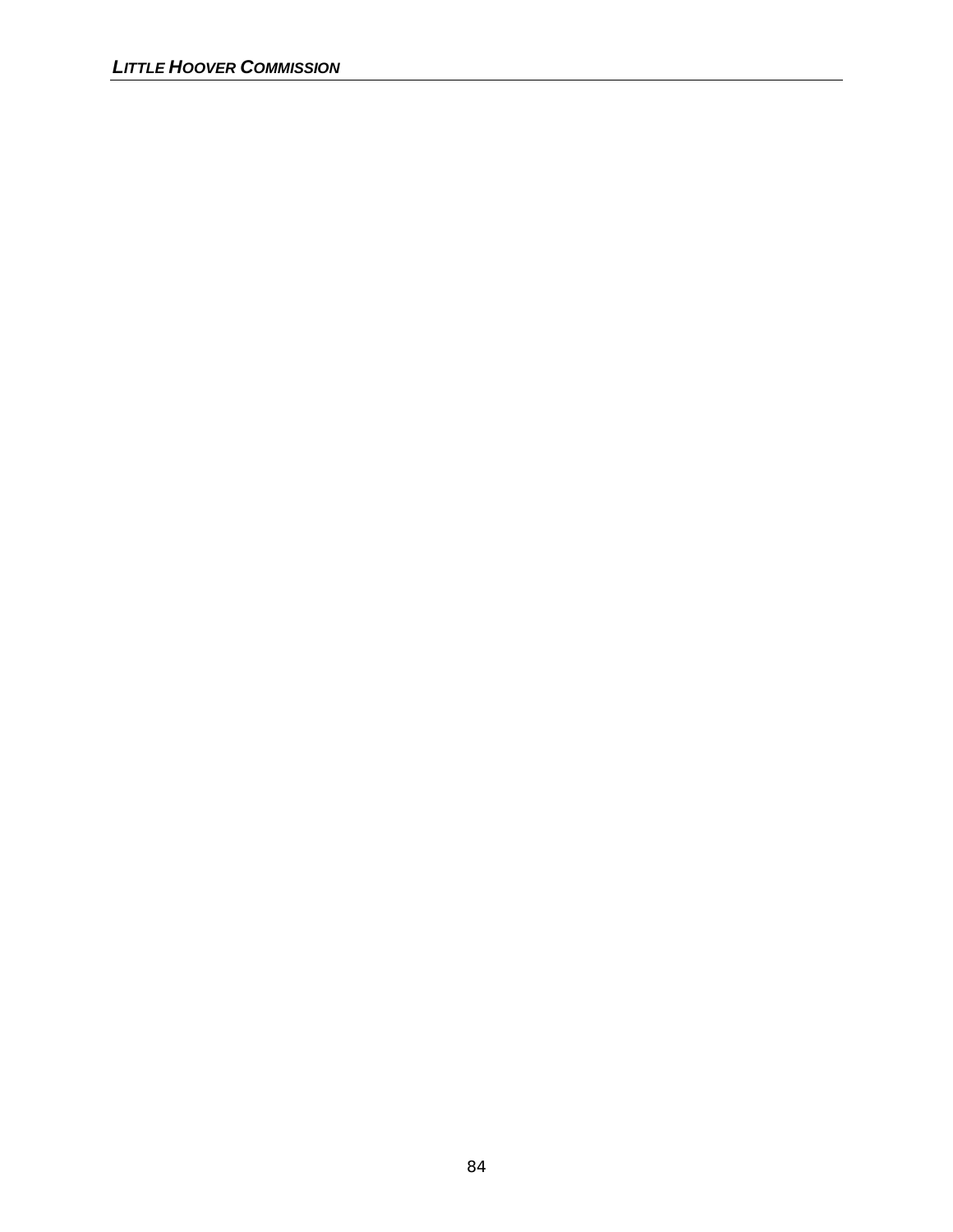## **Appendix B**

#### **Little Hoover Commission Special Districts Survey Questionnaire Director/Trustee Benefits and Compensation**

Please respond to the following questions. You may use this form and return it in the enclosed envelope, attaching additional pages if necessary, or respond by e-mail to little.hoover@lhc.ca.gov, using the same format. Thank you for your assistance.

**District:** 

**Survey Respondent Name & Title: Phone number:** 

**(1)** What services does the district provide?

- **(2)** How many directors/trustees serve on the district board of directors?
- **(3)** How often does the board meet?
- **(4)** How many subcommittees does the board maintain?
	- a) Number of subcommittees: \_\_\_\_\_\_
	- b) How often does each subcommittee meet?
- **(5)** On average, how much time do directors/trustees spend per month preparing for board and subcommittee meetings and conducting board activities?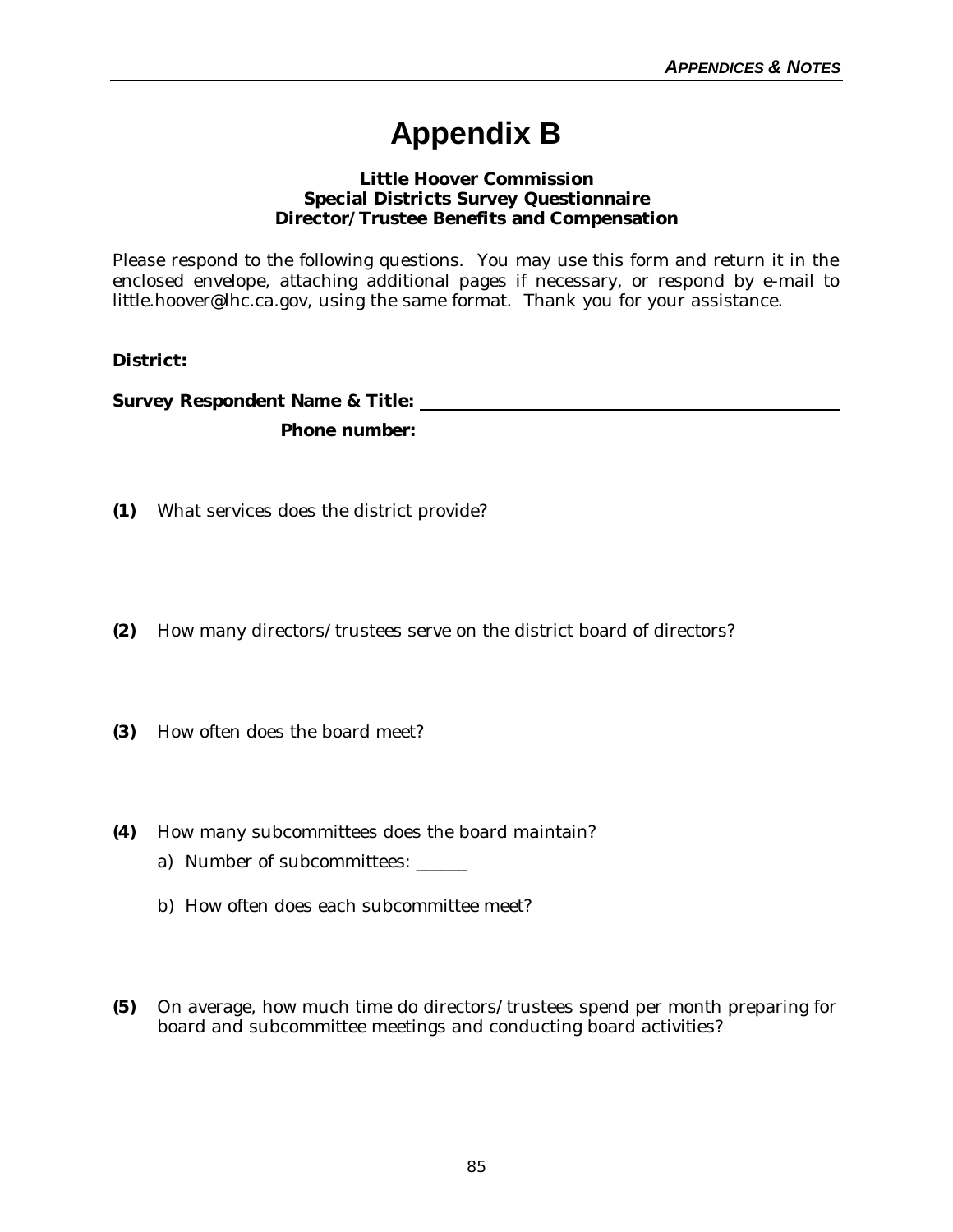- **(6)** Do directors/trustees receive daily compensation for board and subcommittee meeting attendance? Yes \_\_\_\_\_ No \_\_\_\_\_\_ If no, go to question 7.
	- a) What is the district's daily compensation rate to directors/trustees for meeting attendance? \$ \_\_\_\_\_
	- b) What is the maximum number of days in a month for which a director/trustee can be compensated for meeting attendance (include subcommittee meetings)?

No. of days: \_\_\_\_\_\_\_\_\_\_

c) What was the total dollar amount of daily compensation paid to directors/trustees for meeting attendance (include subcommittees) in fiscal year 1998-99?

\$\_\_\_\_\_\_\_\_

**(7)** Does the district send directors/trustees to continuing education opportunities such as conferences, seminars and other workshops?

Yes \_\_\_\_\_\_ No\_\_\_\_\_\_\_ If no, go to question 8.

- a) What was the total amount paid by the district for director attendance at conferences, seminars or workshops in fiscal year 1998-99? Please include registration fees, travel, per diem and any other costs associated with such attendance that were paid by the district. S\_\_\_\_\_\_\_\_
- **(8)** Does the district provide health benefits to directors/trustees? Yes \_\_\_\_\_\_ No \_\_\_\_\_\_ If no, go to question 10.
	- a) Does the district extend these benefits to spouses and/or dependents of directors/trustees? Yes\_\_\_\_\_ No \_\_\_\_\_\_
	- b) What was the total amount expended by the district in fiscal year 1998-99 for health benefits for directors/trustees and their spouses and/or dependents?  $s$   $\qquad$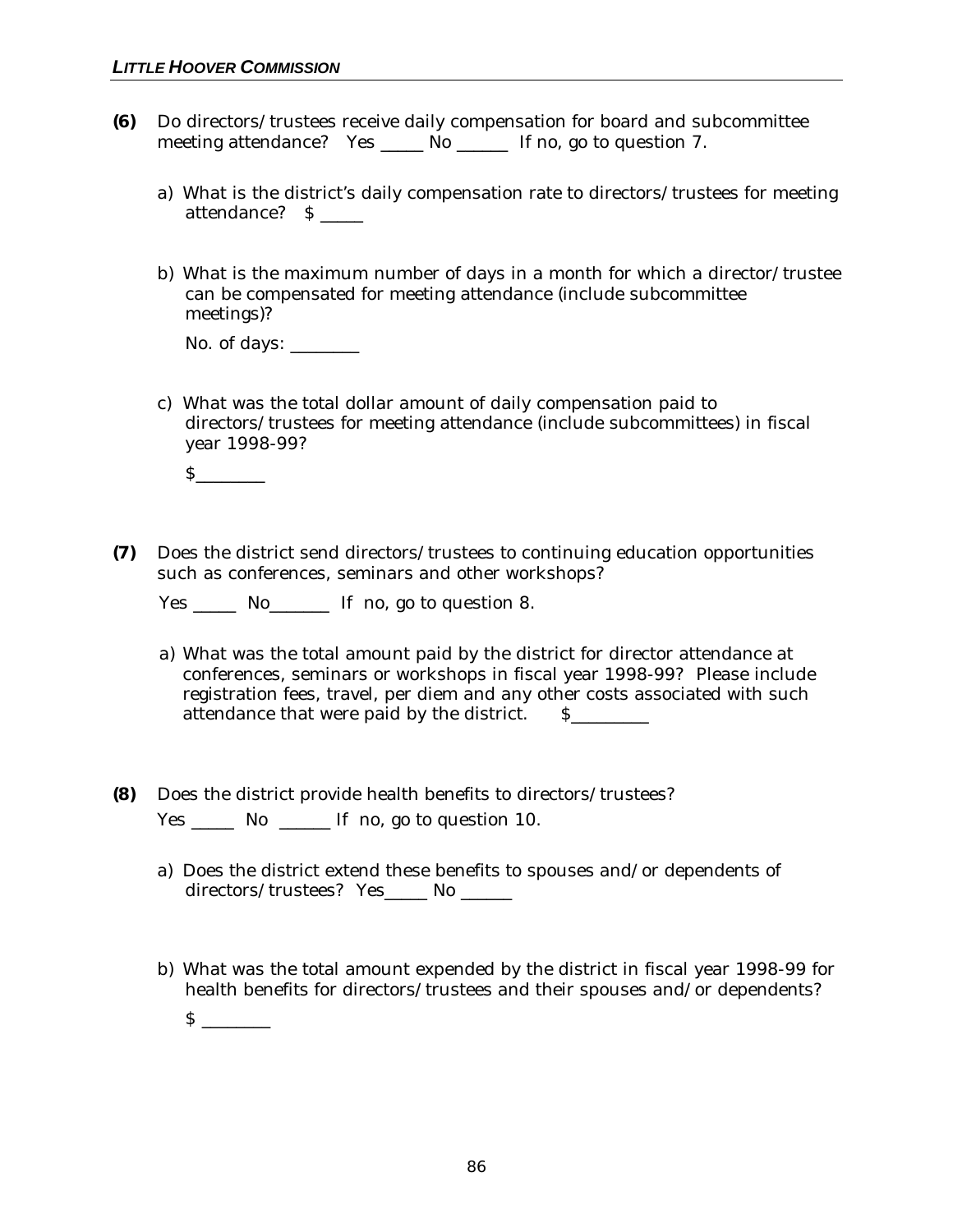- **(9)** Does the district provide health benefits to any former directors/trustees? Yes No September 10. If no, go to question 10.
	- a) If yes, please describe the coverage provided.

- b) What was the total amount paid by the district in 1998-99 for health benefits for former directors/trustees? \$\_\_\_\_\_\_\_
- **(10)** Do district directors/trustees receive life insurance benefits?

Yes\_\_\_\_\_ No \_\_\_\_\_\_ If no, go to question 11.

a) If yes, describe the type of policy provided.

- b) Is this benefit extended to former directors/trustees? Yes\_\_\_\_\_ No \_\_\_\_\_\_
- c) What was the total amount expended by the district in 1998-99 for life insurance benefits for current and former directors/trustees? \$\_\_\_\_\_\_\_
- **(11)** Do district directors/trustees receive any other benefits or compensation? Yes\_\_\_\_\_ No \_\_\_\_\_\_ If yes, please explain.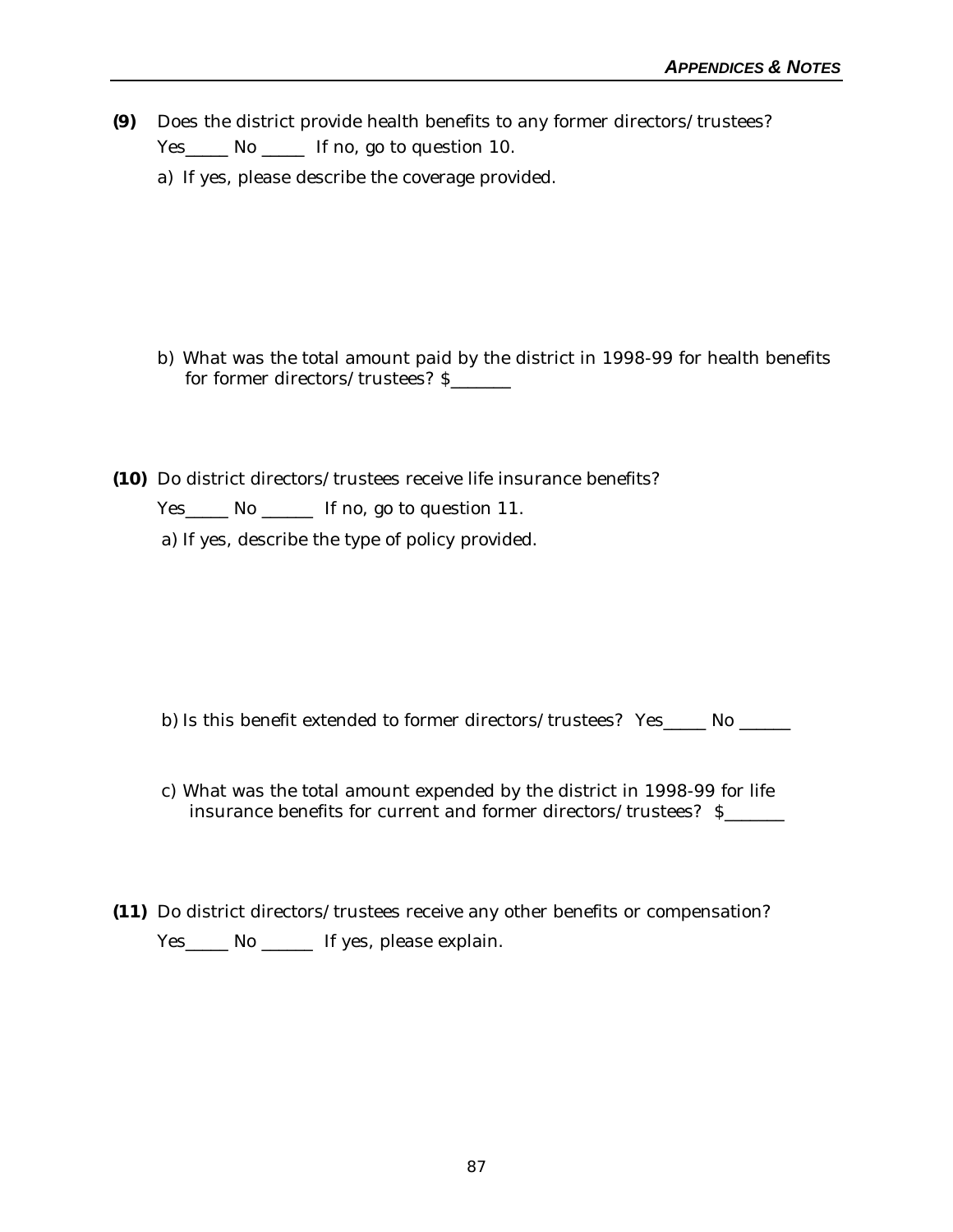**(12)** In the last 10 years, has your district considered reorganization activities such as consolidation, intergovernmental agreements, annexation or others?

Yes\_\_\_\_ No \_\_\_\_ Please explain.

- **(13)** In your experience, have benefits and compensation provided to directors/trustees ever been a deterrent to district consolidation or reorganization?
	- a) Yes\_\_\_\_ No \_\_\_\_ Please explain.

b) Please describe any other issues that have been a deterrent to consolidation or reorganization efforts.

Thank you for completing this questionnaire. Please return it to the Little Hoover Commission in the enclosed envelope by November 19, 1999, or by e-mail using the same format. If we do not receive your response by the above date, Commission staff will contact you to conduct the survey by telephone.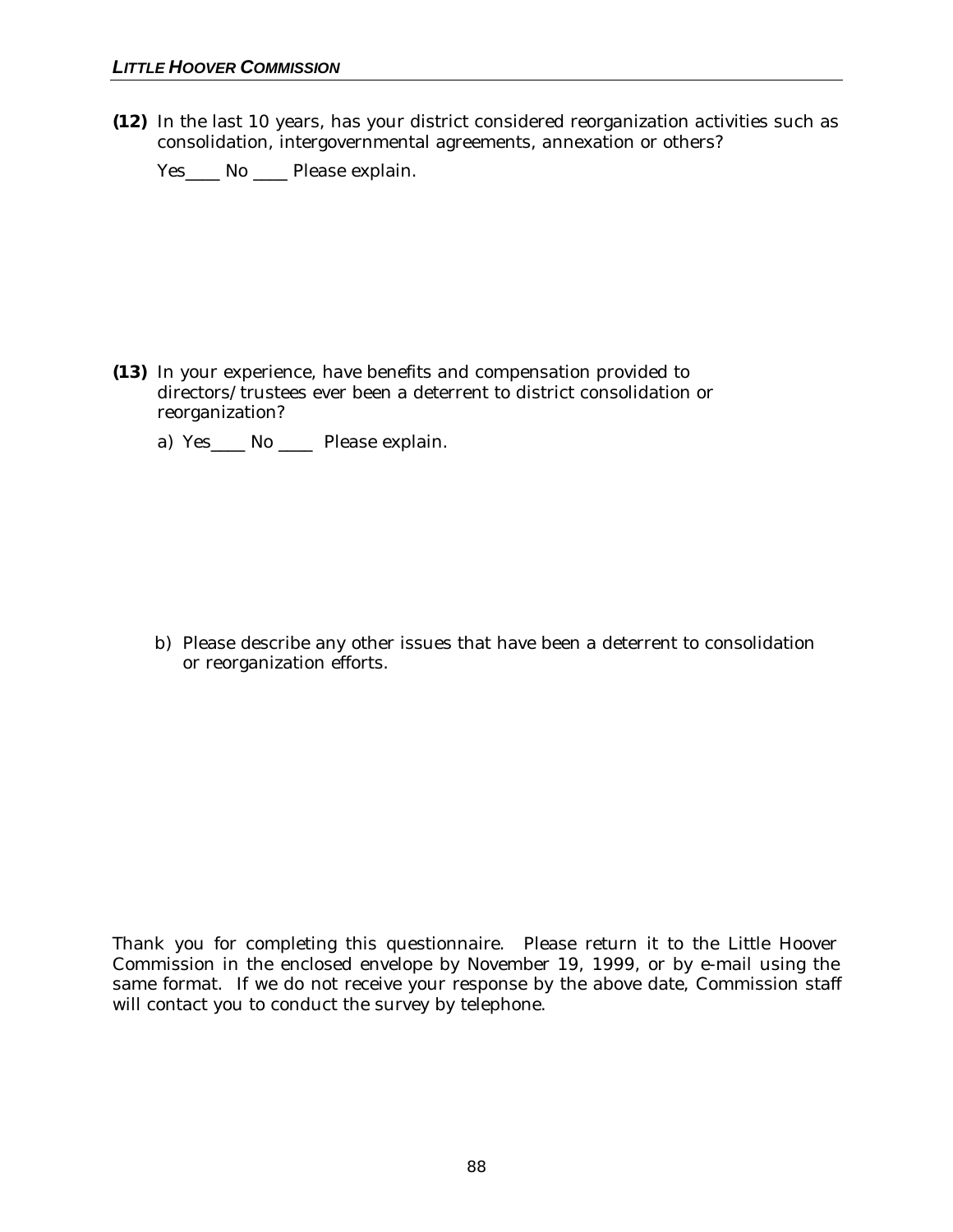## **Appendix C**

#### **Little Hoover Commission Health Care Districts Survey Questionnaire**

Please respond to the following questions. You may use this form and return it in the enclosed envelope, attaching additional pages if necessary, or respond by e-mail to little.hoover@lhc.ca.gov, using the same format. Thank you for your assistance.

### **District:**

**Survey Respondent:** 

- **(1)** When was the district formed and what was its mission when formed?
- **(2)** What is the district's current mission? If different from the original mission, when and why did it change?
- **(3)** If the mission of the district changed, has the board of trustees or other district or agency explored dissolving the district? If yes, please describe what actions have been taken in this regard and the status of these efforts. If no, please describe why not.
- **(4)** Who does the district serve and what are the most important services provided by the district?
- **(5)** Do other local entities provide the same or similar services? Yes\_\_\_\_\_ No\_\_\_\_\_ If yes, please identify the entities.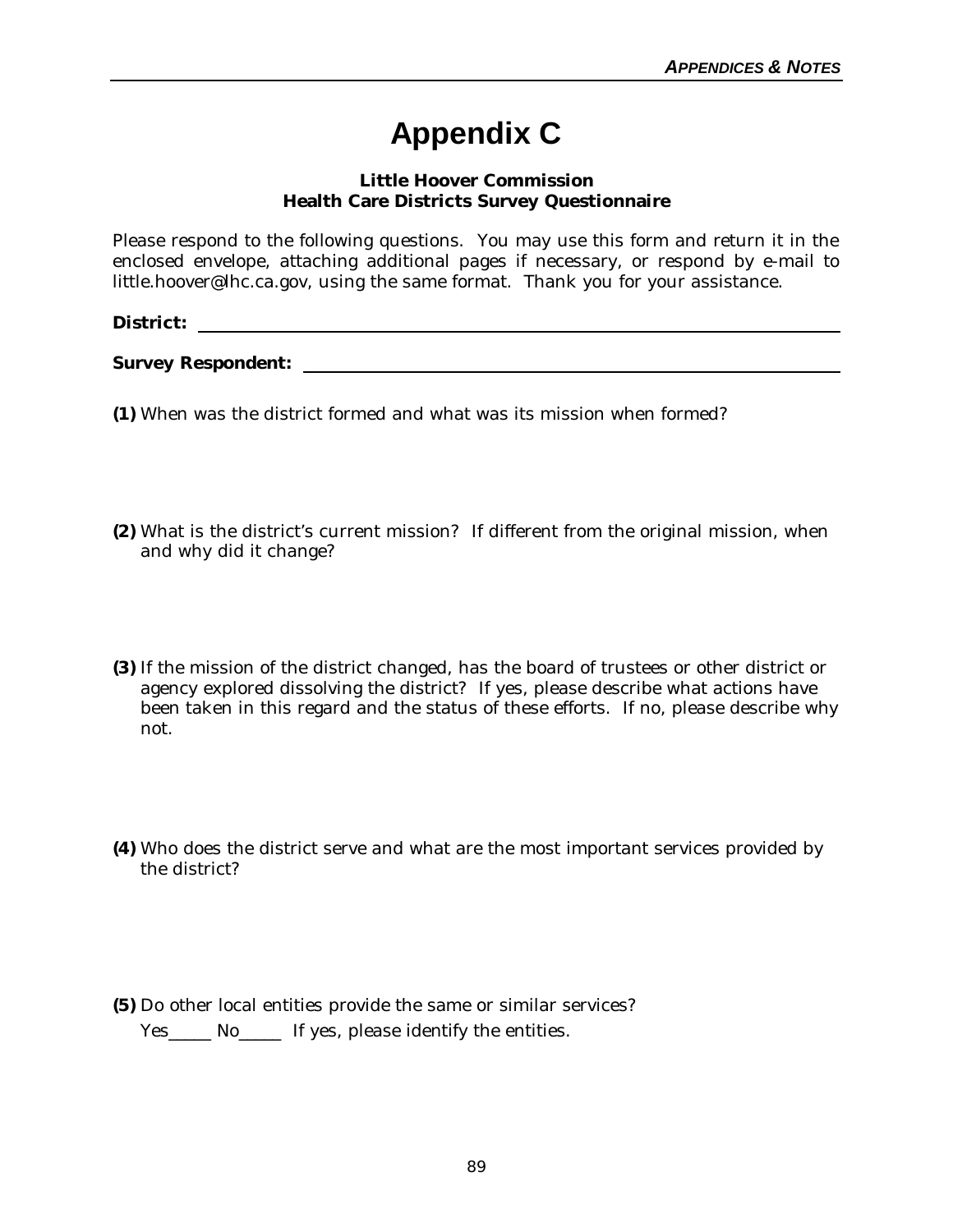**(6)** Has the district formed partnerships with other local agencies to deliver services? Yes\_\_\_\_\_ No\_\_\_\_\_ If yes, please identify the agencies and types of services provided collaboratively.

**(7)** Please provide the following information regarding the district's budget for fiscal years 1995-96 through 1999-2000:

|                                                                     | 1995-96        | 1996-97        | 1997-98        | 1998-99        | Anticipated<br>1999-2000 |
|---------------------------------------------------------------------|----------------|----------------|----------------|----------------|--------------------------|
| a) Gross revenue                                                    | \$             | \$             | \$             | \$             | \$                       |
| b) Property tax<br>allocation received<br>by the district           | $\mathfrak{L}$ | $\mathfrak{L}$ | $\mathfrak{L}$ | \$             | \$                       |
| c) Other sources<br>of revenue<br>(include source<br>and \$ amount) |                |                |                |                |                          |
| d) Retained<br>earnings or reserve<br>funds                         |                | \$.            | \$.            | $\mathfrak{L}$ | ፍ                        |

- **(8)** What percentage of the district's revenue is expended on direct, health-related services in the community?
- **(9)** What happened to the acute care hospital once administered by the district?
- **(10)** What role, if any, does the district continue to play in the governance or monitoring of services provided by the hospital?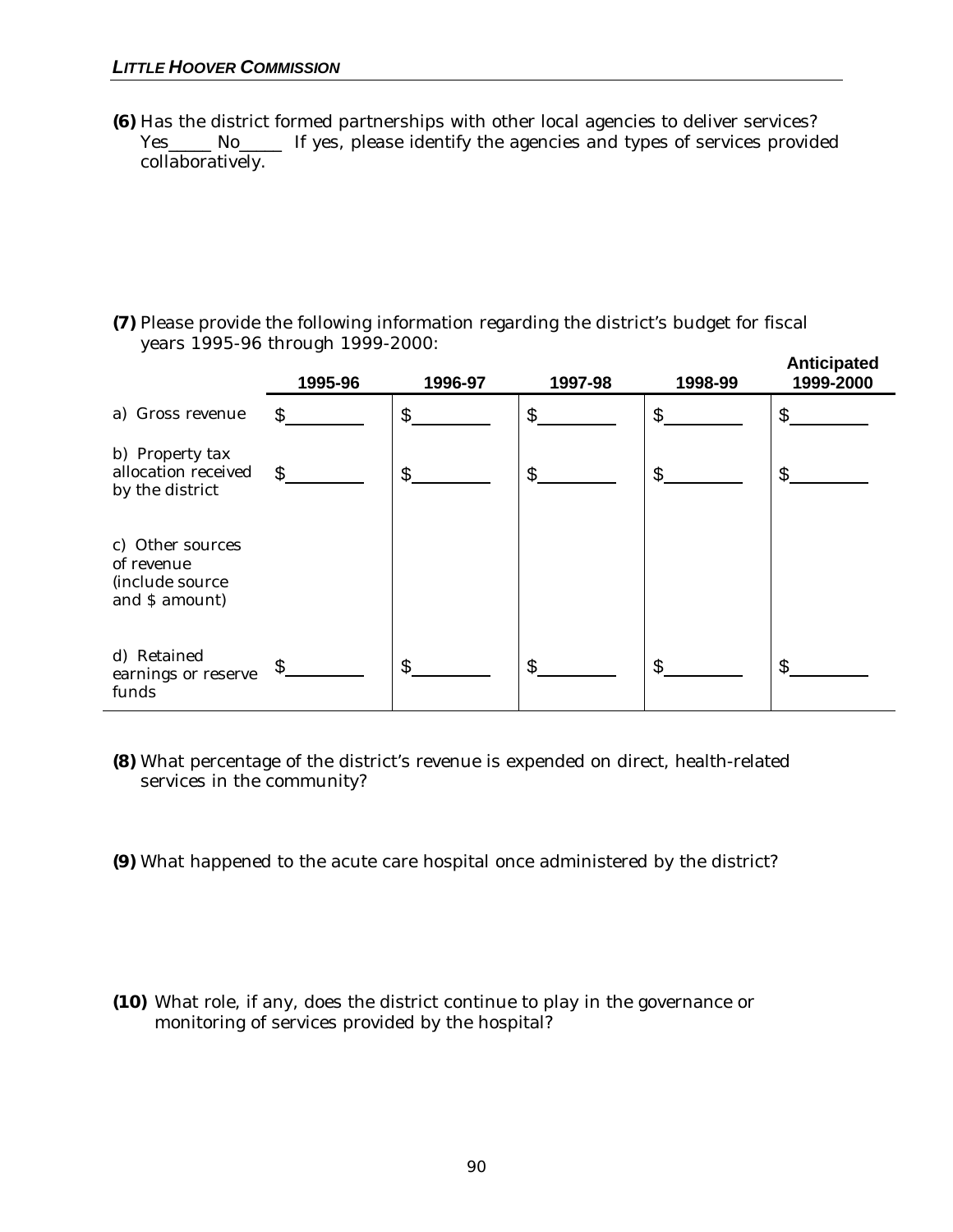- **(11)** If the hospital previously administered by the district is now administered by another entity, does the district provide any revenue to the hospital?
	- a) Yes\_\_\_\_\_ No \_\_\_\_\_ If yes, what dollar amount?
- **(12)** How many trustees serve on the district board?
- **(13)** How often does the board meet and what is the district's daily compensation rate to trustees for meeting attendance?
- **(14)** On average, how much time does each trustee spend per month preparing for meetings and conducting board activities?
- **(15)** What was the total dollar amount of daily compensation paid to trustees for meeting attendance (including subcommittees) in fiscal year 1998-99?
- **(16)** Does the district send directors to conferences, seminars and other workshops? a) Yes\_\_\_\_\_\_ No\_\_\_\_\_\_\_ If no, go to question 17.
	- b) What was the total amount paid by the district for trustee attendance at conferences, seminars or workshops in fiscal year 1998-99? Please include registration fees, travel, per diem and any other costs associated with such attendance that were paid by the district.
- **(17)** Does the district provide health coverage to trustees?
	- a) Yes \_\_\_\_\_ No \_\_\_\_\_\_ If no, go to question 19.
	- b) Does the district extend these benefits to directors' spouses and/or dependents? Yes\_\_\_\_\_\_ No \_\_\_\_\_\_
	- c) Please describe the coverage provided.
	- d) What was the total amount expended by the district in fiscal year 1998-99 for health benefits for trustees and trustees' spouses and/or dependents?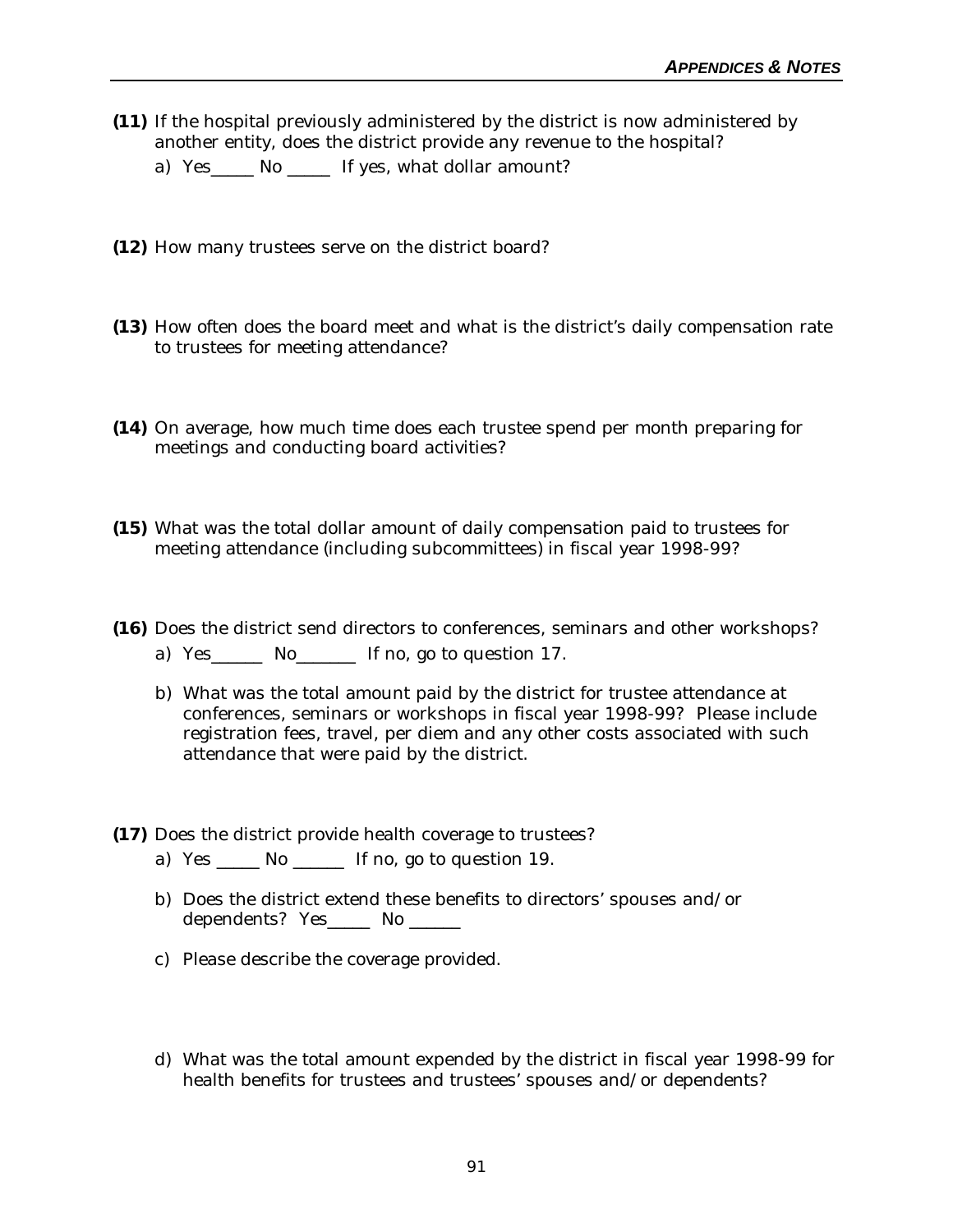- **(18)** Does the district provide health benefits to any former trustees?
	- a) Yes\_\_\_\_\_ No \_\_\_\_\_ If no, go to question 19. If yes, how many?
		- b) What was the total amount paid by the district in fiscal year 1998-99 for health benefits for former trustees?
- **(19)** Does the district provide life insurance benefits to trustees? a) Yes\_\_\_\_\_ No \_\_\_\_\_\_ If no, go to question 20. If yes, describe the type of policy provided.
	- b) Is this benefit extended to former trustees? Yes No No No No No Refs.
	- c) What was the total amount expended by the district in 1998-99 for life insurance benefits for current and former trustees?
- **(20)** Do any trustees of the district also serve as directors or trustees of the acute care hospital once operated by the district? Yes \_\_\_\_\_ No \_\_\_\_\_\_ If yes, how many?  $\sqrt{\frac{2}{1-\frac{1}{2}}$

Thank you for completing this questionnaire. Please return it, the1998-99 district audit, and the district business and strategic plans to the Little Hoover Commission by November 8, 1999.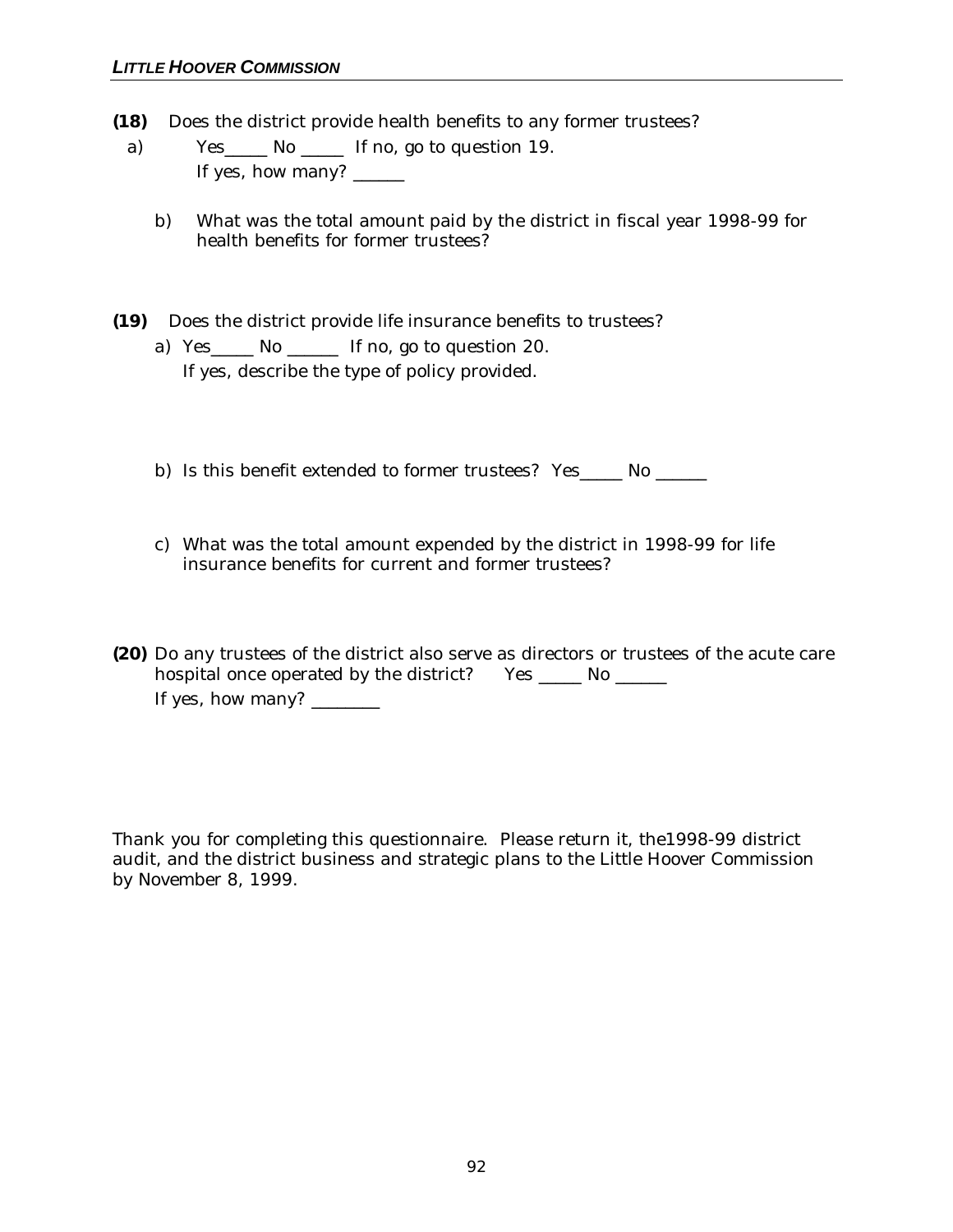## **Appendix D**

## **Enterprise Districts with the Largest Retained Earnings**

|     |                                                 |                                                                    |                         | <b>Retained Earnings</b>      |                       |
|-----|-------------------------------------------------|--------------------------------------------------------------------|-------------------------|-------------------------------|-----------------------|
|     | County                                          | <b>Name</b>                                                        | <b>Gross</b><br>Revenue | <b>Dollars</b>                | % of Gross<br>Revenue |
| 1.  | Los Angeles                                     | Metropolitan Water District of So. Calif.                          |                         | \$916,495,658 \$3,592,609,447 | 392%                  |
| 2.  | Los Angeles                                     | County Sanitation No. 2 Refuse<br>Disposal - Working Capital Funds | \$234,486,701           | \$638,272,450                 | 272%                  |
| 3.  | Alameda &<br>Contra Costa                       | <b>East Bay Municipal Utility</b>                                  | \$266,448,000           | \$597,332,000                 | 224%                  |
| 4.  | Imperial                                        | Imperial Irrigation                                                | \$252,356,744           | \$561,988,395                 | 223%                  |
| 5.  | San Diego                                       | San Diego Unified Port                                             | \$149,404,265           | \$496,430,559                 | 332%                  |
| 6.  | San Diego                                       | San Diego County Water Authority                                   | \$259,383,247           | \$435,049,278                 | 168%                  |
| 7.  | Santa Clara                                     | Santa Clara Valley Water                                           | \$101,664,957           | \$391,029,634                 | 385%                  |
| 8.  | Contra Costa                                    | Contra Costa Water                                                 | \$87,587,842            | \$360,869,552                 | 412%                  |
| 9.  | Sacramento                                      | Sacramento Regional County Sanitation \$101,240,872                |                         | \$345,276,046                 | 341%                  |
|     | Riverside,<br>10. Imperial & San<br>Diego       | Coachella Valley County Water                                      | \$84,023,076            | \$281,262,098                 | 335%                  |
|     | 11. Orange                                      | <b>Irvine Ranch Water</b>                                          | \$77,399,000            | \$279,625,000                 | 361%                  |
| 12. | Sacramento &<br>Placer                          | Sacramento Municipal Utility                                       | \$735,039,025           | \$217,234,482                 | 30%                   |
| 13. | Riverside &<br>Orange                           | Eastern Municipal Water                                            | \$104,786,335           | \$217,181,106                 | 207%                  |
|     | 14. Orange                                      | Moulton-Niguel Water                                               | \$56,749,289            | \$216,127,257                 | 381%                  |
|     | 15. Contra Costa                                | Central Contra Costa Sanitary                                      | \$50,322,689            | \$214,723,540                 | 427%                  |
|     | 16. Orange                                      | County Sanitation No. 3                                            | \$37,730,251            | \$211,669,228                 | 561%                  |
|     | 17. Alameda                                     | <b>Union Sanitary</b>                                              | \$38,500,000            | \$202,442,000                 | 526%                  |
| 18. | San Bernardino<br>& Riverside                   | San Bernardino Valley Municipal Water                              | \$22,854,120            | \$192,483,302                 | 842%                  |
|     | 19. Orange                                      | County Sanitation No. 2                                            | \$35,915,857            | \$192,442,891                 | 536%                  |
|     | 20. San Bernardino                              | <b>Inland Empire Utilities Agency</b>                              | \$63,787,832            | \$187,371,675                 | 294%                  |
|     | 21. Ventura                                     | Calleguas Municipal Water                                          | \$67,863,150            | \$168,164,580                 | 248%                  |
|     | 22. Los Angeles                                 | County Sanitation No. 5                                            | \$38,002,041            | \$141,306,672                 | 372%                  |
|     | El Dorado,<br>23. Alpine, Butte &<br>Sacramento | El Dorado Irrigation                                               | \$28,079,246            | \$137,229,187                 | 489%                  |
|     | 24. Solano                                      | Vallejo Sanitation and Flood Control                               | \$18,939,348            | \$136,949,813                 | 723%                  |
|     | 25. Alameda                                     | Alameda County Water                                               | \$49,280,900            | \$133,227,500                 | 270%                  |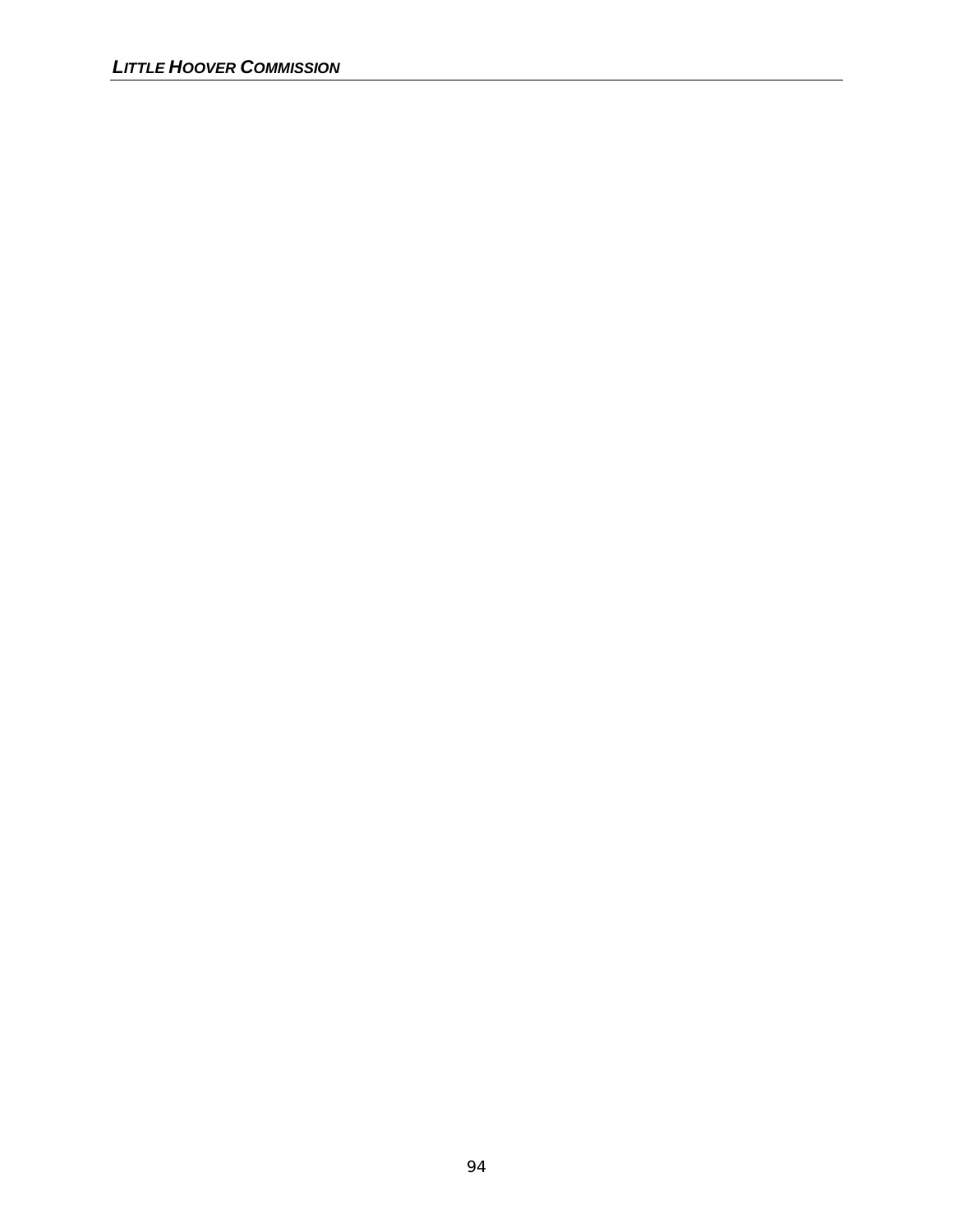## **Notes**

- i. The retained earnings presented in this report were provided by the State Controller's office. Prior to the release of the report, the Controller's office asserted that its definition of retained earnings did not include fixed assets or infrastructure. As part of its research, the Commission contacted several districts, which confirmed the accuracy of the Controller's information. Subsequent to the report's release, the Commission has become aware that some districts include some of their fixed assets in the values they report to the Controller as retained earnings. The Controller's office now believes that to accurately separate fixed assets from other retained earnings would require a detailed case-by-case analysis.
- 1. Kenneth Frank, city manager, city of Laguna Beach, personal communication, Jul. 1999.
- 2. State Controller, 1996-97 data on special district retained earnings and fund balances, on file. The term reserves refers to retained earnings, fund balances, or a combination.
- 3. *California Government Code,* Section 56036.
- 4. Senate Local Government Committee, *What's So Special About Special Districts? A Citizen's Guide to Special Districts in California,* Second Edition, Nov. 1993.
- 5. Senate Local Government Committee, 1993.
- 6. Counts taken from data on gross revenues and reserves, State Controller, 1996-97 data requested by the Commission, on file.
- 7. State Controller, 1996-97 data requested by the Commission, on file.
- 8. State Controller, 1996-97 data requested by the Commission, on file.
- 9. *California Government Code*, Section 12463.1.
- 10. *California Government Code*, Section 12463.1.
- 11. *California Government Code*, Section 56001.
- 12. Former Assembly Speaker Curt Pringle, personal communication, Jul. 1999.
- 13. Steve Hayashi, General Manager, Union Sanitary District, personal communication, Mar. 1999.
- 14. Office of State Senator Polanco, personal communication, Mar. 2000.
- 15. Paul G. Lewis, *Deep Roots: Local Government Structure in California*.Public Policy Institute of California, 1998.
- 16. Stephen P. Morgan, *The Impact of Special District Reorganization,* dissertation presented to the faculty of the School of Public Administration, University of Southern California, Aug. 1996.
- 17. John Bahorski, City Manager, City of Dana Point, personal communication, Jul. 1999.
- 18. Latent powers are those powers which are authorized in statute but are not exercised by the district.
- 19. Commission on Local Governance for the 21 Century, *Growth Within Bounds,* Jan. 2000.
- 20. Nancy Burns, *The Formation of American Local Government: Private Values in Public Institutions* (1994), page 12.
- 21. The Commission collected special district and city council elections data from Sacramento and Contra Costa counties. In Contra Costa, there was insufficient data available to calculate voter participation rates over time. Due to the reporting format, voter registration information was only consistently available for odd-year elections, which tend to have lower turnout than general elections. Information on unopposed candidates and appointees also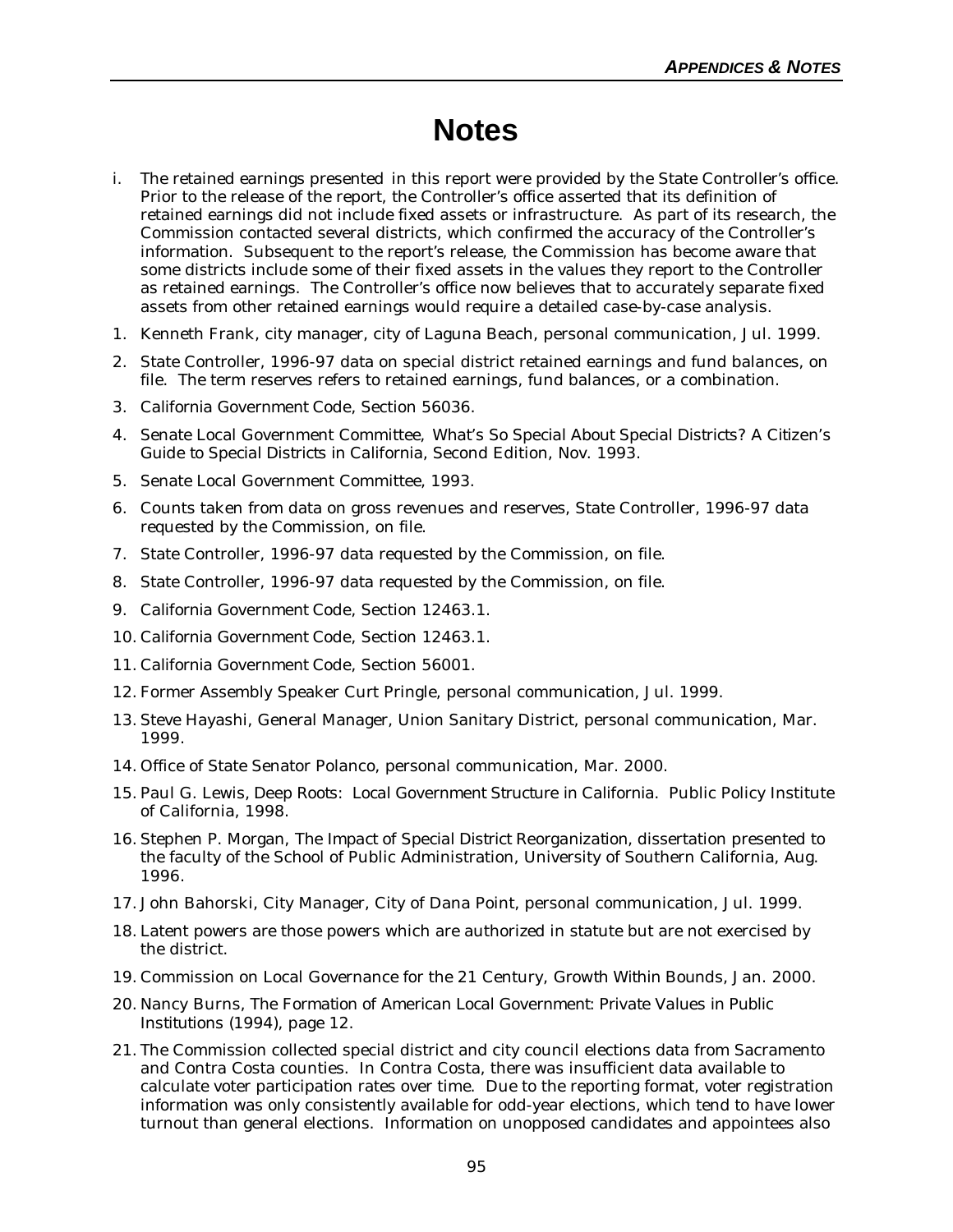was unavailable from Contra Costa County. As a result, the Commission has reported voter participation and detailed information on uncontested seats for Sacramento County only.

- 22. Detailed information on unopposed candidates and appointees was not available from Contra Costa County.
- 23. The differences between city council and each type of special district elections are significant for a 99% confidence interval, using a two sample t-Test assuming unequal variances.
- 24. In districts or city councils that elect by division, each division is counted as a separate election. Elections to fill short-term vacancies are also counted separately from the fullterm elections for the same districts.
- 25. In many special district and city council races, several seats are available, and voters have the option to vote for multiple candidates. One item, for instance, may direct the voter to "vote for no more than 3." The Commission determined the voter participation rate by comparing the total number of votes cast to the total number of votes possible if all eligible registered voters had voted for all available seats ("allowed" votes). The resulting number is the average number of votes cast per registered voter.

There are many reasons why voters may choose to cast only a portion of their allotted votes. In some instances, voters may feel uninformed about the candidates or district. In other cases, they may not want to support candidates who could nudge out their top choice.

- 26. Differences are significant for a 95% confidence interval.
- 27. Commission on Governance for the 21 Century.
- 28. Commission on Governance for the 21 Century.
- 29. Commission on Governance for the 21 Century.
- 30. Does not include Orange County dependent districts, as this information was not available from the county.
- 31. Fran Sutton, executive officer, Stanislaus County LAFCO, interview, Oct. 1999.
- 32. Commission on Governance for the 21 Century.
- 33. George Spiliotis, executive officer, Riverside County LAFCO, interview, Nove. 1999.
- 34. The Commission requested the total amount spent by each district on meeting stipends, health and life insurance benefits in 1999. For comparative purposes, these figures have been converted to average expenditures per board member. Several districts did not report the requested information on meeting compensation total expenditures. When possible, this data has been extrapolated from the district's reported meeting stipend and average number of meetings per month.
- 35. Mike Dunbar, general manager, South Coast Water District, Little Hoover Commission Survey response, Nov. 1999.
- 36. Personal communication, Mar. 24, 2000.
- 37. Kevin P. Eggleston, fire chief, San Miguel Consolidated Fire Protection District, Little Hoover Commission Survey response, Nov. 1999.
- 38. Joyce Crosswaithe, former assistant executive officer, Orange County LAFCO, personal communication, Dec. 1999.
- 39. George Spiliotis, Riverside County LAFCO executive officer, interview, Nov. 1999.
- 40. Theodore H. Poister and Gregory Streib, "Performance Measurement in Municipal Government: Assessing the State of the Practice," Georgia State University, *Public Administration Review*, Jul./Aug. 1999, Vol.59, No.4.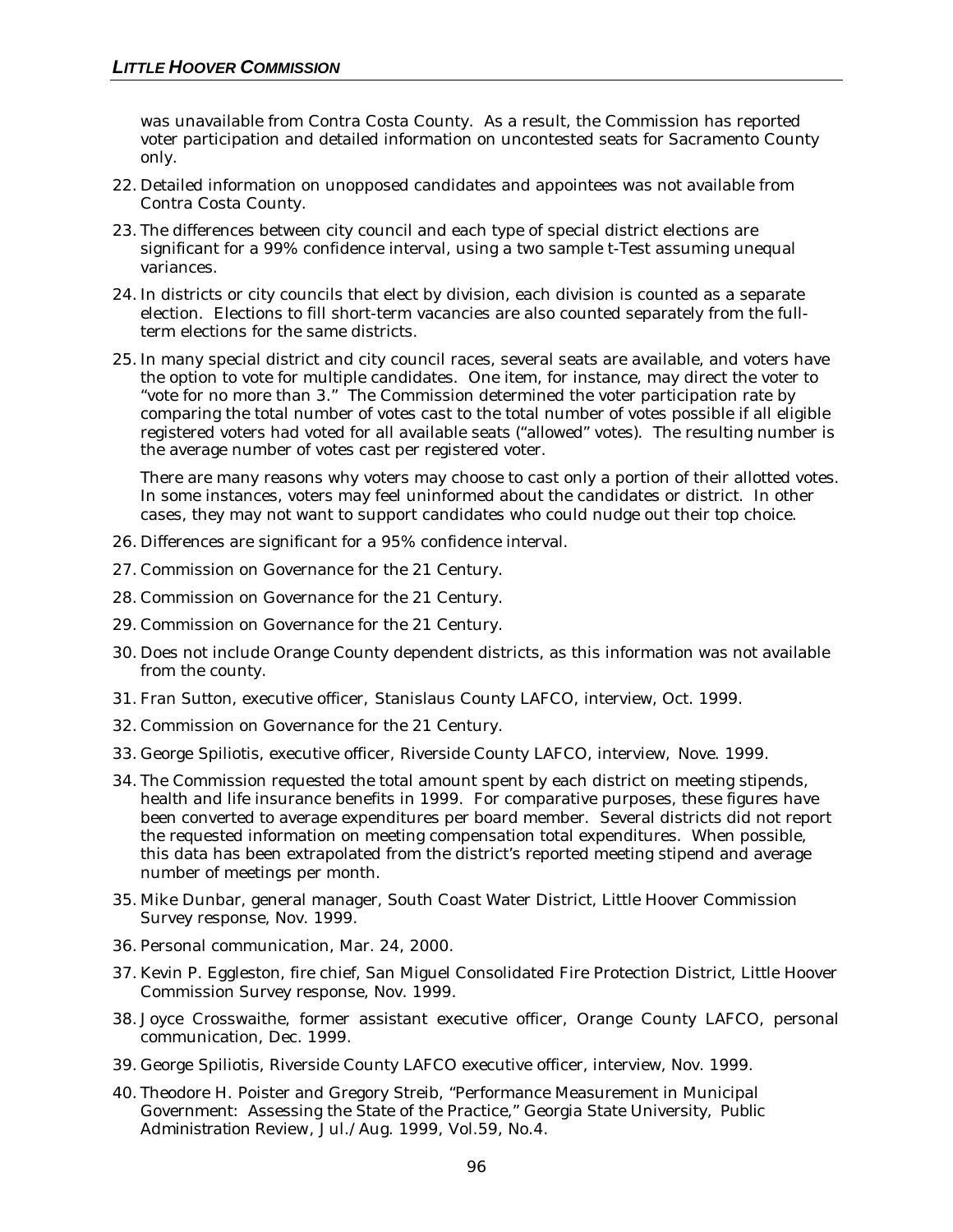- 41. Theodore H. Poister and Gregory Streib.
- 42. Theodore H. Poister and Gregory Streib.
- 43. *California Government Code*, Section 53601 et seq.
- 44. Pat Beal, State Treasurer's Office, personal communication, Apr. 2000.
- 45. Marianne O'Malley, Legislative Analyst's Office, personal communication, Mar. 2000.
- 46. Thomas M. Gardner, DPA, Director, Vitetta Group, personal communication, Jun. 1999.
- 47. The description of the Metropolitan Water District's retained earnings is based on written response to the Commission's questionnaire. Subsequent to the release of the report, MWD provided written clarification that its \$4 billion in retained earnings includes some of its infrastructure. The district reported a \$921 million cash and investment balance as of June 30, 1999.
- 48. California State Auditor, *Water Replenishment District of Southern California*, Dec. 1999.
- 49. *California Government Code,* Section 65350 et. seq.
- 50. California Department of Finance, *Capital Outlay & Infrastructure Report*, 1999.
- 51. California Business Roundtable, *Building a Legacy for the Next Generation*, Aug. 1998.
- 52. Legislative Analyst's Office, *Overhauling the State's Infrastructure Planning and Financing Proces*s, Dec. 1998.
- 53. Stephen K. Hall, executive director, Association of California Water Agencies, Letter to the Editor, *Sacramento Bee*, 2000.
- 54. Legislative Analyst's Office, *Ballot Proposition Analysis, Proposition 13*, for Election Tuesday, Mar. 7, 2000.
- 55. Rudy Muravez, Chief Financial Officer, Santa Clara Valley Water District, personal communication, Jan. 27, 2000.
- 56. Joe Aguilar, Principal, Vavrinek, Trine, Day & Co., LLP, personal communication, Mar. 2000.
- 57. Dave Hawley, chief financial officer and Tom Hammatt, controller, personal communication, January, March 1999, Apr. 2000.
- 58. California State Auditor, Dec. 1999.
- 59. California State Auditor, Dec. 1999.
- 60. Joseph F. Young, written correspondence to the Little Hoover Commission, Sep. 1999.
- 61. Mike Dunbar, general manager, South Coast Water District and Ron Kennedy, general manager, El Toro Water District, personal communication, Mar. 1999.
- 62. Dan Harrison, Asst. Director, Administrative Services, League of California Cities, personal communication, Jan. 2000.
- 63. Legislative Analyst report, *Reconsidering AB 8: Exploring Alternative Ways to Allocate Property Taxes*, Feb. 3, 2000.
- 64. Summary Report from the Interim Hearing of the Senate Committee on Local Government, *Property Tax Allocation,* Sep. 21, 1999.
- 65. Senate Committee on Local Government, 1999, page 8.
- 66. State Controller, data requested by the Commission, on file.
- 67. Chapter 94, Statutes of 1999.
- 68. Telephone interviews with enterprise districts with the largest reserves.